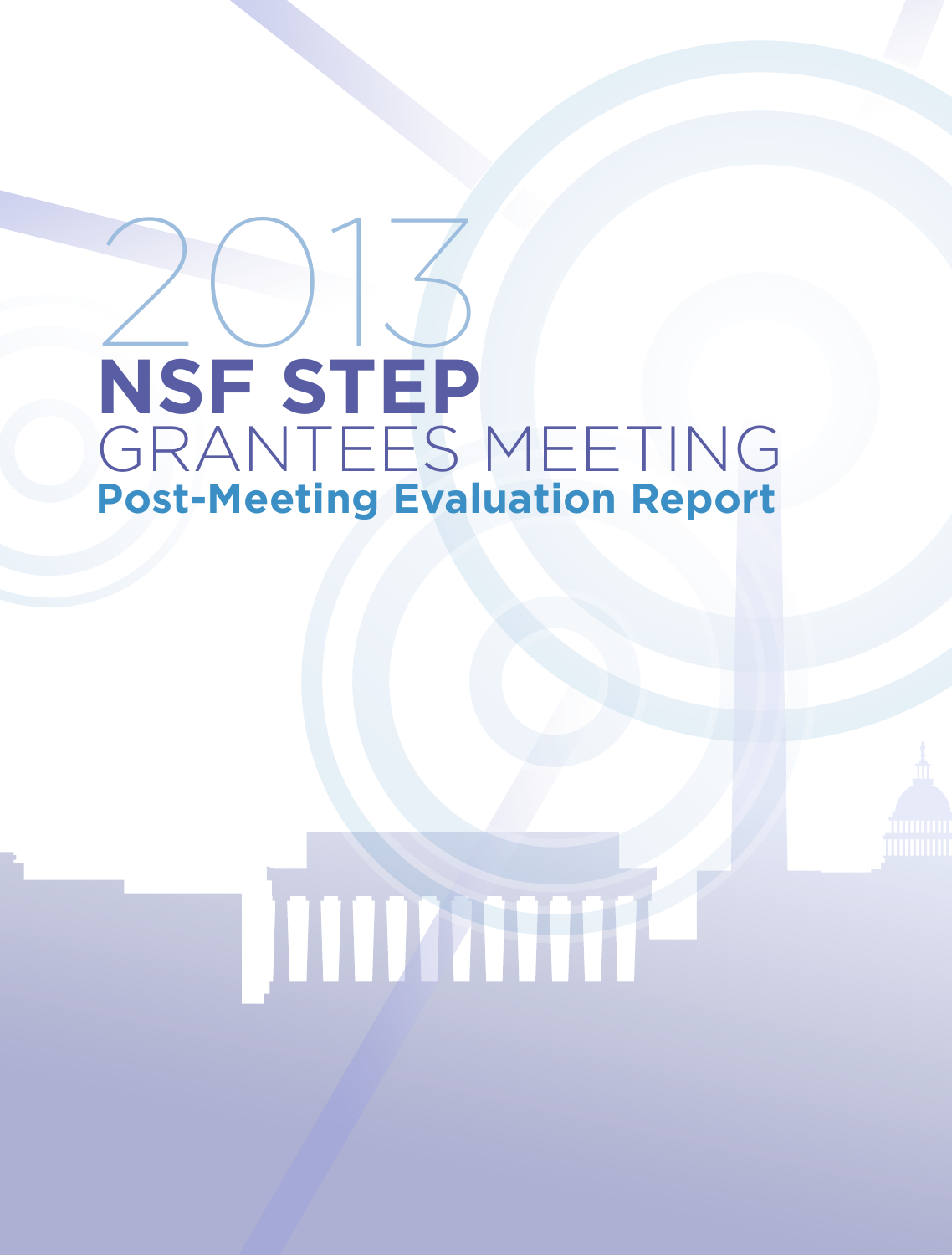2013 NSF STEP Grantees Meeting

March 14-15, 2013 Washington, D.C.

Hosted by the American Society for Engineering Education



This material is based upon work supported by the National Science Foundation under Grant Number DUE-1241552. Any opinions, findings, and conclusions or recommendations expressed in this material are those of the author(s) and do not necessarily reflect the views of the ASEE Board of Directors, ASEE's membership or the National Science Foundation.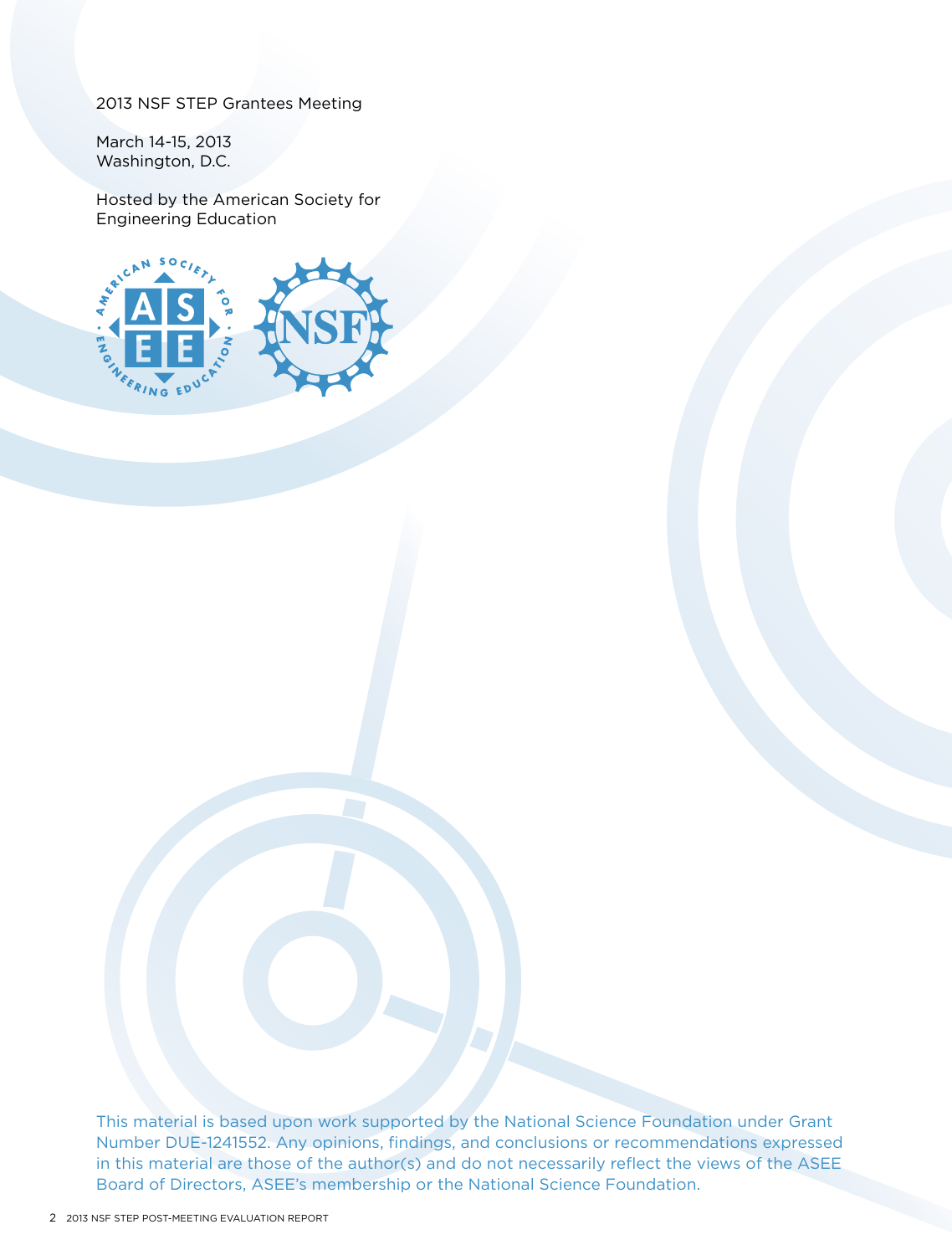# **TABLE OF CONTENTS**

| Plenary I - The Meaning of Success:<br>STEM Education in an Ever-changing<br>Workforce (Eduardo Padron)12            |
|----------------------------------------------------------------------------------------------------------------------|
| Plenary II (luncheon) - STEP: What Are<br>We Learning and What Would We Like<br>to Learn? (Lee Zia and Connie Della- |
| Monitoring and Reporting                                                                                             |
| Plenary III - Innovation as Ornament and<br>the Challenge of Improvement at Scale                                    |
|                                                                                                                      |
| Suggestions and Recommendations19                                                                                    |
|                                                                                                                      |
| Suggestions and Recommendations21                                                                                    |
|                                                                                                                      |
| Suggestions and Recommendations23                                                                                    |
|                                                                                                                      |
| Suggestions and recommendations24                                                                                    |
| III. Participant Satisfaction with Meeting25                                                                         |
| What Did You Find Most Helpful About<br>…26                                                                          |
| IV. Suggestions and Recommendations for<br>27                                                                        |
|                                                                                                                      |
|                                                                                                                      |

| Appendix A - Tabulated Meeting Survey |  |
|---------------------------------------|--|
|                                       |  |
|                                       |  |
| Day 1, Thursday, March 14, 201336     |  |
| Day 2, Friday, March 15, 201342       |  |
| Appendix B - Tabulated Post-Meeting   |  |
| Appendix C - STEP Project Outcomes by |  |
| Appendix D - Survey Instruments       |  |
|                                       |  |
|                                       |  |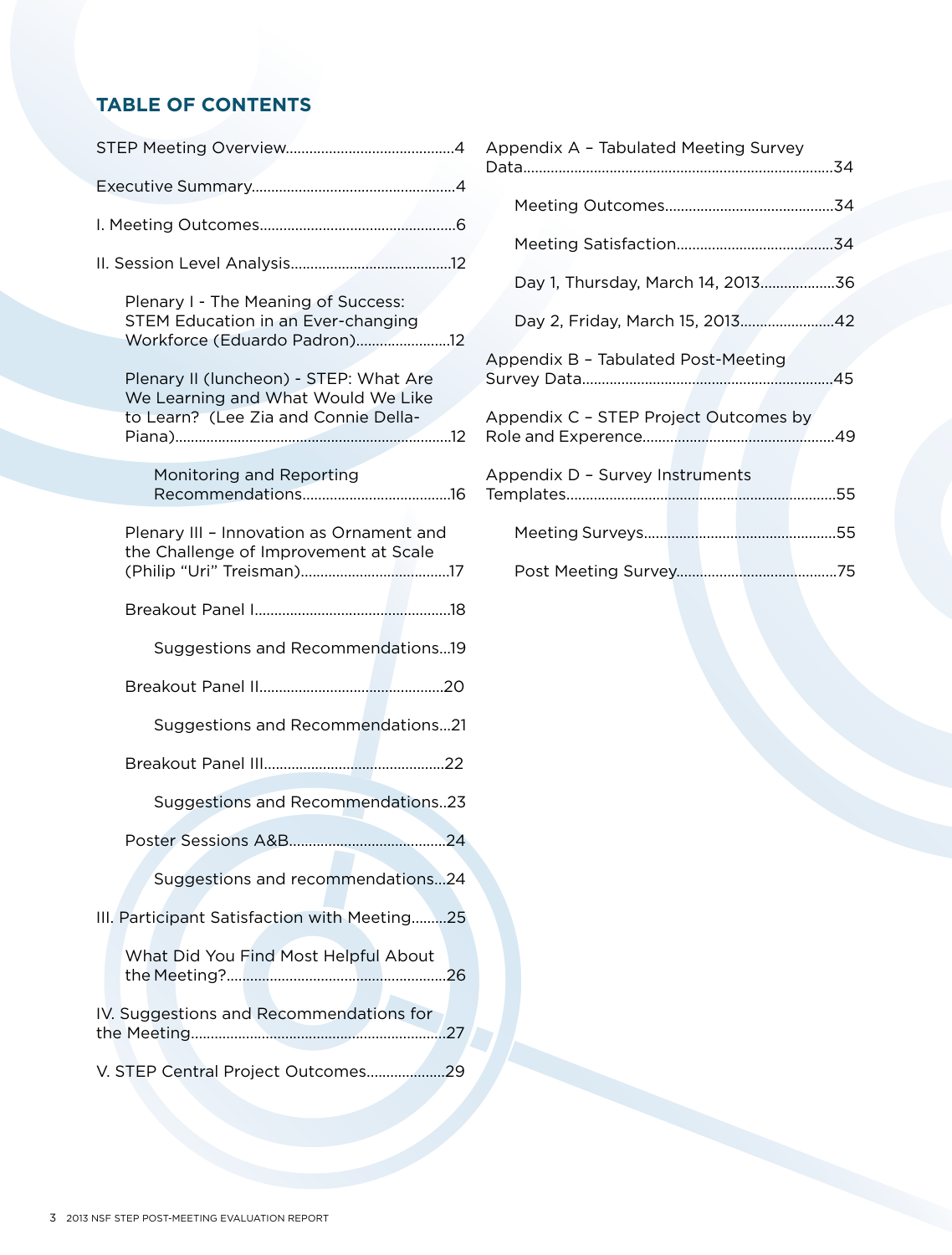# **STEP Meeting Overview**

The National Science Foundation (NSF) Science, Technology, Engineering, and Mathematics Talent Expansion Program (STEP) seeks to increase the number of students (U.S. citizens or permanent residents) receiving associate or baccalaureate degrees in established or emerging fields within science, technology, engineering, and mathematics (STEM). The STEP grants support academic institutions (universities and two- and four-year colleges) in increasing recruitment, retention and graduation of students in undergraduate courses in STEM, and in improving instruction and student learning in those courses.

The National Science Foundation held its 2013 annual Grantees Meeting in Washington, D.C. on March 14-15, 2013, with a pre-meeting workshop on the evening of March 13. The approximately 400 attendees included Principal Investigators (PIs), Co-PIs, evaluators, project coordinators, faculty associates, and other staff. The core of the meeting was a series of three breakout sessions with 12 concurrent topics, each lasting ninety minutes. The breakout addressed important STEM matters such as student and faculty engagement, recruitment and retention, diversity, community college transfers, undergraduate research, first-year STEM student cohorts, peer-mentoring, STEP evaluation and data collection, best practices and effective strategies, sustainability, and dissemination. In addition, the two-day meeting featured three plenary-style sessions and two poster sessions that generated a high level of interest and were well attended.



# **Executive Summary**

Meeting feedback was collected via three surveys sent to participants immediately after breakout panels and plenary sessions to capture their opinions and insights in real time. The surveys consisted of both closed-ended and open-ended questions and included a project role identifier and session specific feedback questions. The second survey also included a section on the two poster sessions, while the third and last survey on the second day of the meeting included sections on meeting outcomes and overall satisfaction. Each of the three surveys was completed by about 200 attendees, which is a 50 percent response rate (for exact numbers, please refer to the tables in the survey findings section or in Appendix A and B). See Appendix D for survey questions.

A post-meeting survey, disseminated six weeks after the meeting, was completed by 95 participants (about a 25 percent response rate). The survey contained a section of follow-up questions intended to gauge implementation and collaboration progress as a result of the meeting, and also to follow up on implementation pledges made in the initial meeting survey responses. The questions touched upon things such as improved implementation, increased collaboration, and use of the STEP Central website. The findings of the post-meeting survey are embedded in the outcome section of this report, together with the meeting survey outcomes.

Two additional sections were added to the post-meeting survey. One section asked meeting participants about their experiences providing project monitoring data to NSF, and a second section asked about how well the STEP Central Project is achieving its intended outcomes. The project monitoring data section was added to provide additional information to NSF about monitoring data the agency collects. Participant responses are included under Plenary II (luncheon) – "STEP: What are we learning and what would we like to learn, led by Lee Zia and Connie Della-Piana," in which NSF data collection was discussed. The STEP Central project outcomes section was added because the grantee meetings are an integral part of the overall STEP Central project and it's difficult to disentangle the meeting from other components of the project. The outcomes section presents meeting attendees' views of how well the STEP Cen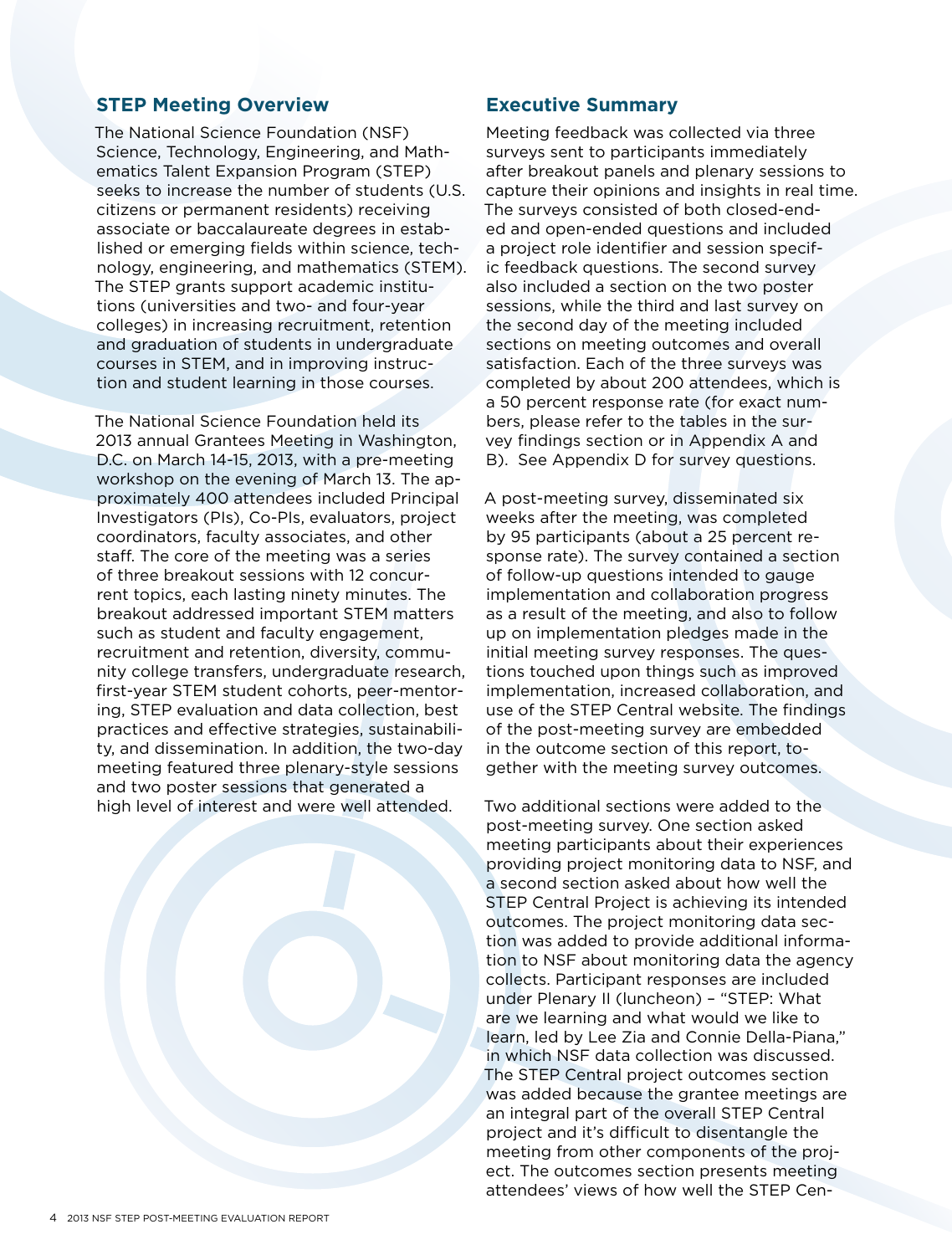tral project is achieving intended outcomes. Meeting attendees reported that the STEP Central project is achieving the project's intended outcomes. As reported by meeting participants, the in-person meetings generally contribute most to the outcomes. STEP Central project outcome responses are included in Section V and tables summarizing responses in detail are presented in Appendix C.

The report is divided into five main sections: I. Meeting Outcomes; II. Session Level Analysis; III. Participant Satisfaction with Meeting; IV. Suggestions and Recommendations about Meeting; V. STEP Central Meeting Outcomes. Four appendices are also included: Appendix A – tabulation of meeting survey items (shows a full tabulation of each item in the survey, including cross tabulations between grantees' role and experience on the project); Appendix C – tabulated follow-up outcomes data from the post-meeting survey; and Appendix D – a copy of the two surveys sent to meeting participants).

Overall, meeting participants reported a high degree of satisfaction with the meeting as a whole and with the individual sessions (see Sections II and III). In their open-ended comments, several attendees said the 2013 meeting was better than previous STEP grantees meetings. They were largely pleased with the commitment and engagement of both presenters and attendees, the opportunities to network and exchange experiences of other projects, and with the useful information provided, particularly the dissemination of outstanding best practices. Numerous participants hailed the plenary presentation by Philip Uri Treisman, Professor of Mathematics and Public Affairs at the University of Texas at Austin, as remarkable and the absolute highlight of the 2013 meeting.

Additionally, meeting outcomes such as awareness raising, knowledge enhancement, readiness to apply the learning in practice, and collaboration were largely met, as reported by participants (see Tables 1, 2, 3 and 4) and session-level data tables. At the session level, overall value and knowledge gains were still rated as very high, but fewer people reported applying the knowledge in practice and cooperating with other STEP grantees as a result of a session they attended, compared with the reported outcomes from the meeting as a whole. Many also said that they

intend to use STEP Central for collaboration and information sharing. The only outcome that fewer respondents reported positively on (especially at the session level) was cooperation with other STEP grantees after the meeting. Some more elaboration and clarifying comments on that will follow in the respective sections of this report. The findings from the follow-up post-meeting survey also showed that the actual collaboration, implementation changes, and use of STEP Central that occurred as a result of the meeting was less than what was pledged or anticipated by respondents in the meeting survey.

In their open-ended feedback, participants also provided suggestions and recommendations on improving the content and information, sessions, and organization of future meetings (Section IV, Suggestions and Recommendations). Consistently highlighted themes included showcasing best practices supported by good data, sharing challenges and things that did not work, and focusing on solutions. On the sessions, the main suggestions were to cut the number and length of sessions in order to allow for more unstructured time; to separate sessions according to the level of experience of attendees; to provide accurate titles, and to introduce a workshop format. Recommendations on the organization of the meeting addressed length and number of days, time management, logistics, travel, accommodation, and cost.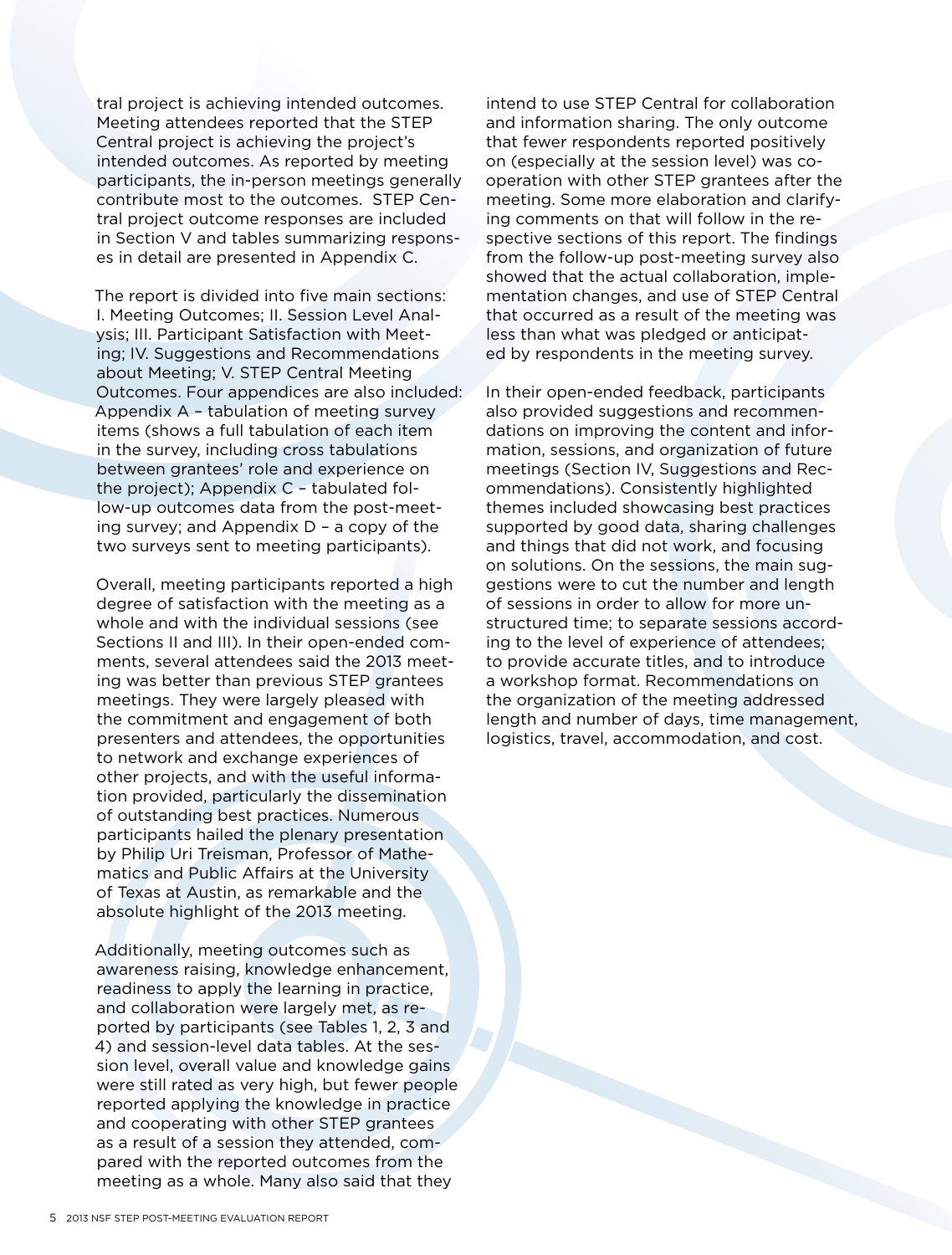# **I. Meeting Outcomes**

The 2013 STEP Grantees Meeting had a few intended outcomes for grantees related to increased awareness, knowledge gains, adoption and application of best practices, collaboration, and streamlining the STEP Central website. Several survey questions solicited feedback from participants as to whether the meeting facilitated reaching these outcomes. Overall, around ninety percent of respondents strongly agreed or agreed that the meeting met its objectives.

# 1. INCREASED AWARENESS OF BEST PRACTICES FOR SUPPORTING STUDENTS IN STEP GRANTS

Attendees largely agreed that the meeting increased their awareness of best practices utilized by grantees to support STEP students.

# **Table 1. After this meeting, I am more aware of best practices related to supporting students in STEP grants (n=193)**

| Strongly agree | Agree     | <b>Neutral</b> | Disagree  | Strongly disagree |
|----------------|-----------|----------------|-----------|-------------------|
| 32% (62)       | 57% (110) | 9% (17)        | $2\%$ (4) | $0\%$ (0)         |

Different analytical cuts of the data by project role and experience show that increased awareness was reported mostly by the STEP grantee leadership – PIs and Co-PIs – (Table 1a), which is in line with the attendance data reported. Consistently, over 70 percent of the meeting attendees at each session were PIs and Co-PIs (See Appendix A, Table A6, A7, A8). The third largest group – Project Coordinators (16 to 19 percent of attendees at the sessions) also proportionally reported a noticeable increase in awareness.

# **Table 1a. Increased awareness breakdown by role (n=179)**

|                        | Strongly agree | Agree         | <b>Neutral</b> | <b>Disagree</b> | Strongly disagree |
|------------------------|----------------|---------------|----------------|-----------------|-------------------|
| PI                     | $11.7\%$ (21)  | 21.8% (39)    | $2.2\%$ (4)    | $0\%$ (0)       | $0\%$ (0)         |
| Co-PI                  | 14.0% (25)     | 17.9% (32)    | $2.8\%$ (5)    | $1.1\%$ (2)     | $0\%$ (0)         |
| Evaluator              | $2.2\%$ (4)    | $2.2\%$ (4)   | $1.1\%$ (2)    | $0.6\%$ (1)     | $0\%$ (0)         |
| Project<br>coordinator | $3.4\%$ (6)    | $13.4\%$ (24) | $2.2\%$ (4)    | $0.6\%$ (1)     | $0\%$ (0)         |
| Faculty<br>associate   | $1.1\%$ (2)    | $1.1\%$ (2)   | $0.6\%$ (1)    | $0\%$ (0)       | $0\%$ (0)         |
| Total                  | 32.4% (58)     | 56.4% (101)   | $8.9\%$ (16)   | $2.2\%$ (4)     | $0\%$ (0)         |

\*N=179 is not equal to n=193 from Table 1, because some respondents did not report role and therefore could not be cross-tabulated

When it comes to increased awareness based on attendees' experience with STEP meetings, it is interesting that the biggest gains in awareness were reported by the new personnel (first STEP meeting attended) and the most experienced staff (four or more STEP meetings attended) alike (Table 1b).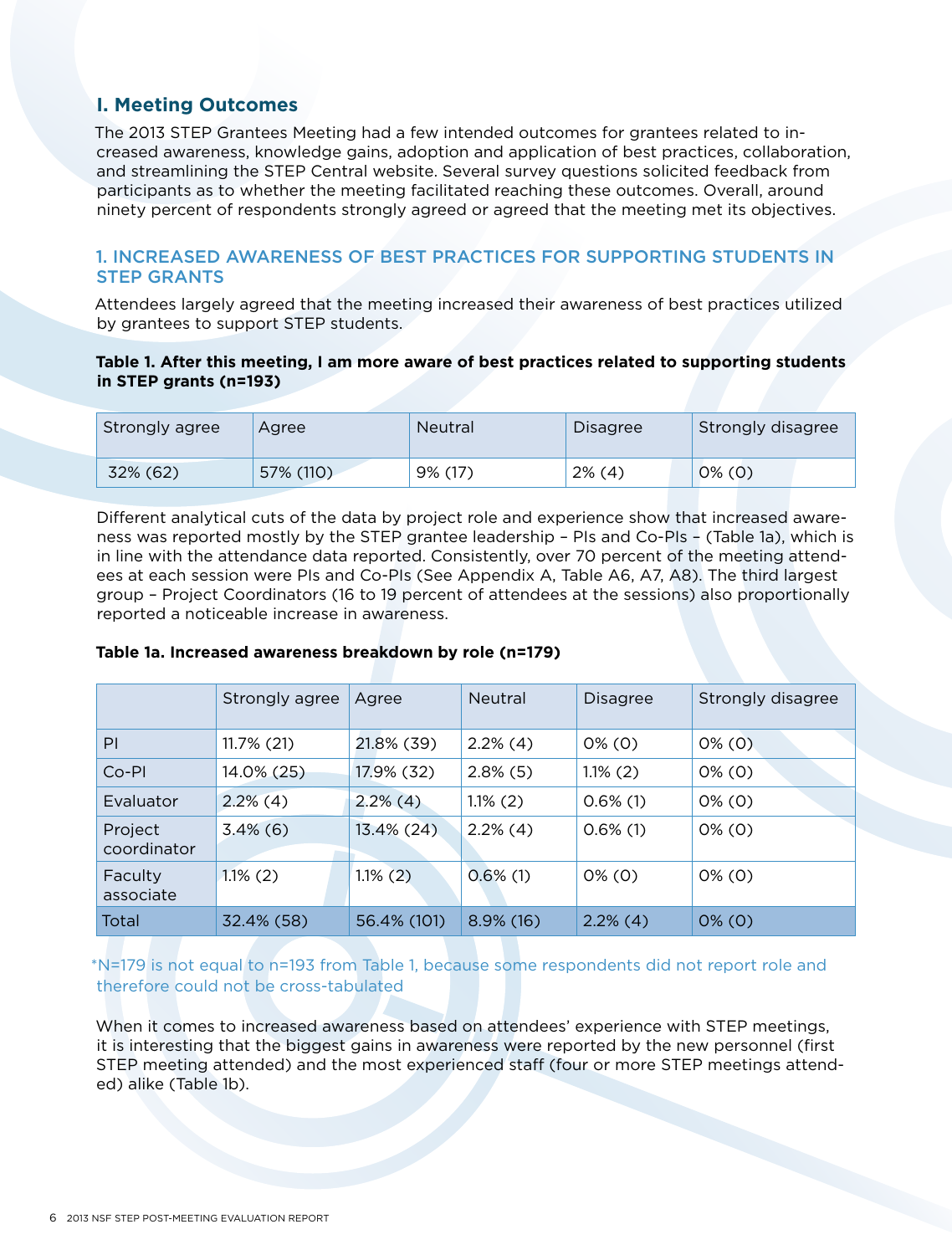# **Table 1b. Increased awareness breakdown by experience (n=192)**

|                       | Strongly agree | Agree        | <b>Neutral</b> | <b>Disagree</b> | Strongly disagree |
|-----------------------|----------------|--------------|----------------|-----------------|-------------------|
| 1 meeting             | 12.5% (24)     | 15.6% (30)   | $4.2\%$ (8)    | $0\%$ (0)       | $0\%$ (0)         |
| 2 meetings            | $5.2\%$ (10)   | 12.5% (24)   | $0.5\%$ (1)    | $1.6\%$ (3)     | $0\%$ (0)         |
| 3 meetings            | $3.6\%$ (7)    | $8.3\%$ (16) | $2.1\%$ (4)    | $0\%$ (0)       | $0\%$ (0)         |
| 4 or more<br>meetings | 10.9% (21)     | 20.3% (39)   | $2.1\%$ (4)    | $0.5\%$ (1)     | $0\%$ (0)         |
| Total                 | 32.3% (62)     | 56.8% (109)  | $8.9\%$ (17)   | $2.1\%$ (4)     | $0\%$ (0)         |

\*n=192 is not equal to n=193 from Table 1, because some respondents did not report years of experience and therefore could not be cross tabulated

In their open-ended comments, respondents confirmed that they are now more aware of best practices and eager to consider implementing such practices at their institutions. Several attendees pointed to Dr. Treisman's talk and the information about successful bridge programs as being particularly beneficial to them.

# 2. INTERACTING WITH OTHER STEP GRANTEES PROVIDED ME WITH STRATEGIES AND BEST PRACTICES FOR BETTER IMPLEMENTING MY STEP GRANT

A large majority of meeting participants reported that interaction with staff from other STEP projects provided ideas on how to better implement their own grants.

# **Table 2. Interacting with other STEP grantees provided me with strategies and best practices for better implementing my STEP grant (n=191)**

| Strongly agree | Agree    | <b>Neutral</b> | Disagree    | Strongly disagree |
|----------------|----------|----------------|-------------|-------------------|
| 49% (93)       | 41% (79) | 9% (18)        | $0.5\%$ (1) | $0\%$ (1)         |

Separating the data by project role, PIs and Co-PIs reported gaining most new implementation knowledge based on their interactions at the meeting (which also is a reflection of the broad representation of PIs and Co-PIs at the meeting, followed by Project Coordinators (Table 2a).

#### **Table 2a. Breakdown by role (n=178)**

|                        | Strongly agree | Agree        | <b>Neutral</b> | <b>Disagree</b> | Strongly disagree |
|------------------------|----------------|--------------|----------------|-----------------|-------------------|
| PI                     | 19.7% (35)     | 14.6% (26)   | $1.7\%$ (3)    | $0\%$ (0)       | $0\%$ (0)         |
| Co-PI                  | 16.3% (29)     | 14.6% (26)   | $4.5\%$ (8)    | $0.6\%$ (1)     | $0\%$ (0)         |
| Evaluator              | $2.8\%$ (5)    | $2.8\%$ (5)  | $0.6\%$ (1)    | $0\%$ (0)       | $0\%$ (0)         |
| Project<br>coordinator | $7.3\%$ (13)   | $9.0\%$ (16) | $2.8\%$ (5)    | $0\%$ (0)       | $0\%$ (0)         |
| Faculty<br>associate   | $1.7\%$ (3)    | $0.6\%$ (1)  | $0.6\%$ (1)    | $0\%$ (0)       | $0\%$ (0)         |
| Total                  | 47.8% (85)     | 41.6% (74)   | $10.1\%$ (18)  | $0.6\%$ (1)     | $0\%$ (0)         |

\*N=178 is not equal to n=191 from Table 2, because some respondents did not report role and therefore could not be cross tabulated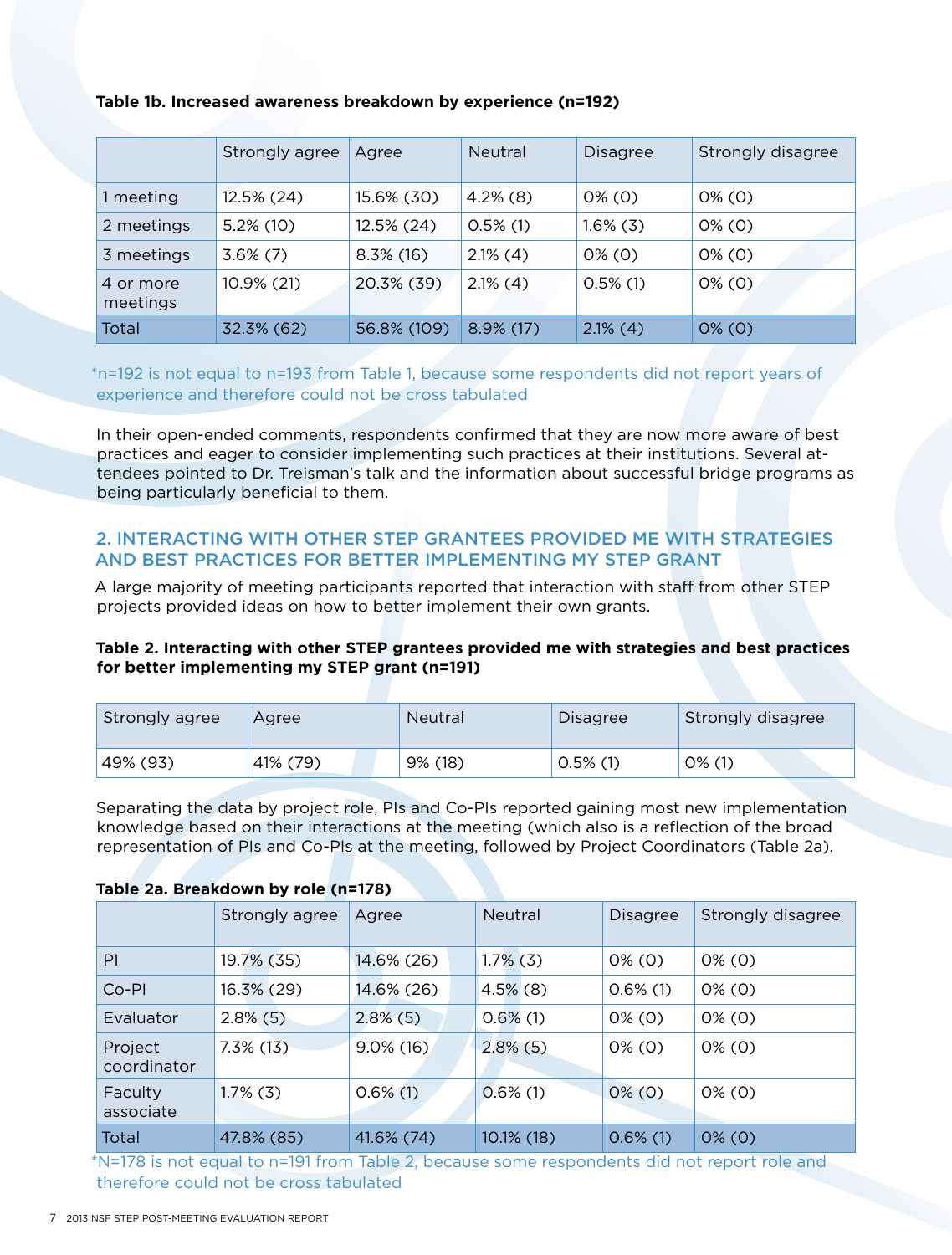Once again, when it comes to implementation of knowledge gains according to level of experience, new and most experienced STEP staff report the highest gains, with those who had attended two or three meetings taking less from the meeting in terms of knowledge (Table 2b).

|                       | Strongly agree | Agree        | <b>Neutral</b> | <b>Disagree</b> | Strongly disagree |
|-----------------------|----------------|--------------|----------------|-----------------|-------------------|
| 1 meeting             | 16.3% (31)     | 13.2% (25)   | $2.6\%$ (5)    | $0\%$ (0)       | $0\%$ (0)         |
| 2 meetings            | 8.9% (17)      | 10.0% (19)   | $0.5\%$ (1)    | $0.5\%$ (1)     | $0\%$ (0)         |
| 3 meetings            | $6.8\%$ (13)   | $5.3\%$ (10) | $1.6\%$ (3)    | $0\%$ (0)       | $0\%$ (0)         |
| 4 or more<br>meetings | 16.8% (32)     | 12.6% (24)   | $4.7\%$ (9)    | $0\%$ (0)       | $0\%$ (0)         |
| Total                 | 48.9% (93)     | 41.1% (78)   | $9.5\%$ (18)   | $0.5\%$ (1)     | $0\%$ (0)         |

# **Table 2b. Breakdown by experience (n=190)**

# \*n=190 is not equal to n=191 from Table 2, because some respondents did not report years of experience and therefore could not be cross tabulated

In their open-ended comments, grantees who are winding down at the end of their programs reported that they felt their role at the meeting was to offer strategies to others in earlier stages of their grants. Others stated that they learned from people with different types of programs from their own. Also, the poster sessions and the hand-outs distributed at the meeting were reported by respondents as very useful in communicating strategies and best practices.

To follow-up with implementation strategies and best practices from the meeting, the post-meeting survey asked a question on grant changes and new strategies that have been implemented as a direct result of what had been learned at the meeting (both the 2012 and 2013 meetings). In addition to strong implementation knowledge gains during the meeting reported in Table 2 above, the results in Table 2c show that a little more than one-third introduced or implemented changes or improvements to their grants immediately after the meeting in 2013, which is an improvement from the 2012 meeting.

# **Table 2c. Post-meeting implementation changes (n=84)**

| Meetings     | Have you changed your STEP grant implementation based on something<br>you learned from other grantees during the meeting? |            |                |           |  |  |
|--------------|---------------------------------------------------------------------------------------------------------------------------|------------|----------------|-----------|--|--|
|              | Yes                                                                                                                       | <b>No</b>  | Did not attend | Total     |  |  |
| 2013 meeting | 34.5% (29)                                                                                                                | 65.3% (55) | $0\%$ (0)      | 100% (84) |  |  |
| 2012 meeting | 26.2% (22)                                                                                                                | 40.5% (34) | 33.3% (28)     | 100% (84) |  |  |

The same trend was confirmed when slicing the data by project role (Appendix B, Table B2), with the exception of project coordinators who reported proportionally more implementation changes as a result of the meeting, compared with PIs and other STEP staff. As shown in Table B3 (Appendix B), relatively new STEP meeting attendees (those who had attended one to three annual grantee meetings) reported significantly more implementation gains and changes as a result of the meetings compared to those who had attended four or five meetings to date. In their open-ended comments, participants listed specific activities that they have started implementing as a result of the 2013 and 2012 meetings:

• Used models of peer mentoring from other grantees to inform development of peer mentoring program.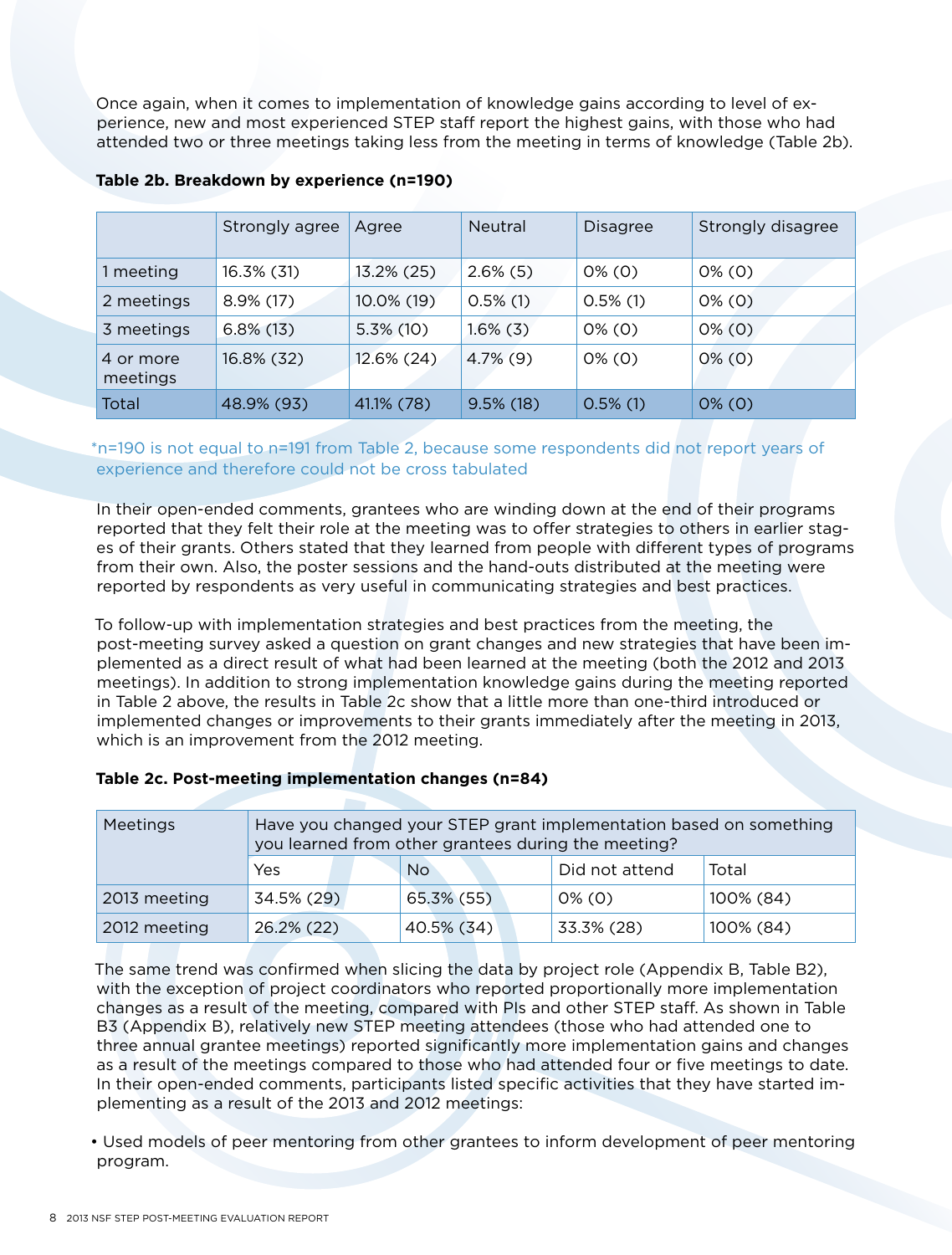- Modified mentoring program from a faculty to student-to-student peer mentoring program (and also used past summer participants as peer mentors in the summer).
- Applied for on-campus money to add a component of mentorship.
- Revised the way peer-led study sessions were run and hiring procedures based on success in other programs.
- Brought in a resident assistant for the summer bridge program.
- Added community college transfer students to work with freshman summer bridge students instead of having separate activities for the transfer students.
- Changed how we work with transfer students.
- Incorporated more community building into the undergraduate research experience.
- Refined data collection and analysis.
- Recruited an external evaluator.
- Established learning communities in the STEM field.
- Redirected funds from ineffective efforts to ones that had an impact.
- Started preparing early for third-year review.
- Implemented changes in marketing.
- Introduced changes in how the advisory board was conducted.
- Included students in the interviewing process for our Students Success Center staff.
- Focused more attention on scaling-up ''high-impact educational practices."
- Used student organizations to conceptualize and implement some recruiting events.
- Gained information on PLTL from other grantees.
- Embraced the concept of teaching Metacognition. It was used in freshman orientation, and we trained Engineering Peer Mentors, Learning Community Assistants and our ad-

vising staff to use these concepts with students.

- Added new tracks in math to recruit additional students.
- Received ideas on sustainability and other sources of funding for institutionalization.
- Changed major components of how we ran the student end of the project (insisting students participate for a full year and adding a research component to the leadership seminar).
- Had more freedom to stop programs that weren't working and add new things.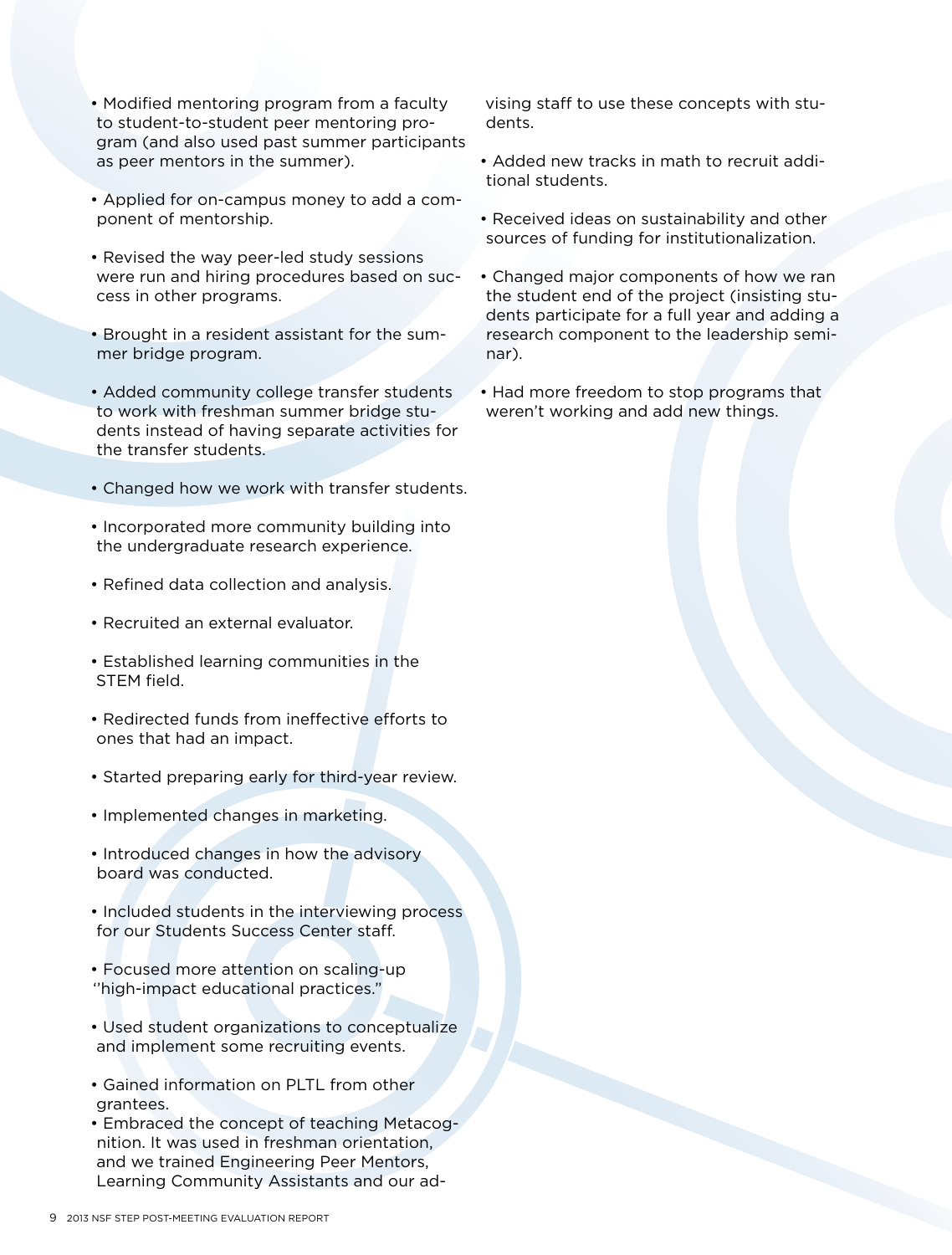# 3. COLLABORATION

Seventy-four percent of all respondents stated that after the meeting, they planned to contact STEP peers from other programs to start collaboration in addressing common issues of concern discussed during the meeting. However, that high percentage was not confirmed at the session level, where significantly fewer people reported that they plan to collaborate more as a result of a particular session they attended. In numerous open-ended comments, respondents talked about particular areas of collaboration that they have in mind. Most often, they reported planning to obtain or exchange information (data, surveys, best practices, successes, outcomes, evaluation and self-assessment, E-portfolio systems, faculty development strategies, math education reform, implementing learning communities and research, completing third year review), as well as share protocols, forms and templates. Several respondents from projects applying for STEP 1b grants also mentioned that they will borrow knowledge and expertise from projects that have already implemented them.

In addition to information exchange, some particular ideas on specific collaboration activities and action items were also discussed in participants' open-ended comments. Planned cooperation activities included implementation of best practices; taking on joint undergraduate research projects and STEP data analysis; collaborating to provide opportunities for students, faculty and staff from these STEP programs to interact; contacting community college STEP grantees who partner with four-year universities for guidance and direction on achieving intended grant objectives; creating better student opportunities for transfer; and partnering with industry. In addition, grantees who had received their third-year review intended to share the questions and spreadsheets with newer grantees. Several respondents also reported utilizing the STEP grant mentoring program to contact mentors after the meeting.

Following up on planned future collaboration, the post-meeting survey specifically asked grantees if, in the six weeks since the meeting, they had contacted peers that they met during the meeting to collaborate in addressing common issues. Thirty percent reported that they had done so, and around 70 percent had not (Table 3).

# **Table 3. Post-meeting collaboration (n=85)**

| Since the 2013 STEP Grantee Meeting, have you contacted anyone you met during the     |
|---------------------------------------------------------------------------------------|
| meeting to collaborate in addressing common issues of concern that came up during the |
| meeting?                                                                              |

| Yes        | <b>No</b>  | Total        |
|------------|------------|--------------|
| 30.6% (26) | 69.4% (59) | $100\%$ (85) |

When responses were broken down according to role, it was found that more faculty associates reached out to peers than not (Appendix B, Table B6). A breakdown by experience showed that less experienced STEP staff reached out to peers to collaborate more than did experienced staff (Appendix B, Table B7).

In their clarifying open-ended comments, respondents who had not reached out to peers explained that they hadn't had the time, or that other STEP grantees had already reached out to them. Those who had begun working with other STEP grantees reported collaborating on activities such as grant administration, sharing online materials, peer mentor training, math education, classroom innovation, sharing third-year report copies, exchanges of visits, and hosting of seminars, and sustainability. These activities were largely in line with the kinds of collaboration pledged during the meeting.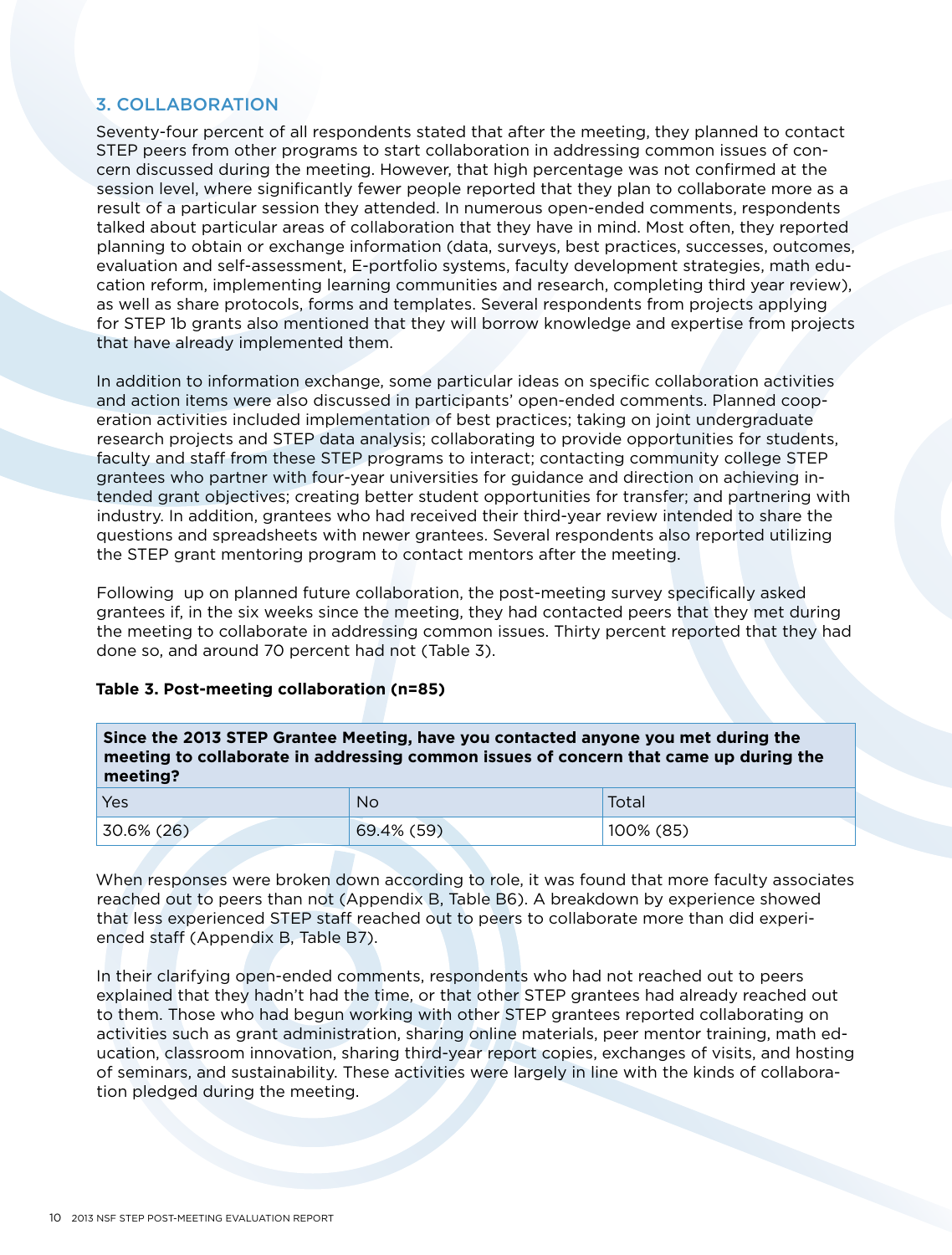On interaction and collaboration with NSF project officers, in the post-meeting survey respondents were almost evenly split (49 percent "yes" versus 51 percent "no") regarding having the opportunity to meet with their officers as a result of the meeting (Appendix B, Table B8 and B9). The trend was consistent if we sliced the responses by project role. However, Principle Investigators (PI) reported less interaction with NSF project officers than did others. Filtered by years of experience, the data showed that those who have attended three meetings reported substantially more interactions with NSF project officers than did others.

# **STEP Central for Collaboration**

Initially during the meeting, around two-thirds (64 percent) of those who stated that they planned to contact STEP peers to collaborate reported that they planned to use STEP Central to facilitate communication. They saw the website as a good resource for information sharing and planned to post and search for useful information online, as well as to participate in discussion boards. Those who were hesitant (36 percent of respondents) to use STEP Central said that they would rather contact peers directly by email because it's easier and faster. The follow-up post-meeting survey touched on the use of STEP Central for cooperation again and the results showed that around 62 percent had not used the site for collaboration after the meeting (Appendix B, Table B4 and B5). Breakdown by role shows that project coordinators are the exception; of these, a majority had used the website for collaboration. Breakdown by experience shows that the new STEP staff members who had attended only one grantee meeting used STEP Central more frequently than did others.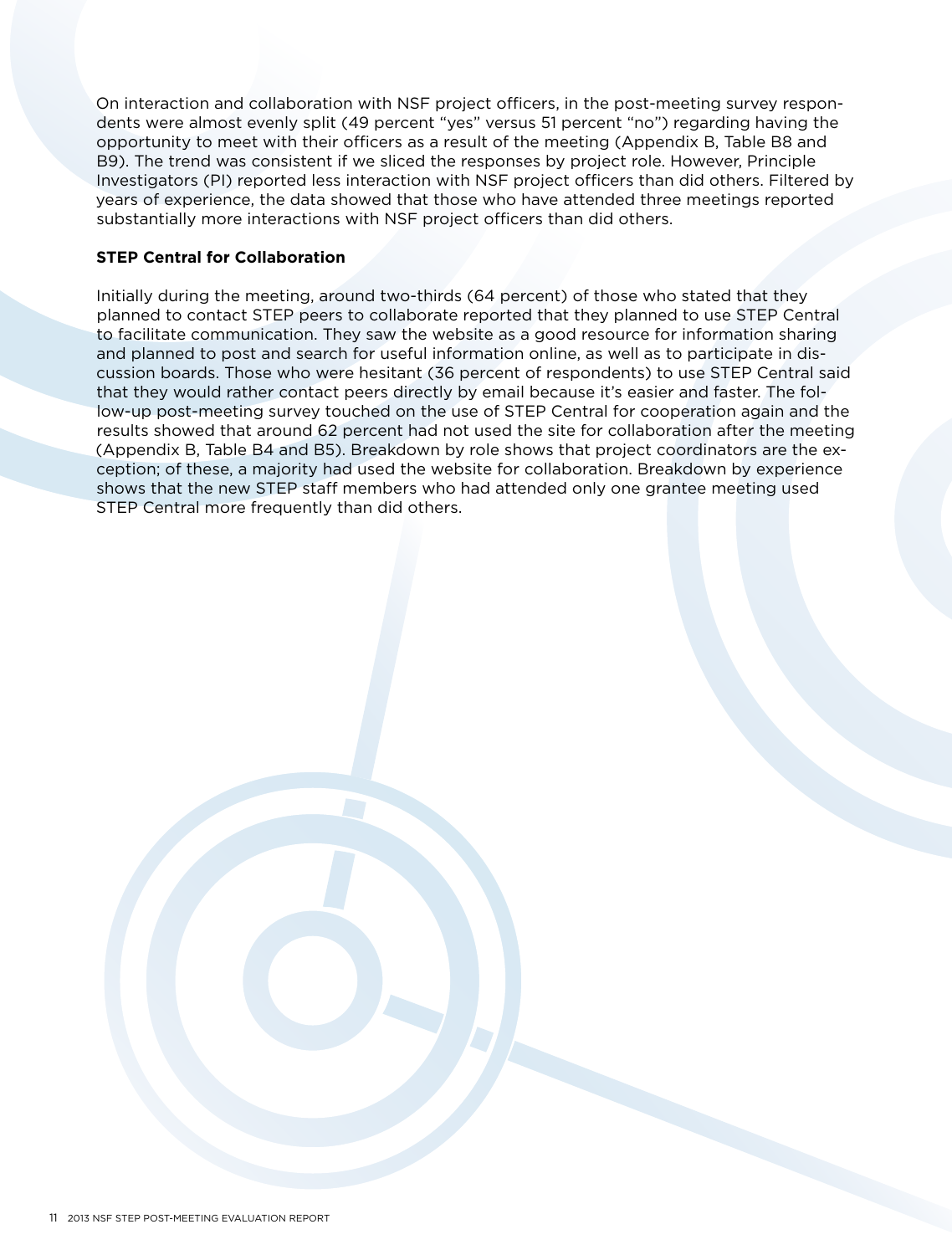# **II. Session Level Analysis**

In the course of two days, the meeting included three plenary-style sessions, three breakout panels with 12 concurrent sessions each, and two poster sessions. The following section presents the findings from the survey on the session level.

# Plenary I - The Meaning of Success: STEM Education in an Ever-changing Workforce (Eduardo Padron)

The opening plenary of the meeting featured a talk by Eduardo Padron, President of Miami Dade College. Over 70 percent of the 196 attendees reported that the presentation was valuable to them and enhanced their knowledge (Table 4). Noticeably fewer – around 50 percent of attendees – thought that they would apply knowledge gained from the presentation in their actual work.

#### **Table 4. Plenary I - The Meaning of Success: STEM Education in an Ever-changing Workforce (n=196). Thursday, March 14, 2013, 9.00 am – 10.15 am**

|                                                                                                    | Strongly<br>agree | Agree      | <b>Neutral</b> | <b>Disagree</b> | Strongly<br>disagree | Total      |
|----------------------------------------------------------------------------------------------------|-------------------|------------|----------------|-----------------|----------------------|------------|
| The presentation<br>was valuable to<br>me                                                          | 34.2% (67)        | 43.4% (85) | 16.3% (32)     | $5.6\%$ (11)    | $0.5\%$ (1)          | 100% (196) |
| The presentation<br>enhanced my<br>knowledge                                                       | 29.1% (57)        | 41.3% (81) | 20.9% (41)     | $7.1\%$ (14)    | $1.5\%$ (3)          | 100% (196) |
| I expect to use<br>the knowledge<br>gained from this<br>presentation in<br>my STEP related<br>work | 22.4% (44)        | 31.6% (62) | 33.2% (65)     | $11.7\%$ (23)   | $1\%$ (2)            | 100% (196) |

In their additional, open-ended comments on Plenary I, participants said the presenter was excellent and the conversation on higher education administration was important and relevant. They also liked the human-centered approach and the advice on how to navigate institutional budget and fiscal insecurities. For some attendees, it was really valuable to hear from the leadership of a two-year college – a perspective that is not usually well represented at STEP meetings. Yet, others felt that due to the nature of a plenary session and time constraints, the address was too general and the presenter did not have the chance to fully share his wealth of knowledge and expertise on best practices in STEM education and retention, or to talk about successes in his own institution.

# Plenary II (luncheon) - STEP: What Are We Learning and What Would We Like to Learn? (Lee Zia and Connie Della-Piana)

Plenary II also featured an effective presentation, as shown by high scores on the session outcome questions. Around 70 percent of the 187 respondents felt that the presentation was valuable and enhanced their knowledge of STEP (Table 5). Slightly less than 70 percent also agreed that they plan to apply the new knowledge in their work.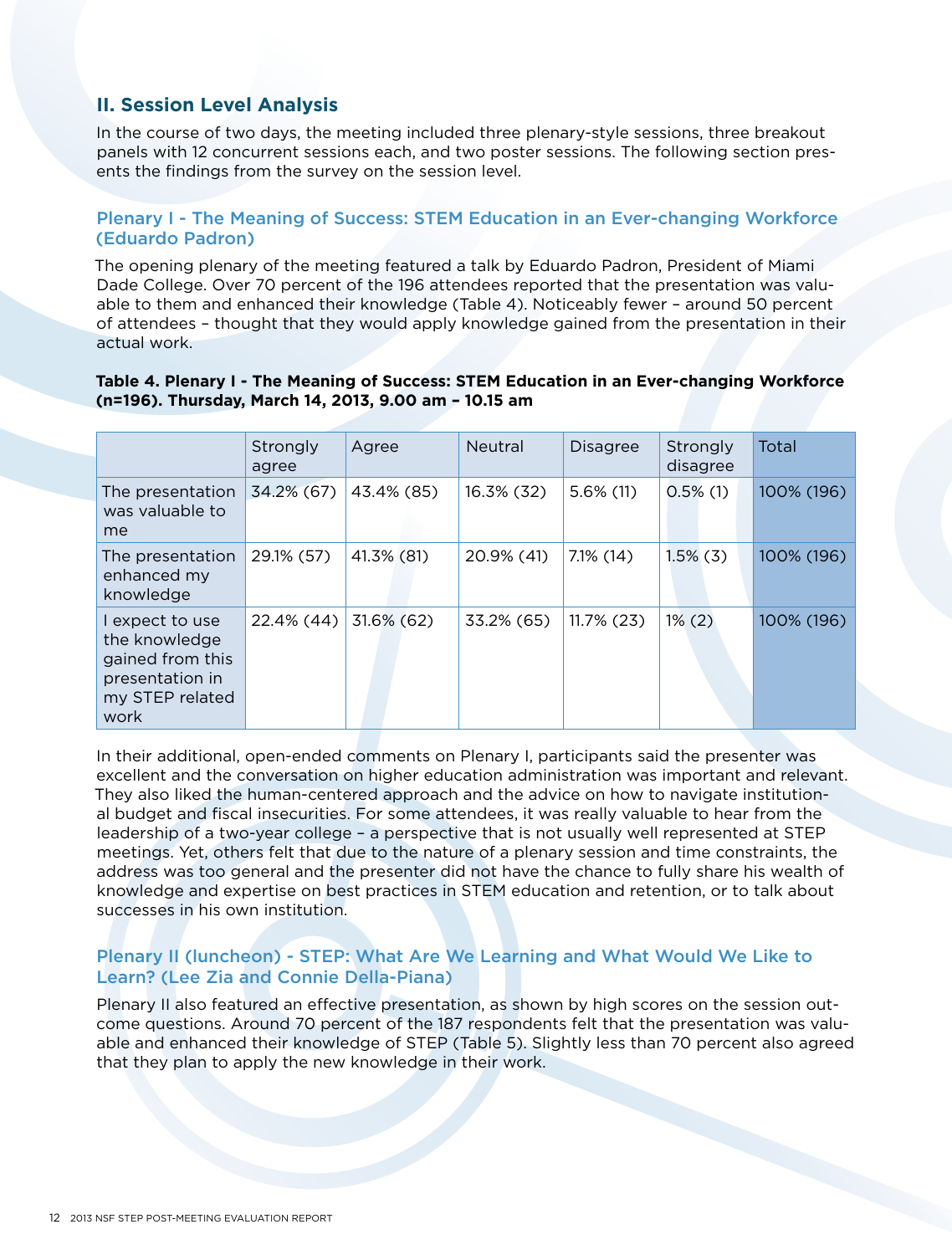**Table 5. Plenary II (lunch session) - STEP: What are we learning and what would we like to learn (n=187)? Thursday, March 14, 2013, 12.45 pm – 1.45 pm**

|                                                                                                    | Strongly<br>agree | Agree      | <b>Neutral</b> | <b>Disagree</b> | Strongly<br>disagree | Total      |
|----------------------------------------------------------------------------------------------------|-------------------|------------|----------------|-----------------|----------------------|------------|
| The presentation<br>was valuable to<br>me                                                          | 21.4% (40)        | 51.9% (97) | 23% (43)       | $3.7\%$ (7)     | $0\%$ (0)            | 100% (187) |
| The presentation<br>enhanced my<br>knowledge                                                       | 20.9% (39)        | 48.7% (91) | 24.6% (46)     | $5.9\%$ (11)    | $0\%$ (0)            | 100% (187) |
| I expect to use<br>the knowledge<br>gained from this<br>presentation in<br>my STEP related<br>work | 21.4% (40)        | 42.2% (79) | 29.9% (56)     | $6.4\%$ (12)    | $0\%$ (0)            | 100% (187) |

What people found particularly useful in the luncheon session, as reported in their open-ended comments, was that having lunch in a table format provided a good forum for networking, hearing about other programs, and sharing experience. Both presenters came prepared and presented useful information on STEP data, dissemination, and funding for student tracking. Respondents who could not relate to the session outcomes from Table 5 explained that because they are at the end of their grants, opportunities for collaboration and application of new knowledge are very limited.

# **Program Monitoring and Data Collection**

To provide additional information to NSF on program monitoring data, respondents were asked to provide feedback on the program monitoring and data-collection process in the follow-up post-meeting survey. The following three tables summarize the findings from the survey questions on timing, burden, and involvement as far as monitoring activities are concerned.

Table 6 indicates that the majority of respondents agree that the summer months between May and August offer the most convenient time for programs to provide monitoring data.

# **Table 6. What time(s) of the year are most convenient for you to provide program monitoring data for the STEP program to NSF? n=71\***

| Month             | Percentage/count |
|-------------------|------------------|
| January/February  | 16.9% (12)       |
| March/April       | 18.3% (13)       |
| May/June          | 45.1% (32)       |
| July/August       | 45.1% (32)       |
| September/October | 19.7% (14)       |
| November/December | $4.2\%$ (3)      |

\*Accumulative percentage > 100% because it was a multiple answer question and some respondents listed more than one answer.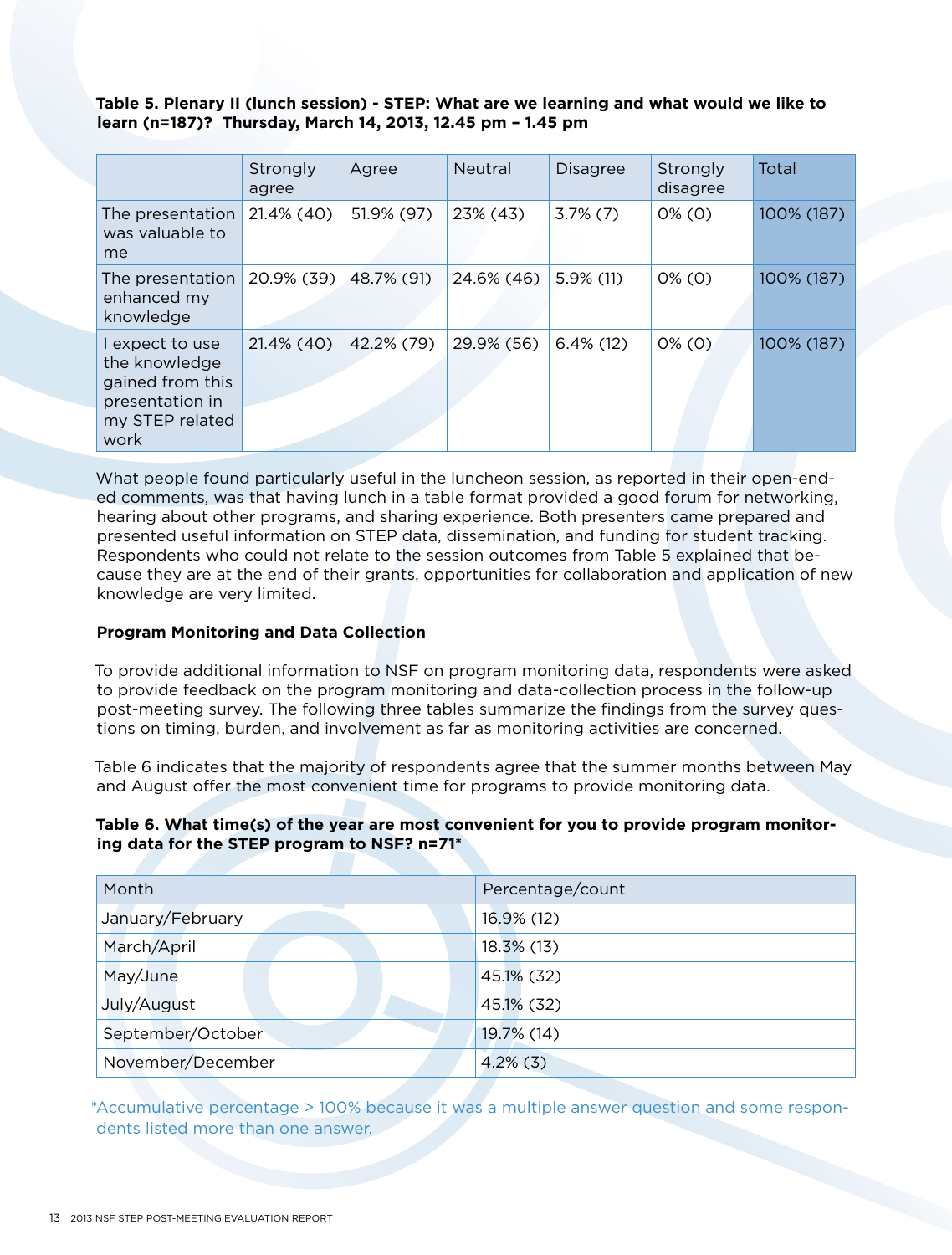Sixteen respondents also provided open-ended clarifying comments as to why certain times of the year are more convenient for reporting. The summer is the best time, because the preceding spring semester, with student finals, is the most overwhelming and stressful time of the year. Plus, the data from the spring semester is needed for monitoring and reporting and the IR office requires sufficient time to process that data. Yet, the time for reporting should not be stretched too far past the spring semester and into the new academic year, because data could be forgotten or get lost amid other research projects. The summer is a good time also because a good measure for success in retention is whether students get into a major or not, and that process is not complete until May. In general, although the summer is more convenient than other times, several respondents said that it is always a challenge to carve time off a busy schedule for monitoring and reporting activities.

Table 7 shows that as reported by participants, it falls largely to PIs and Institutional Research offices, followed by administrative staff and project evaluators, to report data for program monitoring.

# **Table 7. When you provide data for program monitoring purposes, who is involved in providing and reporting that data? n=80\***

| Role                                  | Percentage/count |
|---------------------------------------|------------------|
| <b>STEP Project PI</b>                | 80% (64)         |
| Administrative Staff for STEP Project | 55% (44)         |
| Graduate Students                     | $12.5\%$ (10)    |
| <b>STEP Project Evaluator</b>         | 48.8% (39)       |
| Institutional Research Staff          | 71.3% (57)       |
| Staff from the Registrar Office       | $8.8\%$ (7)      |
| Other                                 | 17.5% (14)       |

\*Accumulative percentage > 100% because it was a multiple answer question and some respondents listed more than one answer

For those who responded with "other," several different titles were listed in open-ended comments as to who does the monitoring and reporting:

- Program Director
- Co-PIs
- Postdoc fellow
- Project Manager
- Faculty Associate
- Assessment Coordinator
- Faculty and UG student employees
- Undergrad students retrieve data from budget and planning reports that are online.
- Business Intelligence reporting

On the question of time burden for STEP staff to provide monitoring data, the results reported in Table 8 show that slightly over half estimate total staff time to be less than a week, whereas the remaining 44 percent report that it will be a week or more.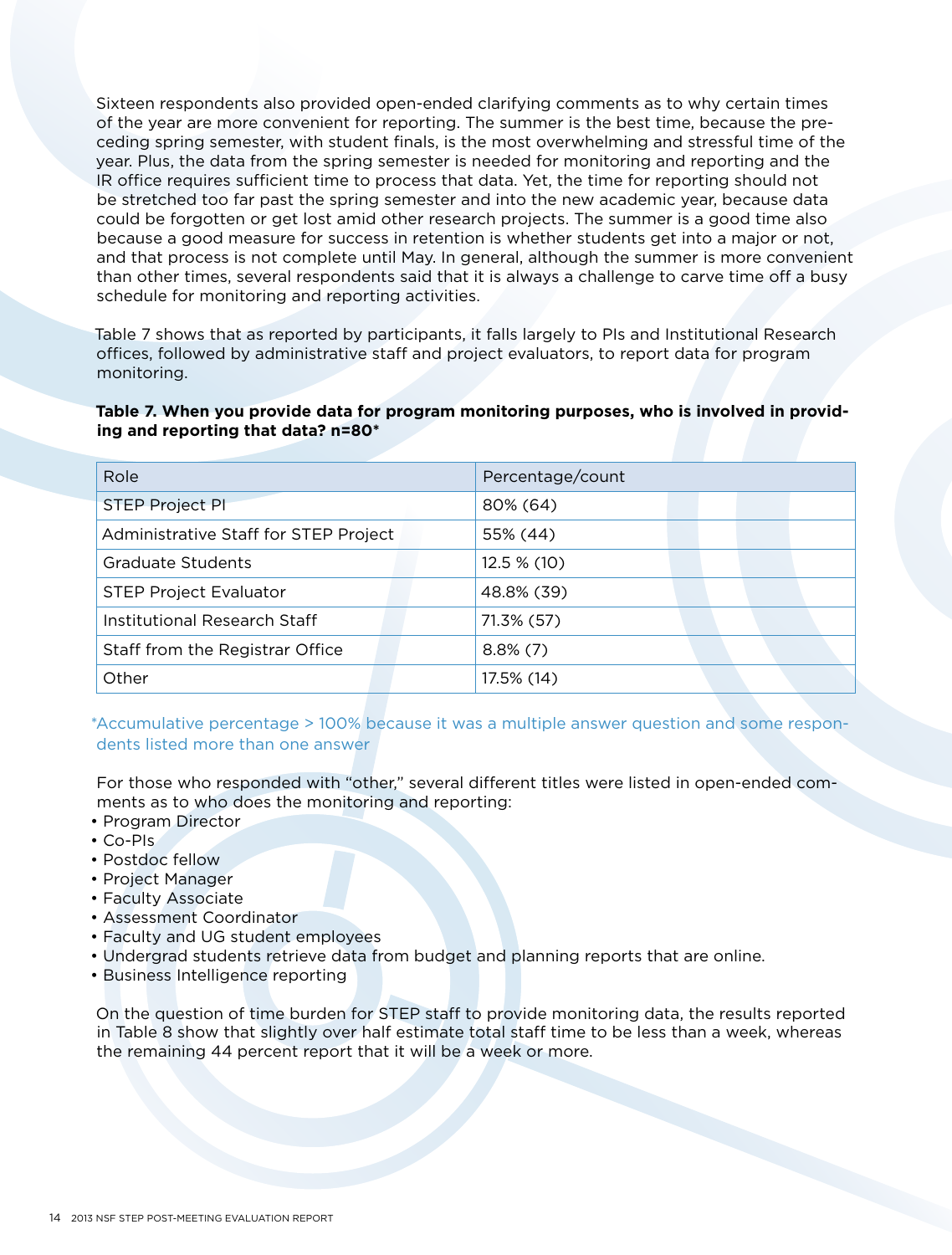**Table 8. How much staff time do you estimate is required by you and staff at your college or university each year to provide NSF with program monitoring data for the STEP program (all time by all staff in your estimate, not just your own time)? n=75**

| Staff time       | Percentage/count |
|------------------|------------------|
| 1 hour           | $0\%$ (0)        |
| 1-8 hours        | $6.7\%$ (5)      |
| 9-16 hours       | 24% (18)         |
| 17-24 hours      | 18.7% (14)       |
| 25-32 hours      | $6.7\%$ (5)      |
| A week           | 20% (15)         |
| More than a week | 24% (18)         |

In their open-ended comments (n=14), many stated that they are only providing a rough estimate of time needed for data reporting and that it is hard to be exact. Some more specific comments and individual examples included the following:

- My estimate provided may be an underestimate, as I have no idea how time consuming it is for the Institutional Research staff. Somewhere between 2-3 days would be a reasonable estimate for the PI, co-PI and district coordinator of our grant. Unfortunately, that is multiplied by three because the grant was awarded to the district, but reporting is completed for each of the three community colleges in the district.
- Our systems are very limited, which requires using labor and in many cases "proxies" for the data to answer questions we have. Inefficiency with these methods increases the time required to collect and analyze these data.
- In addition to the five PI/Co-PI's, Step Director and STEP Evaluator, we involve some 30 faculty and staff in a half-day retreat to share what is going on in each facet of our STEP activities. This discussion is prepared in such a way as to facilitate (fulfilling) the reporting requirements. It is hard to judge where the line is between data gathering for the report and sharing as the normal course of evolving our shared understanding.
- It is very difficult to determine the time since we continuously and constantly are collecting data. The actual time we spend entering data (and communicating data to the evaluator) is about a week's worth of work for a single person, but to quantify the amount of man hours spent collecting data (administering surveys, entering into excel and databases) throughout the year and among the different staff is challenging.
- If you include financial documents for federal audits, it is about a week.
- We were a "comprehensive" grant and have numerous "mini-grants" that we have awarded, so data gathering is constant.
- The way the data is online is not in the same format as what is being requested, especially the demographic part on race/ethnicity.
- Overall, assessment activities are probably a two-person month job. The NSF specific requirements are about one week of an IR person plus two to three days of graduate assistant's time. This is exclusive of the annual reports or third-year review materials. It's a lot, but it is OK. You need this data anyway.
- There are many of us working independently and we need to keep tabs on the information during the year to be able to have it. It is hard thinking a year in the past.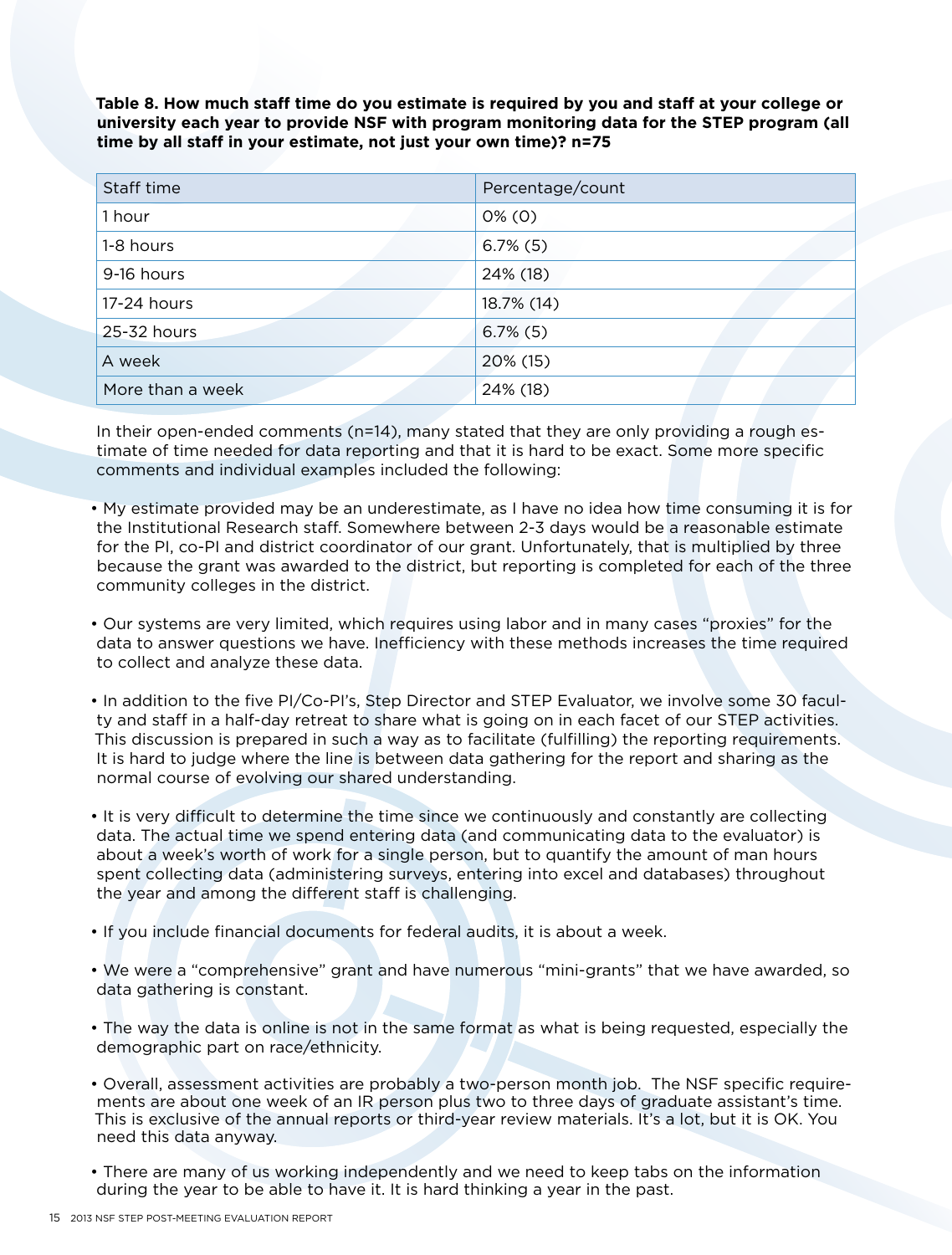# Monitoring and Reporting Recommendations

The post-meeting survey also asked two open-ended questions on the role of NSF in monitoring and reporting and how this role could be improved. The questions are listed below, together with the respective answers provided. The comments have been consolidated in terms of duplicate themes, but their entirety and integrity have been kept, with only punctuation and language corrected when needed.

#### **What kind(s) of support from NSF would be helpful when it comes to collecting data for monitoring purposes? n=30**

- Send a letter to the president and provost of the university explaining the importance of timely data collection for reporting the results of NSF grants.
- Provide more clarification on the data that is needed and suggest data that should be collected.
- Provide context and information on how is data used, and how we can learn from data submitted by other grantees.
- Provide inventories of instruments to conduct surveys, before-and-after questions, data base examples with fields that are useful to collect for later analyses.
- Provide an option to upload a database to automatically populate all the fields in the data-collection survey. If we had and could manage a template, throughout the year, then it would be much, much easier to continuously update the database, term-by-term, and then upload it at the end of the reporting period.
- Not requiring so many reports that go to different places. Would like to see more overlap of reports.
- Provide clear articulation and alignment of NSF STEM CIP codes for STEM disciplines (particularly Technology-related disciplines) offered in 4-year and 2-year universities/colleges.
- Data collected do not seem to directly relate to the programs offered through STEP.
- Providing access to national data
- Send the spreadsheet ahead of time this year that was very useful.
- Sharing of creative ways in which different universities have obtained the data; it's often difficult to navigate the idiosyncrasies of specific campuses.
- The Community colleges report data differently; as one example, students do not declare majors. The STEP survey staff was extremely helpful in working with the CC research staff to help them supply the data that was needed.
- Create a Clearing House contact to monitor the whereabouts of students who have benefited from our grant. It is hard to find out what happened to them after transferring to a 4-year institution. To the extent that the NSF can drive the reporting of students as they move from one institution to another it would be of enormous value to all.

# **In your opinion, what should NSF do differently when it collects monitoring data for the STEP program? n=31**

- Distinguish programs that have students enter the major directly (i.e., in the first year) from those in which students enter majors in their sophomore and junior years.
- Change the due date to the summer when schools have more time.
- NSF should provide lessons learned and data from programs that successfully show increases in the percentage of STEM graduates. This is a number they are focused upon, and yet we never see any indication of the programs and/or strategies that lead to excellent results. It would be helpful to have quantitative data that show how other programs are growing and what methods they have used to achieve this growth.
- Create a searchable master data base to help others easily find related experiences, activities and programs. Include characteristics that describe the type of institution and its student body demographics.
- Consult with PI/Co-PI and decide what data is most useful for the particular project.
- Showcase for STEP Grantees how the monitoring data collected annually are used by NSF.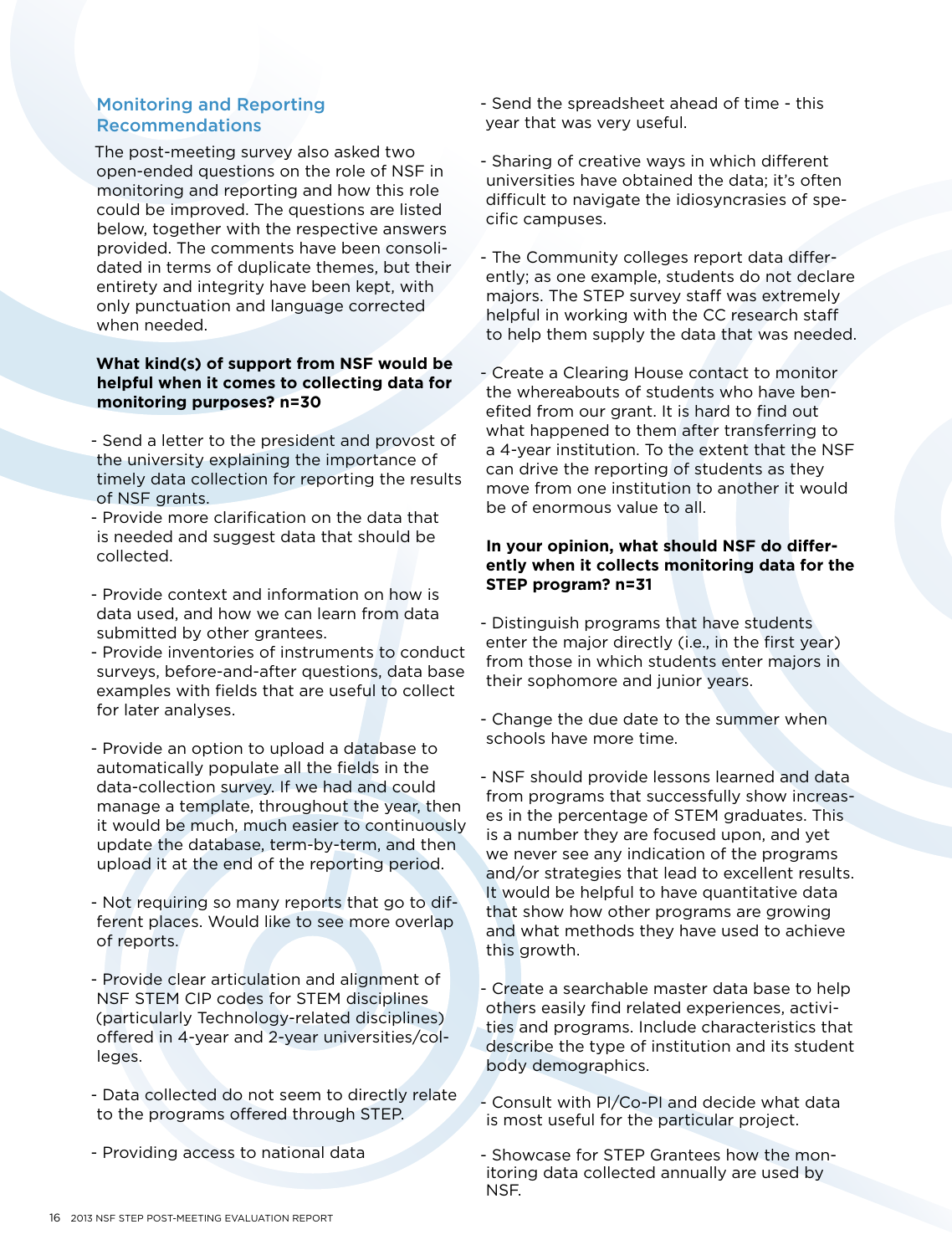- Make the data input easier.

- NSF should not require so many identical reports that go to different places. We would like to see more overlap of reports - information from QRC report should not be duplicated in annual project report. NSF should pull that existing report data and simply expand on the data and information already provided. Right now, we need to file an annual report about activities and findings. The STEP report also requires reporting of activities and findings but in a different format. Can these be combined?

- Provide more advanced notice of collecting data and surveying and give early feedback.
- They should get the primary data from ASEE (why are we collecting the same overall data 2 or 3 times in a variety of formats)?
- Send a list of CIP codes rather than general labels for curricula for which data is needed.
- Define something other than "major" for community college students.

# Plenary III – Innovation as Ornament and the Challenge of Improvement at Scale (Philip "Uri" Treisman)

The talk by Dr. Triesman in the third plenary session was the most anticipated and praised single presentation and the highlight of the 2013 STEP Grantee Meeting. As Table 9 indicates, well over ninety percent of the 189 respondents reported positive gains on all the outcomes from the session – value, knowledge enhancement, and practical application of new knowledge.

# **Table 9. Plenary III - Innovation as Ornament and the Challenge of Improvement at Scale (n=189). Friday, March 15, 2013, 8:30 am – 10:00 am**

|                                                                                                    | Strongly<br>agree | Agree         | Neutral       | <b>Disagree</b> | Strongly<br>disagree | Total      |
|----------------------------------------------------------------------------------------------------|-------------------|---------------|---------------|-----------------|----------------------|------------|
| The presentation<br>was valuable to<br>me                                                          | 73.5% (139)       | 20.1% (38)    | $5.3\%$ (10)  | $1.1\%$ (2)     | $0\%$ (0)            | 100% (189) |
| The presentation<br>enhanced my<br>knowledge                                                       | $69.8\%$ (132)    | 22.2% (42)    | 7.9% (15)     | $0\%$ (0)       | $0\%$ (0)            | 100% (189) |
| l expect to use<br>the knowledge<br>gained from this<br>presentation in<br>my STEP related<br>work | 63% (119)         | $22.2\%$ (42) | $13.8\%$ (26) | $1.1\%$ (2)     | $0\%$ (0)            | 100% (189) |

In their open-ended comments, participants praised the session as one of the best talks they had heard – not just at STEP meetings, but at conferences in general. Many used the word "inspirational" to describe it. They rated the presenter as excellent and very knowledgeable. His presentation was well grounded in STEM education research, thought-provoking, and very relevant to everybody's work and the challenges that they face. It raised important questions and communicated lessons learned that numerous attendees plan to share with their own institutions after the meeting. Many respondents also suggested that it would be very beneficial to have Dr. Triesman's plenary presentation posted online (STEP Central), together with a list of references.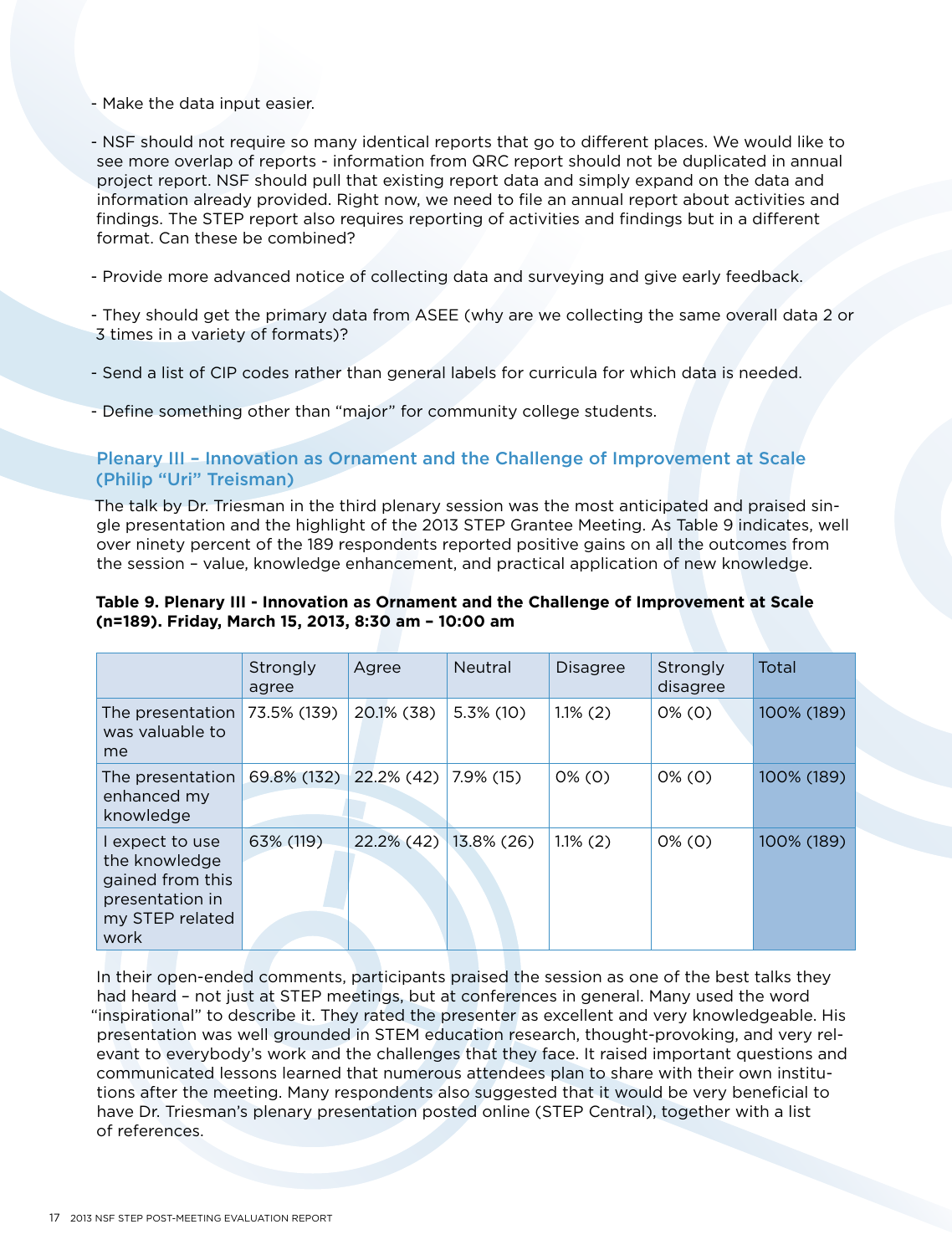# Breakout Panel I

A comparison of results of Breakout Sessions I (Table 10) shows that the majority of sessions scored high among attendees in bringing value, knowledge gains, and an expectation that the new knowledge will be applied in practice. However, almost uniformly, significantly fewer people reported that as a result of the session, they expected new or increased collaboration with staff from other STEP projects. Two sessions stood out as scoring high all across the board – the Keynote with Eduardo Padron and the session on strategies portfolio. The sessions on STEP program deficiencies and data collection lagged behind on all scores.

# **Table 10 - Breakout I session comparison data\***

| Name and Number of Breakout I<br>Sessions                                                      | The session<br>was valuable<br>to me (n=184) | The session<br>enhanced my<br>knowledge<br>$(n=183)$ | I expect to use the<br>knowledge gained<br>from this session<br>in my STEP related<br>work (n=181) | After this session, I plan to<br>collaborate with staff from<br>other STEP projects to<br>address common issues<br>of concerns that were dis-<br>cussed during this session<br>$(n=180)$ |
|------------------------------------------------------------------------------------------------|----------------------------------------------|------------------------------------------------------|----------------------------------------------------------------------------------------------------|------------------------------------------------------------------------------------------------------------------------------------------------------------------------------------------|
| 1. Keynote: Continue the Conver-<br>sation with Eduardo Padrón                                 | 71.4%                                        | 83.3%                                                | 83.3%                                                                                              | 83.3%                                                                                                                                                                                    |
| 2. Introductory Research<br><b>Experiences for At-risk Fresh-</b><br>man-Sophomore STEM Majors | 86.4%                                        | 86.4%                                                | 86.4%                                                                                              | 47.6%                                                                                                                                                                                    |
| 3. Fostering Changes in Institu-<br>tional Culture & Practice                                  | 73.3%                                        | 66.7%                                                | 73.3%                                                                                              | 53.3%                                                                                                                                                                                    |
| 4. First-Year STEM Student<br><b>Cohorts: Assessment and Best</b><br><b>Practices</b>          | 93.8%                                        | 93.8%                                                | 93.8%                                                                                              | 66.6%                                                                                                                                                                                    |
| 5. Identifying Deficiencies in Your<br><b>STEP Program</b>                                     | 66.6%                                        | 66.6%                                                | 66.6%                                                                                              | 62.5%                                                                                                                                                                                    |
| 6. Strategies for Promoting<br>Faculty Engagement with Early<br><b>STEM Students</b>           | 77%                                          | 84.6%                                                | 77%                                                                                                | 53.9%                                                                                                                                                                                    |
| 7. Working Smart: How to Build,<br>Evaluate, and Sustain a Portfolio<br>of Strategies          | 90 %                                         | 80%                                                  | 80%                                                                                                | 70%                                                                                                                                                                                      |
| 8. Developing Effective Bridge<br>Programs                                                     | 88.8%                                        | 88.8%                                                | 77.7%                                                                                              | 33.3%                                                                                                                                                                                    |
| 9. Strategies for Sustainability /<br>Institutionalization                                     | 72.4%                                        | 75.8%                                                | 71.4%                                                                                              | 37.9%                                                                                                                                                                                    |
| 10. Successful Experiences in<br><b>First Year Mathematics Courses</b>                         | 94.4%                                        | 72.3%                                                | 70.5%                                                                                              | 38.9%                                                                                                                                                                                    |
| 11. Strategies for Promoting<br><b>Diversity</b>                                               | 81.8%                                        | 90.9%                                                | 81.9%                                                                                              | 45.5%                                                                                                                                                                                    |
| 12. Data Collection, Publishing,<br>and Dissemination of Results                               | 68%                                          | 68%                                                  | 68%                                                                                                | 32%                                                                                                                                                                                      |

\*Percentage combines the "Strongly agree" and "Agree" response categories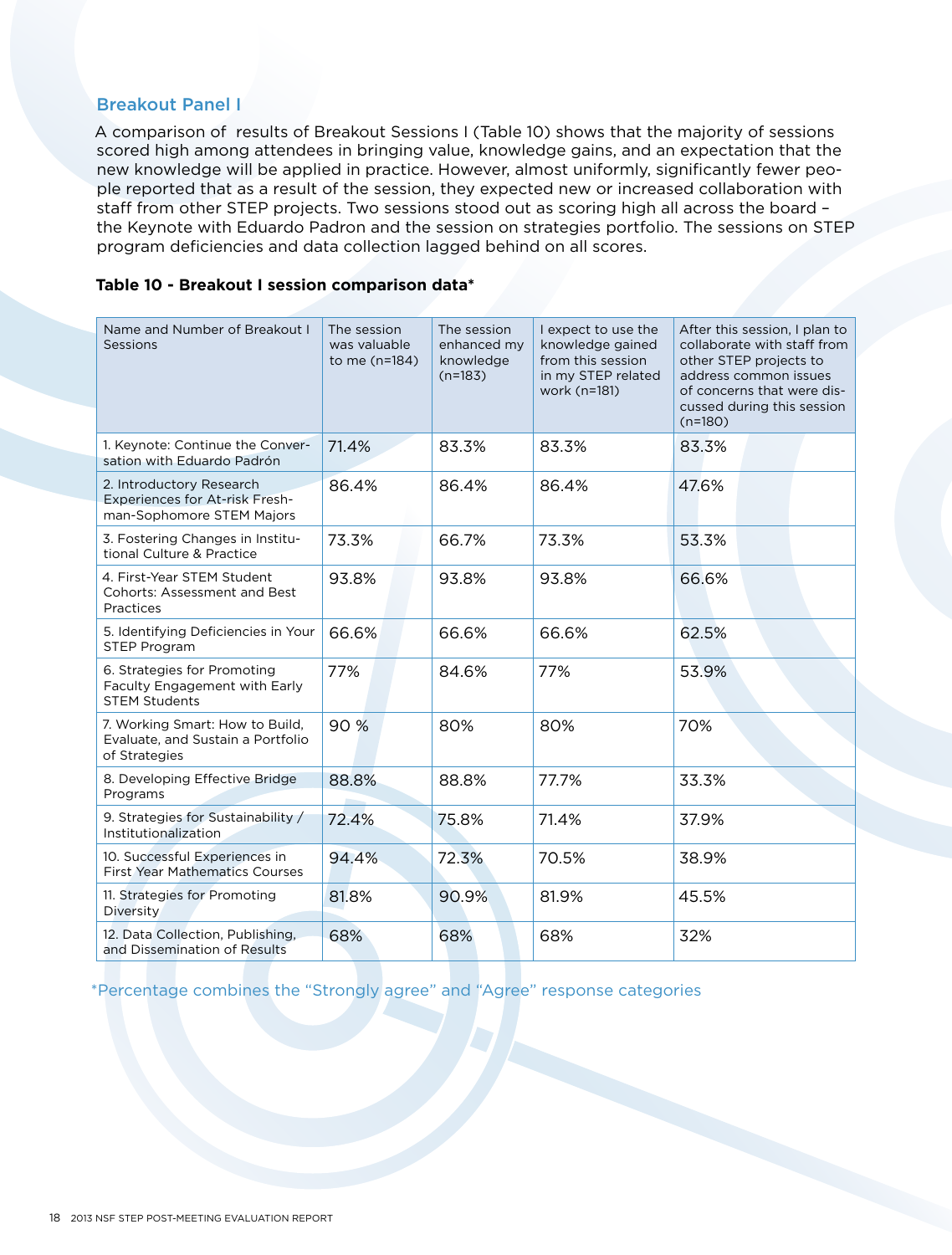To add some perspective to the results in Table 10, 38 respondents also provided open-ended clarifying comments. There was general praise that the session discussions provided vision, ideas, best practices, effective strategies, and useful professional contacts with similar projects that face the same challenges. Information and presentations on community colleges and firstyear STEM student cohorts were highlighted by respondents as particularly useful. As reported, both presenters and attendees did a good job with interaction and participation at the sessions.

Some of the more critical feedback provided insight as to why some participants did not expect to use the information from the conference in practice, or to collaborate with staff from other STEP projects. One explanation was that while sessions addressed valid issues, they did not generate any solutions. Another reason was that for projects past their third year, the window for implementation and collaboration has passed.

# Suggestions and Recommendations

Some open-ended comments to Breakout Panel I provided specific recommendations for improvement. Suggestions included having less brainstorming and more case studies, especially for sessions addressing sustainability strategies, where projects that have successfully institutionalized aspects of their projects need to be involved and showcased. Another suggestion urged having a diverse mix of presenters, as well as a variety of different types of schools (e.g. urban vs. rural; four year vs. community colleges) to capture and showcase all the different issues that STEP grantees are facing. Regarding the Bridge Programs addressed in one of the sessions, an attendee pointed out that the grantee meeting should be attended by representatives of two-year institutions, since those are the schools that commonly host and manage Summer Bridge programs. One comment also emphasized the importance of data and having a data session at the grantee meeting, but suggested that NSF could be more specific about its objectives in the data requests for third year reviews, and offer more clarity on whether data should be numbers, or best practices and anecdotes. Related to that, that respondent also suggested further that grantees should perhaps incorporate social scientists or evaluators in their grants for data collection and compliance.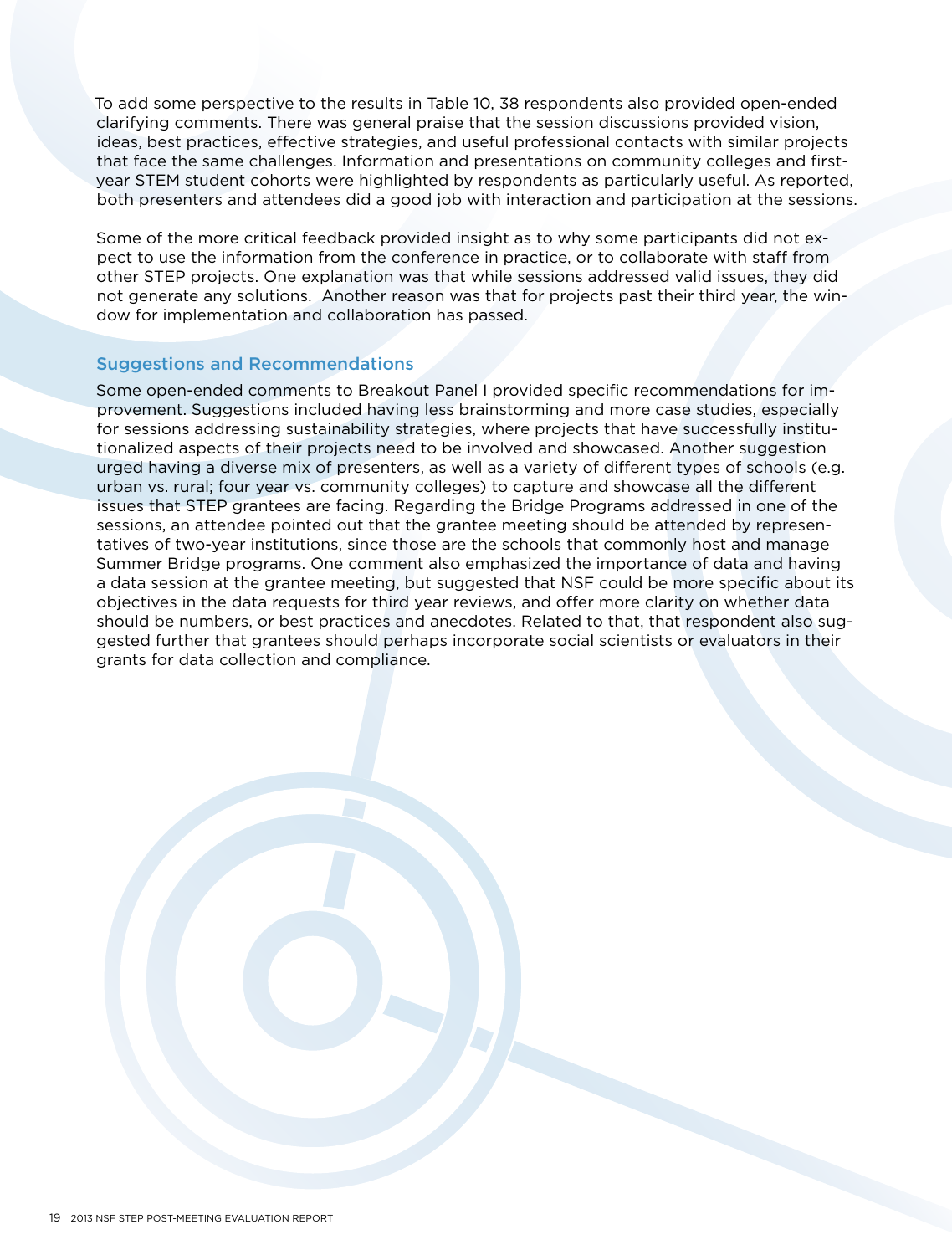# Breakout Panel II

A comparison of results for the sessions from Breakout Panel II (Table 11) shows that 10 out of the 12 sessions scored high on value and knowledge enhancement. A relatively high number of people, but with more variation across sessions, indicated that they also expect to apply the new knowledge in their work. Once again (as with sessions from the first breakout panel) consistently across all Breakout Panel II sessions there were significantly fewer people (compared to the other session outcomes) who stated that as a result of the session they attended, they will collaborate with other STEP projects. The sessions on student engagement and data collection scored considerably lower on all session outcomes.

#### **Table 11 - Breakout II session comparison data\***

| Name and Number of Breakout I<br>Sessions                                                                                     | The session<br>was valuable<br>to me (n=170) | The session<br>enhanced my<br>knowledge<br>$(n=169)$ | I expect to use the<br>knowledge gained<br>from this session<br>in my STEP related<br>work (n=170) | After this session, I plan to<br>collaborate with staff from<br>other STEP projects to<br>address common issues<br>of concerns that were dis-<br>cussed during this session<br>$(n=169)$ |
|-------------------------------------------------------------------------------------------------------------------------------|----------------------------------------------|------------------------------------------------------|----------------------------------------------------------------------------------------------------|------------------------------------------------------------------------------------------------------------------------------------------------------------------------------------------|
| 1. Building Bridges for STEM<br>Success: Implementing Effective<br>Summer Bridge Design                                       | 84.6%                                        | 84.6%                                                | 77%                                                                                                | 46.2%                                                                                                                                                                                    |
| 2. Supporting Community Col-<br>lege Transfers                                                                                | 68.4%                                        | 83.3%                                                | 68.4%                                                                                              | 42.1%                                                                                                                                                                                    |
| 3. Characteristics of Excellence<br>in Undergraduate Research<br>(COEUR): A guide for undergrad-<br>uate research initiatives | 88.2%                                        | 93.8%                                                | 81.3%                                                                                              | 56.2%                                                                                                                                                                                    |
| 4. Six Steps to Your STEP Eval-<br>uation                                                                                     | 92.3%                                        | 84.6%                                                | 84.6%                                                                                              | 61.6%                                                                                                                                                                                    |
| 5. Developing and Sustaining a<br>Successful Peer Mentoring Pro-<br>gram: Positive Effects on Student<br>Retention            | 77.8%                                        | 81.5%                                                | 74%                                                                                                | 63.7%                                                                                                                                                                                    |
| 6. Amplifying the ripples: Dis-<br>seminating your Educational<br>Project to a Larger Audience                                | 80%                                          | 81.9%                                                | 63.7%                                                                                              | 45.5%                                                                                                                                                                                    |
| 7. STEM Education Organizations                                                                                               | 80%                                          | 90%                                                  | 80%                                                                                                | 40%                                                                                                                                                                                      |
| 8. Sparking and Sustaining Ac-<br>tive Student Engagement                                                                     | 40.9%                                        | 50%                                                  | 31.8%                                                                                              | 31.8%                                                                                                                                                                                    |
| 9. Effectively Managing Your<br>Project                                                                                       | 88.9%                                        | 88.9%                                                | 77.7%                                                                                              | 62.5%                                                                                                                                                                                    |
| 10. Preparing for Your 3rd Year<br>Review                                                                                     | 91.7%                                        | 91.7%                                                | 91.7%                                                                                              | 66.6%                                                                                                                                                                                    |
| 11. Collecting and Organizing<br>Data: How and Why                                                                            | 66.7%                                        | 50%                                                  | 50%                                                                                                | 50%                                                                                                                                                                                      |
| 12. Type 2 Round Table                                                                                                        | 83.3%                                        | 83.3%                                                | 83.3%                                                                                              | 66.6%                                                                                                                                                                                    |

\*Percentage combines the "Strongly agree" and "Agree" response categories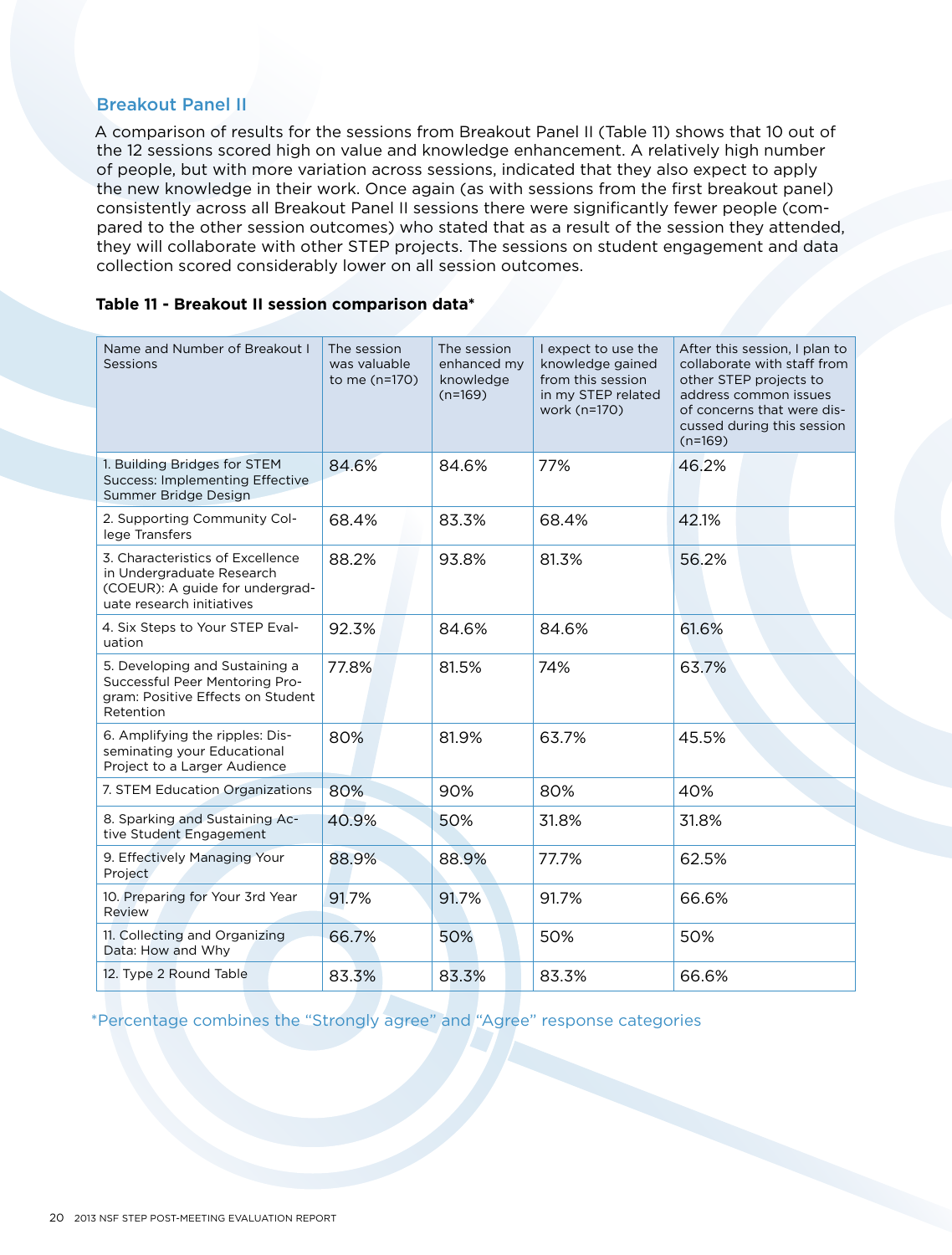Further clarifying the results from Table 11, 40 respondents provided open-ended feedback. Participants said the sessions presented outstanding best practices that they intend to implement in their projects, or in their future grants. Some also noted that some basic email exchange and cooperation with other STEP grantees had already begun during the meeting, as a result of the networking. A number of people also particularly liked the questions and answers (Q&A) after session presentations, as well as the informal and open format of sessions, the approachability of presenters, and the good facilitation. Overall, participants felt that there was a good level of commitment and engagement from both session presenters and attendees.

Several comments also provided specific feedback linked to individual sessions. The session on evaluation was reported as particularly helpful to new PIs and new evaluators. For the mentoring session, participants reported that having university peer mentors present at the session was of great help. The undergraduate research session (COUER) helped identify gaps for improvement and enabled sharing and problem solving among participants. Preparing for the third-year review session was of great value for many second-year grantees in preparing for their third-year review. The timing of the dissemination sessions was perfect for grantees for whom dissemination is in the forefront of activities at the moment. For Type 1 STEP grantees, the session on Type 2 presented a validation of components that may fit, as they are considering Type 2 proposals.

In the open-ended comments to Breakout Panel II sessions there was also some critical feedback with room for improvement. Several participants elaborated on the noticeably lower scores of the student engagement session (Table 11): the session presented an interesting description of projects, but was not particularly focused on engaging students and really missed its topic and its objective. Some of the programs showcased at other sessions did not demonstrate any impact upon graduation. For a few respondents, the data presentation (the other session with a lower score) was too general, the discussion was poorly moderated and drawn off topic by the participants, and it failed to provide specific examples of how to analyze data for STEP projects. Others noted that some of the session content duplicated content from the summer PI meeting. Furthermore, there was a lack of focus on community colleges and a lot of the information presented was geared towards four-year institutions. Some people did not like the open discussion and participation format of sessions and said they would prefer hearing a presentation by an expert, rather than having a discussion. One particular comment provided some insight on the session outcome question that generated the lowest scores overall (Table 11) – collaboration. The respondent loved the idea, but is too busy and overwhelmed with managing the grant and other project duties to be able to engage in collaboration.

# Suggestions and Recommendations

Some of the suggestions listed in the open-ended feedback to Breakout panel II sessions included being more descriptive in the session titles or providing a synopsis – a participant thought that the peer mentoring presentation was going to show a supplemental instruction type peer model, but it showcased a bridge-type program instead. A respondent also suggested making the third-year review session an annual piece of the meeting because it is really valuable. Having presenting program officers come with something prepared in addition to speaking off the cuff and having hand-outs to help participants focus at presentations was also recommended.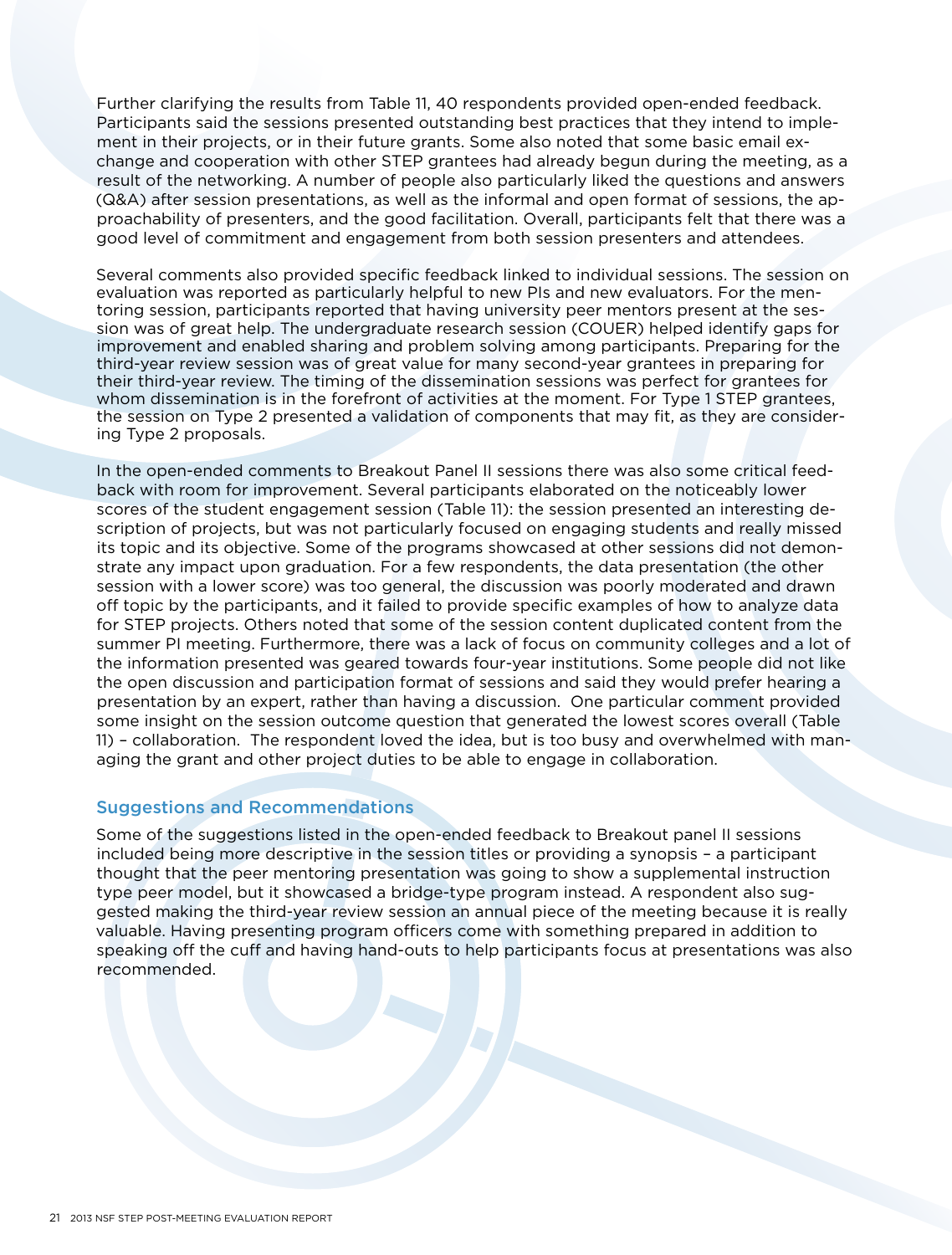# Breakout Panel III

Breakout Panel III sessions on the second day of the meeting produced some more mixed and more contrasting results (Table 12) than the previous two breakout panels. Several sessions (keynote with Dr. Philip "Uri" Treisman, cohort building, creating a faculty fellows community, and STEP 1b) received very high scores (including a maximum 100 percent) on both value and knowledge enhancement. Many of the sessions also ranked high in participants' expectations to apply the new knowledge in their work. However, one comment noted that because of the size of the respondent's institution, not all the ideas could be applied there.

The three sessions addressing recruitment, retention, and critical thinking received much lower scores, comparatively. Consistent with the trend from the previous two breakout panels, on all but one session noticeably fewer participants reported that they plan to collaborate with other STEP projects as a result of the session.

| Name and Number of Breakout I<br><b>Sessions</b>                                                     | The session<br>was valuable<br>to me (n=161) | The session<br>enhanced my<br>knowledge<br>$(n=161)$ | I expect to use the<br>knowledge gained<br>from this session<br>in my STEP related<br>work (n=160) | After this session, I plan to<br>collaborate with staff from<br>other STEP projects to<br>address common issues<br>or concerns that were dis-<br>cussed during this session<br>$(n=157)$ |  |
|------------------------------------------------------------------------------------------------------|----------------------------------------------|------------------------------------------------------|----------------------------------------------------------------------------------------------------|------------------------------------------------------------------------------------------------------------------------------------------------------------------------------------------|--|
| 1. Keynote: Continue the Conver-<br>sation with Philip "Uri" Treisman                                | 96.5%                                        | 92.8%                                                | 89.3%                                                                                              | 59.2%                                                                                                                                                                                    |  |
| 2. Using Undergraduate Research<br>and Internships to Recruit and<br><b>Retain STEM Students</b>     | 88.2%                                        | 82.4%                                                | 81.3%                                                                                              | 50%                                                                                                                                                                                      |  |
| 3. Utilizing Peer Mentors in Sup-<br>plemental Instruction                                           | 78.6%                                        | 78.6%                                                | 71.4%                                                                                              | 64.3%                                                                                                                                                                                    |  |
| 4. Learning Communities & Co-<br>hort-Building                                                       | 100%                                         | 90.9%                                                | 90.9%                                                                                              | 33.3%                                                                                                                                                                                    |  |
| 5. Increasing Student Success in<br>STEM through Application-based<br>Math Instruction               | 71.5%                                        | 71.5%                                                | 57.2%                                                                                              | 57.2%                                                                                                                                                                                    |  |
| 6. STEM Culture of Success: A<br>Cultural Approach for Increasing<br>Diversity and Inclusion in STEM | 75%                                          | 75%                                                  | 62.5%                                                                                              | 50%                                                                                                                                                                                      |  |
| 7. The E-Portfolio: Using Technol-<br>ogy to Increase Student Aca-<br>demic and Social Development   | 71.5%                                        | 85.8%                                                | 85.8%                                                                                              | 85.8%                                                                                                                                                                                    |  |
| 8. Improving Retention, Transfer<br>and Successful Graduation                                        | 60%                                          | 60%                                                  | 60%                                                                                                | 40%                                                                                                                                                                                      |  |
| 9. Creating a Faculty Fellows<br>Community: Developing Collabo-<br>ration through Facilitation       | 100%                                         | 100%                                                 | 100%                                                                                               | 66.6%                                                                                                                                                                                    |  |
| 10. Recruitment and Retention in<br><b>Foundational Science Courses</b>                              | 55.5%                                        | 55.5%                                                | 55.5%                                                                                              | 11.1%                                                                                                                                                                                    |  |
| 11. Planning for a Competitive<br>STEP 1B Submission                                                 | 91.3%                                        | 100%                                                 | 87%                                                                                                | 56.5%                                                                                                                                                                                    |  |
| 12. Fostering Critical Thinking<br>for STEM Students at Risk: Nuts,<br><b>Bolts and Details</b>      | 44.4%                                        | 55.5%                                                | 44.4%                                                                                              | 22.2%                                                                                                                                                                                    |  |

#### **Table 12 - Breakout III session comparison data\***

\*Percentage combines the "Strongly agree" and "Agree" response categories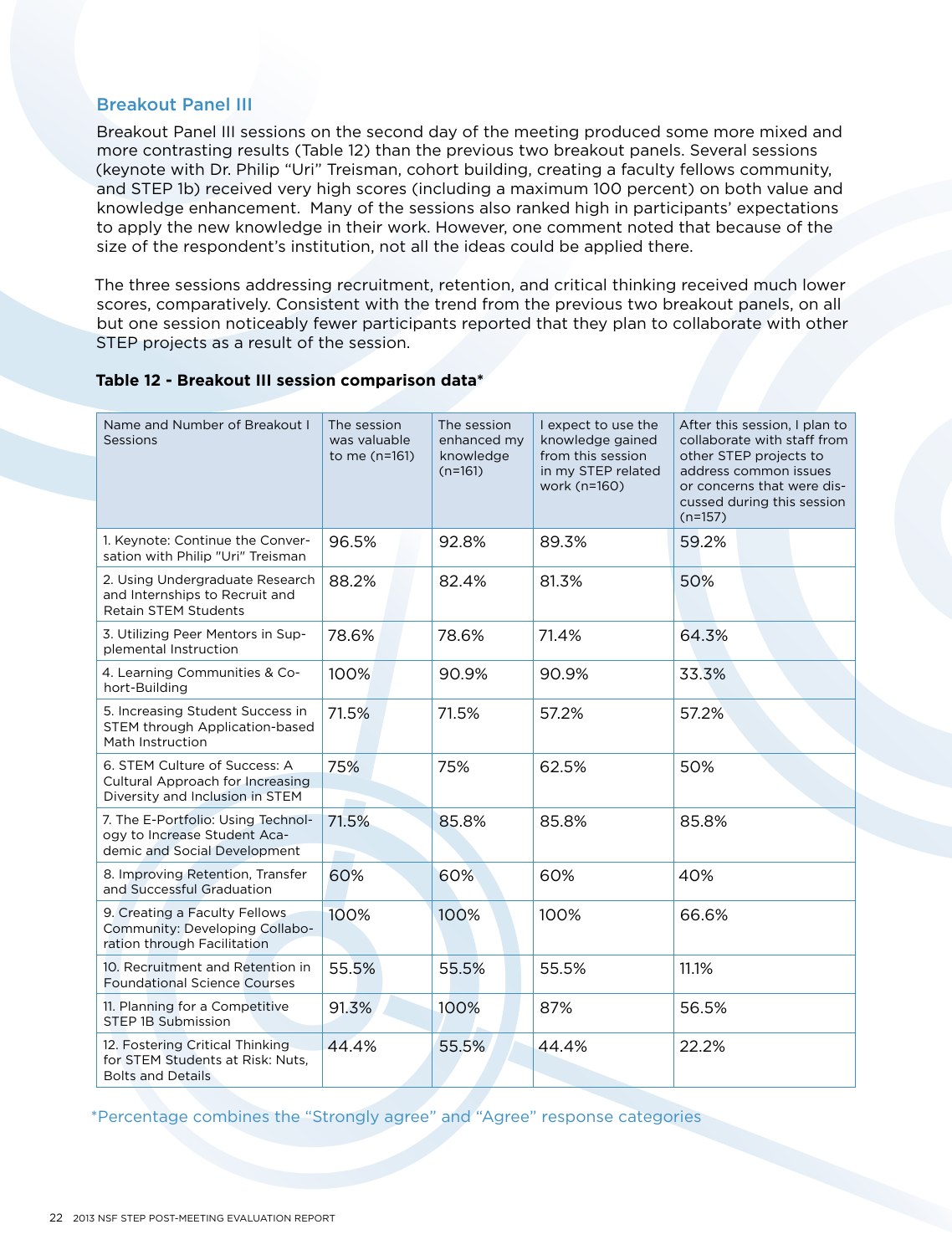Forty-two attendees at Breakout Panel III sessions provided additional open-ended feedback. Overall, comments suggested that it was a useful and informational panel, and presenters and the panel did a great job of answering questions and managing expectations. Dr. Uri Triesman's keynote and his thought-provoking perspective was the session presentation that generated the most interest, comments, excitement and praise of the whole meeting. The session on E-portfolio was also praised as being an informative, useful and very interactive workshop. The session on STEP 1B provided important information on the specificities of Type 2 grants and their different emphasis on research and data collection and analysis. The session on critical thinking was valuable for projects at four-year colleges that seek to do a summer bridge program but haven't created one yet. A few respondents loved the format of using posters in sessions to facilitate conversation. However, two participants made the point that the posters duplicated information from the poster sessions.

Much of the critical feedback provided by participants addressed the three low-performing sessions on recruitment, retention, and critical thinking (Table 12), which were also the most sparsely attended sessions. A consistent remark from participants was that session titles were misleading and did not accurately reflect the actual focus of the discussion that took place. Some felt that moderators took over the discussion at the expense of presenters and were not always good in time management and communication. Others felt that some presenters delivered an overwhelming amount of information in a lecturing manner and through reading off Power Point slides, which consumed the entire session time and did not allow for interaction, discussion, hearing from other programs and participants, or Q&A (particularly the recruitment and retention presentations). In addition, in the session for improving retention, the presenters advocated a number of approaches that are not supported by either the literature or their own data. There was also one critical comment about the session on undergraduate research and internships, noting that the session focused only on the former.

# Suggestions and Recommendations

A major recommendation that came out of Breakout Panel III was that popular sessions such as Dr. Uri Triesman's presentation should not be extended from a plenary into a breakout session because they draw participants away from concurrent breakout sessions. Such highly anticipated presentations should instead be stand-alone plenaries. Others suggested that in addition to best practices and success stories, it would be also beneficial to hear about challenges and things that did not work so well. In line with some of the constructive criticism received, participants also suggested that workshop formats that generate discussion are much more useful for sessions than a presentation-style format.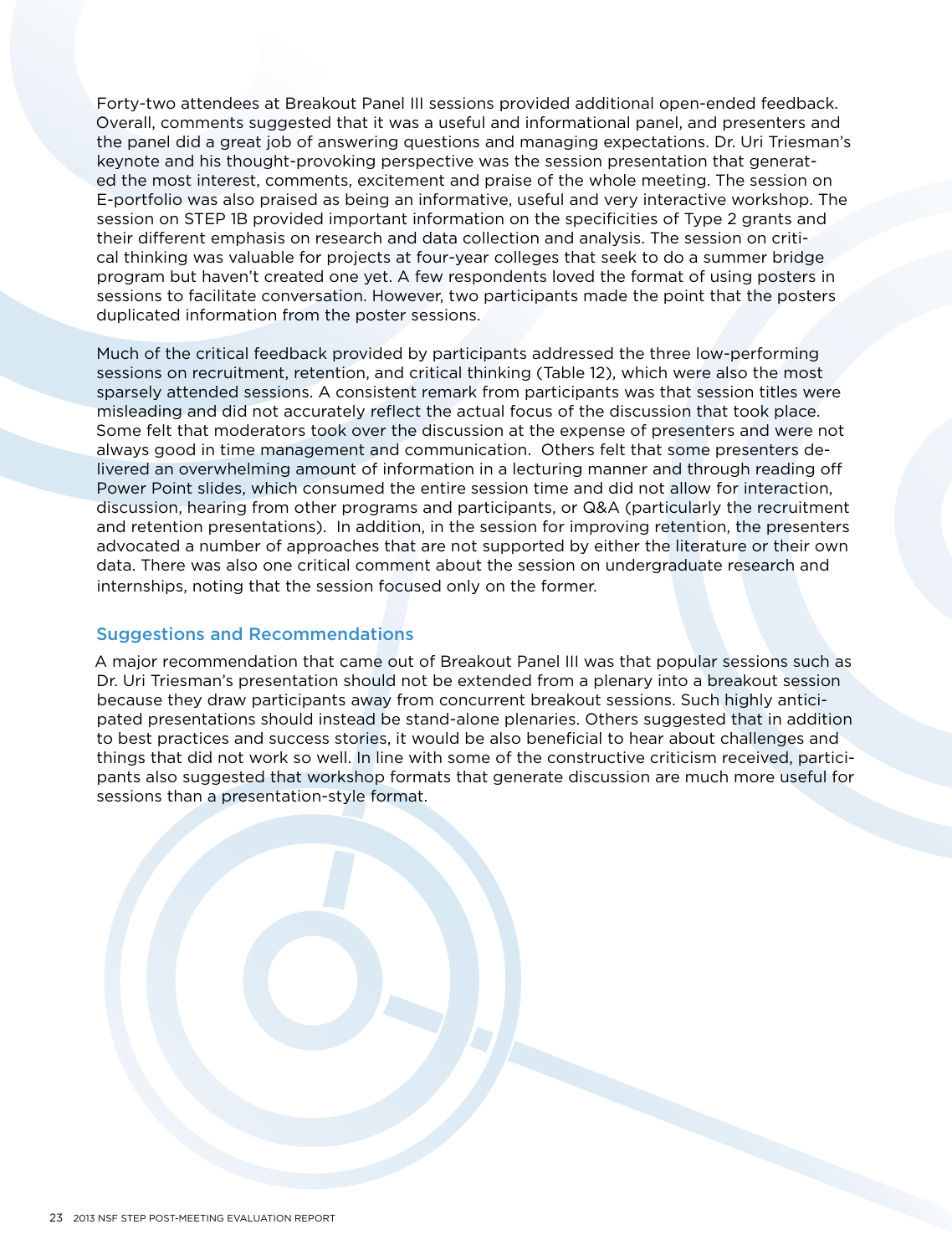# Poster Sessions A&B

Around 80 percent of participants who gave feedback on the two poster sessions (187 people) indicated that the anticipated outcomes were met and that the sessions were effective in terms of overall value, knowledge, and use of information (Table 13).

|                                                                                               | Strongly<br>agree | Agree          | Neutral       | <b>Disagree</b> | Strongly<br>disagree | Total      |
|-----------------------------------------------------------------------------------------------|-------------------|----------------|---------------|-----------------|----------------------|------------|
| The session was<br>valuable to me                                                             | 29.9% (56)        | 56.1% (105)    | $12.3\%$ (23) | $1.6\%$ (3)     | $0\%$ (0)            | 100% (187) |
| The session<br>enhanced my<br>knowledge                                                       | 28.9% (54)        | 54.5%<br>(102) | 14.4% (27)    | $2.1\%$ (4)     | $0\%$ (0)            | 100% (187) |
| I expect to use<br>the knowledge<br>gained from this<br>session in my<br>STEP related<br>work | 31% (58)          | 48.1% (90)     | 18.7% (35)    | $2.1\%$ (4)     | $0\%$ (0)            | 100% (187) |

# **Table 13. Poster Sessions A&B (n=187). Thursday, March 14, 2013, 2:00 pm – 3.15 pm (Session A); 5:00 pm -6:15 pm (Session B)**

In their open-ended feedback, respondents said that posters are a very efficient way to learn a lot and learn it quickly. The sessions generated ideas, gave attendees a different perspective on projects, and provided a good opportunity to network and exchange experiences with other participants. Furthermore, some participants reported that they would make changes in their programs as a result of what they earned from the poster presentations, and others said that they had already started communication and collaboration with other grantees that they interacted with during the poster sessions.

# Suggestions and Recommendations

Several respondents suggested that having the two poster sessions together would be more effective and generate more interest and better attendance than having two separate sessions. Others mentioned that it would be helpful to put the posters into context by providing some project information ahead of time to accompany the poster presentations (e.g. focus of the projects; the year they are in; number of students served).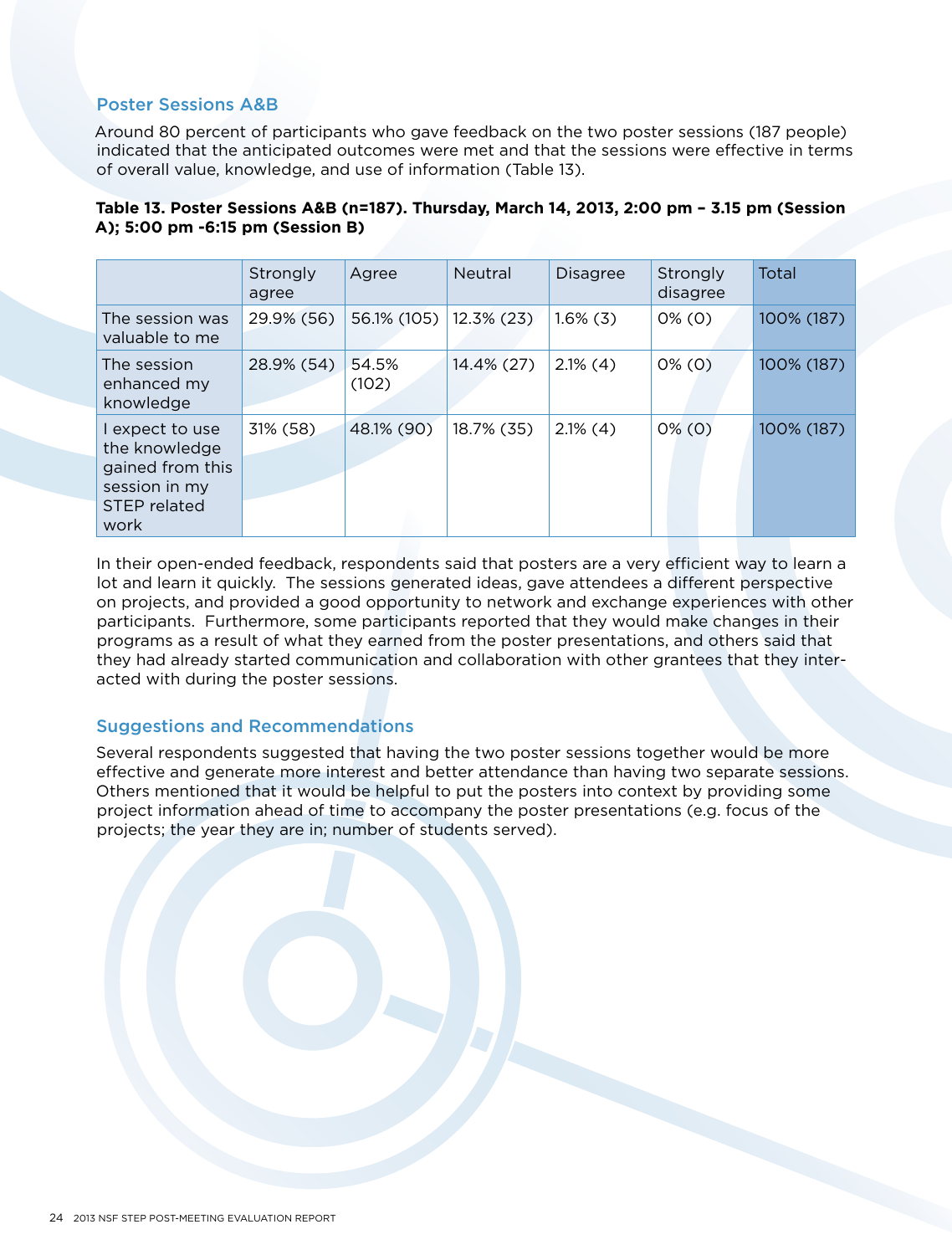# **III. Participant Satisfaction with the Meeting**

Participants were asked a series of questions about their level of satisfaction with the quality of the meeting. Many participants, in open-ended comments, compared it favorably with previous STEP grantee meetings, stating that sessions, content and information, keynote speakers, lead program directors, and even the food were noticeably better than previous years. Overall, respondents reported a high degree of satisfaction with the meeting location, accommodation, organization, pace, and opportunities for networking provided (Table 14). The only category that registered dissatisfaction was "facilities and sleeping room," although that did not account for more than nine percent of responses.

|  |  | <b>Table 14 - Meeting Satisfaction</b> |  |
|--|--|----------------------------------------|--|
|--|--|----------------------------------------|--|

|                                                                 | Very<br>satisfied | Satisfied | <b>Neutral</b> | Dissatisfied | Very<br>dissatisfied | Total      |
|-----------------------------------------------------------------|-------------------|-----------|----------------|--------------|----------------------|------------|
| Networking<br>opportunities<br>(breaks, session<br>format, etc) | 41% (77)          | 51% (96)  | 7% (13)        | $1\%$ (2)    | $0\%$ (0)            | 100% (188) |
| Pace and time<br>management                                     | 37% (70)          | 51% (96)  | 8% (15)        | $3\%$ (6)    | $0\%$ (0)            | 100% (187) |
| Overall organiza-<br>tion and logistics                         | 46% (85)          | 46% (86)  | 8% (14)        | $0\%$ (0)    | $0.5\%$ (1)          | 100% (186) |
| <b>Facilities and</b><br>sleeping rooms                         | 42% (77)          | 40% (73)  | $9\%$ (17)     | 6% (11)      | $3\%$ (6)            | 100% (184) |
| Location                                                        | 48% (90)          | 40% (74)  | 7% (13)        | 4% (8)       | $1\%$ (2)            | 100% (187) |

To illustrate the high levels of satisfaction, numerous respondents provided specific open-ended comments. They praised the planning and organization of the meeting and said they learned more than at previous STEP grantee meetings. According to the comments, the content of the breakout sessions was great and the thematic poster sessions offered valuable information with sufficient viewing time and follow-up discussion to give the attendees an in-depth view of successful projects.

On aspects of the meeting that drew the least satisfaction – the facilities and sleeping rooms – the main reason cited was a loss of power and hot water in the hotel for 24 hours. Respondents also thought that the hotel was too big and too difficult to navigate inside, and that having to log in and out of wireless networks between room and meeting rooms was inconvenient. Furthermore, many felt that the rates were too expensive (regardless of the federal per diem reimbursement) and hard to justify in the climate of federal budget cuts. In negative comments about other aspects, a few participants thought that there was too much structured time and not enough time for informal interaction and networking, and that the breakout sessions showcasing certain projects seemed too narrow.

If we look at meeting satisfaction by the year of experience attending STEP meetings (Table 14a), it is noteworthy that first-year attendees and the most experienced staff (those who had attended three or more meetings) consistently reported higher satisfaction on all items (around the one-third mark), whereas those who had attended two or three meetings reported lower satisfaction (around the 20 percent mark and below).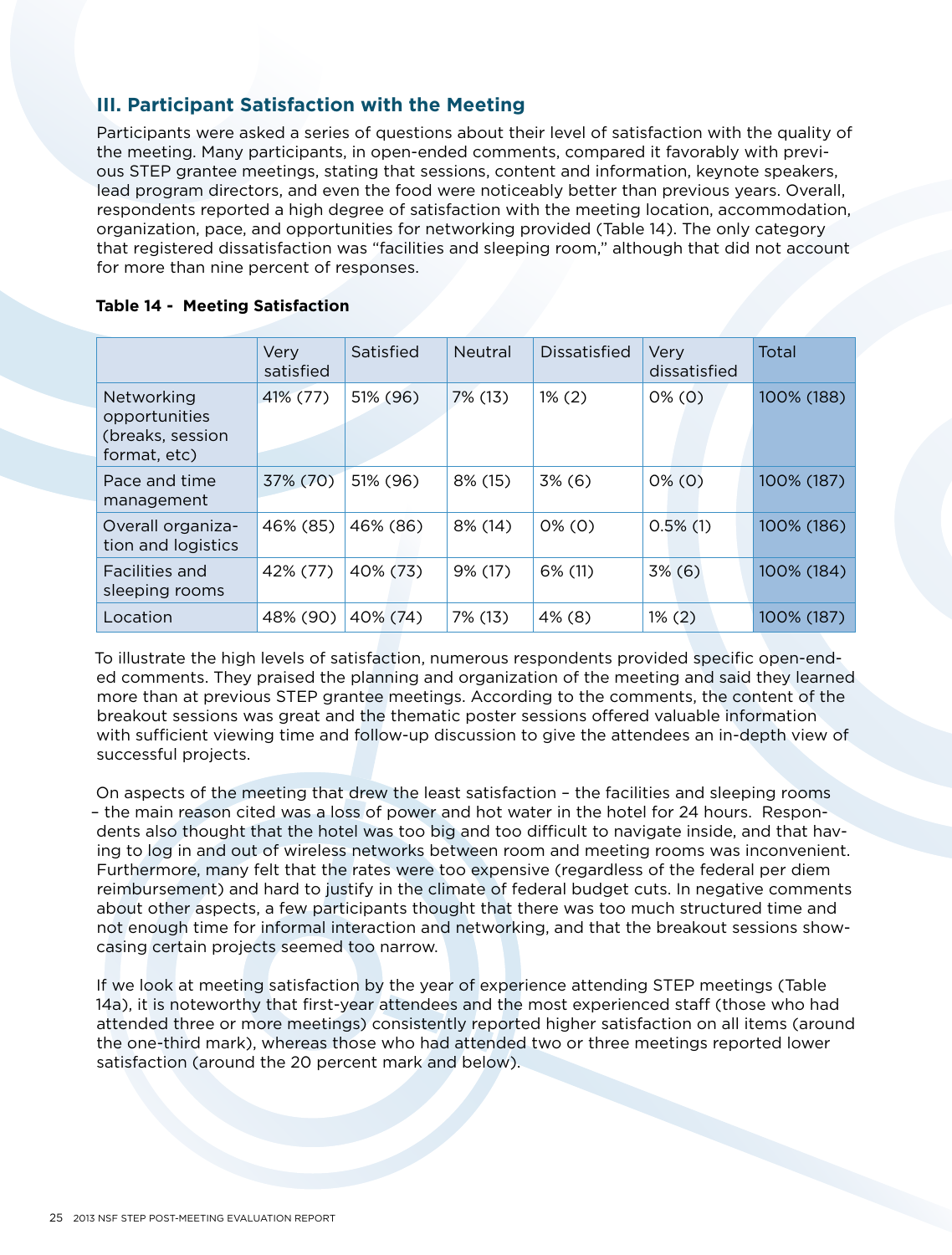**Table 14a - Meeting satisfaction by experience (the numbers reported represented the "Very satisfied" and "Satisfied" categories combined into an overall satisfaction score)**

|                                                                 | 1 meeting     | 2 meetings | 3 meetings | Four or more<br>meetings | Total      |
|-----------------------------------------------------------------|---------------|------------|------------|--------------------------|------------|
| Networking<br>opportunities<br>(breaks, session<br>format, etc) | 32.4% (56)    | 19.7% (34) | 13.9% (24) | 34.1% (59)               | 100% (173) |
| Pace and time<br>management                                     | 31.5% (52)    | 20% (33)   | 13.3% (22) | 35.2% (58)               | 100% (165) |
| Overall organiza-<br>tion and logistics                         | 31.8% (54)    | 20.6% (35) | 13.5% (23) | 34.1% (58)               | 100% (170) |
| <b>Facilities and</b><br>sleeping rooms                         | $31.5\%$ (47) | 20.1% (30) | 13.4% (20) | 34.9% (52)               | 100% (149) |
| Location                                                        | 32.5% (53)    | 20.2% (33) | 12.9% (21) | 34.4% (56)               | 100% (163) |

\*The numbers reported represented the "Very satisfied" and "Satisfied" categories combined into an overall satisfaction score.

# What Did You Find Most Helpful About the Meeting?

A hundred and twenty-four meeting attendees provided responses to the open-ended question above, sharing thoughts on what they found most helpful about the meeting. Networking and learning about other projects and their successes and challenges were cited by many participants as very helpful. Also frequently mentioned were sharing of best practices and effective strategies for programming, project management and evaluation, and the chance to generate ideas. Numerous attendees liked the poster sessions in particular in terms of format, content, and presentation, but also the breakout sessions, because these allowed for smaller group discussion and brainstorming. Several also reported that the most helpful component of the meeting for them were the plenaries and keynote speakers – especially Dr. Triesman, whose talk was specifically described as excellent. Other attendees mentioned that they valued the opportunity to meet NSF program officers in person to discuss projects, to acquire more knowledge of STEP Central, and also the focus on data, the NSF presentations, and all the information on third year reviews. In terms of organization and logistics, several respondents indicated that most helpful for them was having wireless Internet at all times and the fact that the meeting was paperless, although a few people expressed dissatisfaction with the fact that they needed iPads or laptops in order to view content and keep up, instead of having a simple hand-out.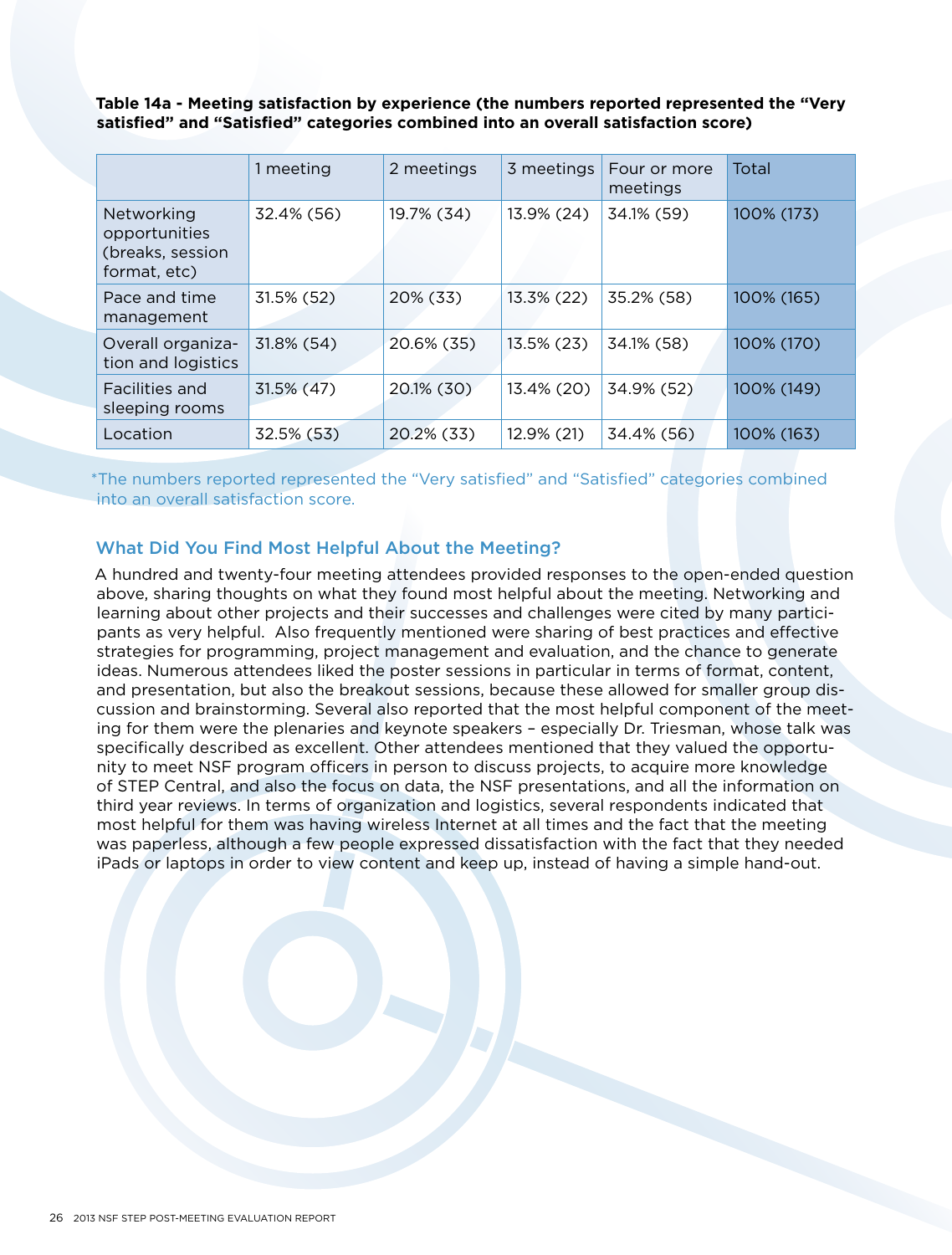# **IV. Suggestions and Recommendations for the Meeting**

In their open-ended comments to most survey questions, meeting attendees had the opportunity to offer constructive feedback and share thoughts on how the STEP grantees meeting could be improved in the future. We have grouped the suggestions in several themed categories:

# **CONTENT AND INFORMATION**

- Best practices are evidence based practices, and therefore they should be supported by good data. We should identify those programs that collect best data - data that demonstrates sustained, long-term success and change - and have those programs present on best practices and good data.
- Data as a topic is very important and valued by meeting participants. However, some suggested putting it in a practical context and demonstrating how it's being used.
- Have more sessions on the best practices of institutionalization and assessments.
- It would be really helpful to focus discussion on actual solutions to problems and strategies for achieving success, as opposed to just identifying and naming the challenges and successes.
- A few respondents suggested that despite the obvious utility and benefits of STEP Central, the meeting should focus less on promoting and pushing the site because ultimately, online collaboration is a matter of personal preference. Going paperless and streamlining meeting content mostly through STEP Central instead of having hand-outs and minutes was not a convenience for everybody.
- A respondent also suggested making the third-year review session an annual piece of the meeting because it is really valuable.
- Others suggested that in addition to best practices and success stories, it would be also beneficial to hear about challenges and things that did not work so well.

# **SESSIONS:**

- Several respondents expressed their wish to have shorter introductions, keynotes, and concluding remarks, and perhaps fewer breakout sessions, in order to cut down on the structured time and allow more open time for discussion, brainstorming, networking, and sharing.
- Have certain sessions for grantees based on experience: an administrative session for 1st year grantees; a poster session for 3rd year grantees only; and a "lessons learned" session at which successful fifth-year year projects summarize their results. The rationale for that is that experienced projects need to address some really challenging problems and don't have the time to reiterate the basics. Smaller meetings with more focused interest groups (say groups of 10-15) could result in more effective and better targeted solutions.
- It was suggested that organizers be very selective with session leaders and choose expert presenters who bring experience, expertise, and a proven track record of success, as opposed to relying on organically generated and unstructured discussions among session participants.
- Many meeting attendees expressed a concern that some session titles were misleading and did not accurately reflect the actual focus of the discussion, so being as clear and descriptive as possible in the session title would be helpful.
- The poster sessions are overall very interesting, but should be held in the middle of the day as opposed to late into the evening. This would in avoid meeting fatigue and keep attendees' attention.
- Another recommendation regarding the poster sessions was to make poster sessions more interactive, but also to require attendees to report on posters from the session.
- A major recommendation that came out of Breakout Panel III was that popular sessions such as Dr. Uri Triesman's presentation should not be extended from a plenary into a breakout session because they draw participants away from concurrent breakout sessions. Such highly anticipated presentations should instead be stand-alone plenaries.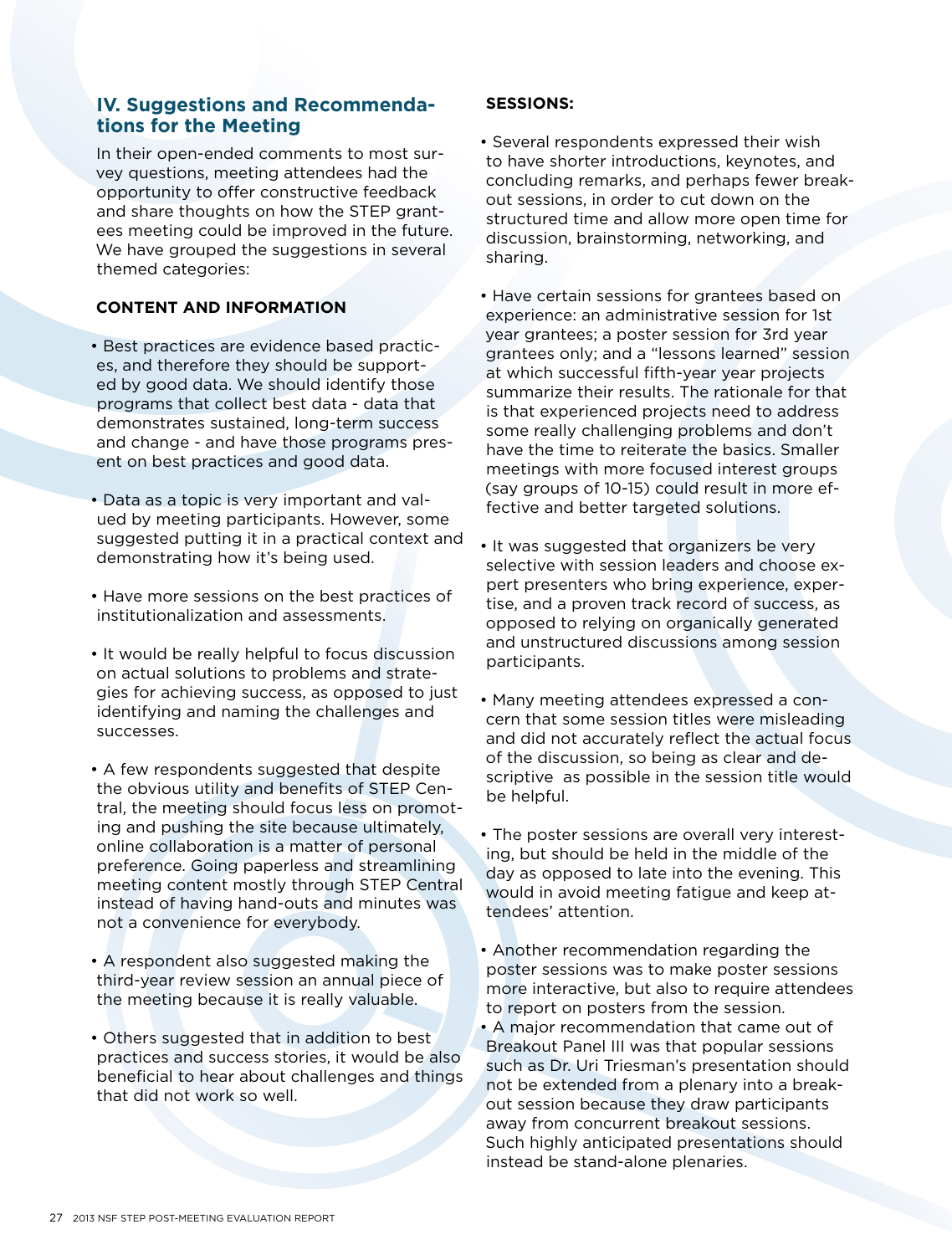• In line with some of the constructive criticism received, participants also suggested that workshop format for the breakout sessions is much more useful than the presentation style and would generate a better discussion.

# **ORGANIZATION**

- Numerous attendees said they would like the conference to be longer with more days, more sessions, and more time to reflect on information and debrief with their own teams and other grantees, in order both to avoid information overload and offset the effects, for some, of long travel.
- Attendees suggested that organizers and presenters post their PowerPoint slides on STEP Central ahead of presentations in order to encourage more knowledgeable discussions.
- Many requested more unstructured time during the meeting and opportunities for informal socializing and networking. It was pointed out that the table discussions during lunch provided the best networking opportunity because people sat together in small circles and were able to hear about each other's program and share experience. Therefore, it may be a good idea to not have a luncheon presentation but to leave the time at lunch for informal or minimally moderated networking and discussions around the tables.
- Attendees suggested having a diverse mix of presenters, as well as representatives of different types of schools (e.g. urban vs. rural; four year vs. community colleges) to capture and showcase all the different issues that STEP grantees are facing.
- Others expressed interest in having more time allocated for interaction with NSF program officers.
- In times of federal budget cuts and fiscal insecurities, it's smart to be economical and avoid expensive locations such as Washington D.C., as well as expensive hotels. Suggestions here included having the annual meeting at an actual STEP grant site (or a nearby hotel), so participants can learn first-hand about a successfully run grant. Another suggestion was to have the meeting away from the coasts, so it can be at a more central location geographically and somewhat easy for all to get

to. Furthermore, according to some, the total expense of sending the entire PI team to the meeting was not justified by the value gained. Perhaps PIs should attend in Years 1, 3 and 5 rather than every year.

- Suggestions regarding the food options included having a better breakfast because that is the key meal for getting through a long day of meetings; having options for diabetics; and healthier food overall.
- In terms of the meeting survey, many session presenters said they should not be receiving surveys and evaluating sessions where they presented

Finally, numerous participants requested that Dr. Triesman's plenary presentation be posted online to STEP Central and made immediately available to them to share with their own institutions and other colleagues.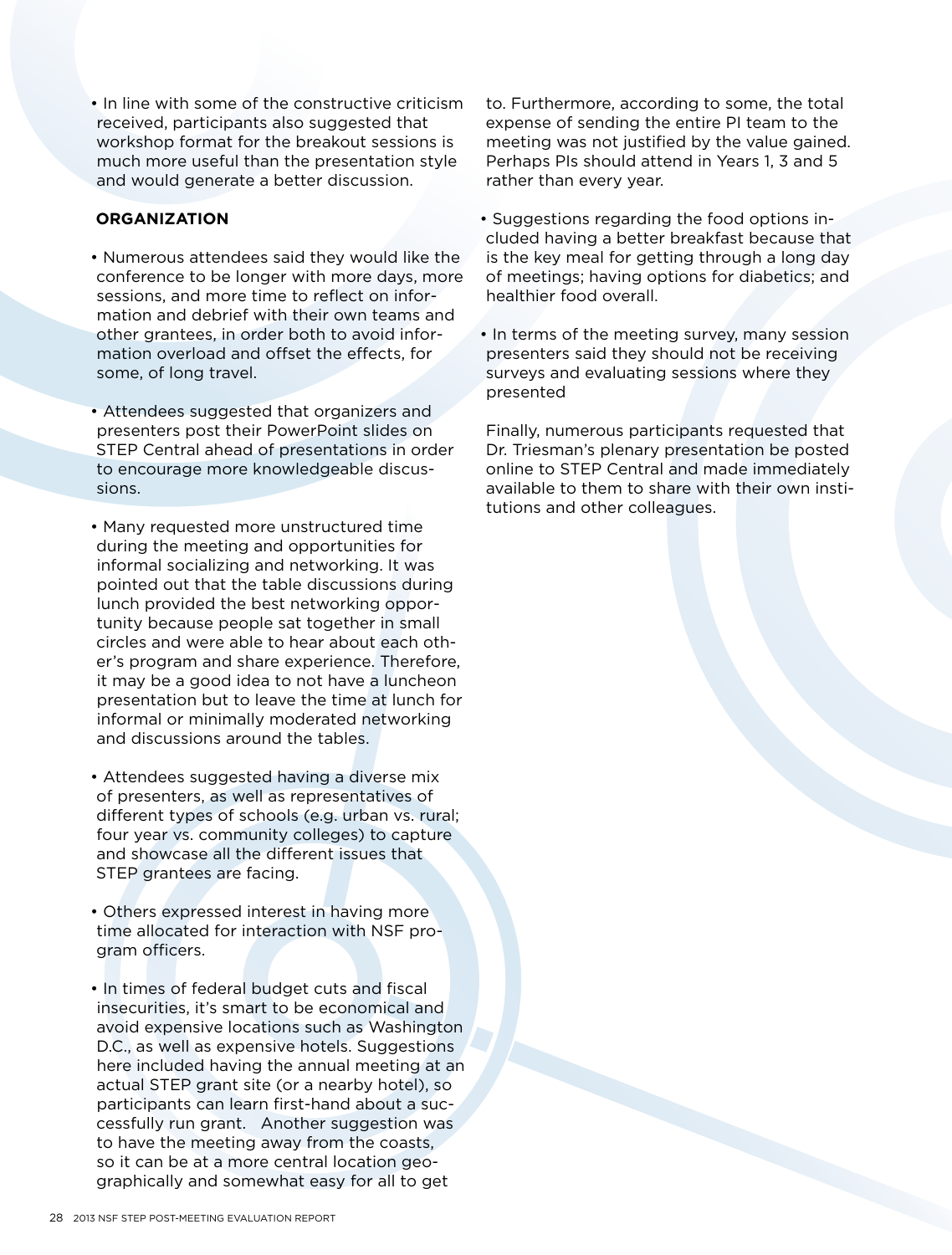# **V. STEP Central Project Outcomes**

The STEP Central project has several important project outcomes and several key components that support the project (i.e. Webinars, STEP Central website and in-person grantee meetings). Since the grantee meetings are an integral part of the overall STEP Central project and difficult to disentangle from other components of the project, the post-meeting survey asked a series of questions on project outcomes and the extent to which they were met. Each outcome question was also paired with a sub-question that ranked the components that have contributed to that outcome. The findings on the outcomes and their respective contributing factors are presented in Tables 15-21 below. A majority of respondents reported that they thought STEP Central outcomes were being achieved, with the exception of feeling a shared sense of purpose in building the STEM pipeline (Tables 18 and 18a) and gaining new insights into the nature of challenges that other STEP grantees are facing (Tables 19 and 19a). Of project components that contributed to the outcomes, respondents consistently highlighted the STEP annual grantee meetings session content and informal discussion, the STEP Central website, and email communication as having the biggest impact. Appendix C offers a breakdown of the data by project role and experience, respectively. It shows slight variations from the general trend – namely the fact that PIs tend to report more than do the rest of the STEP professionals and the average across respondents that outcomes are being achieved.

# **Table 15. The STEP Central project has helped me discover other projects with whom to collaborate, exchange and learn**

|                                                                                                                           | To a great extent Some | Little                            | Not at All Total |           |
|---------------------------------------------------------------------------------------------------------------------------|------------------------|-----------------------------------|------------------|-----------|
| The STEP Central project<br>has helped me discover<br>other projects with which<br>to collaborate, exchange<br>and learn. | $11.8\%$ (9)           | $55.3\%$ (42) 27.6% (21) 5.3% (4) |                  | 100% (76) |

# **Table 15a. Please check which STEP Central project component(s) have contributed to discovering other projects with whom to collaborate, exchange and learn.**

| STEP Central project components                                     | Percent/Count |  |
|---------------------------------------------------------------------|---------------|--|
| STEP Meeting - (i.e. Plenary, Breakout, or Poster Session)          | 80.9% (55)    |  |
| STEP Meeting - Informal Discussion (i.e. networking during a break) | 63.2% (43)    |  |
| STEP Central on-line resources                                      | 41.2% (28)    |  |
| Email correspondence/or other communication with grantees           | 26.5% (18)    |  |
| Webinars                                                            | 25% (17)      |  |
| STEP Central working groups and on-line discussions                 | 14.7% (10)    |  |

In additional open-ended comments, respondents stressed the importance of the STEP annual grantee meeting for knowledge exchange and collaboration, and suggested also having regional meetings to enhance cooperation and informal discussion.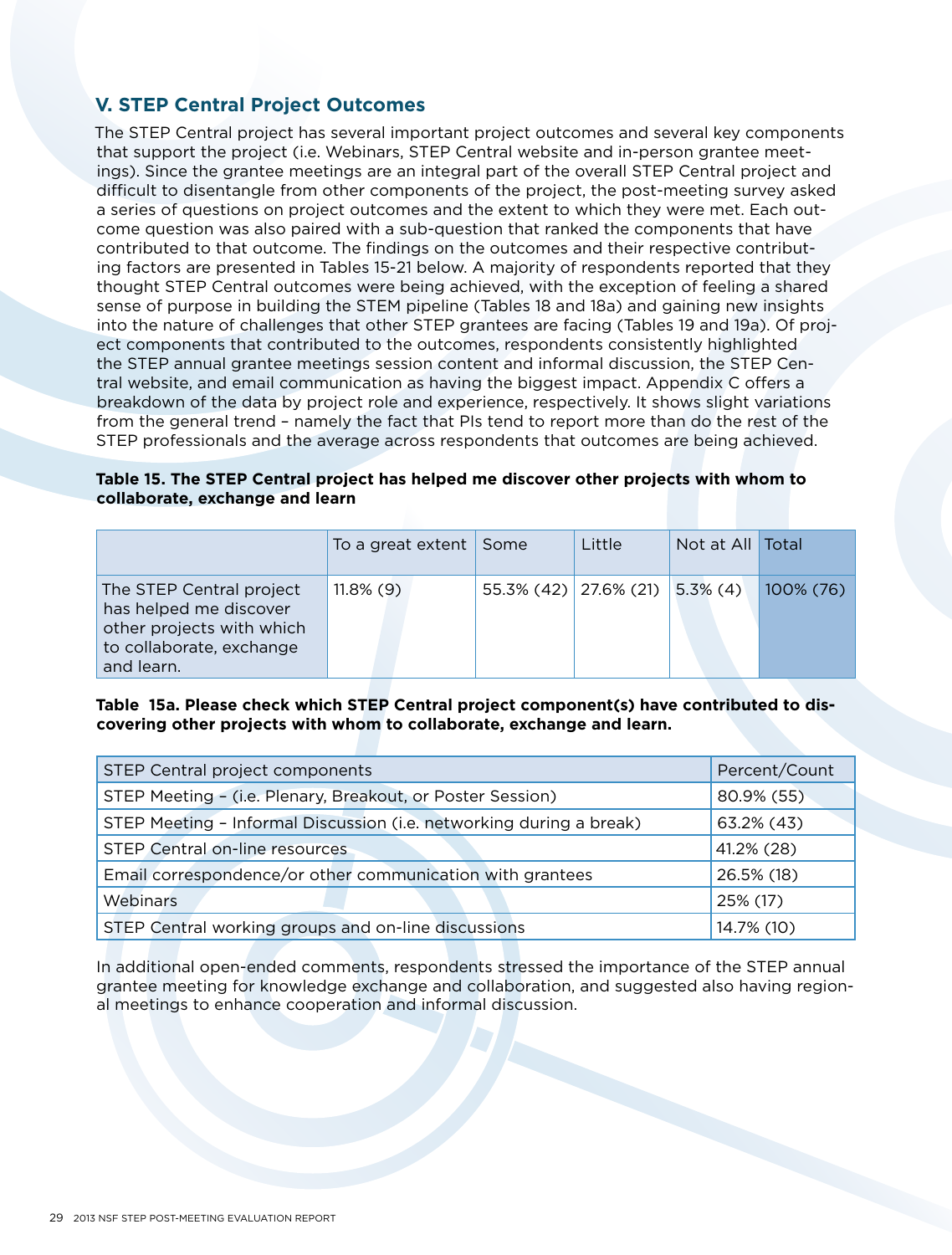**Table 16. The STEP Central project has helped me network with, and learn from, people on other projects from a variety of different institutions.**

|                                                                                                                                                        | To a great extent Some | Little                | Not at<br>All | Total        |
|--------------------------------------------------------------------------------------------------------------------------------------------------------|------------------------|-----------------------|---------------|--------------|
| The STEP Central project<br>has helped me network<br>with, and learn from,<br>people on other projects<br>from a variety of different<br>institutions. | 18.7% (14)             | 46.7% (35) 26.7% (20) | $8\%$ (6)     | $100\%$ (75) |

**Table 16a. Please check which STEP Central project component(s) have contributed to networking with, and learning from, people on other projects from a variety of different institutions.**

| STEP Central project components                                     | Percent/Count |
|---------------------------------------------------------------------|---------------|
| STEP Meeting - (i.e. Plenary, Breakout, or Poster Session)          | 86.8% (59)    |
| STEP Meeting - Informal Discussion (i.e. networking during a break) | 69.1% (47)    |
| Email correspondence/or other communication with grantees           | 33.8% (23)    |
| STEP Central on-line resources                                      | 19.1% (13)    |
| Webinars                                                            | 16.2% (11)    |
| STEP Central working groups and on-line discussions                 | $10.3\%$ (7)  |

In an open-ended comment, one respondent pointed to a fact that thematic topics at the meeting (e.g. project management, mathematics instruction, bridge programs, etc.) always seem to include an array of institutions, which is a great facilitator.

# **Table 17. The STEP Central project has helped me contribute my knowledge to promote the success of other STEP grantees**

|                                                                                                                           | To a great<br>extent | Some | Little                                     | Not at All Total |  |
|---------------------------------------------------------------------------------------------------------------------------|----------------------|------|--------------------------------------------|------------------|--|
| The STEP Central project<br>has helped me contribute<br>my knowledge to promote<br>the success of other STEP<br>grantees. | $12.2\%$ (9)         |      | 43.2% (32) 29.7% (22) 14.9% (11) 100% (76) |                  |  |

**Table 17a. Please check which STEP Central project component(s) have contributed to sharing your knowledge to promote the success of other STEP grantees.**

| STEP Central project components                                     | Percent/Count |
|---------------------------------------------------------------------|---------------|
| STEP Meeting - (i.e. Plenary, Breakout, or Poster Session)          | 82.8% (48)    |
| STEP Meeting - Informal Discussion (i.e. networking during a break) | 63.8% (37)    |
| Email correspondence/or other communication with grantees           | 24.1% (14)    |
| STEP Central on-line resources                                      | 22.4% (13)    |
| STEP Central working groups and on-line discussions                 | $13.8\%$ (8)  |
| Webinars                                                            | $12.1\%$ (7)  |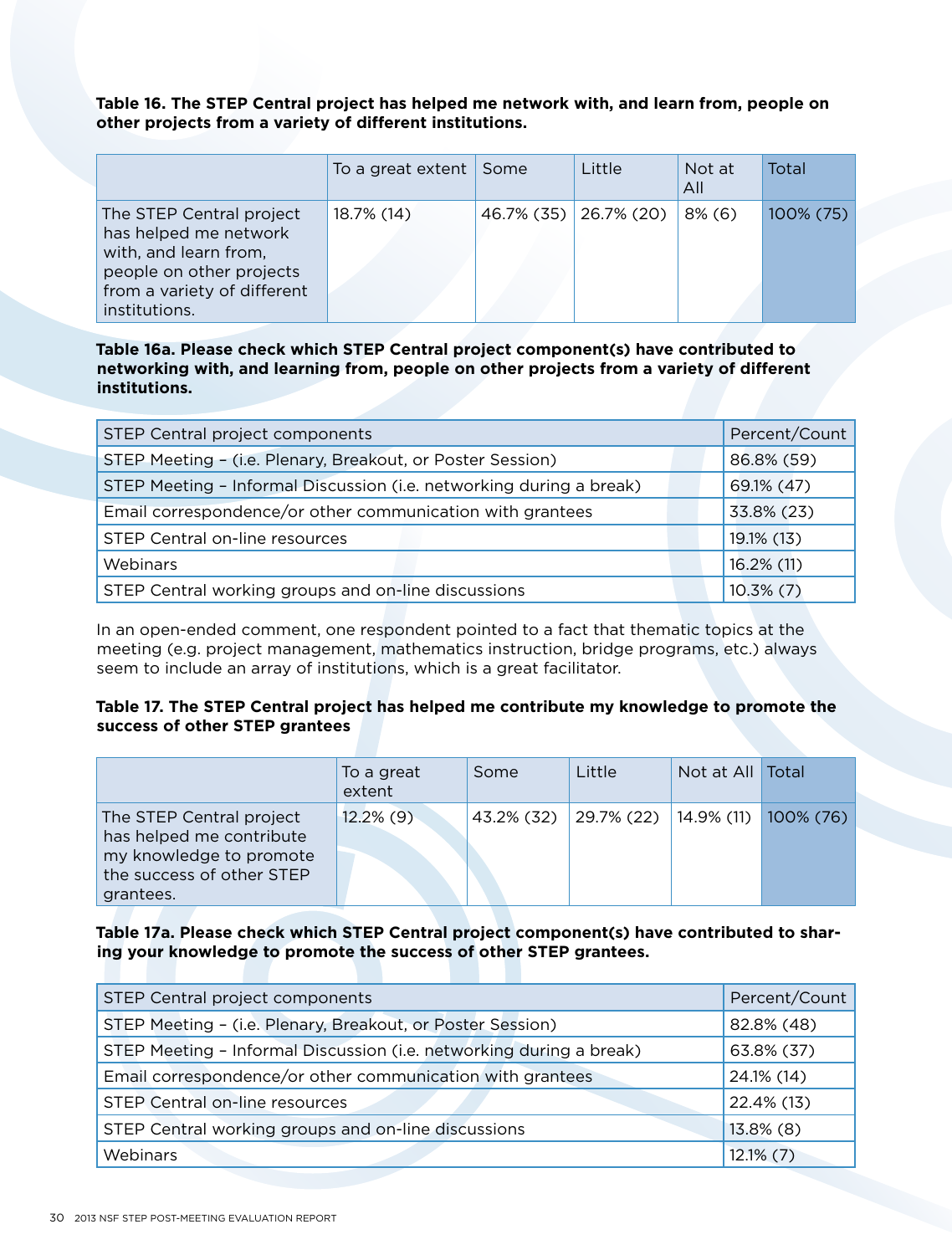In open-ended comments, respondents said that poster sessions, as well as practical tips that more senior STEP programs were providing, have been helpful to those who are beginning their STEP awards.

# **Table 18. The STEP Central project has helped me feel a shared purpose in the endeavor of building the STEM pipeline.**

|                                                                                                                      | To a great<br>extent | Some                              | Little | Not at<br>All | Total     |
|----------------------------------------------------------------------------------------------------------------------|----------------------|-----------------------------------|--------|---------------|-----------|
| The STEP Central project has<br>helped me feel a shared purpose<br>in the endeavor of building the<br>STEM pipeline. | 26.3% (20)           | $48.7\%$ (37) 15.8% (12) 9.2% (7) |        |               | 100% (76) |

**Table 18a. Please check which STEP Central project component(s) have contributed to feeling a shared purpose in the endeavor of building the STEM pipeline.**

| STEP Central project components                                     | Percent/Count |
|---------------------------------------------------------------------|---------------|
| STEP Meeting - (i.e. Plenary, Breakout, or Poster Session)          | 85.7% (54)    |
| STEP Meeting - Informal Discussion (i.e. networking during a break) | 68.3% (43)    |
| STEP Central on-line resources                                      | 30.2% (19)    |
| Email correspondence/or other communication with grantees           | 27% (17)      |
| Webinars                                                            | 19% (12)      |
| STEP Central working groups and on-line discussions                 | 17.5% (11)    |

In an open-ended comment, one respondent stated that STEP Central creates a strong sense of community among those dedicated to improving STEM education. Another feels this shared purpose in general within the community of professional scientists at universities.

# **Table 19. The STEP Central project has helped me gain new insights into the nature of the problems other STEP teams are confronting.**

|                                                                                                                                        | To a great extent Some |               | Little     | Not at<br>All | Total               |
|----------------------------------------------------------------------------------------------------------------------------------------|------------------------|---------------|------------|---------------|---------------------|
| The STEP Central project<br>has helped me gain new<br>insights into the nature of<br>the problems other STEP<br>teams are confronting. | 21.3% (16)             | 53.3%<br>(40) | 14.7% (11) |               | 10.7% (8) 100% (75) |

# **Table 19a. Please check which STEP Central project component(s) have contributed to gaining new insights into the nature of the problems other STEP teams are confronting.**

| STEP Central project components                                     | Percent/Count |
|---------------------------------------------------------------------|---------------|
| STEP Meeting - (i.e. Plenary, Breakout, or Poster Session)          | 88.9% (56)    |
| STEP Meeting - Informal Discussion (i.e. networking during a break) | 81% (51)      |
| Email correspondence/or other communication with grantees           | 22.2% (14)    |
| STEP Central working groups and on-line discussions                 | $12.7\%$ (8)  |
| Webinars                                                            | $12.7\%$ (8)  |
| STEP Central on-line resources                                      | $9.5\%$ (6)   |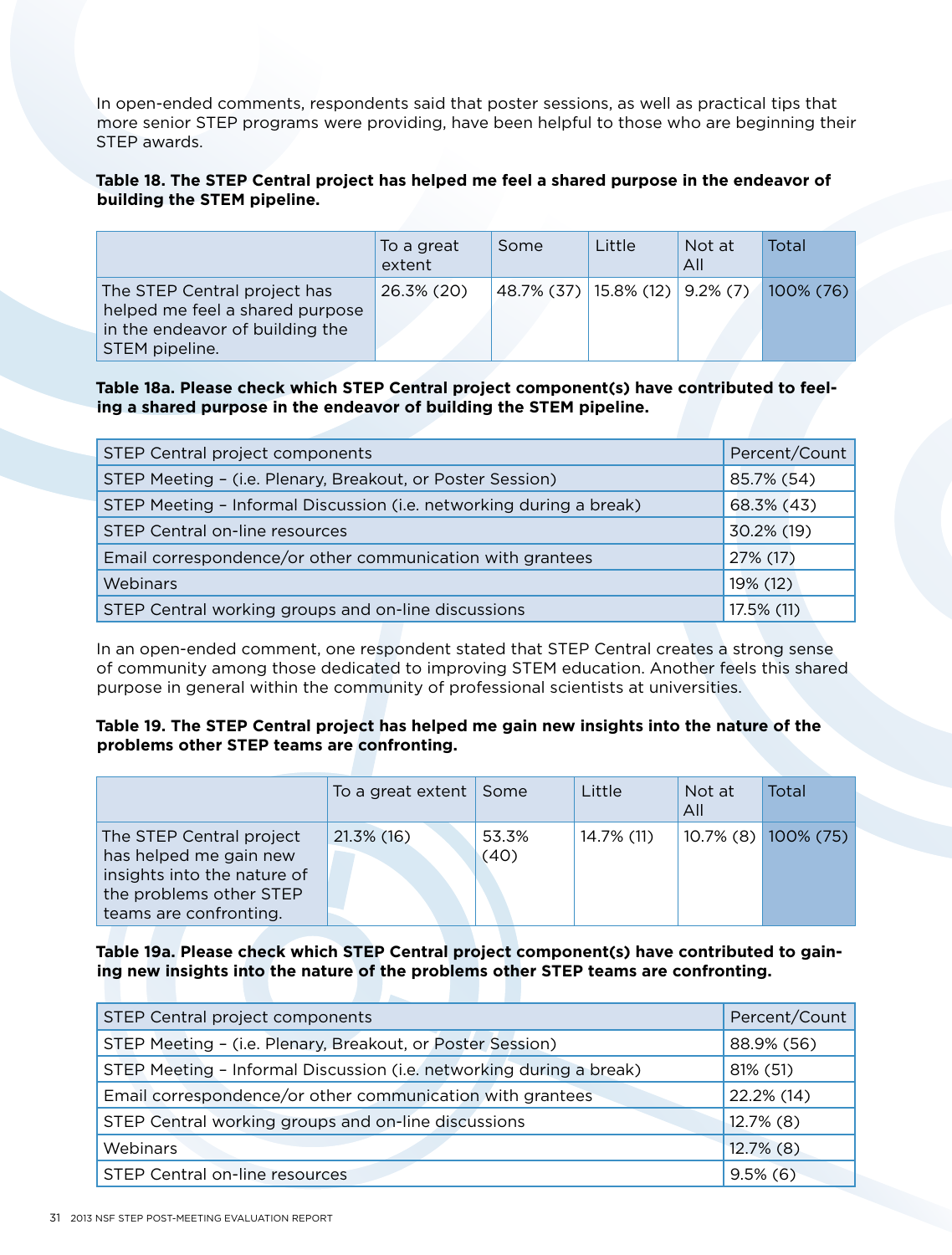A respondent noted in an open-ended comment that through interactions with mathematics faculty who attend STEP meetings, he/she has become more aware of the substantial challenges that persist in having students demonstrate the math preparation needed to be successful in STEM education. Another participant suggested that smaller, regional meetings would help in gaining perspective on the specific challenges that other local STEP grantees face.

# **Table 20. The STEP Central project has helped my team reflect on our successes and challenges.**

|                                                                                                 | To a great extent Some |                                                  | Little | Not at All | Total |
|-------------------------------------------------------------------------------------------------|------------------------|--------------------------------------------------|--------|------------|-------|
| The STEP Central project<br>has helped my team reflect<br>on our successes and chal-<br>lenges. | $11.8\%$ (9)           | 60.5% (46)   14.5% (11)   13.2% (10)   100% (76) |        |            |       |

# **Table 20a. Please check which STEP Central project component(s) have contributed to reflecting on our successes and challenges.**

| STEP Central project components                                     | Percent/Count |
|---------------------------------------------------------------------|---------------|
| STEP Meeting - (i.e. Plenary, Breakout, or Poster Session)          | 80.7% (46)    |
| STEP Meeting - Informal Discussion (i.e. networking during a break) | 73.7% (42)    |
| Preparing for Poster Session                                        | 63.2% (36)    |
| Email correspondence/or other communication with grantees           | $21.1\%$ (12) |
| STEP Central on-line resources                                      | 14% (8)       |
| Webinars                                                            | $10.5\%$ (6)  |
| STEP Central working groups and on-line discussions                 | $8.8\%$ (5)   |

In their open-ended comments, participants said the unstructured time during the annual grantee meeting, as well as informal discussions about grantees successes and challenges, presented a good opportunity to reflect. Another good opportunity was the third-year review discussion.

# **Table 21. The STEP Central project has helped my team learn about new NSF initiatives anddopportunities.**

|                                                                                                         | To a great extent Some |          | Little   | Not at All | Total     |
|---------------------------------------------------------------------------------------------------------|------------------------|----------|----------|------------|-----------|
| The STEP Central project<br>has helped my team learn<br>about new NSF initiatives<br>and opportunities. | $6.9\%$ (5)            | 50% (36) | 25% (18) | 18.1% (13) | 100% (72) |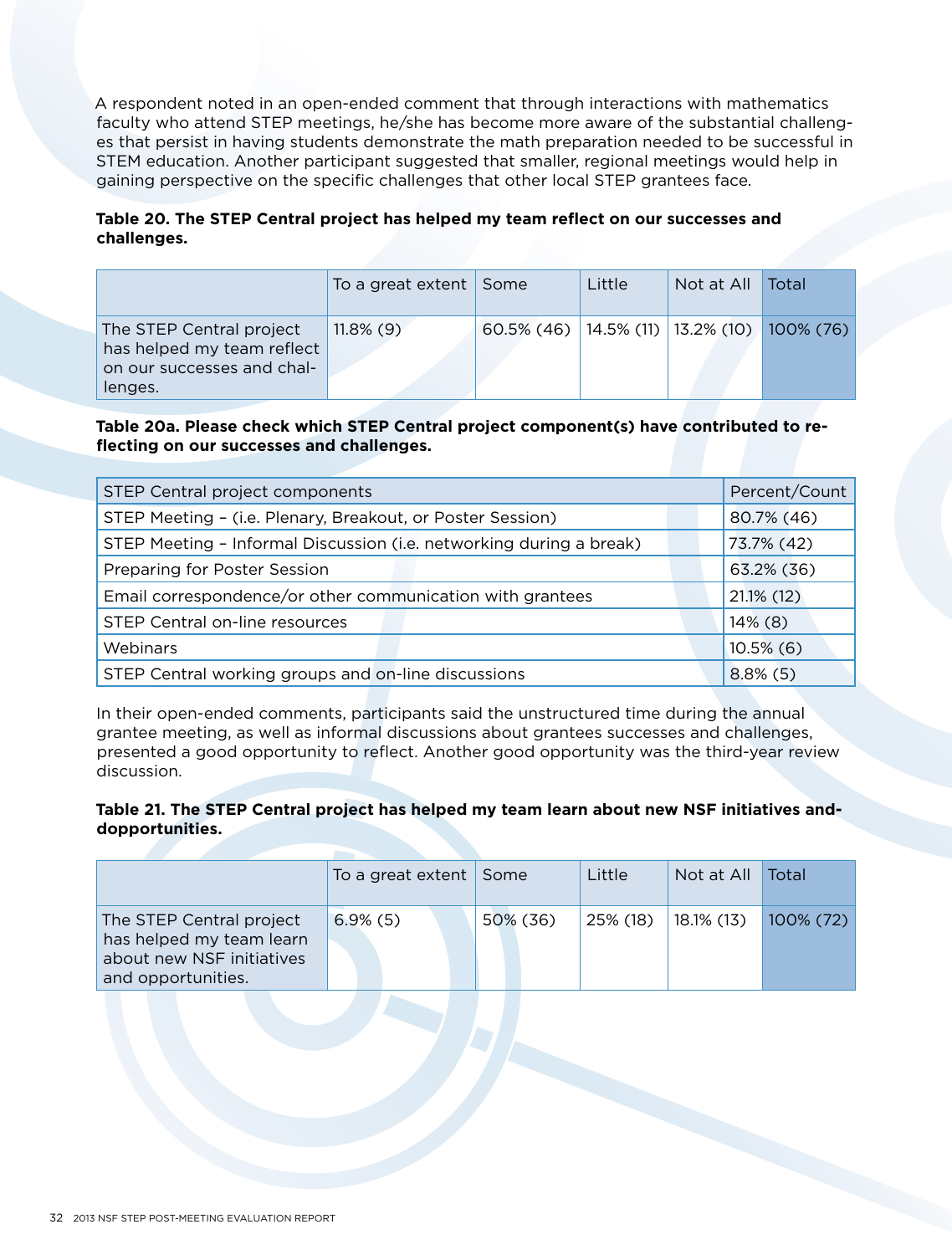**Table 21a. Please check which STEP Central project component(s) have contributed to learning about new NSF initiatives and opportunities.**

| STEP Central project components                                     | Percent/Count |
|---------------------------------------------------------------------|---------------|
| STEP Meeting - (i.e. Plenary, Breakout, or Poster Session)          | 92.2% (47)    |
| STEP Meeting - Informal Discussion (i.e. networking during a break) | 64.7% (33)    |
| STEP Central on-line resources                                      | 23.5% (12)    |
| Email correspondence/or other communication with grantees           | $11.8\%$ (6)  |
| Webinars                                                            | $9.8\%$ (5)   |
| STEP Central working groups and on-line discussions                 | $3.9\%$ (2)   |
| STEP Central working groups and on-line discussions                 | $8.8\%$ (5)   |

In their open-ended comments to the question, respondents shared that it is always good to hear from NSF directors about the opportunities they see on the horizon. One person received notice about a deadline that was valuable, however another expressed concerns about lack of clarity around new STEP initiatives.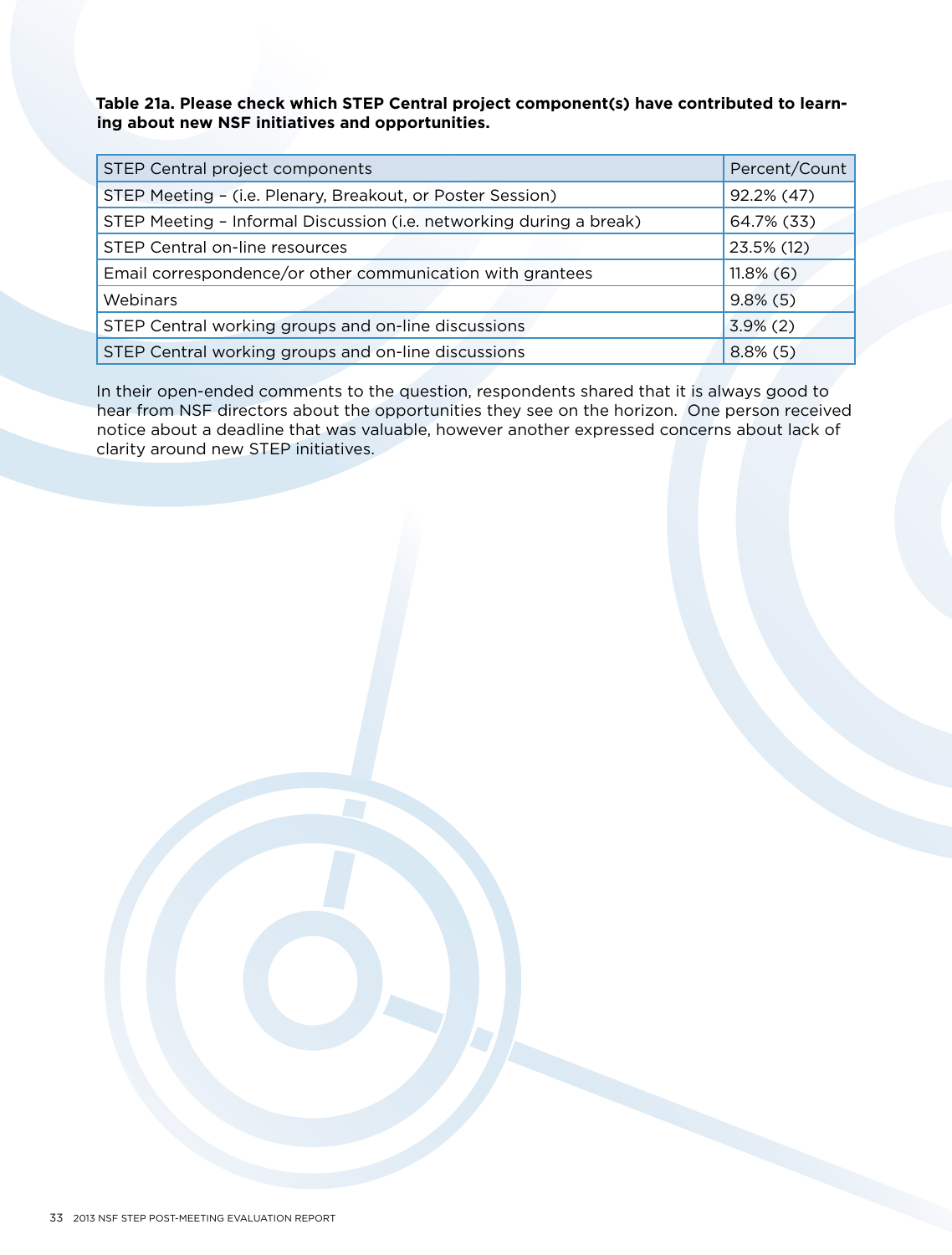# **Appendix A – Tabulated Meeting Survey Data**

# Meeting Outcomes

**Table A1. After this meeting, I am more aware of best practices related to supporting students in STEP grants (n=193)**

| Strongly<br>agree | Agree     | <b>Neutral</b> | <b>Disagree</b> | Strongly<br>disagree | Total      |
|-------------------|-----------|----------------|-----------------|----------------------|------------|
| 32% (62)          | 57% (110) | 9% (17)        | $2\%$ (4)       | $0\%$ (0)            | 100% (193) |

**Table A2. Interacting with other STEP grantees provided me with strategies and best practices for better implementing my STEP grant (n=191)**

| Strongly<br>agree | Agree    | <b>Neutral</b> | Disagree    | Strongly<br>disagree | Total      |
|-------------------|----------|----------------|-------------|----------------------|------------|
| 49% (93)          | 41% (79) | 9% (18)        | $0.5\%$ (1) | $0\%$ (0)            | 100% (191) |

#### **Table A3. After the meeting, I plan to contact staff from other STEP grants I met during the meeting to collaborate in addressing common issues of concern that came up during the meeting (n=180)**

| Yes   | <b>No</b>     |  |  |
|-------|---------------|--|--|
| (177) | $A^{\dagger}$ |  |  |
| 74%   | 26%           |  |  |
| ၂၁၁၂  | $\tau$        |  |  |

# **Table A4. If you would contact other STEP staff for collaboration, do you plan to use STEP Central to facilitate this communication and collaboration? (n=151)**

| Yes      | <b>No</b> |
|----------|-----------|
| 64% (96) | 36% (55)  |

# Meeting Satisfaction

# **Table A5. Meeting Satisfaction**

|                                                                               | Very<br>satisfied | Satisfied | <b>Neutral</b> | Dissatisfied | Very<br>dissatisfied | Total      |
|-------------------------------------------------------------------------------|-------------------|-----------|----------------|--------------|----------------------|------------|
| Networking opportu-<br>nities (breaks, session<br>format, $etc$ ) ( $n=188$ ) | 41% (77)          | 51% (96)  | 7% (13)        | $1\%$ (2)    | $0\%$ (0)            | 100% (188) |
| Pace and time man-<br>agement (n=187)                                         | 37% (70)          | 51% (96)  | $8\%$ (15)     | 3% (6)       | $0\%$ (0)            | 100% (187) |
| Overall organization<br>and logistics (n=186)                                 | 46% (85)          | 46% (86)  | 8% (14)        | $0\%$ (0)    | $0.5\%$ (1)          | 100% (186) |
| Facilities and sleeping<br>rooms $(n=184)$                                    | 42% (77)          | 40% (73)  | $9\%$ (17)     | 6% (11)      | 3% (6)               | 100% (184) |
| Location (n=187)                                                              | 48% (90)          | 40% (74)  | 7% (13)        | $4\%$ (8)    | $1\%$ (2)            | 100% (187) |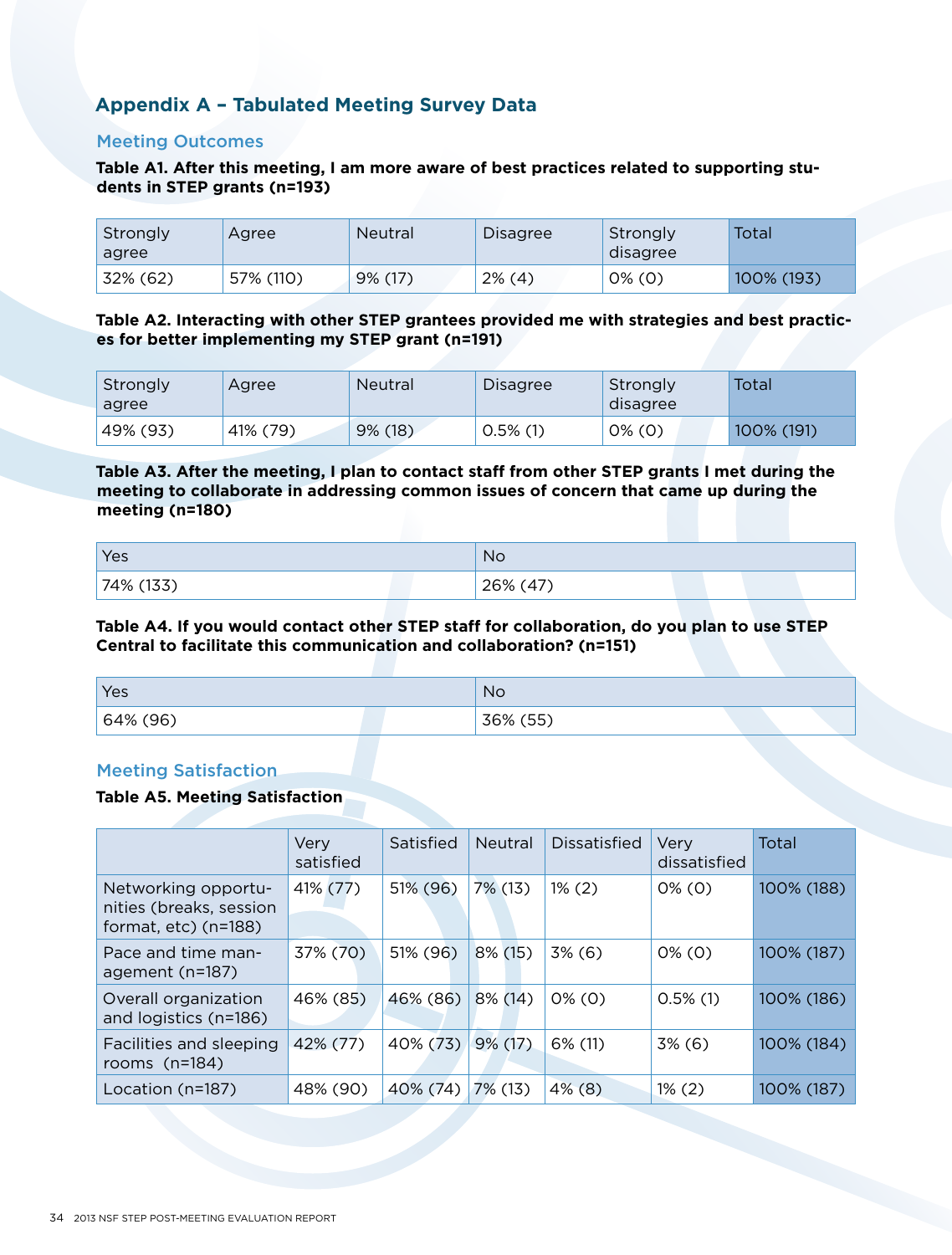**Table A6. Distribution between STEP grant role and experience, Day 1 (Plenary I; Breakout 1) (n=189)**

| Role                        | Experience: number of STEP grantee meetings<br>attended | <b>Total for</b><br>each role |              |                       |               |
|-----------------------------|---------------------------------------------------------|-------------------------------|--------------|-----------------------|---------------|
|                             | 1 meeting                                               | 2 meetings                    | 3 meetings   | 4 or more<br>meetings |               |
| Principal Investigator (PI) | $3.2\%$ (6)                                             | $7.9\%$ (15)                  | $6.3\%$ (12) | 17.4% (33)            | 34.9% (66)    |
| $Co-PI$                     | $11.6\%$ (22)                                           | $7.4\%$ (14)                  | $4.2\%$ (8)  | 12.7% (24)            | 36% (68)      |
| Evaluator                   | $5.8\%$ (11)                                            | $2.1\%$ (4)                   | $1.6\%$ (3)  | $0.5\%(1)$            | 10.1% (19)    |
| <b>Project Coordinator</b>  | $7.4\%$ (14)                                            | $2.6\%$ (5)                   | $3.2\%$ (6)  | $3.2\%$ (6)           | $16.4\%$ (31) |
| <b>Faculty Associate</b>    | $1.1\%$ (2)                                             | $0.5\%(1)$                    | $0.5\%(1)$   | $0.5\%(1)$            | $2.6\%$ (5)   |
| <b>All Participants</b>     | 29.1% (55)                                              | 20.6% (39)                    | 15.9% (30)   | 34.4% (65)            | 100% (189)    |

# **Table A7. Distribution between STEP grant role and experience, Day 2 (Plenary II; Breakout 2; Poster Sessions A&B) (n=183)**

| Role                        | Experience: number of STEP grantee meetings<br>attended | Total for<br>each role |              |                       |              |
|-----------------------------|---------------------------------------------------------|------------------------|--------------|-----------------------|--------------|
|                             | 1 meeting                                               | 2 meetings             | 3 meetings   | 4 or more<br>meetings |              |
| Principal investigator (PI) | $5.5\%$ (10)                                            | $7.7\%$ (14)           | $7.1\%$ (13) | 15.3% (28)            | 35.5% (65)   |
| $Co-PI$                     | 13.1% (24)                                              | $8.2\%$ (15)           | $3.8\%$ (7)  | $12.0\%$ (22)         | 37.2% (68)   |
| Evaluator                   | $3.8\%$ (7)                                             | $2.2\%$ (4)            | $1.1\%$ (2)  | $0.5\%$ (1)           | $7.7\%$ (14) |
| Project coordinator         | $7.1\%$ (13)                                            | $2.7\%$ (5)            | $2.7\%$ (5)  | $4.4\%$ (8)           | 16.9% (31)   |
| Faculty associate           | $1.1\%$ (2)                                             | $0.5\%$ (1)            | $0.5\%$ (1)  | $0.5\%$ (1)           | $2.7\%$ (5)  |
| <b>All Participants</b>     | 30.6% (56)                                              | 21.3% (39)             | 15.3% (28)   | 32.8% (60)            | 100% (183)   |

# **Table A8. Distribution between STEP grant role and experience Day 3 (Plenary III; Breakout 3; Outcomes; Satisfaction) (n=180)**

| Role                        | Experience: number of STEP grantee meetings<br>attended | Total for<br>each role |              |                       |              |
|-----------------------------|---------------------------------------------------------|------------------------|--------------|-----------------------|--------------|
|                             | 1 meeting                                               | 2 meetings             | 3 meetings   | 4 or more<br>meetings |              |
| Principal investigator (PI) | $4.4\%$ (8)                                             | $7.8\%$ (14)           | $5.6\%$ (10) | 18.3.% (33)           | 36.1% (65)   |
| $Co-PI$                     | $12.2\% (22)$                                           | $7.2\%$ (13)           | $4.4\%$ (8)  | $11.1\% (20)$         | 35.0% (63)   |
| Evaluator                   | $2.2\%$ (4)                                             | $2.8\%$ (5)            | $1.1\%$ (2)  | $0.6\%(1)$            | $6.7\%$ (12) |
| Project coordinator         | $8.9\%$ (16)                                            | $2.8\%$ (5)            | $2.8\%$ (5)  | $5.0\%$ (9)           | 19.4% (35)   |
| Faculty associate           | $1.7\%$ (3)                                             | $0\%$ (0)              | $0.6\%$ (1)  | $0.6\%(1)$            | $2.8\%$ (5)  |
| <b>All Participants</b>     | 29.4% (53)                                              | 20.6% (37)             | 14.4% (26)   | 35.5% (64)            | 100% (180)   |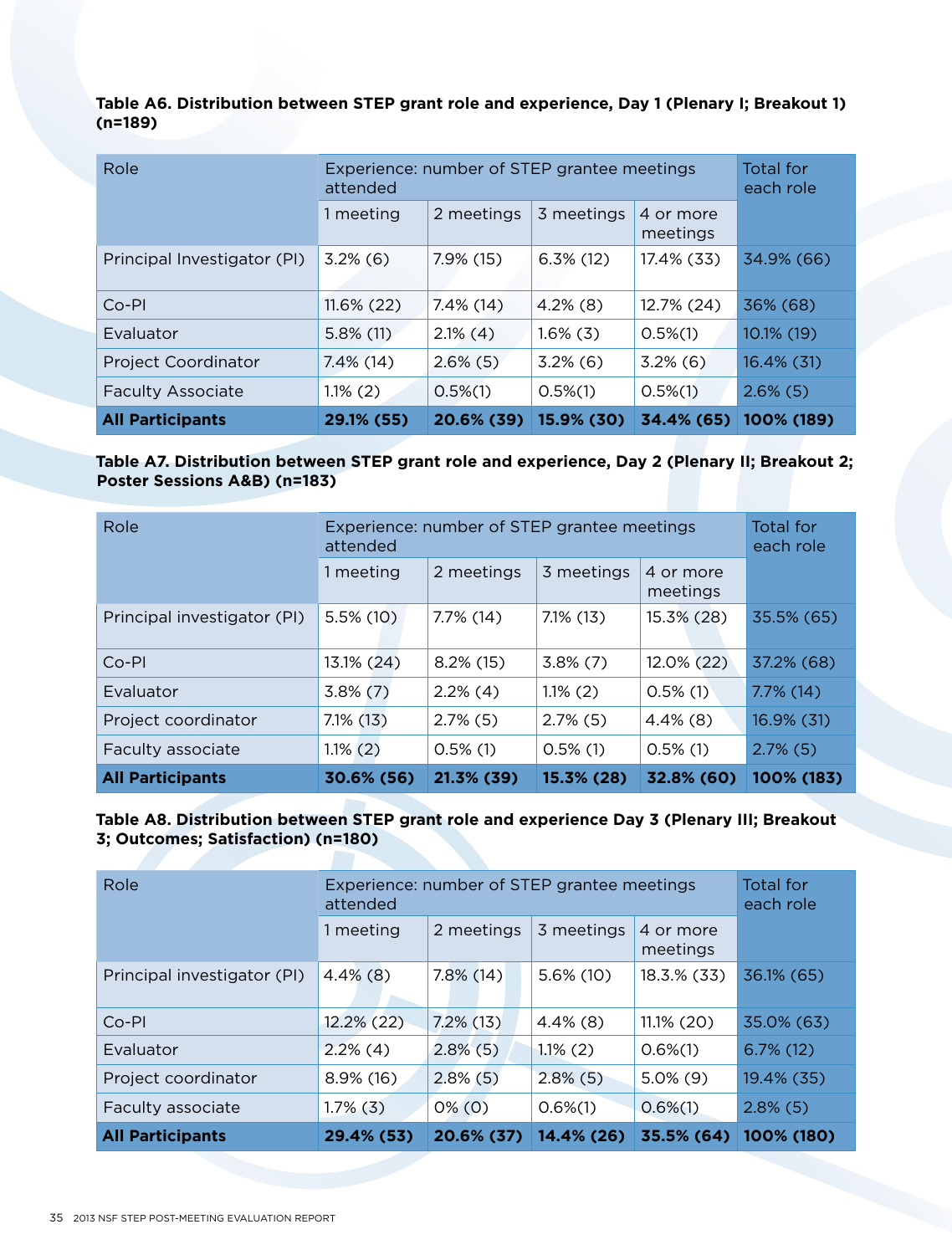# DAY 1, **Thursday, March 14, 2013**

**Table A9. Plenary I - The Meaning of Success: STEM Education in an Ever Changing Workforce (n=196). Thursday, March 14, 2013, 9.00 am – 10.15 am**

|                                                                                                   | Strongly<br>agree | Agree      | <b>Neutral</b> | <b>Disagree</b> | Strongly<br>disagree | Total      |
|---------------------------------------------------------------------------------------------------|-------------------|------------|----------------|-----------------|----------------------|------------|
| The presentation<br>was valuable to me                                                            | 34.2% (67)        | 43.4% (85) | 16.3% (32)     | $5.6\%$ (11)    | $0.5\%(1)$           | 100% (196) |
| The presentation<br>enhanced my knowl-<br>edge                                                    | 29.1% (57)        | 41.3% (81) | 20.9% (41)     | $7.1\%$ (14)    | $1.5\%$ (3)          | 100% (196) |
| I expect to use the<br>knowledge gained<br>from this presen-<br>tation in my STEP<br>related work | 22.4% (44)        | 31.6% (62) | 33.2% (65)     | $11.7\%$ (23)   | $1\%$ (2)            | 100% (196) |
| Facilities and sleep-<br>ing rooms (n=184)                                                        | 42% (77)          | 40% (73)   | 9% (17)        | 6% (11)         | 3% (6)               | 100% (184) |
| Location (n=187)                                                                                  | 48% (90)          | 40% (74)   | 7% (13)        | 4% (8)          | $1\%$ (2)            | 100% (187) |

# **Table A10. Breakout Session Panel I (reported percentage combines "Strongly agree" and "Agree"). Thursday, March 14, 2013, 10.45 am – 12.15 pm**

|                                                                                                                                                                                 | 1. Keynote: Continue the<br>Conversation with<br>Eduardo Padrón<br>$(n=7/4%)$ | 2. Introductory<br>Research Experienc-<br>es for At-risk Fresh-<br>man-Sophomore STEM<br>Majors (n=22/12%) | 3. Fostering<br>Changes in<br>Institutional Cul-<br>ture & Practice<br>$(n=15/8%)$ |
|---------------------------------------------------------------------------------------------------------------------------------------------------------------------------------|-------------------------------------------------------------------------------|------------------------------------------------------------------------------------------------------------|------------------------------------------------------------------------------------|
| The session was<br>valuable to me                                                                                                                                               | $71.4\%$ (5)                                                                  | 86.4% (19)                                                                                                 | 73.3% (11)                                                                         |
| The session enhanced<br>my knowledge                                                                                                                                            | 83.3% (5)                                                                     | 86.4% (19)                                                                                                 | 66.7% (10)                                                                         |
| I expect to use the<br>knowledge gained<br>from this session in my<br>STEP related work                                                                                         | 83.3% (5)                                                                     | 86.4% (19)                                                                                                 | 73.3% (11)                                                                         |
| After this session, I plan<br>to collaborate with<br>staff from other STEP<br>projects to address<br>common issues of<br>concerns that were<br>discussed during this<br>session | 83.3% (5)                                                                     | 47.6% (10)                                                                                                 | 53.3% (8)                                                                          |

\*Reported percentage combines "Strongly agree" and "Agree"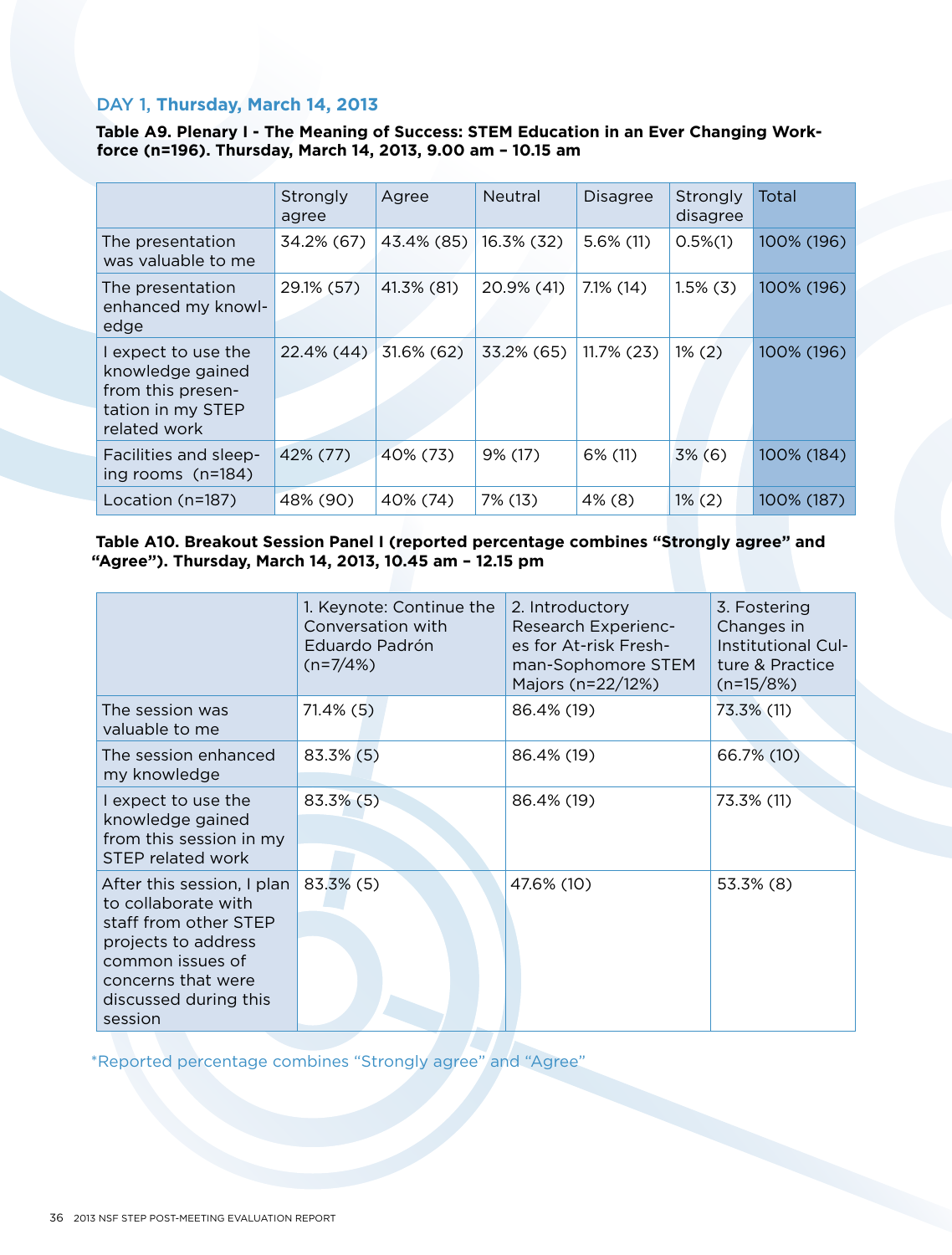## **Table A11. Breakout Session Panel I (continued)**

|                                                                                                                                                                                  | 4. First-Year STEM Stu-<br>dent Cohorts: Assess-<br>ment and Best Practices<br>$(n=16/9%)$ | 5. Identifying Defi-<br>ciencies in Your STEP<br>Program $(n=9/5%)$ | 6. Strategies for<br><b>Promoting Faculty</b><br>Engagement with<br>Early STEM Stu-<br>dents (n=13/7%) |
|----------------------------------------------------------------------------------------------------------------------------------------------------------------------------------|--------------------------------------------------------------------------------------------|---------------------------------------------------------------------|--------------------------------------------------------------------------------------------------------|
| The session was<br>valuable to me.                                                                                                                                               | 93.8% (15)                                                                                 | 66.6% (6)                                                           | 77% (10)                                                                                               |
| The session enhanced<br>my knowledge.                                                                                                                                            | 93.8% (15)                                                                                 | 66.6% (6)                                                           | 84.6% (11)                                                                                             |
| I expect to use the<br>knowledge gained<br>from this session in my<br>STEP related work.                                                                                         | 93.8% (15)                                                                                 | 66.6% (6)                                                           | 77% (10)                                                                                               |
| After this session, I plan<br>to collaborate with<br>staff from other STEP<br>projects to address<br>common issues of<br>concerns that were<br>discussed during this<br>session. | 66.6% (10)                                                                                 | $62.5\%$ (5)                                                        | 53.9% (7)                                                                                              |

# \*Reported percentage combines "Strongly agree" and "Agree"

## **Table A12. Breakout Session Panel I (continued)**

|                                                                                                                                                                                  | 7. Working Smart: How<br>to Build, Evaluate, and<br>Sustain a Portfolio of<br>Strategies (n=10/5%) | 8. Developing Effec-<br>tive Bridge Programs<br>$(n=9/5%)$ | 9. Strategies for<br>Sustainability /<br>Institutionalization<br>$(n=29/16%)$ |
|----------------------------------------------------------------------------------------------------------------------------------------------------------------------------------|----------------------------------------------------------------------------------------------------|------------------------------------------------------------|-------------------------------------------------------------------------------|
| The session was<br>valuable to me.                                                                                                                                               | $90\%$ (9)                                                                                         | 88.8% (8)                                                  | 72.4% (21)                                                                    |
| The session enhanced<br>my knowledge.                                                                                                                                            | $80\%$ (8)                                                                                         | 88.8% (8)                                                  | 75.8% (22)                                                                    |
| I expect to use the<br>knowledge gained<br>from this session in my<br>STEP related work                                                                                          | $80\%$ (8)                                                                                         | $77.7\%$ $(7)$                                             | 71.4% (20)                                                                    |
| After this session, I plan<br>to collaborate with<br>staff from other STEP<br>projects to address<br>common issues of<br>concerns that were<br>discussed during this<br>session. | $70\%$ (7)                                                                                         | 33.3% (3)                                                  | 37.9% (11)                                                                    |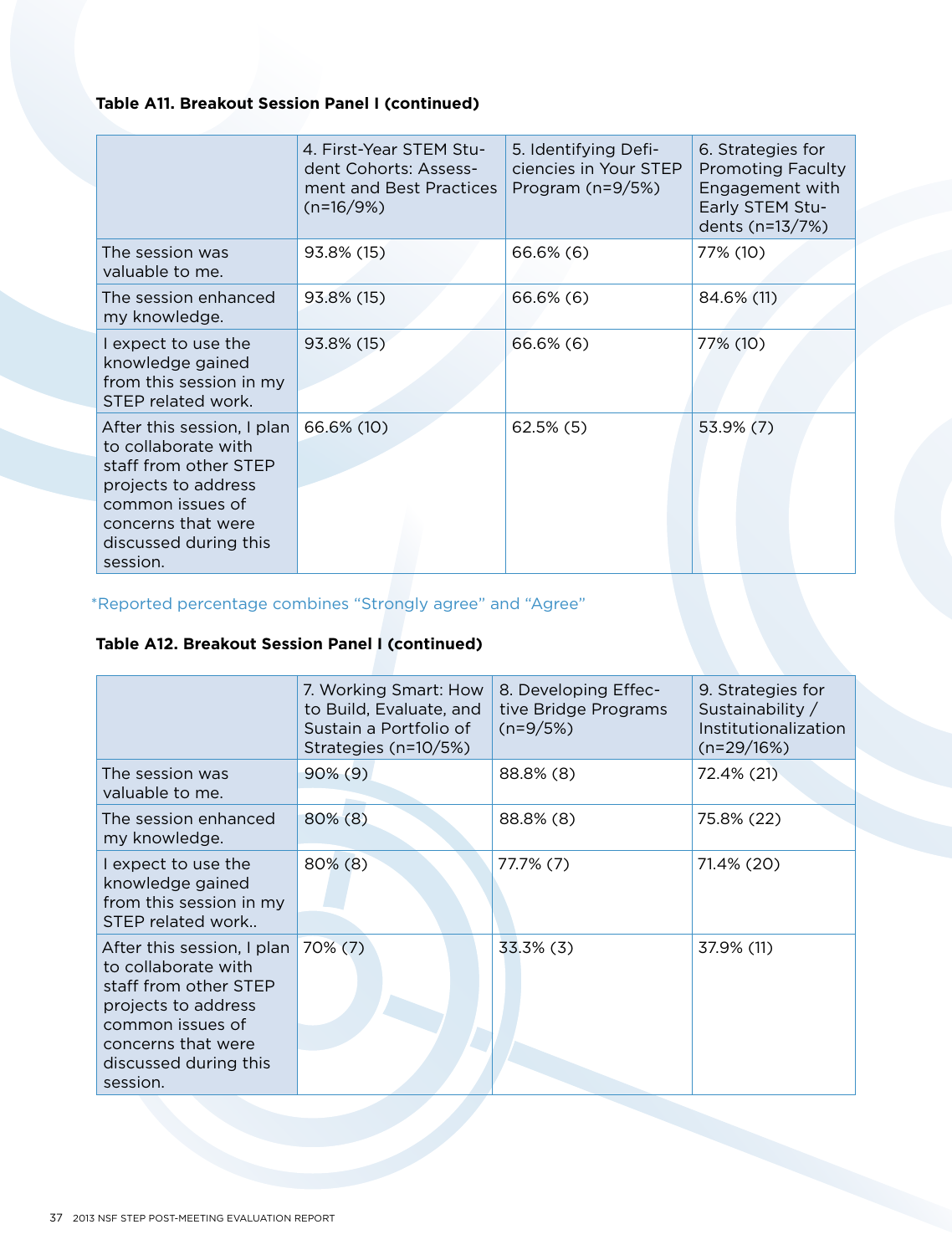#### **Table A13. Breakout Session Panel I (continued)**

|                                                                                                                                                                                  | 10. Successful Expe-<br>riences in First Year<br><b>Mathematics Courses</b><br>$(n=18/10%)$ | 11. Strategies for<br><b>Promoting Diversity</b><br>$(n=11/6%)$ | 12. Data Collection,<br>Publishing, and<br>Dissemination of<br>Results (n=25/14%) |
|----------------------------------------------------------------------------------------------------------------------------------------------------------------------------------|---------------------------------------------------------------------------------------------|-----------------------------------------------------------------|-----------------------------------------------------------------------------------|
| The session was<br>valuable to me.                                                                                                                                               | 94.4% (17)                                                                                  | $81.8\%$ (9)                                                    | 68% (17)                                                                          |
| The session enhanced<br>my knowledge.                                                                                                                                            | 72.3% (13)                                                                                  | 90.9% (10)                                                      | 68% (17)                                                                          |
| I expect to use the<br>knowledge gained<br>from this session in my<br>STEP related work.                                                                                         | 70.5% (12)                                                                                  | $81.9\%$ (9)                                                    | 68% (17)                                                                          |
| After this session, I plan<br>to collaborate with<br>staff from other STEP<br>projects to address<br>common issues of<br>concerns that were<br>discussed during this<br>session. | 38.9% (7)                                                                                   | 45.5% (5)                                                       | 32% (17)                                                                          |

#### **Table A14. Plenary II (lunch session) - STEP: What are we learning and what would we like to learn? (n=187). Thursday, March 14, 2013, 12.45 pm – 1.45 pm**

|                                                                                                    | Strongly<br>agree | Agree      | <b>Neutral</b> | <b>Disagree</b> | Strongly<br>disagree | Total       |
|----------------------------------------------------------------------------------------------------|-------------------|------------|----------------|-----------------|----------------------|-------------|
| The presentation<br>was valuable to me.                                                            | 21.4% (40)        | 51.9% (97) | 23% (43)       | $3.7\%$ (7)     | $0\%$ (0)            | 100% (187)  |
| The presentation<br>enhanced my knowl-<br>edge.                                                    | 20.9% (39)        | 48.7% (91) | 24.6% (46)     | $5.9\%$ (11)    | $0\%$ (0)            | 100% (187). |
| I expect to use the<br>knowledge gained<br>from this presen-<br>tation in my STEP<br>related work. | 21.4% (40)        | 42.2% (79) | 29.9% (56)     | $6.4\%$ (12)    | $0\%$ (0)            | 100% (187). |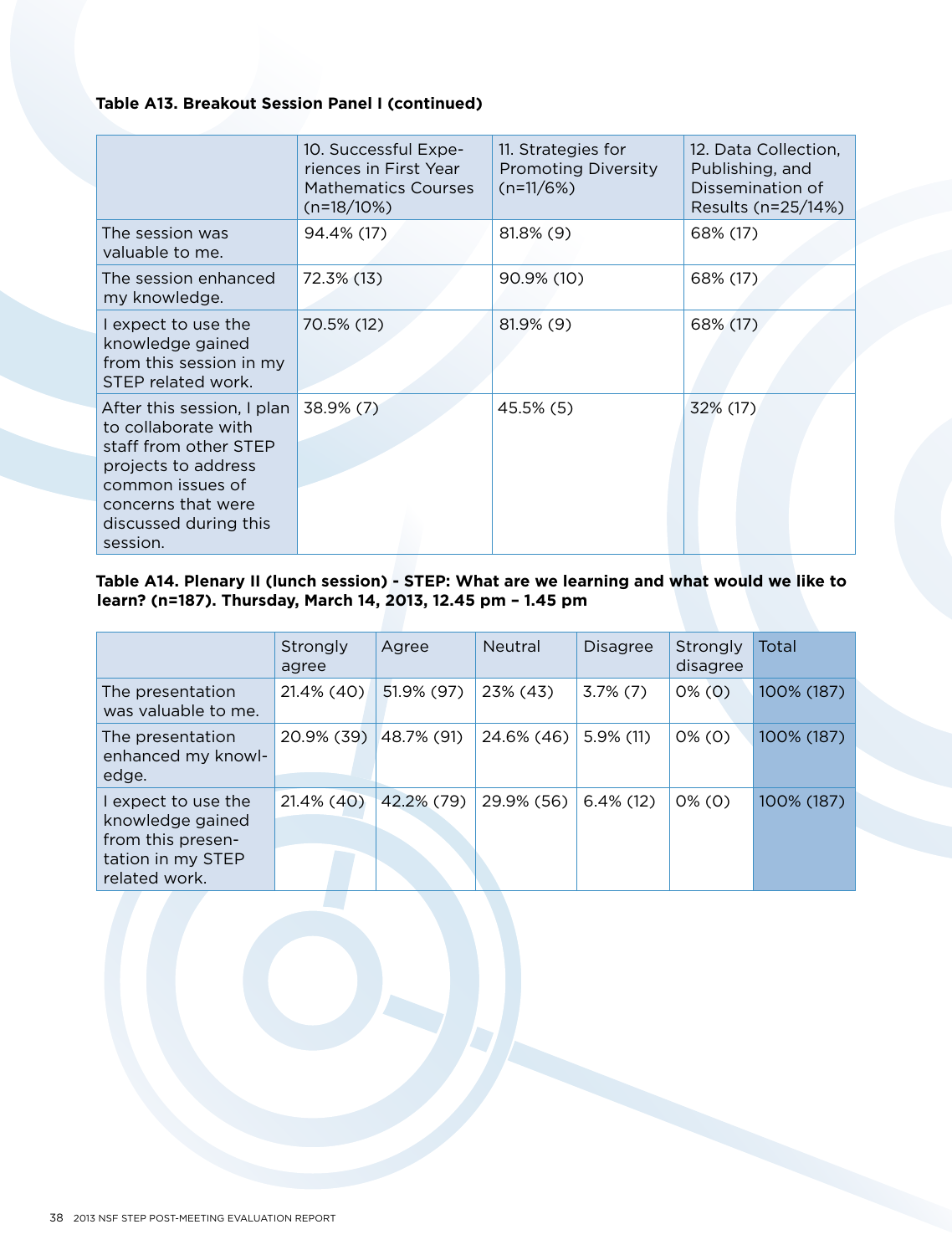#### **Table A15. Poster Sessions A&B (n=187). Thursday, March 14, 2013, 2:00 pm – 3.15 pm (Session A); 5:00 pm -6:15 pm (Session B)**

|                                                                                               | Strongly<br>agree | Agree          | <b>Neutral</b> | <b>Disagree</b> | Strongly<br>disagree | Total      |
|-----------------------------------------------------------------------------------------------|-------------------|----------------|----------------|-----------------|----------------------|------------|
| The session was<br>valuable to me                                                             | 29.9% (56)        | 56.1% (105)    | $12.3\%$ (23)  | $1.6\%$ (3)     | $0\%$ (0)            | 100% (187) |
| The session<br>enhanced my<br>knowledge                                                       | 28.9% (54)        | 54.5%<br>(102) | 14.4% (27)     | $2.1\%$ (4)     | $0\%$ (0)            | 100% (187) |
| I expect to use<br>the knowledge<br>gained from this<br>session in my<br>STEP related<br>work | 31% (58)          | 48.1% (90)     | 18.7% (35)     | $2.1\%$ (4)     | $0\%$ (0)            | 100% (187) |

#### **Table A16. Breakout Session Panel II (reported percentage combines "Strongly agree" and "Agree"). Thursday, March 14, 2013, 3.30 pm – 5.00 pm**

|                                                                                                                                                                                  | 1. Building Bridges<br>for STEM Success:<br>Implementing Effec-<br>tive Summer Bridge<br>Design (n=13/7%) | 2. Supporting Commu-<br>nity College Transfers<br>$(n=20/19%)$ | 3. Characteris-<br>tics of Excellence<br>in Undergrad-<br>uate Research<br>(COEUR): A guide<br>for undergraduate<br>research initiatives<br>$(n=18/29%)$ |
|----------------------------------------------------------------------------------------------------------------------------------------------------------------------------------|-----------------------------------------------------------------------------------------------------------|----------------------------------------------------------------|----------------------------------------------------------------------------------------------------------------------------------------------------------|
| The session was<br>valuable to me.                                                                                                                                               | 84.6% (11)                                                                                                | 68.4% (13)                                                     | 88.2% (15)                                                                                                                                               |
| The session enhanced<br>my knowledge.                                                                                                                                            | 84.6% (11)                                                                                                | 83.3% (15)                                                     | 93.8% (15)                                                                                                                                               |
| I expect to use the<br>knowledge gained<br>from this session in my<br>STEP related work.                                                                                         | 77% (10)                                                                                                  | 68.4% (13)                                                     | 81.3% (13)                                                                                                                                               |
| After this session, I plan<br>to collaborate with<br>staff from other STEP<br>projects to address<br>common issues of<br>concerns that were<br>discussed during this<br>session. | $46.2\%$ (6)                                                                                              | 42.1% (8)                                                      | 56.2% (9)                                                                                                                                                |

\*Reported percentage combines "Strongly agree" and "Agree"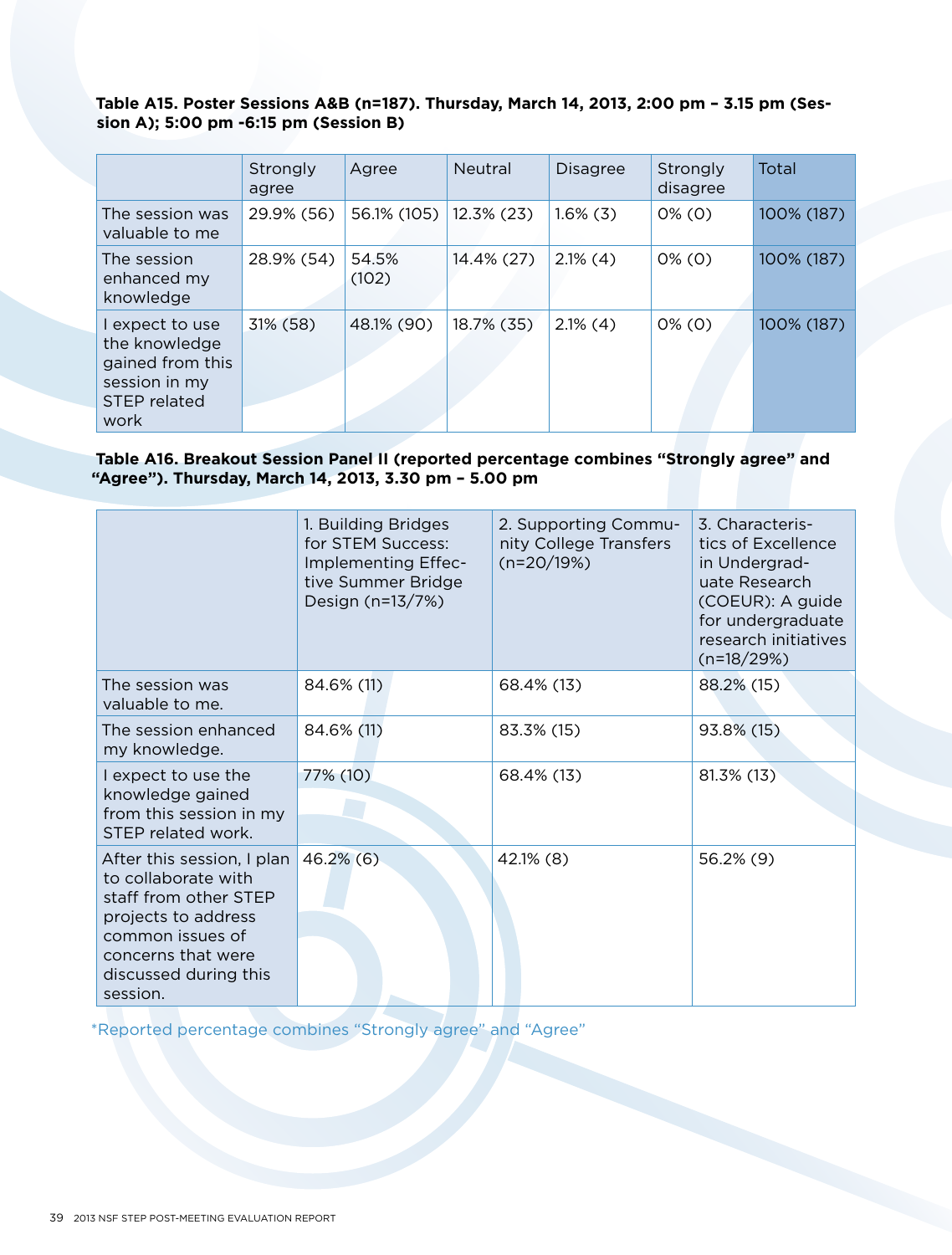## **Table A17. Breakout Session Panel II (continued)**

|                                                                                                                                                                                  | 4. Six Steps to Your<br><b>STEP Evaluation</b><br>$(n=13/37%)$ | 5. Developing and Sustain-<br>ing a Successful Peer Men-<br>toring Program: Positive<br>Effects on Student Reten-<br>tion (n=27/15%) | 6. Amplifying the<br>ripples: Dissemi-<br>nating your Edu-<br>cational Project to<br>a Larger Audience<br>$(n=11/6%)$ |
|----------------------------------------------------------------------------------------------------------------------------------------------------------------------------------|----------------------------------------------------------------|--------------------------------------------------------------------------------------------------------------------------------------|-----------------------------------------------------------------------------------------------------------------------|
| The session was<br>valuable to me.                                                                                                                                               | 92.3% (12)                                                     | 77.8% (21)                                                                                                                           | $80\%$ (8)                                                                                                            |
| The session enhanced<br>my knowledge.                                                                                                                                            | 84.6% (11)                                                     | 81.5% (22)                                                                                                                           | 81.9% (9)                                                                                                             |
| I expect to use the<br>knowledge gained<br>from this session in my<br>STEP related work.                                                                                         | 84.6% (11)                                                     | 74% (20)                                                                                                                             | 63.7% (7)                                                                                                             |
| After this session, I plan<br>to collaborate with<br>staff from other STEP<br>projects to address<br>common issues of<br>concerns that were<br>discussed during this<br>session. | $61.6\%$ (8)                                                   | 25.9% (7)                                                                                                                            | 45.5% (5)                                                                                                             |

\*Reported percentage combines "Strongly agree" and "Agree"

# **Table A18. Breakout Session Panel II (continued)**

|                                                                                                                                                                                  | 7. STEM Educa-<br>tion Organizations<br>$(n=10/6%)$ | 8. Sparking and Sustaining<br>Active Student Engage-<br>ment (n=22/13%) | 9. Effectively Man-<br>aging Your Project<br>$(n=9/5%)$ |
|----------------------------------------------------------------------------------------------------------------------------------------------------------------------------------|-----------------------------------------------------|-------------------------------------------------------------------------|---------------------------------------------------------|
| The session was<br>valuable to me                                                                                                                                                | $80\%$ (8)                                          | 40.9% (9)                                                               | 88.9% (8)                                               |
| The session enhanced<br>my knowledge.                                                                                                                                            | $90\%$ (9)                                          | 50% (11)                                                                | 88.9% (8)                                               |
| I expect to use the<br>knowledge gained<br>from this session in my<br>STEP related work.                                                                                         | $80\%$ (8)                                          | $31.8\%$ (7)                                                            | 77.7% (7)                                               |
| After this session, I plan<br>to collaborate with<br>staff from other STEP<br>projects to address<br>common issues of<br>concerns that were<br>discussed during this<br>session. | $40\%$ (4)                                          | $31.8\%$ (7)                                                            | $62.5\%$ (5)                                            |

\*Reported percentage combines "Strongly agree" and "Agree"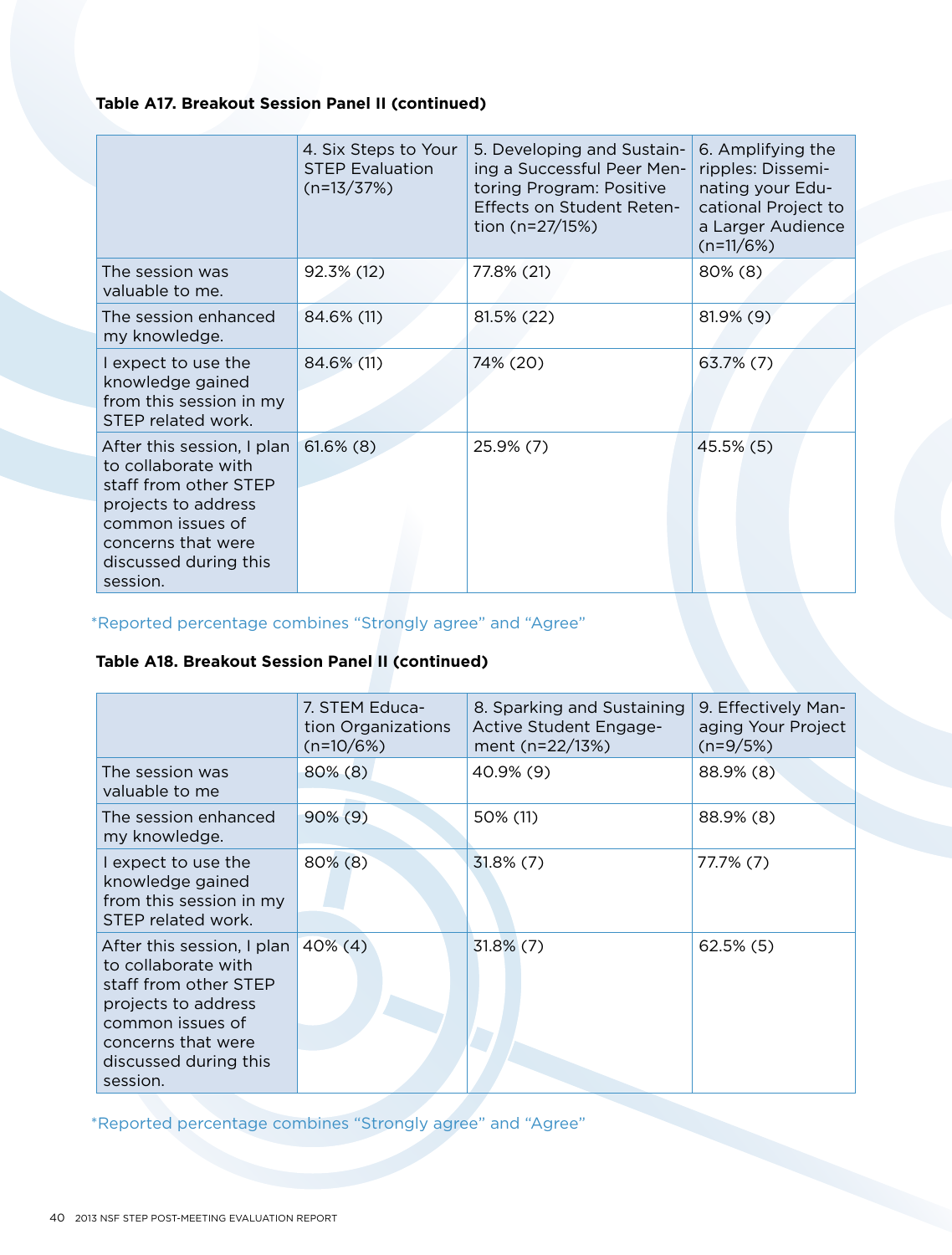## **Table A19. Breakout Session Panel II (continued)**

|                                                                                                                                                                                  | 10. Preparing for<br>Your 3rd Year Review<br>$(n=14/8%)$ | 11. Collecting and Orga-<br>nizing Data: How and<br>Why (n=12/7%) | 12. Type 2 Round<br>Table (n=6/3%) |
|----------------------------------------------------------------------------------------------------------------------------------------------------------------------------------|----------------------------------------------------------|-------------------------------------------------------------------|------------------------------------|
| The session was<br>valuable to me.                                                                                                                                               | 91.7% (11)                                               | 66.7% (8)                                                         | 83.3% (5)                          |
| The session enhanced<br>my knowledge.                                                                                                                                            | 91.7% (11)                                               | 50% (6)                                                           | 83.3% (5)                          |
| I expect to use the<br>knowledge gained<br>from this session in my<br>STEP related work.                                                                                         | 91.7% (11)                                               | $50\%$ (6)                                                        | 83.3% (5)                          |
| After this session, I plan<br>to collaborate with<br>staff from other STEP<br>projects to address<br>common issues of<br>concerns that were<br>discussed during this<br>session. | 66.6% (8)                                                | $50\%$ (6)                                                        | 66.6% (4)                          |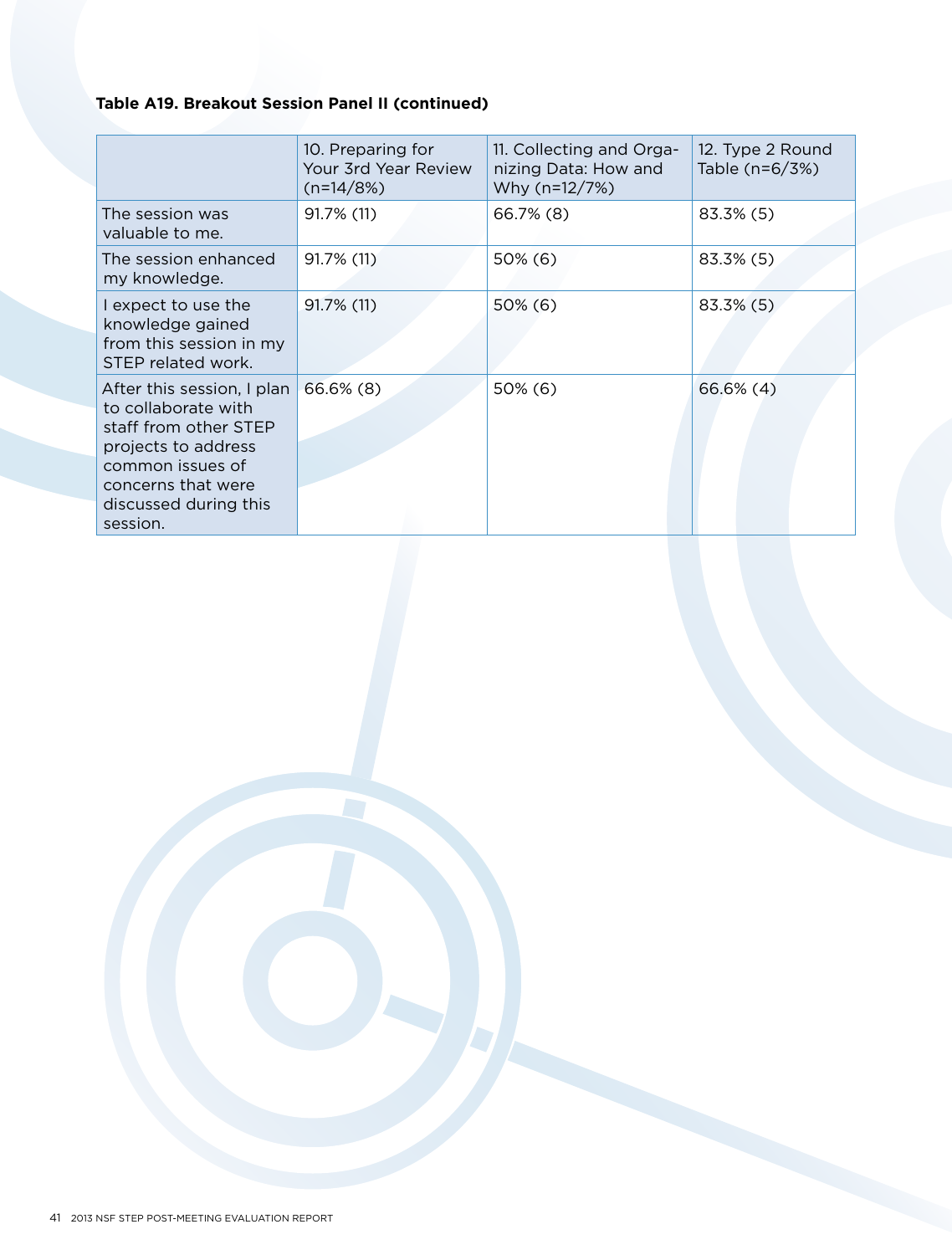#### Day 2, Friday, March 15, 2013

**Table A20. Plenary III - Innovation as Ornament and the Challenge of Improvement at Scale (n=189). Friday, March 15, 2013, 8:30 am – 10:00 am**

|                                                                                                     | Strongly<br>agree | Agree      | <b>Neutral</b> | <b>Disagree</b> | Strongly<br>disagree | Total      |
|-----------------------------------------------------------------------------------------------------|-------------------|------------|----------------|-----------------|----------------------|------------|
| The presentation<br>was valuable to<br>me.                                                          | 73.5% (139)       | 20.1% (38) | $5.3\%$ (10)   | $1.1\%$ (2)     | $0\%$ (0)            | 100% (189) |
| The presentation<br>enhanced my<br>knowledge.                                                       | 69.8%<br>(132)    | 22.2% (42) | 7.9% (15)      | $0\%$ (0)       | $0\%$ (0)            | 100% (189) |
| l expect to use<br>the knowledge<br>gained from this<br>presentation in<br>my STEP related<br>work. | 63% (119)         | 22.2% (42) | 13.8% (26)     | $1.1\%$ (2)     | $0\%$ (0)            | 100% (189) |

#### **Table A21. Breakout Session Panel III (reported percentage combines "Strongly agree" and "Agree"). Friday, March 15, 2013, 10:15 am – 11:45 am**

|                                                                                                                                                                                  | 1. Keynote: Continue<br>the Conversation with<br>Philip "Uri" Treisman<br>$(n=28/17%)$ | 2. Using Undergraduate<br>Research and Intern-<br>ships to Recruit and<br><b>Retain STEM Students</b><br>$(n=17/10%)$ | 3. Utilizing Peer<br>Mentors in Supple-<br>mental Instruction<br>$(n=14/9%)$ |
|----------------------------------------------------------------------------------------------------------------------------------------------------------------------------------|----------------------------------------------------------------------------------------|-----------------------------------------------------------------------------------------------------------------------|------------------------------------------------------------------------------|
| The session was<br>valuable to me.                                                                                                                                               | 96.5% (27)                                                                             | 88.2% (15)                                                                                                            | 78.6% (11)                                                                   |
| The session enhanced<br>my knowledge.                                                                                                                                            | 92.8% (26)                                                                             | 82.4% (14)                                                                                                            | 78.6% (11)                                                                   |
| I expect to use the<br>knowledge gained<br>from this session in my<br>STEP related work.                                                                                         | 89.3% (25)                                                                             | 81.3% (13)                                                                                                            | 71.4% (10)                                                                   |
| After this session, I plan<br>to collaborate with<br>staff from other STEP<br>projects to address<br>common issues of<br>concerns that were<br>discussed during this<br>session. | 59.2% (16)                                                                             | 50% (8)                                                                                                               | 64.3% (9)                                                                    |

\*Reported percentage combines "Strongly agree" and "Agree"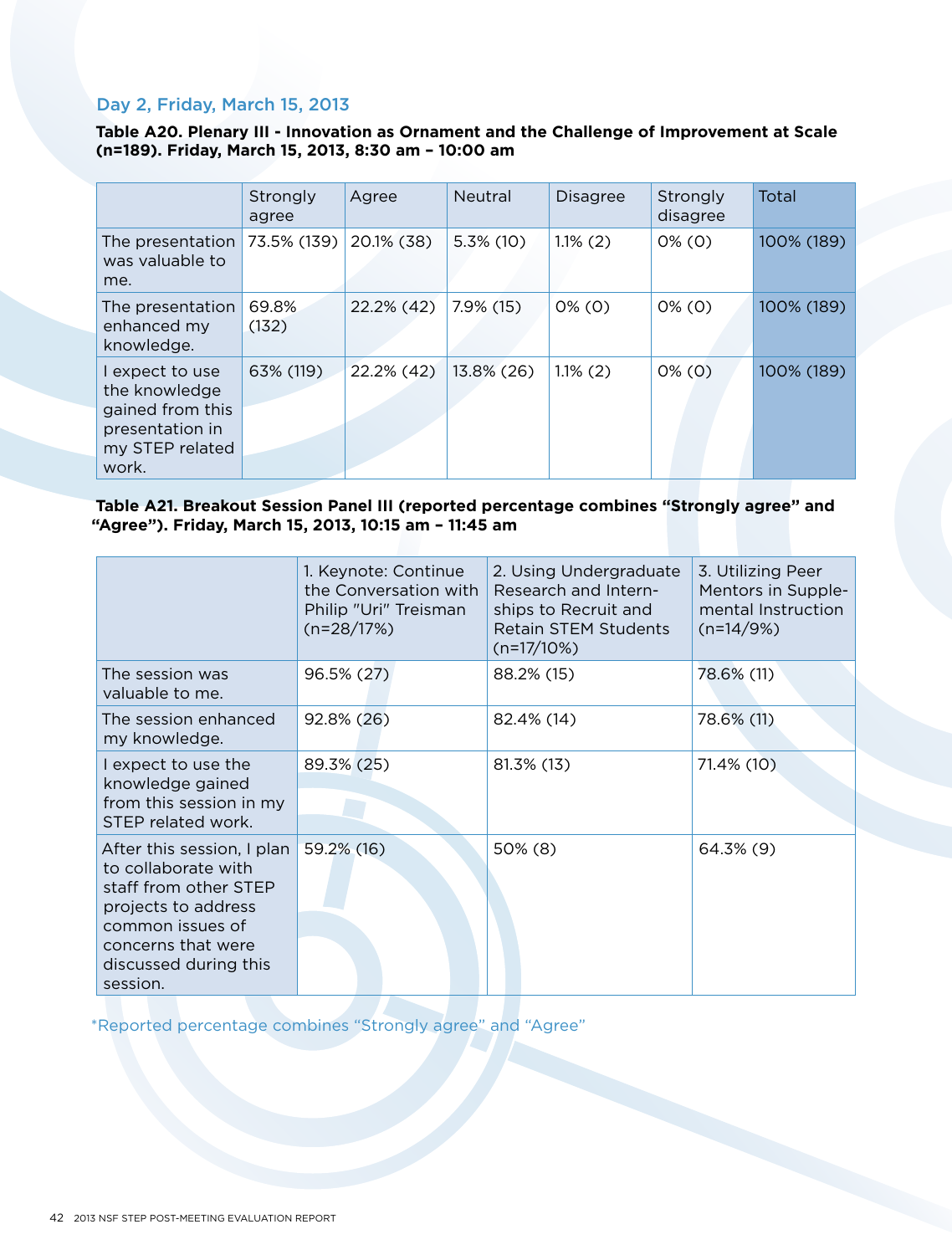## **Table A22. Breakout Session Panel III (continued)**

|                                                                                                                                                                                  | 4. Learning Communi-<br>ties & Cohort-Building<br>$(n=11/7%)$ | 5. Increasing Stu-<br>dent Success in STEM<br>through Applica-<br>tion-Based Math In-<br>struction (n=15/9%) | 6. STEM Culture of<br>Success: A Cultur-<br>al Approach for<br>Increasing Diversi-<br>ty and Inclusion in<br>STEM (n=8/5%) |
|----------------------------------------------------------------------------------------------------------------------------------------------------------------------------------|---------------------------------------------------------------|--------------------------------------------------------------------------------------------------------------|----------------------------------------------------------------------------------------------------------------------------|
| The session was<br>valuable to me.                                                                                                                                               | 100% (11)                                                     | 71.5% (10)                                                                                                   | 75% (6)                                                                                                                    |
| The session enhanced<br>my knowledge.                                                                                                                                            | 90.9% (10)                                                    | 71.5% (10)                                                                                                   | 75% (6)                                                                                                                    |
| I expect to use the<br>knowledge gained<br>from this session in my<br>STEP related work.                                                                                         | 90.9% (10)                                                    | $57.2\%$ (8)                                                                                                 | $62.5\%$ (5)                                                                                                               |
| After this session, I plan<br>to collaborate with<br>staff from other STEP<br>projects to address<br>common issues of<br>concerns that were<br>discussed during this<br>session. | $33.3\%$ (3)                                                  | 57.2% (8)                                                                                                    | $50\%$ (4)                                                                                                                 |

\*Reported percentage combines "Strongly agree" and "Agree"

# **Table A23 – Breakout Session Panel III (continued)**

|                                                                                                                                                                                  | 7. The E-Portfolio:<br>Using Technology to<br>Increase Student Aca-<br>demic and Social De-<br>velopment (n=7/4%) | 8. Improving Retention,<br><b>Transfer and Successful</b><br>Graduation (n=16/10%) | 9. Creating a Fac-<br>ulty Fellows Com-<br>munity: Develop-<br>ing Collaboration<br>Through Facilita-<br>tion ( $n = 6/4%$ ) |
|----------------------------------------------------------------------------------------------------------------------------------------------------------------------------------|-------------------------------------------------------------------------------------------------------------------|------------------------------------------------------------------------------------|------------------------------------------------------------------------------------------------------------------------------|
| The session was<br>valuable to me.                                                                                                                                               | $71.5\%$ (5)                                                                                                      | 60% (9)                                                                            | $100\%$ (6)                                                                                                                  |
| The session enhanced<br>my knowledge.                                                                                                                                            | 85.8% (6)                                                                                                         | $60\%$ (9)                                                                         | $100\%$ (6)                                                                                                                  |
| I expect to use the<br>knowledge gained<br>from this session in my<br>STEP related work.                                                                                         | 85.8% (6)                                                                                                         | 60% (9)                                                                            | $100\%$ (6)                                                                                                                  |
| After this session, I plan<br>to collaborate with<br>staff from other STEP<br>projects to address<br>common issues of<br>concerns that were<br>discussed during this<br>session. | 85.8% (6)                                                                                                         | $40\%$ (6)                                                                         | 66.6% (4)                                                                                                                    |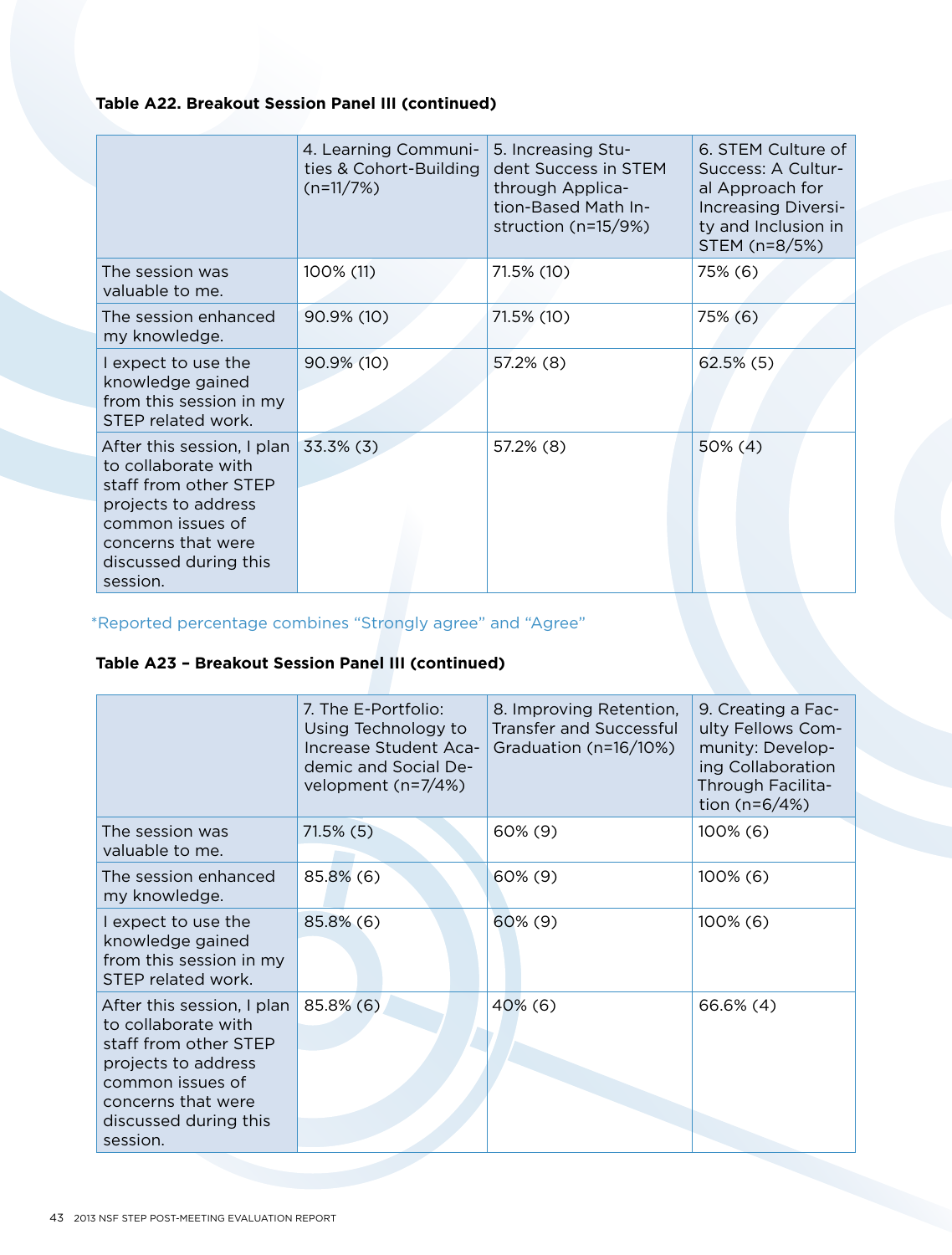## **Table A24 – Breakout Session Panel III (continued)**

|                                                                                                                                                                                  | 10. Recruitment and<br>Retention in Founda-<br>tional Science Cours-<br>es (n=9/6%) | 11. Planning for a Com-<br>petitive STEP 1B Sub-<br>mission ( $n=23/14\%)$ | 12. Fostering<br><b>Critical Thinking</b><br>for STEM Stu-<br>dents at Risk: Nuts,<br><b>Bolts and Details</b><br>$(n=9/6%)$ |
|----------------------------------------------------------------------------------------------------------------------------------------------------------------------------------|-------------------------------------------------------------------------------------|----------------------------------------------------------------------------|------------------------------------------------------------------------------------------------------------------------------|
| The session was<br>valuable to me.                                                                                                                                               | 55.5% (5)                                                                           | 91.3% (21)                                                                 | 44.4% (4)                                                                                                                    |
| The session enhanced<br>my knowledge.                                                                                                                                            | $55.5\%$ (5)                                                                        | 100% (23)                                                                  | $55.5\%$ (5)                                                                                                                 |
| I expect to use the<br>knowledge gained<br>from this session in my<br>STEP related work.                                                                                         | 55.5% (5)                                                                           | 87% (20)                                                                   | 44.4% (4)                                                                                                                    |
| After this session, I plan<br>to collaborate with<br>staff from other STEP<br>projects to address<br>common issues of<br>concerns that were<br>discussed during this<br>session. | $11.1\%$ (1)                                                                        | 56.5% (13)                                                                 | $22.2\%$ (2)                                                                                                                 |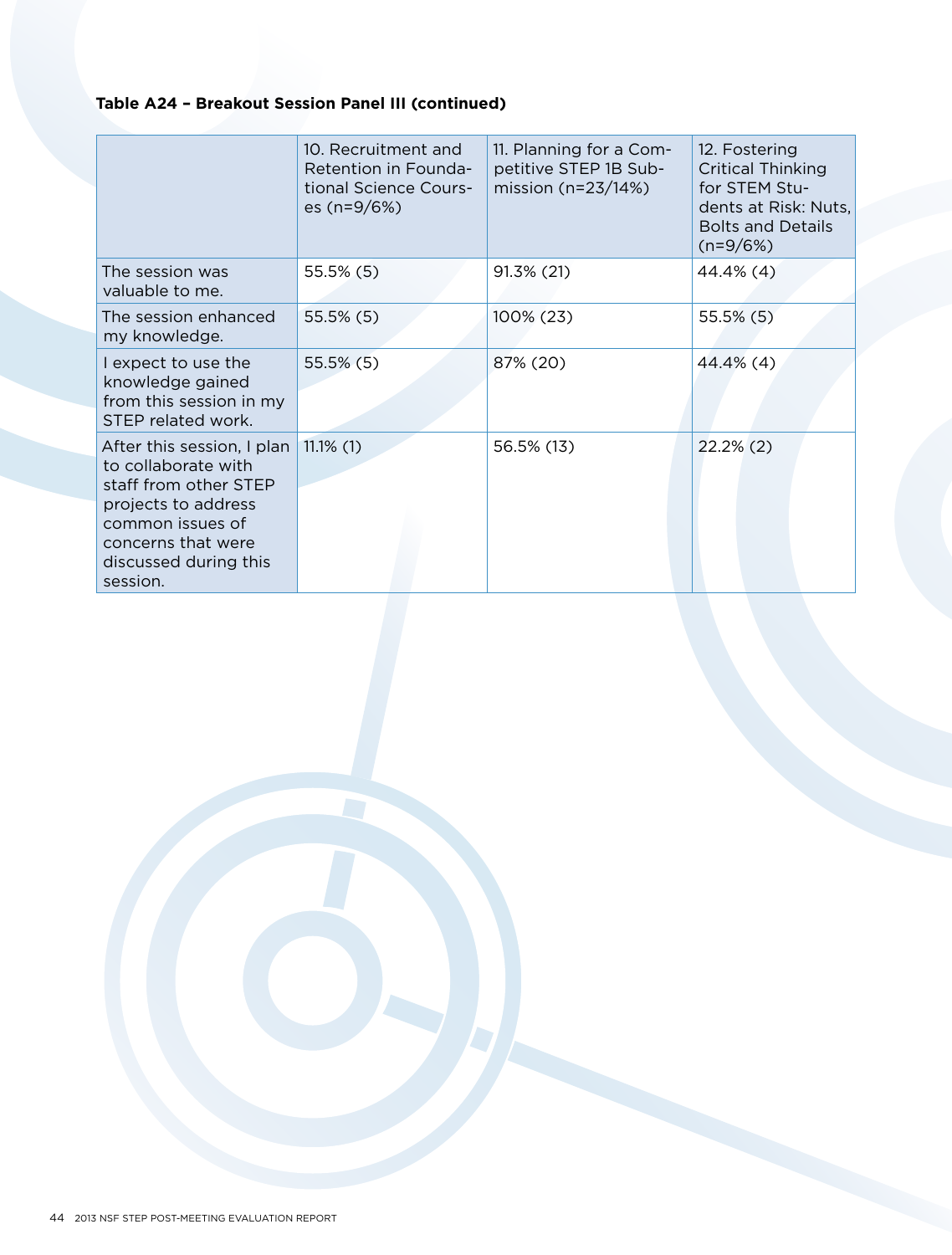# **Appendix B – Tabulated Post-Meeting Survey Data**

| Role                           | Experience: number of STEP grantee meetings attended | Total for<br>each role |             |             |                       |             |
|--------------------------------|------------------------------------------------------|------------------------|-------------|-------------|-----------------------|-------------|
|                                | 1 meeting                                            | 2 meetings             | 3 meetings  | 4 meetings  | 5 or more<br>meetings |             |
| Principal<br>investigator (PI) | $3.8\%$ (3)                                          | $6.3\%$ (5)            | $8.9\%$ (7) | $6.3\%$ (5) | 12.6% (10)            | 38.0% (30)  |
| $Co-PI$                        | 15.2% (12)                                           | $3.8\%$ (3)            | $3.8\%$ (3) | $5.1\%$ (4) | $8.9\%$ (7)           | 36.7% (29)  |
| Evaluator                      | $1.3\%$ (1)                                          | $1.3\%$ (1)            | $1.3\%$ (1) | $1.3\%$ (1) | $0\%$ (0)             | $5.1\%$ (4) |
| Project<br>coordinator         | $6.3\%$ (5)                                          | $5.1\%$ (4)            | $3.8\%$ (3) | $2.5\%$ (2) | $0\%$ (0)             | 17.7% (14)  |
| Faculty<br>associate           | $1.3\%$ (1)                                          | $0\%$ (0)              | $0\%$ (0)   | $1.3\%$ (1) | $0\%$ (0)             | $2.5\%$ (2) |
| <b>All participants</b>        | 27.8% (22)                                           | $16.5\%$ (13)          | 17.7% (14)  | 16.5% (13)  | 21.5% (17)            | 100%(79)    |

#### **Table B1. Project role, by experience (n=79)**

## **Table B2. Implementation outcomes of the 2013/2012 meetings, by role**

| Role                           | Have you changed your STEP grant implementation based on something<br>you learned from other grantees during the 2013/2012 meetings? |  |             |              |                |  |
|--------------------------------|--------------------------------------------------------------------------------------------------------------------------------------|--|-------------|--------------|----------------|--|
|                                | 2013 (n=84)                                                                                                                          |  |             | 2012 (n=56)* |                |  |
|                                | <b>Yes</b>                                                                                                                           |  | No.         | Yes          | N <sub>o</sub> |  |
| Principal<br>investigator (PI) | $11.9\%$ (10)                                                                                                                        |  | 23.8% (20)  | $10.7\%$ (9) | 17.9% (15)     |  |
| Co-PI                          | 11.9% (10)                                                                                                                           |  | 22.6% (19)  | $9.5\%$ (8)  | $11.9\%$ (10)  |  |
| Evaluator                      | $1.2\%$ (1)                                                                                                                          |  | $3.6\%$ (3) | $1.2\%$ (1)  | $2.4\%$ (2)    |  |
| Project<br>coordinator         | $9.5\%$ (8)                                                                                                                          |  | $7.1\%$ (6) | $3.6\%$ (3)  | $4.8\%$ (4)    |  |
| Faculty<br>associate           | $0\%$ (0)                                                                                                                            |  | $2.4\%$ (2) | $0\%$ (0)    | $1.2\%$ (1)    |  |
| Other                          | $0\%$ (0)                                                                                                                            |  | $6\%$ (5)   | $1.2\%$ (1)  | $2.4\%$ (2)    |  |
| <b>All participants</b>        | 34.5% (29)                                                                                                                           |  | 65.5% (55)  | 39.3% (22)   | 60.7% (34)     |  |

\*33% (28) of the 2013 attendees did not attend the 2012 meeting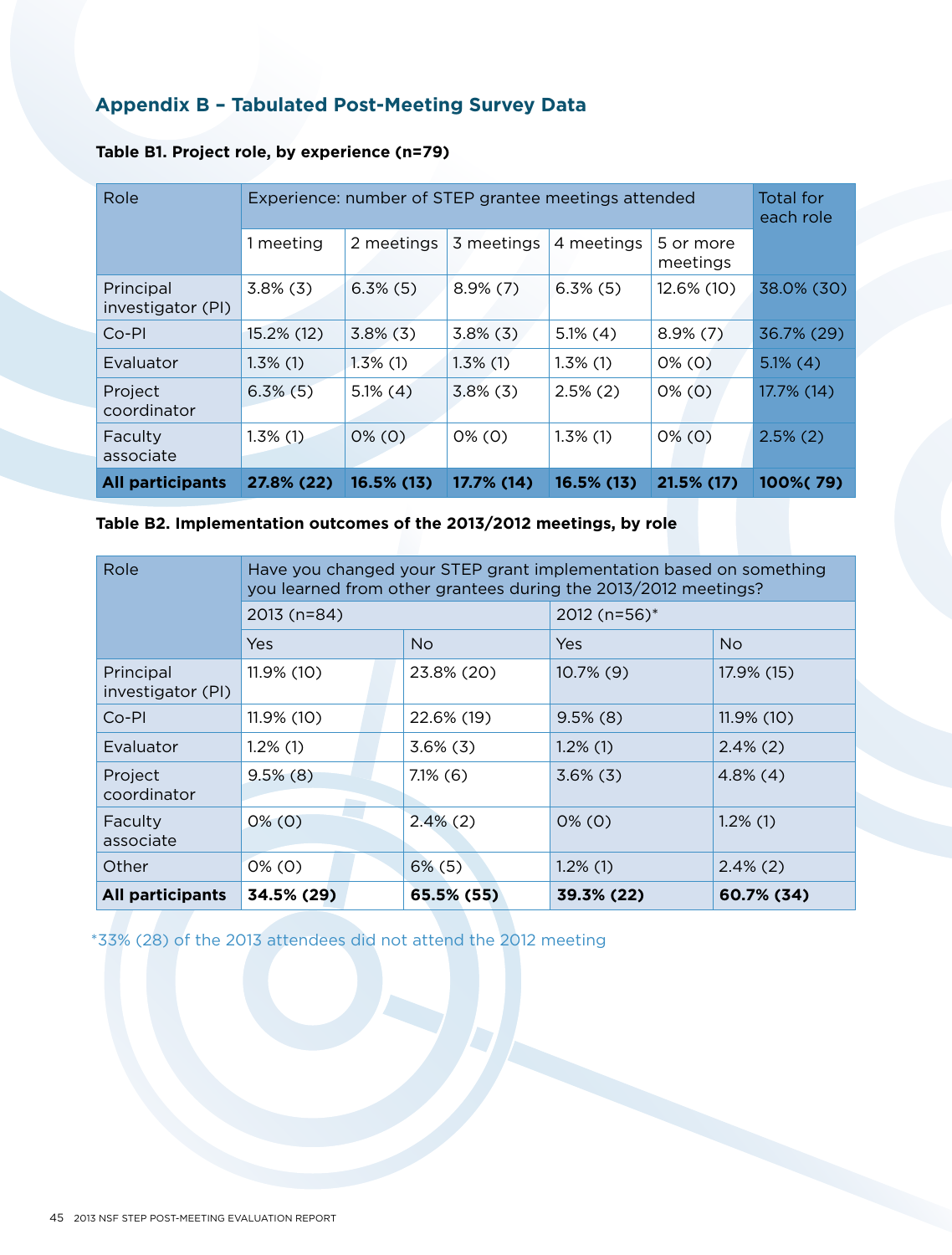#### **Table B3. Implementation outcomes of meeting, by years of experience**

| Experience              | Since the 2013 STEP Grantee Meeting, have you changed your STEP grant<br>implementation based on something you learned from other grantees<br>during the meeting? |              |              |                |  |  |
|-------------------------|-------------------------------------------------------------------------------------------------------------------------------------------------------------------|--------------|--------------|----------------|--|--|
|                         | 2013 (n=84)                                                                                                                                                       |              | 2012 (n=56)* |                |  |  |
|                         | <b>Yes</b>                                                                                                                                                        | <b>No</b>    | Yes          | N <sub>o</sub> |  |  |
| 1 meeting               | 13.1% (11)                                                                                                                                                        | 14.3% (12)   | $1.2\%$ (1)  | $0\%$ (0)      |  |  |
| 2 meetings              | $7.1\%$ (6)                                                                                                                                                       | $9.5\%$ (8)  | $6\%$ (5)    | $8.4\%(7)$     |  |  |
| 3 meetings              | $7.1\%$ (6)                                                                                                                                                       | $10.7\%$ (9) | $7.2\%$ (6)  | $8.4\%$ (7)    |  |  |
| 4 meetings              | $4.8\%$ (4)                                                                                                                                                       | 13.1% (11)   | $6\%$ (5)    | $12\%$ (10)    |  |  |
| 5 or more<br>meetings   | $2.4\%$ (2)                                                                                                                                                       | 17.9% (15)   | $6\%$ (5)    | $12\%$ (10)    |  |  |
| <b>All participants</b> | 34.5% (29)                                                                                                                                                        | 65.5% (55)   | 39.3% (22)   | 60.7% (34)     |  |  |

\*32.8% (27) of the 2013 attendees did not attend the 2012 meeting

## **Table B4. STEPcentral.net use as a meeting outcomes, by role (n=85)**

| Role                           | Have you used STEPcentral.net prior to or after the meeting to devel-<br>op and continue discussions? |                |             |  |
|--------------------------------|-------------------------------------------------------------------------------------------------------|----------------|-------------|--|
|                                | Yes                                                                                                   | N <sub>o</sub> | Total       |  |
| Principal<br>investigator (PI) | 12.9% (11)                                                                                            | 22.4% (19)     | 35.3% (30)  |  |
| Co-PI                          | $10.6\%$ (9)                                                                                          | 23.5% (20)     | 34.1% (29)  |  |
| Evaluator                      | $1.2\%(1)$                                                                                            | $3.5\%$ (3)    | $4.7\%$ (4) |  |
| Project<br>coordinator         | $11.8\%$ (10)                                                                                         | $5.9\%$ (5)    | 17.6% (15)  |  |
| Faculty<br>associate           | $0\%$ (0)                                                                                             | $2.4\%$ (2)    | $2.4\%$ (2) |  |
| Other                          | $2.4\%$ (2)                                                                                           | $3.5\%$ (3)    | $5.9\%$ (5) |  |
| <b>All participants</b>        | 38.8% (33)                                                                                            | 61.2% (52)     | 100% (85)   |  |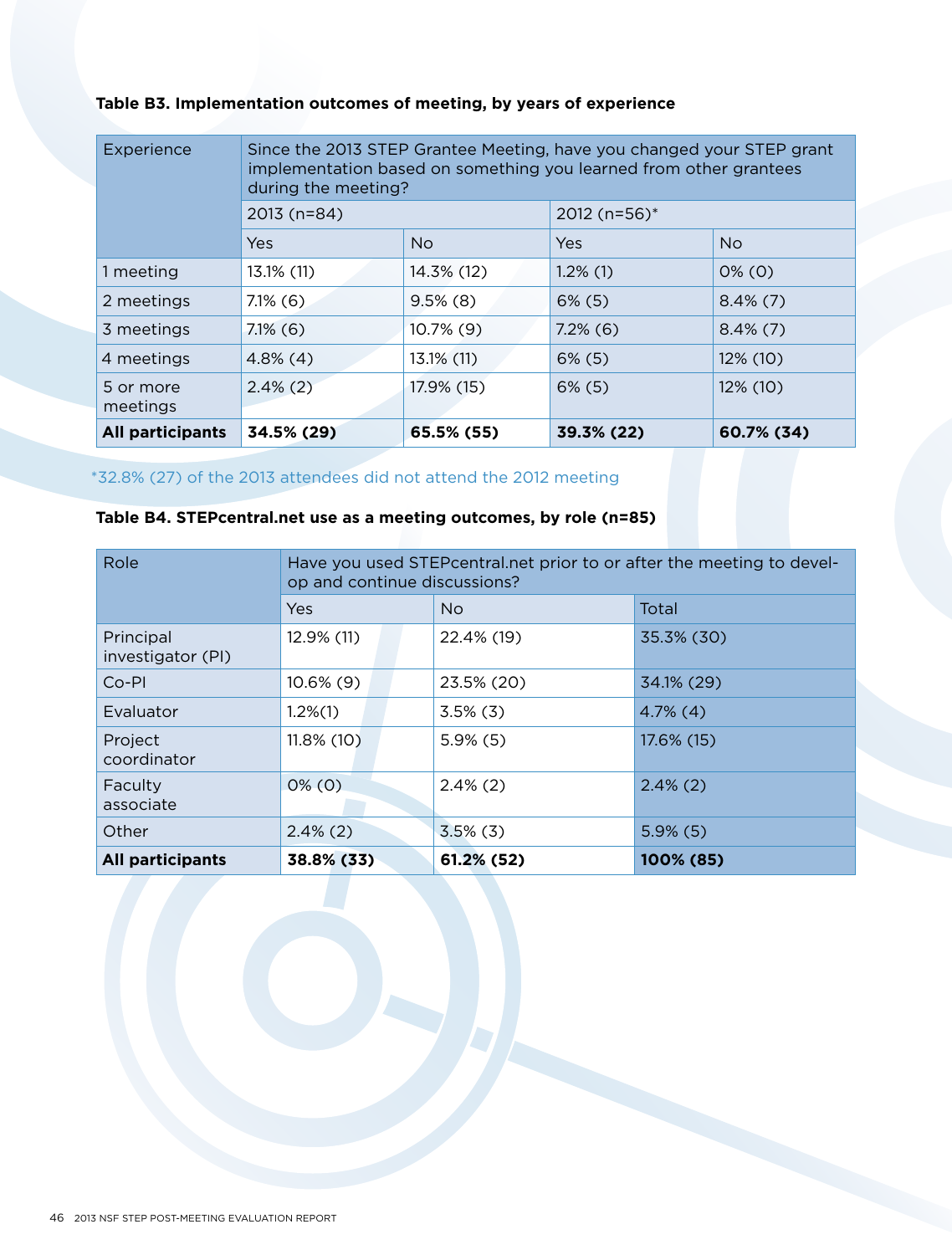| Experience              | Have you used STEP central net prior to or after the meeting to develop and<br>continue discussions? |               |            |  |
|-------------------------|------------------------------------------------------------------------------------------------------|---------------|------------|--|
|                         | Yes                                                                                                  | <b>No</b>     | Total      |  |
| 1 meeting               | $11.9\%$ (10)                                                                                        | 15.5% (13)    | 27.4% (23) |  |
| 2 meetings              | $6\%$ (5)                                                                                            | $10.7\%$ (9)  | 16.7% (14) |  |
| 3 meetings              | $6\%$ (5)                                                                                            | $11.9\%$ (10) | 17.9% (15) |  |
| 4 meetings              | $7.1\%$ (6)                                                                                          | $10.7\%$ (9)  | 17.9% (15) |  |
| 5 or more<br>meetings   | $7.1\%$ (6)                                                                                          | 13.1% (11)    | 20.2% (17) |  |
| <b>All participants</b> | 38.1% (32)                                                                                           | 61.9% (52)    | 100% (84)  |  |

#### **Table B5. STEPcentral.net use as a meeting outcomes, by years of experience (n=84)**

#### **Table B6. Collaboration and networking as a meeting outcome, by role (n=85)**

| Role                           | Since the 2013 STEP Grantee Meeting, have you contacted anyone you met<br>during the meeting to collaborate in addressing common issues of concern<br>that came up during the meeting? |  |              |             |
|--------------------------------|----------------------------------------------------------------------------------------------------------------------------------------------------------------------------------------|--|--------------|-------------|
|                                | Yes                                                                                                                                                                                    |  | No.          | Total       |
| Principal<br>investigator (PI) | 11.8% (10)                                                                                                                                                                             |  | 23.5% (20)   | 35.3% (30)  |
| Co-PI                          | $7.1\%$ (6)                                                                                                                                                                            |  | 27.1% (23)   | 34.1% (29)  |
| Evaluator                      | $1.2\%(1)$                                                                                                                                                                             |  | $3.5\%$ (3)  | $4.7\%$ (4) |
| Project<br>coordinator         | $7.1\%$ (6)                                                                                                                                                                            |  | $10.6\%$ (9) | 17.6% (15)  |
| Faculty<br>associate           | $2.4\%$ (2)                                                                                                                                                                            |  | $0\%$ (0)    | $2.4\%$ (2) |
| Other                          | $1.2\%(1)$                                                                                                                                                                             |  | $4.7\%$ (4)  | $5.9\%$ (5) |
| <b>All participants</b>        | $30.6\%$ (26)                                                                                                                                                                          |  | 69.4% (59)   | 100% (85)   |

#### **Table B7. Collaboration and networking as a meeting outcome, by experience (n=84)**

| Experience              | Since the 2013 STEP Grantee Meeting, have you contacted anyone you met<br>during the meeting to collaborate in addressing common issues of concern<br>that came up during the meeting? |                |            |  |
|-------------------------|----------------------------------------------------------------------------------------------------------------------------------------------------------------------------------------|----------------|------------|--|
|                         | <b>Yes</b>                                                                                                                                                                             | N <sub>o</sub> | Total      |  |
| 1 meeting               | $11.9\%$ (10)                                                                                                                                                                          | 15.5% (13)     | 27.4% (23) |  |
| 2 meetings              | $6\%$ (5)                                                                                                                                                                              | $10.7\%$ (9)   | 16.7% (14) |  |
| 3 meetings              | $4.8\%$ (4)                                                                                                                                                                            | 13.1% (11)     | 17.9% (15) |  |
| 4 meetings              | $4.8\%$ (4)                                                                                                                                                                            | $13.1\%$ (11)  | 17.9% (15) |  |
| 5 or more<br>meetings   | $2.4\%$ (2)                                                                                                                                                                            | 17.9% (15)     | 20.2% (17) |  |
| <b>All participants</b> | 29.8% (25)                                                                                                                                                                             | 70.2% (59)     | 100% (84)  |  |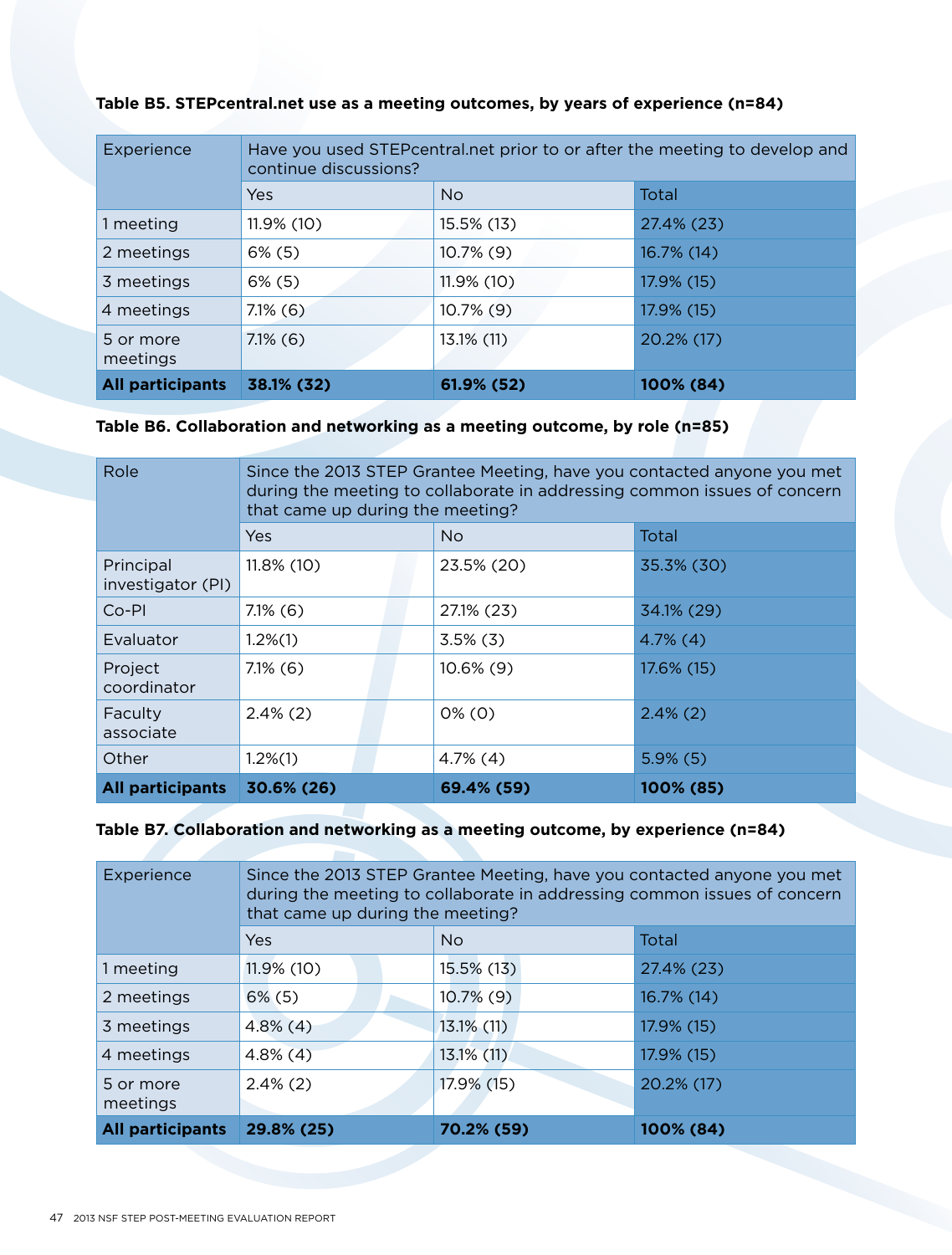| Role                           | Did your team have an opportunity to meet with your NSF program officer? |             |             |  |
|--------------------------------|--------------------------------------------------------------------------|-------------|-------------|--|
|                                | <b>Yes</b>                                                               | <b>No</b>   | Total       |  |
| Principal<br>investigator (PI) | 14.3% (12)                                                               | 21.4% (18)  | 35.7% (30)  |  |
| Co-PI                          | 19% (16)                                                                 | 15.5% (13)  | 34.5% (29)  |  |
| Evaluator                      | $2.4\%$ (2)                                                              | $2.4\%$ (2) | $4.8\%$ (4) |  |
| Project<br>coordinator         | $9.5\%$ (8)                                                              | $8.3\%$ (7) | 17.9% (15)  |  |
| Faculty<br>associate           | $0\%$ (0)                                                                | $2.4\%$ (2) | $2.4\%$ (2) |  |
| Other                          | $3.6\%$ (3)                                                              | $1.2\%$ (1) | $4.8\%$ (4) |  |
| <b>All participants</b>        | 48.8% (41)                                                               | 51.2% (43)  | 100% (84)   |  |

# **Table B8. Collaboration with NSF Program Officer, by role (n=84)**

# **Table B9. Collaboration with NSF Program Officer, by experience (n=83)**

| Experience              | Did your team have an opportunity to meet with your NSF program officer? |  |             |                 |
|-------------------------|--------------------------------------------------------------------------|--|-------------|-----------------|
|                         | Yes                                                                      |  | <b>No</b>   | Total           |
| 1 meeting               | 12% (10)                                                                 |  | 15.7% (13)  | $27.7\%$ (23)   |
| 2 meetings              | $8.4\%$ (7)                                                              |  | $8.4\%$ (7) | $16.9\%$ $(14)$ |
| 3 meetings              | 13.3% (11)                                                               |  | $4.8\%$ (4) | $18.1\%$ (15)   |
| 4 meetings              | $7.2\%$ (6)                                                              |  | $9.6\%$ (8) | 16.9% (14)      |
| 5 or more<br>meetings   | $8.4\%(7)$                                                               |  | 12% (10)    | 20.5% (17)      |
| <b>All participants</b> | 49.4% (41)                                                               |  | 50.6% (42)  | 100% (83)       |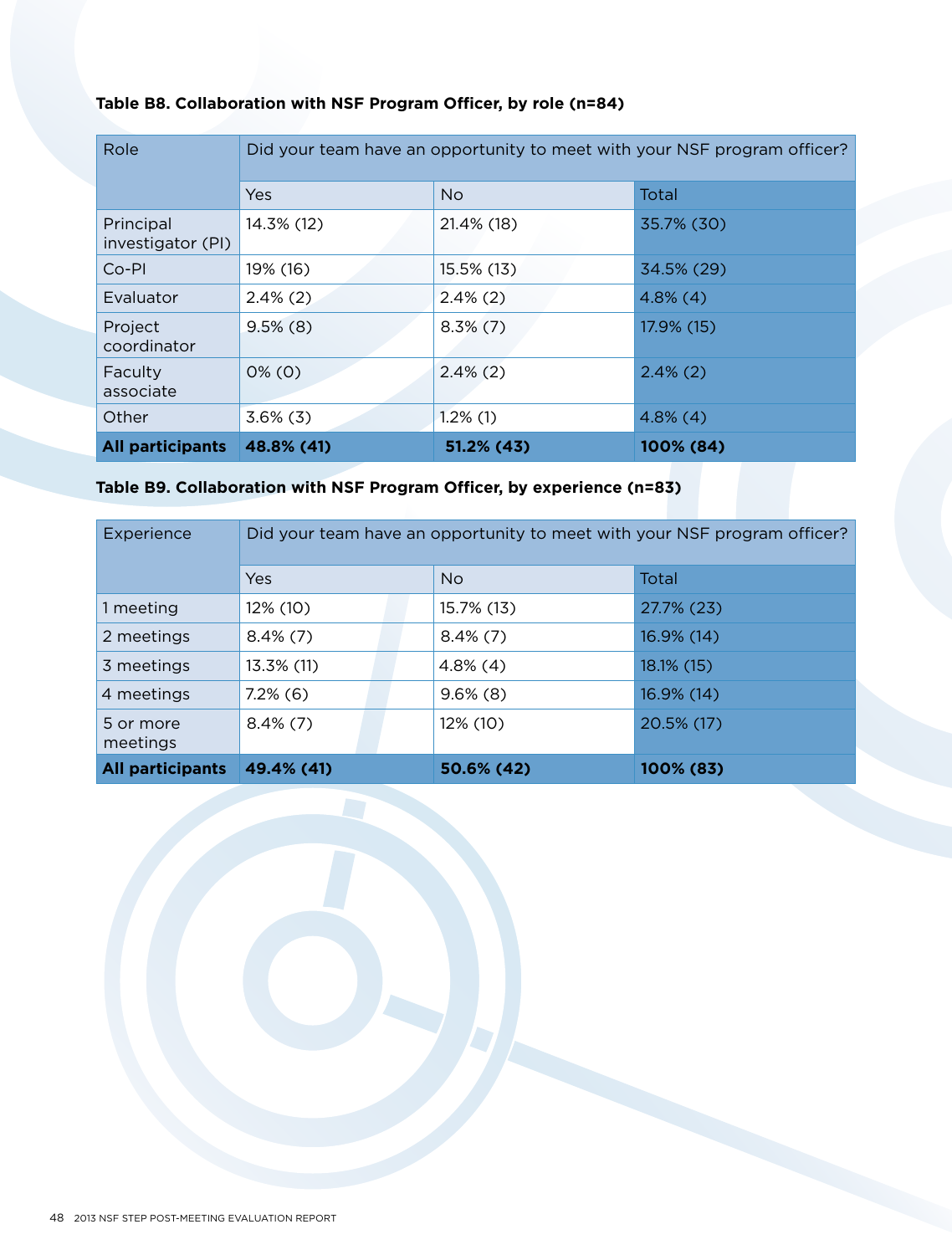# **Appendix C – STEP Project Outcomes by Role and Experience**

**Table C1 The STEP Central project has helped me discover other projects with whom to collaborate, exchange and learn.**

| Role                           | The STEP Central project has helped me discover other proj-<br>ects with whom to collaborate, exchange and learn. | Total        |              |             |               |
|--------------------------------|-------------------------------------------------------------------------------------------------------------------|--------------|--------------|-------------|---------------|
|                                | To a great<br>extent                                                                                              | Some         | Little       | Not at all  |               |
| Principal<br>investigator (PI) | $2.6\%$ (2)                                                                                                       | 22.3% (17)   | $10.5\%$ (8) | $1.3\%$ (1) | 36.8% (28)    |
| $Co-PI$                        | $3.9\%$ (3)                                                                                                       | 17.1% (13)   | $9.2\%$ (7)  | $2.6\%$ (2) | 32.9% (25)    |
| Evaluator                      | $2.6\%$ (2)                                                                                                       | $1.3\%$ (1)  | $0.0\%$ (0)  | $1.3\%$ (1) | $5.3\%$ (4)   |
| Project<br>coordinator         | $1.3\%$ (1)                                                                                                       | $11.8\%$ (9) | $3.9\%$ (3)  | $0.0\%$ (0) | $17.1\%$ (13) |
| Faculty<br>associate           | $0.0\%$ (0)                                                                                                       | $0.0\%$ (0)  | $2.6\%$ (2)  | $0.0\%$ (0) | $2.6\%$ (2)   |
| Other                          | $1.3\%$ (1)                                                                                                       | $2.6\%$ (2)  | $1.3\%$ (1)  | $0.0\%$ (0) | $5.3\%$ (4)   |
| <b>All participants</b>        | 18.4% (14)                                                                                                        | 55.3% (42)   | 27.6% (21)   | $5.3\%$ (4) | 100% (76)     |

#### **Table C2 The STEP Central project has helped me network with, and learn from, people on other projects from a variety of different institutions.**

| Role                           | The STEP Central project has helped me network with, and<br>learn from, people on other projects from a variety of differ-<br>ent institutions. | Total       |             |             |             |
|--------------------------------|-------------------------------------------------------------------------------------------------------------------------------------------------|-------------|-------------|-------------|-------------|
|                                | To a great<br>extent                                                                                                                            | Some        | Little      | Not at all  |             |
| Principal<br>investigator (PI) | $9.3\%$ (7)                                                                                                                                     | 16.0% (12)  | $6.6\%$ (5) | $4.0\%$ (3) | 37.3% (28)  |
| $Co-PI$                        | $6.6\%$ (5)                                                                                                                                     | 17.3% (13)  | $5.3\%$ (4) | $4.0\%$ (3) | 33.3% (25)  |
| Evaluator                      | $1.3\%$ (1)                                                                                                                                     | $1.3\%$ (1) | $1.3\%$ (1) | $0.0\%$ (0) | $4.0\%$ (3) |
| Project<br>coordinator         | $1.3\%$ (1)                                                                                                                                     | $9.3\%$ (7) | $6.6\%$ (5) | $0.0\%$ (0) | 17.3% (13)  |
| Faculty<br>associate           | $0.0\%$ (0)                                                                                                                                     | $0.0\%$ (0) | $2.7\%$ (2) | $0.0\%$ (0) | $2.7\%$ (2) |
| Other                          | $0.0\%$ (0)                                                                                                                                     | $2.7\%$ (2) | $2.7\%$ (2) | $0.0\%$ (0) | $5.3\%$ (4) |
| <b>All participants</b>        | 18.6% (14)                                                                                                                                      | 46.7% (35)  | 26.7% (20)  | $8.0\%$ (6) | 100% (75)   |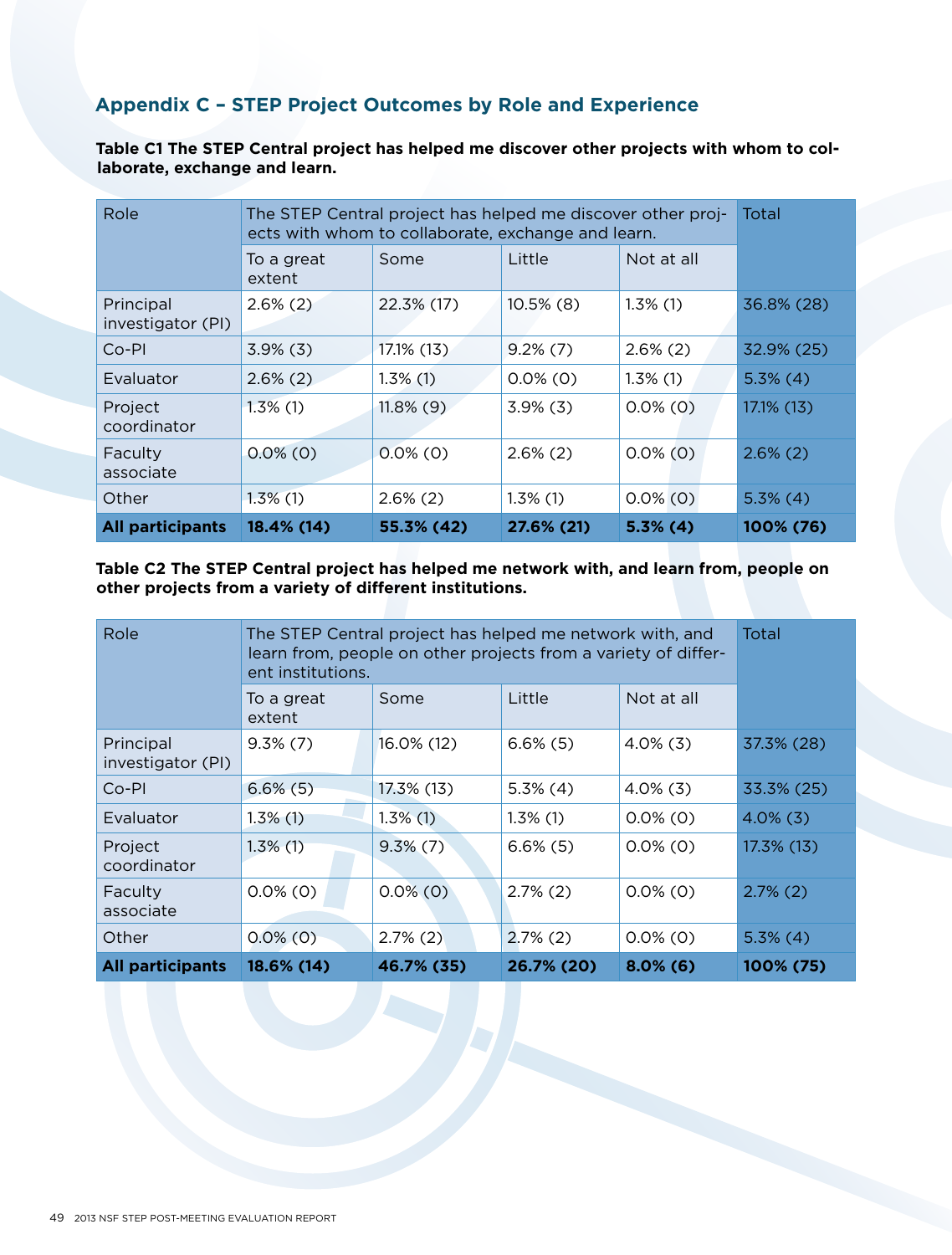**Table C3 The STEP Central project has helped me contribute my knowledge to promote the success of other STEP grantees.**

| Role                           | The STEP Central project has helped me contribute my<br>knowledge to promote the success of other STEP grantees. | Total       |              |             |             |
|--------------------------------|------------------------------------------------------------------------------------------------------------------|-------------|--------------|-------------|-------------|
|                                | To a great<br>extent                                                                                             | Some        | Little       | Not at all  |             |
| Principal<br>investigator (PI) | $5.4\%$ (4)                                                                                                      | 13.5% (10)  | $10.8\%$ (8) | $6.8\%$ (5) | 36.5% (27)  |
| $Co-PI$                        | $2.7\%$ (2)                                                                                                      | 18.9% (14)  | $8.1\%$ (6)  | $4.1\%$ (3) | 33.8% (25)  |
| Evaluator                      | $1.4\%$ (1)                                                                                                      | $2.7\%$ (2) | $0.0\%$ (0)  | $0.0\%$ (0) | $4.1\%$ (3) |
| Project<br>coordinator         | $2.7\%$ (2)                                                                                                      | $6.8\%$ (5) | $6.8\%$ (5)  | $1.4\%$ (1) | 17.6% (13)  |
| Faculty<br>associate           | $0.0\%$ (0)                                                                                                      | $0.0\%$ (0) | $1.4\%$ (1)  | $1.4\%$ (1) | $2.7\%$ (2) |
| Other                          | $0.0\%$ (0)                                                                                                      | $1.4\%$ (1) | $2.7\%$ (2)  | $1.4\%$ (1) | $5.4\%$ (4) |
| <b>All participants</b>        | $12.2\%$ (9)                                                                                                     | 43.1% (32)  | 29.7% (22)   | 14.9% (11)  | 100% (74)   |

#### **Table C4 The STEP Central project has helped me feel a shared purpose in the endeavor of building the STEM pipeline.**

| $Co-PI$<br>Evaluator    | $11.8\%$ (9)<br>$2.6\%$ (2) | 14.5% (11)<br>$2.6\%$ (2) | $3.9\%$ (3)<br>$0.0\%$ (0) | $2.6\%$ (2)<br>$0.0\%$ (0) | 32.9% (25)<br>$5.3\%$ (4) |
|-------------------------|-----------------------------|---------------------------|----------------------------|----------------------------|---------------------------|
|                         |                             |                           |                            |                            |                           |
| Project<br>coordinator  | $2.6\%$ (2)                 | $10.5\%$ (8)              | $2.6\%$ (2)                | $1.3\%$ (1)                | $17.1\%$ (13)             |
| Faculty<br>associate    | $0.0\%$ (0)                 | $1.3\%$ (1)               | $0.0\%$ (0)                | $1.3\%$ (1)                | $2.6\%$ (2)               |
| Other                   | $1.3\%$ (1)                 | $2.6\%$ (2)               | $1.3\%$ (1)                | $0.0\%$ (0)                | $5.3\%$ (4)               |
| <b>All participants</b> | 26.3% (20)                  | 48.7% (37)                | 15.8% (12)                 | $9.2\%$ (7)                | 100% (76)                 |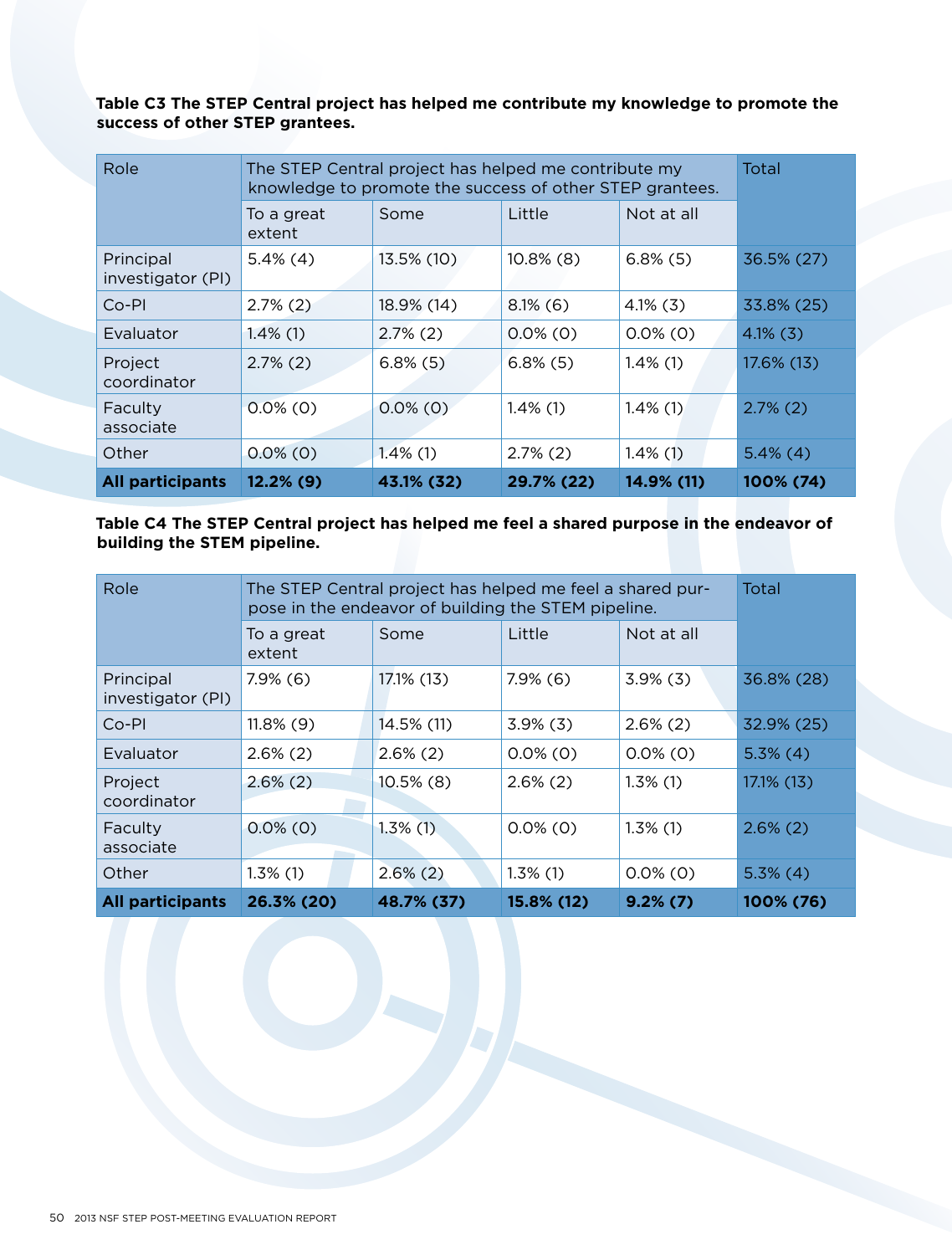**Table C5 The STEP Central project has helped me gain new insights into the nature of the problems other STEP teams are confronting.**

| Role                           | The STEP Central project has helped me gain new insights<br>into the nature of the problems other STEP teams are con-<br>fronting. | Total       |             |              |             |
|--------------------------------|------------------------------------------------------------------------------------------------------------------------------------|-------------|-------------|--------------|-------------|
|                                | To a great<br>extent                                                                                                               | Some        | Little      | Not at all   |             |
| Principal<br>investigator (PI) | $5.3\%$ (4)                                                                                                                        | 24.0% (18)  | $4.0\%$ (3) | $4.0\%$ (3)  | 37.3% (28)  |
| $Co-PI$                        | $9.3\%$ (7)                                                                                                                        | 16.0% (12)  | $2.7\%$ (2) | $4.0\%$ (3)  | 32.0% (24)  |
| Evaluator                      | $1.3\%$ (1)                                                                                                                        | $4.0\%$ (3) | $0.0\%$ (0) | $0.0\%$ (0)  | $5.3\%$ (4) |
| Project<br>coordinator         | $5.3\%$ (4)                                                                                                                        | $5.3\%$ (4) | $5.3\%$ (4) | $1.3\%$ (1)  | 17.3% (13)  |
| Faculty<br>associate           | $0.0\%$ (0)                                                                                                                        | $1.3\%$ (1) | $0.0\%$ (0) | $1.3\%$ (1)  | $2.7\%$ (2) |
| Other                          | $0.0\%$ (0)                                                                                                                        | $2.7\%$ (2) | $2.7\%$ (2) | $0.0\%$ (0)  | $5.3\%$ (4) |
| <b>All participants</b>        | 21.3% (16)                                                                                                                         | 53.3% (40)  | 14.7% (11)  | $10.7\%$ (8) | 100% (75)   |

#### **Table C6 The STEP Central project has helped my team reflect on our successes and challenges.**

| Role                           | The STEP Central project has helped my team reflect on our<br>successes and challenges. | Total         |             |             |               |
|--------------------------------|-----------------------------------------------------------------------------------------|---------------|-------------|-------------|---------------|
|                                | To a great<br>extent                                                                    | Some          | Little      | Not at all  |               |
| Principal<br>investigator (PI) | $3.9\%$ (3)                                                                             | 22.4% (17)    | $3.9\%$ (3) | $6.6\%$ (5) | 36.8% (28)    |
| $Co-PI$                        | $3.9\%$ (3)                                                                             | $21.1\%$ (16) | $3.9\%$ (3) | $3.9\%$ (3) | 32.9% (25)    |
| Evaluator                      | $1.3\%$ (1)                                                                             | $2.6\%$ (2)   | $1.3\%$ (1) | $0.0\%$ (0) | $5.3\%$ (4)   |
| Project<br>coordinator         | $2.6\%$ (2)                                                                             | $9.2\%$ (7)   | $3.9\%$ (3) | $1.3\%$ (1) | $17.1\%$ (13) |
| Faculty<br>associate           | $0.0\%$ (0)                                                                             | $1.3\%$ (1)   | $0.0\%$ (0) | $1.3\%$ (1) | $2.6\%$ (2)   |
| Other                          | $0.0\%$ (0)                                                                             | $3.9\%$ (3)   | $1.3\%$ (1) | $0.0\%$ (0) | $5.3\%$ (4)   |
| <b>All participants</b>        | $11.8\%$ (9)                                                                            | 60.5% (46)    | 14.5% (11)  | 13.2% (10)  | 100% (76)     |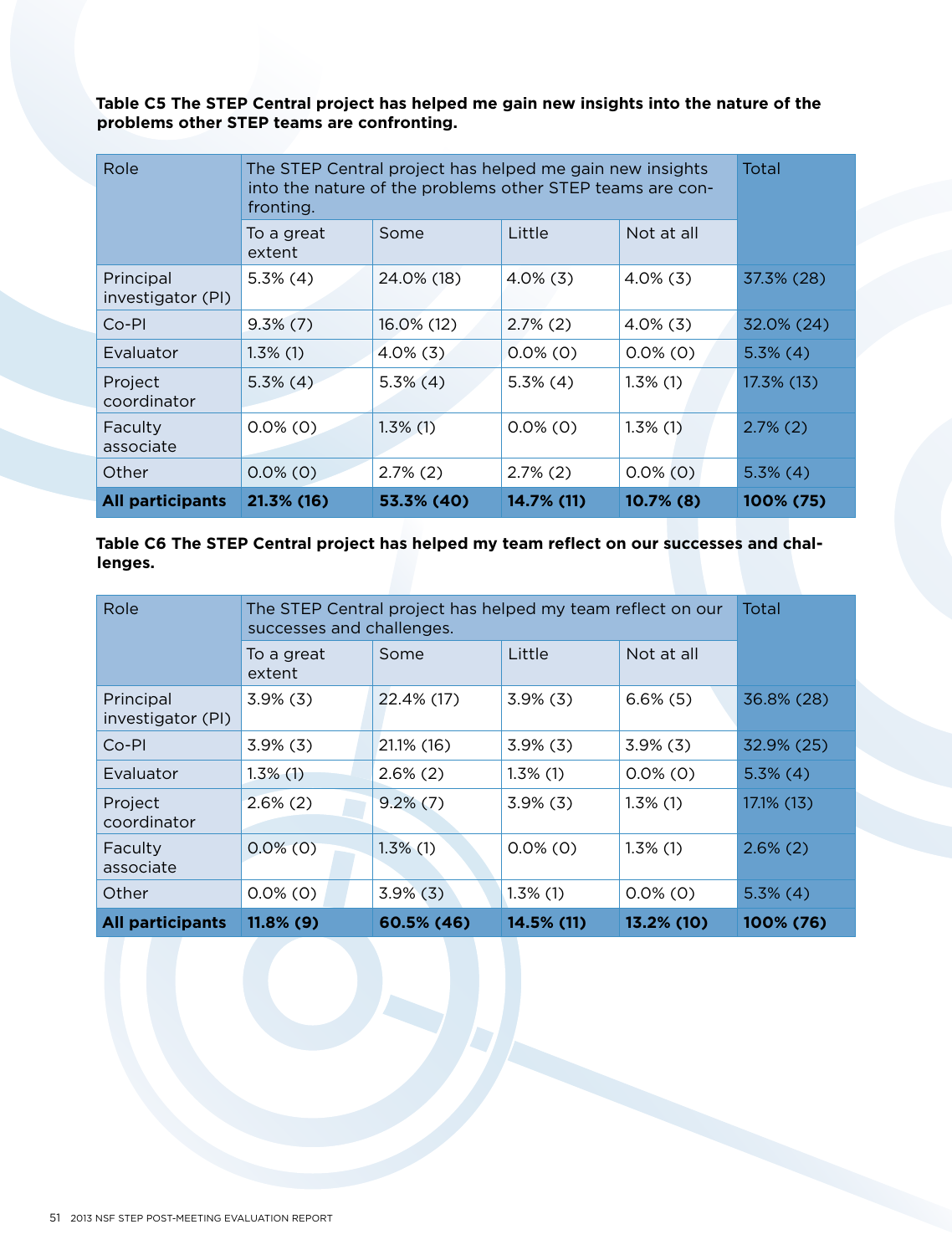**Table C7 The STEP Central project has helped my team learn about new NSF initiatives and opportunities.**

| Role                           | The STEP Central project has helped my team learn about<br>new NSF initiatives and opportunities. | Total       |             |             |             |
|--------------------------------|---------------------------------------------------------------------------------------------------|-------------|-------------|-------------|-------------|
|                                | To a great<br>extent                                                                              | Some        | Little      | Not at all  |             |
| Principal<br>investigator (PI) | $1.4\%$ (1)                                                                                       | 19.4% (14)  | $8.3\%$ (6) | $6.9\%$ (5) | 36.1% (26)  |
| Co-Pl                          | $4.2\%$ (3)                                                                                       | 18.1% (13)  | $6.9\%$ (5) | $5.5\%$ (4) | 34.7% (25)  |
| <b>Evaluator</b>               | $0.0\%$ (0)                                                                                       | $1.4\%$ (1) | $2.8\%$ (2) | $0.0\%$ (0) | $4.2\%$ (3) |
| Project<br>coordinator         | $1.4\%$ (1)                                                                                       | $6.9\%$ (5) | $5.6\%$ (4) | $2.8\%$ (2) | 16.7% (12)  |
| Faculty<br>associate           | $0.0\%$ (0)                                                                                       | $1.4\%$ (1) | $0.0\%$ (0) | $1.4\%$ (1) | $2.8\%$ (2) |
| Other                          | $0.0\%$ (0)                                                                                       | $2.8\%$ (2) | $1.4\%$ (1) | $1.4\%$ (1) | $5.6\%$ (4) |
| <b>All participants</b>        | $6.9\%$ (5)                                                                                       | 50.0% (36)  | 25.0% (18)  | 18.1% (13)  | 100% (72)   |

**Table C8 The STEP Central project has helped me discover other projects with whom to collaborate, exchange and learn.**

| Experience                 | The STEP Central project has helped me discover other projects<br>with whom to collaborate, exchange and learn. | Total         |             |             |            |
|----------------------------|-----------------------------------------------------------------------------------------------------------------|---------------|-------------|-------------|------------|
|                            | To a great extent                                                                                               | Some          | Little      | Not at all  |            |
| 1 meetings                 | $2.7\%$ (2)                                                                                                     | $12.0\%$ (9)  | $8.0\%$ (6) | $2.7\%$ (2) | 25.3% (19) |
| 2 meetings                 | $2.7\%$ (2)                                                                                                     | $6.7\%$ (5)   | $6.7\%$ (5) | $0.0\%$ (0) | 16.0% (12) |
| 3 meetings                 | $2.7\%$ (2)                                                                                                     | $10.7\%$ (8)  | $5.3\%$ (4) | $0.0\%$ (0) | 18.7% (14) |
| 4 meetings                 | $0.0\%$ (0)                                                                                                     | $17.3\%$ (13) | $1.3\%$ (1) | $0.0\%$ (0) | 18.7% (14) |
| 5+ meetings                | $2.7\%$ (2)                                                                                                     | $9.3\%$ (7)   | $6.7\%$ (5) | $2.7\%$ (2) | 21.3% (16) |
| All<br><b>participants</b> | 10.7% (8)                                                                                                       | 56.0% (42)    | 28.0% (21)  | $5.3%$ (4)  | 100% (75)  |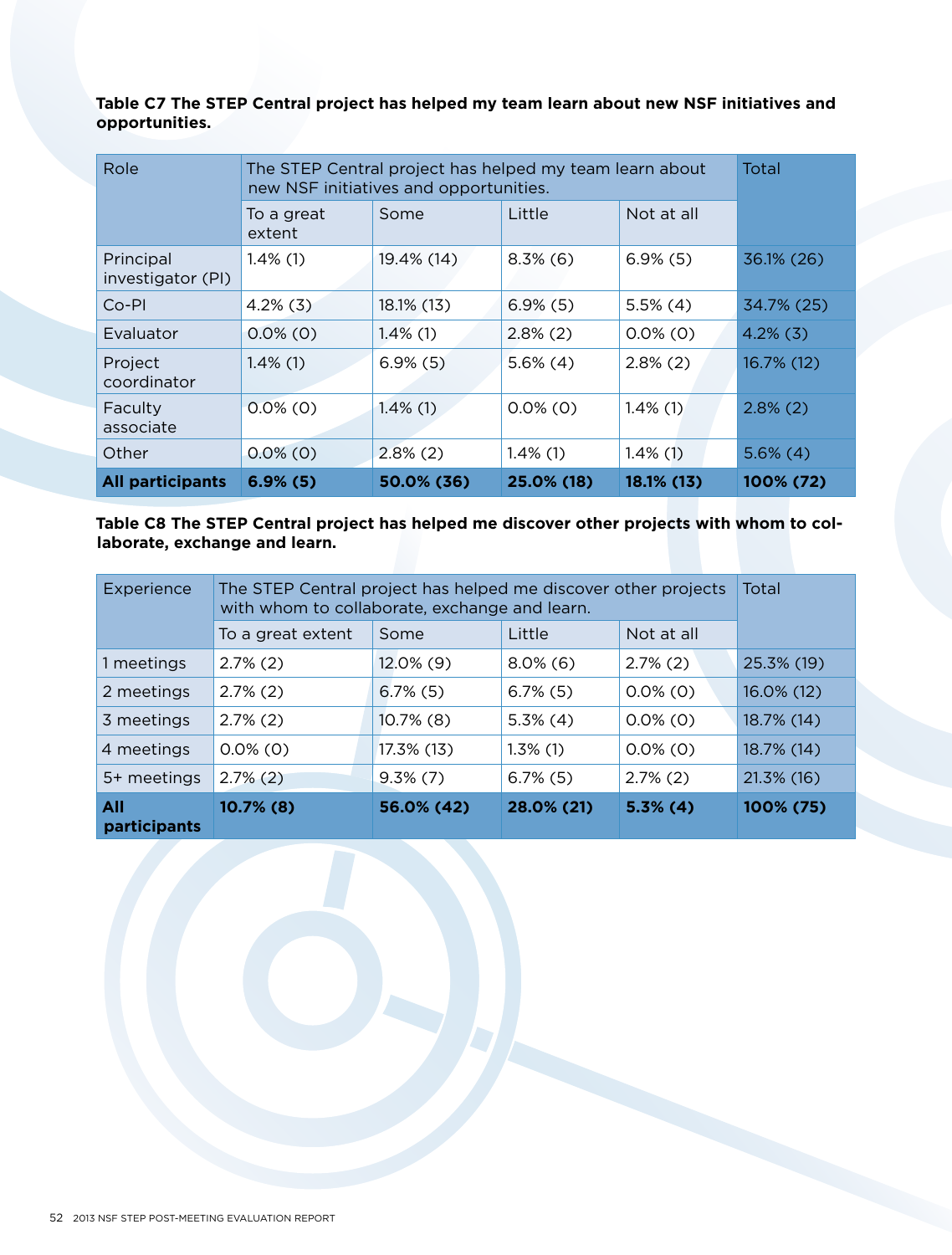**Table C9 The STEP Central project has helped me network with, and learn from, people on other projects from a variety of different institutions.**

| Experience          | tutions.          | The STEP Central project has helped me network with, and learn Total<br>from, people on other projects from a variety of different insti- |             |             |            |  |
|---------------------|-------------------|-------------------------------------------------------------------------------------------------------------------------------------------|-------------|-------------|------------|--|
|                     | To a great extent | Some                                                                                                                                      | Little      | Not at all  |            |  |
| 1 meetings          | $4.1\%$ (3)       | $9.5\%$ (7)                                                                                                                               | $9.5\%$ (7) | $2.7\%$ (2) | 25.7% (19) |  |
| 2 meetings          | $2.7\%$ (2)       | $4.1\%$ (3)                                                                                                                               | $6.8\%$ (5) | $1.4\%$ (1) | 14.9% (11) |  |
| 3 meetings          | $2.7\%$ (2)       | $12.2\%$ (9)                                                                                                                              | $4.1\%$ (3) | $0.0\%$ (0) | 18.9% (14) |  |
| 4 meetings          | $4.1\%$ (3)       | $10.8\%$ (8)                                                                                                                              | $4.1\%$ (3) | $0.0\%$ (0) | 18.9% (14) |  |
| 5+ meetings         | $5.4\%$ (4)       | $9.5\%(7)$                                                                                                                                | $2.7\%$ (2) | $4.1\%$ (3) | 21.6% (16) |  |
| All<br>participants | 18.9% (14)        | 45.9% (34)                                                                                                                                | 27.0% (20)  | $8.1\%$ (6) | 100% (74)  |  |

**Table C10 The STEP Central project has helped me contribute my knowledge to promote the success of other STEP grantees.**

| All<br>participants | $11.0\%$ (8)                                                                                                       | 43.8% (32)   | 30.1% (22)  | 15.1% (11)  | 100% (73)  |
|---------------------|--------------------------------------------------------------------------------------------------------------------|--------------|-------------|-------------|------------|
| 5+ meetings         | $2.7\%$ (2)                                                                                                        | $11.0\%$ (8) | $4.1\%$ (3) | $4.1\%$ (3) | 21.9% (16) |
| 4 meetings          | $2.7\%$ (2)                                                                                                        | $9.6\%$ (7)  | $5.5\%$ (4) | $1.4\%$ (1) | 19.2% (14) |
| 3 meetings          | $4.1\%$ (3)                                                                                                        | $9.6\%$ (7)  | $5.5\%$ (4) | $0.0\%$ (0) | 19.2% (14) |
| 2 meetings          | $0.0\%$ (0)                                                                                                        | $4.1\%$ (3)  | $8.2\%$ (6) | $2.7\%$ (2) | 15.1% (11) |
| 1 meetings          | $1.4\%$ (1)                                                                                                        | $9.6\%(7)$   | $6.8\%$ (5) | $6.8\%$ (5) | 24.7% (18) |
|                     | To a great extent                                                                                                  | Some         | Little      | Not at all  |            |
| Experience          | The STEP Central project has helped me contribute my knowl-<br>edge to promote the success of other STEP grantees. | Total        |             |             |            |

**Table C11 The STEP Central project has helped me feel a shared purpose in the endeavor of building the STEM pipeline.**

| Little<br>To a great extent<br>Not at all<br>Some<br>$2.7\%$ (2)<br>$6.7\%$ (5)<br>13.3% (10)<br>$2.7\%$ (2)<br>1 meetings<br>$4.0\%$ (3)<br>$6.7\%$ (5)<br>$1.3\%$ (1)<br>2 meetings<br>$4.0\%$ (3)<br>$10.7\%$ (8)<br>$5.3\%$ (4)<br>$1.3\%$ (1)<br>$1.3\%$ (1)<br>3 meetings<br>$4.0\%$ (3)<br>$4.0\%$ (3)<br>$1.3\%$ (1)<br>4 meetings<br>$9.3\%$ (7)<br>$6.7\%$ (5)<br>$10.7\%$ (8)<br>$1.3\%$ (1)<br>$2.7\%$ (2)<br>5+ meetings | 100% (75)  |
|---------------------------------------------------------------------------------------------------------------------------------------------------------------------------------------------------------------------------------------------------------------------------------------------------------------------------------------------------------------------------------------------------------------------------------------|------------|
|                                                                                                                                                                                                                                                                                                                                                                                                                                       | 21.3% (16) |
|                                                                                                                                                                                                                                                                                                                                                                                                                                       | 18.7% (14) |
|                                                                                                                                                                                                                                                                                                                                                                                                                                       | 18.7% (14) |
|                                                                                                                                                                                                                                                                                                                                                                                                                                       | 16.0% (12) |
|                                                                                                                                                                                                                                                                                                                                                                                                                                       | 25.3% (19) |
|                                                                                                                                                                                                                                                                                                                                                                                                                                       |            |
| Experience<br>The STEP Central project has helped me feel a shared purpose<br>in the endeavor of building the STEM pipeline.                                                                                                                                                                                                                                                                                                          | Total      |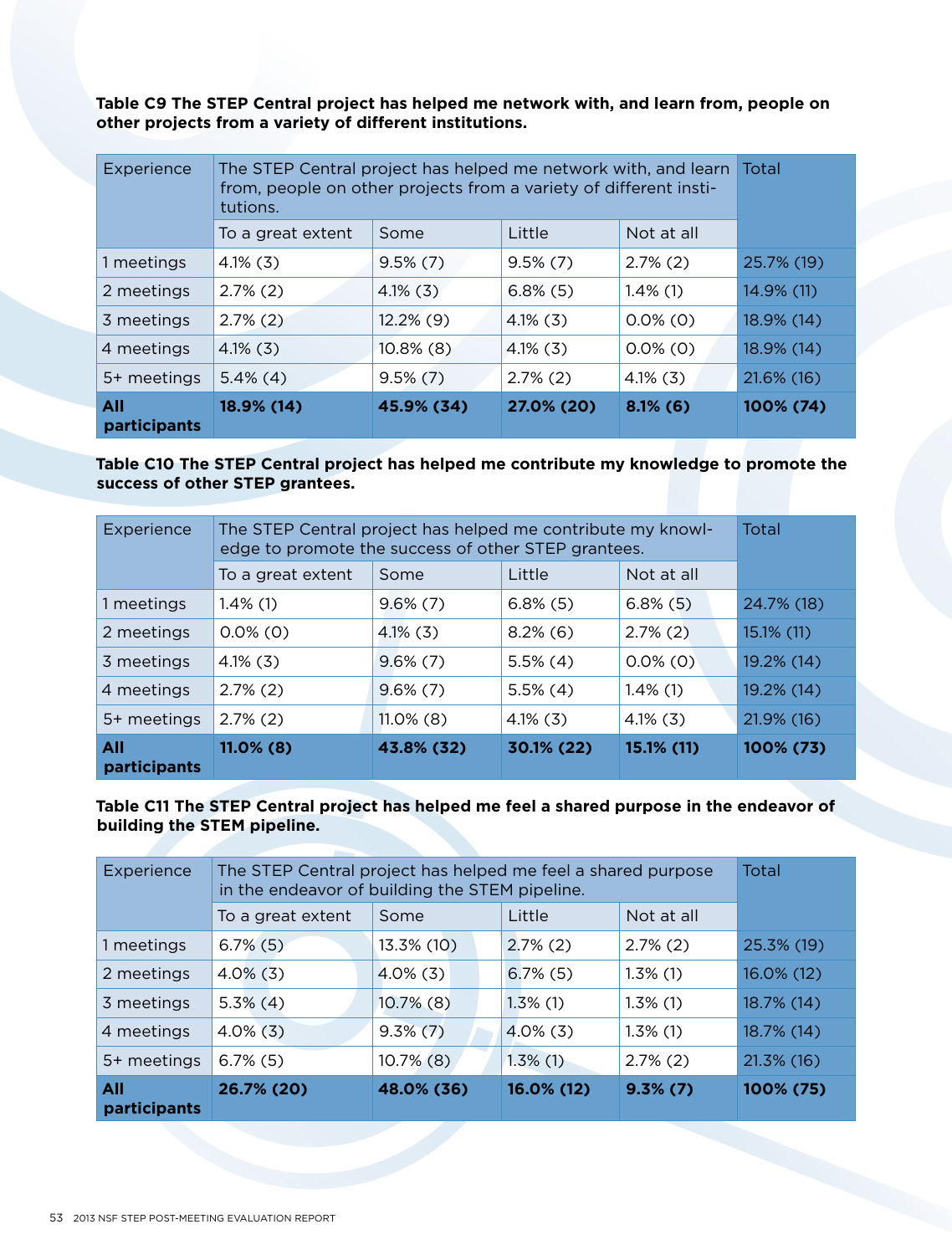**Table C12 The STEP Central project has helped me gain new insights into the nature of the problems other STEP teams are confronting.**

| Experience         | The STEP Central project has helped me gain new insights into<br>the nature of the problems other STEP teams are confronting. | Total        |             |              |            |
|--------------------|-------------------------------------------------------------------------------------------------------------------------------|--------------|-------------|--------------|------------|
|                    | To a great extent                                                                                                             | Some         | Little      | Not at all   |            |
| 1 meetings         | $6.8\%$ (5)                                                                                                                   | $12.2\%$ (9) | $2.7\%$ (2) | $2.7\%$ (2)  | 24.3% (18) |
| 2 meetings         | $1.4\%$ (1)                                                                                                                   | $9.5\%$ (7)  | $5.4\%$ (4) | $0.0\%$ (0)  | 16.2% (12) |
| 3 meetings         | $4.1\%$ (3)                                                                                                                   | $10.8\%$ (8) | $2.7\%$ (2) | $1.4\%$ (1)  | 18.9% (14) |
| 4 meetings         | $2.7\%$ (2)                                                                                                                   | $12.2\%$ (9) | $2.7\%$ (2) | $1.4\%$ (1)  | 18.9% (14) |
| 5+ meetings        | $5.4\%$ (4)                                                                                                                   | $9.5\%$ (7)  | $1.4\%$ (1) | $5.4\%$ (4)  | 21.6% (16) |
| All<br>articipants | 20.3% (15)                                                                                                                    | 54.1% (40)   | 14.9% (11)  | $10.8\%$ (8) | 100% (74)  |

**Table C13 The STEP Central project has helped my team reflect on our successes and challenges.**

| Experience         | The STEP Central project has helped my team reflect on our<br>successes and challenges. | Total        |             |             |            |
|--------------------|-----------------------------------------------------------------------------------------|--------------|-------------|-------------|------------|
|                    | To a great extent                                                                       | Some         | Little      | Not at all  |            |
| 1 meetings         | $2.7\%$ (2)                                                                             | 14.7% (11)   | $2.7\%$ (2) | $5.3\%$ (4) | 25.3% (19) |
| 2 meetings         | $0.0\%$ (0)                                                                             | $10.7\%$ (8) | $5.3\%$ (4) | $0.0\%$ (0) | 16.0% (12) |
| 3 meetings         | $1.3\%$ (1)                                                                             | 14.7% (11)   | $1.3\%$ (1) | $1.3\%$ (1) | 18.7% (14) |
| 4 meetings         | $2.7\%$ (2)                                                                             | 12.0% (9)    | $1.3\%$ (1) | $2.7\%$ (2) | 18.7% (14) |
| 5+ meetings        | $5.3\%$ (4)                                                                             | $8.0\%$ (6)  | $4.0\%$ (3) | $4.0\%$ (3) | 21.3% (16) |
| All<br>articipants | $12.0\%$ (9)                                                                            | 60.0% (45)   | 14.7% (11)  | 13.3% (10)  | 100% (75)  |

#### **Table C14 The STEP Central project has helped my team learn about new NSF initiatives and opportunities**

| All<br><b>participants</b> | $7.0\%$ (5)                                                                                       | 50.7% (36)   | 25.4% (18)  | 16.9% (12)  | 100% (71)     |
|----------------------------|---------------------------------------------------------------------------------------------------|--------------|-------------|-------------|---------------|
| 5+ meetings                | $2.8\%$ (2)                                                                                       | $8.5\%$ (6)  | $5.6\%$ (4) | $4.2\%$ (3) | $21.1\%$ (15) |
| 4 meetings                 | $1.4\%$ (1)                                                                                       | $11.3\%$ (8) | $2.8\%$ (2) | $2.8\%$ (2) | 18.3% (13)    |
| 3 meetings                 | $2.8\%$ (2)                                                                                       | $11.3\%$ (8) | $4.2\%$ (3) | $1.4\%$ (1) | 19.7% (14)    |
| 2 meetings                 | $0.0\%$ (0)                                                                                       | $7.0\%$ (5)  | $4.2\%$ (3) | $4.2\%$ (3) | 15.5% (11)    |
| 1 meetings                 | $0.0\%$ (0)                                                                                       | $12.7\%$ (9) | $8.5\%$ (6) | $4.2\%$ (3) | 25.4% (18)    |
|                            | To a great extent                                                                                 | Some         | Little      | Not at all  |               |
| Experience                 | The STEP Central project has helped my team learn about new<br>NSF initiatives and opportunities. |              |             |             | Total         |
|                            |                                                                                                   |              |             |             |               |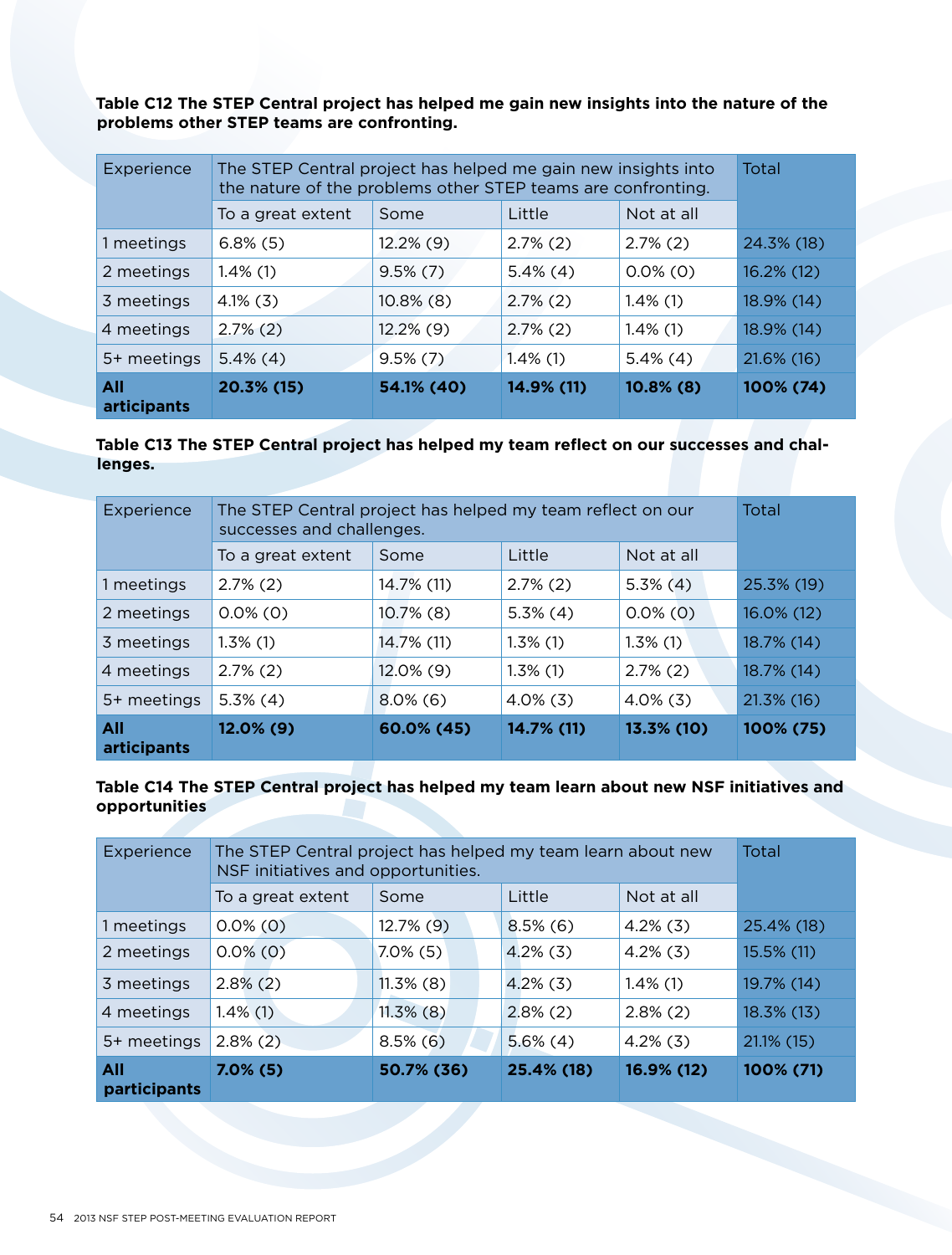# **Appendix D – Survey Instruments Templates**

#### **Meeting Surveys**

# **WELCOME TO THE NSF STEP 2013 GRANTEES MEETING SURVEY 1 of 3**

During the course of the STEP Grantees Meeting, you will receive three surveys to provide feedback on the meeting in real time as it happens. Please take a few minutes to complete each survey. Your responses are valuable and sharing your experience will help us improve future NSF STEP Grantees Meetings.

This survey is confidential. Your answers will be reported in aggregate form, and you will not be identified with your responses in any way.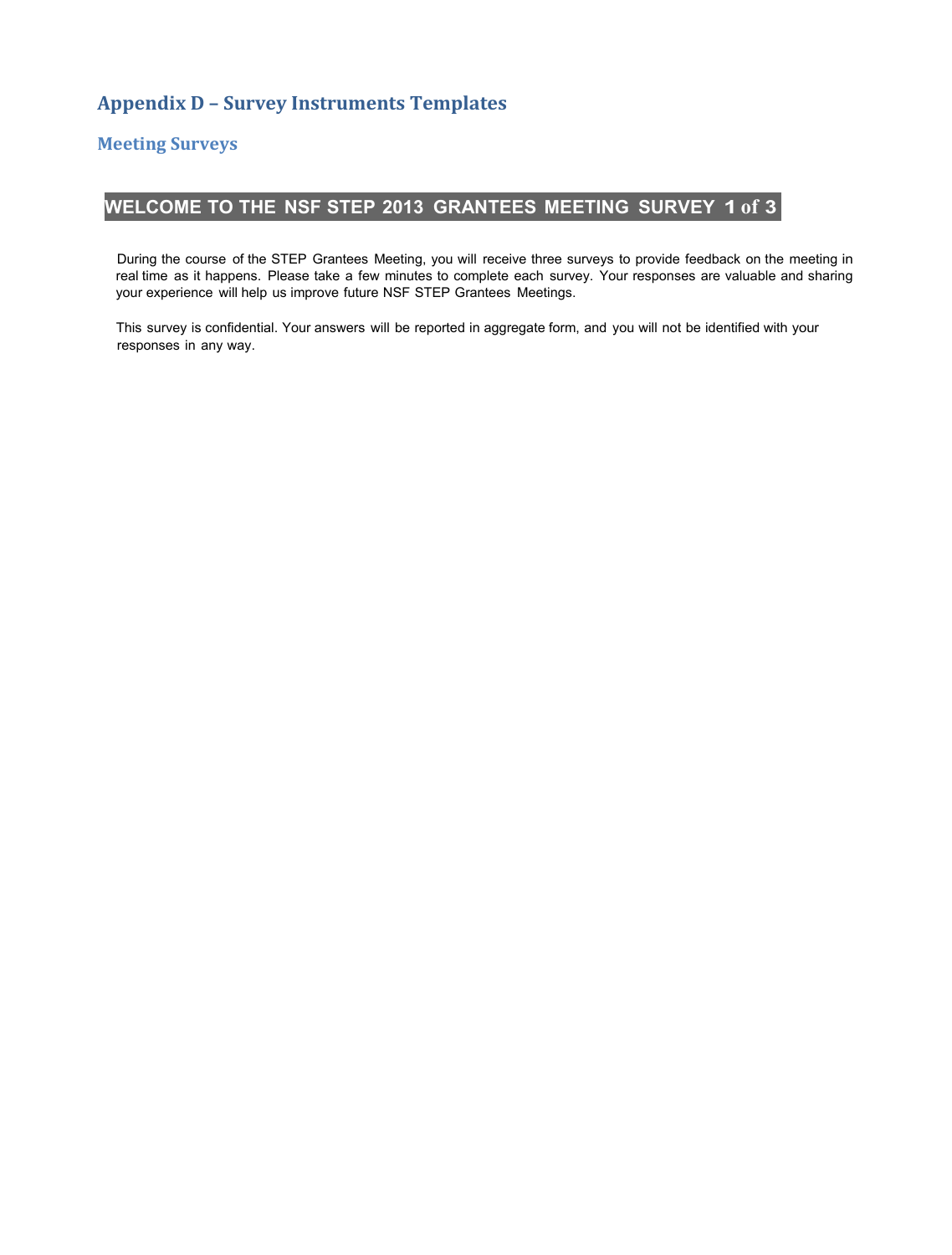#### 1. What is your role on the grant?

- **film** Principal Investigator
- **co-Principal Investigator**
- $m$  Evaluator
- fli Project Coordinator
- fli Faculty Associate

Other (please specify)

# 2. How many STEP grantee meetings have you attended, including this one?

- **il** Only this meeting
- **1** This meeting and one other
- **il** This meeting and two others
- $m$  This meeting and more than two others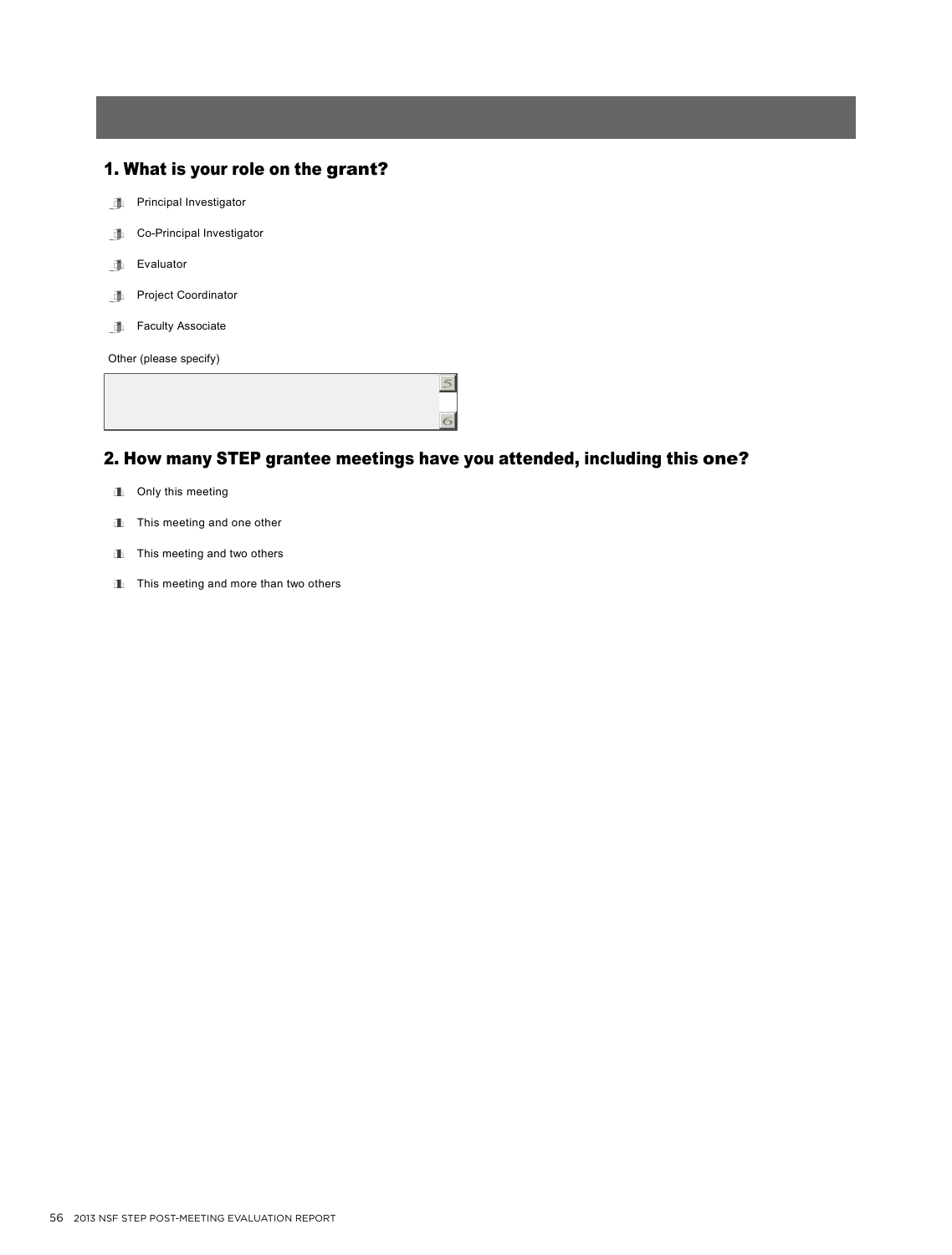# Thursday, March 14, 2013 -- OPENING PLENARY

The Meaning of Success: STEM Education in an Ever Changing Workforce Speaker: Eduardo Padrón, President, Miami Dade College

# 3. PLEASE INDICATE YOUR AGREEMENT WITH THE FOLLOWING STATEMENTS ABOUT THE PLENARY

|                                                                                               | Strongly agree | Agree | Neutral | <b>Disagree</b> | Strongly disagree |
|-----------------------------------------------------------------------------------------------|----------------|-------|---------|-----------------|-------------------|
| The presentation was<br>valuable to me.                                                       | 情              | 団     | J       | J               | J                 |
| The presentation enhanced<br>my knowledge.                                                    | 谭              | 団     | J       | J               | 谭                 |
| I expect to use the<br>knowledge gained from this<br>presentation in my STEP<br>related work. | 団              | J     | J       | J.              | j                 |
| Additional comments:                                                                          |                |       |         |                 |                   |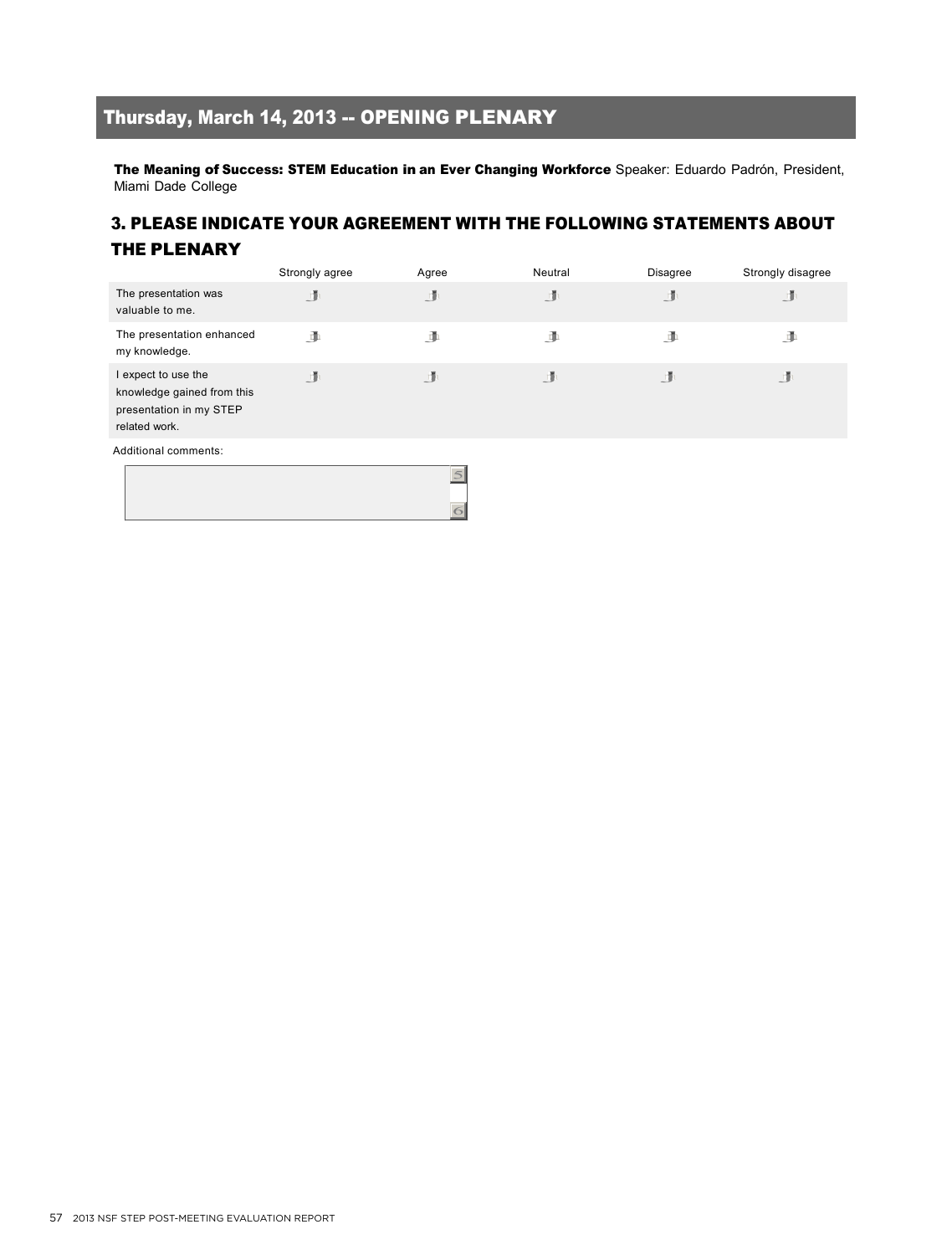# Thursday, March 14, 2013 10:45 a.m. – 12:15 p.m. BREAKOUT SESSION I

#### Breakout Session I

#### 4. Breakout session attended

|                                                         | Session name: |
|---------------------------------------------------------|---------------|
| Please select the breakout<br>session you attended from | $\bullet$     |
| the drop-down menu:                                     |               |

# 5. PLEASE INDICATE YOUR AGREEMENT WITH THE FOLLOWING STATEMENTS ABOUT THE SESSION

|                                                                                                                                                                               | Strongly agree | Agree | Neutral | Disagree | Strongly disagree |
|-------------------------------------------------------------------------------------------------------------------------------------------------------------------------------|----------------|-------|---------|----------|-------------------|
| The session was valuable to<br>me.                                                                                                                                            | 団              | 団     | J       | j        | 団                 |
| The session enhanced my<br>knowledge.                                                                                                                                         | 動              | 亜     | 重       | 団        | 亜                 |
| I expect to use the<br>knowledge gained from this<br>session in my STEP related<br>work.                                                                                      | 団              | 団     | 适       | J        | j                 |
| After this session, I plan to<br>collaborate with staff from<br>other STEP projects to<br>address common issues of<br>concerns that were<br>discussed during this<br>session. | 亜              | 亜     | 重       | 亜        | 亜                 |
| Additional comments:                                                                                                                                                          |                |       |         |          |                   |
|                                                                                                                                                                               |                |       |         |          |                   |

6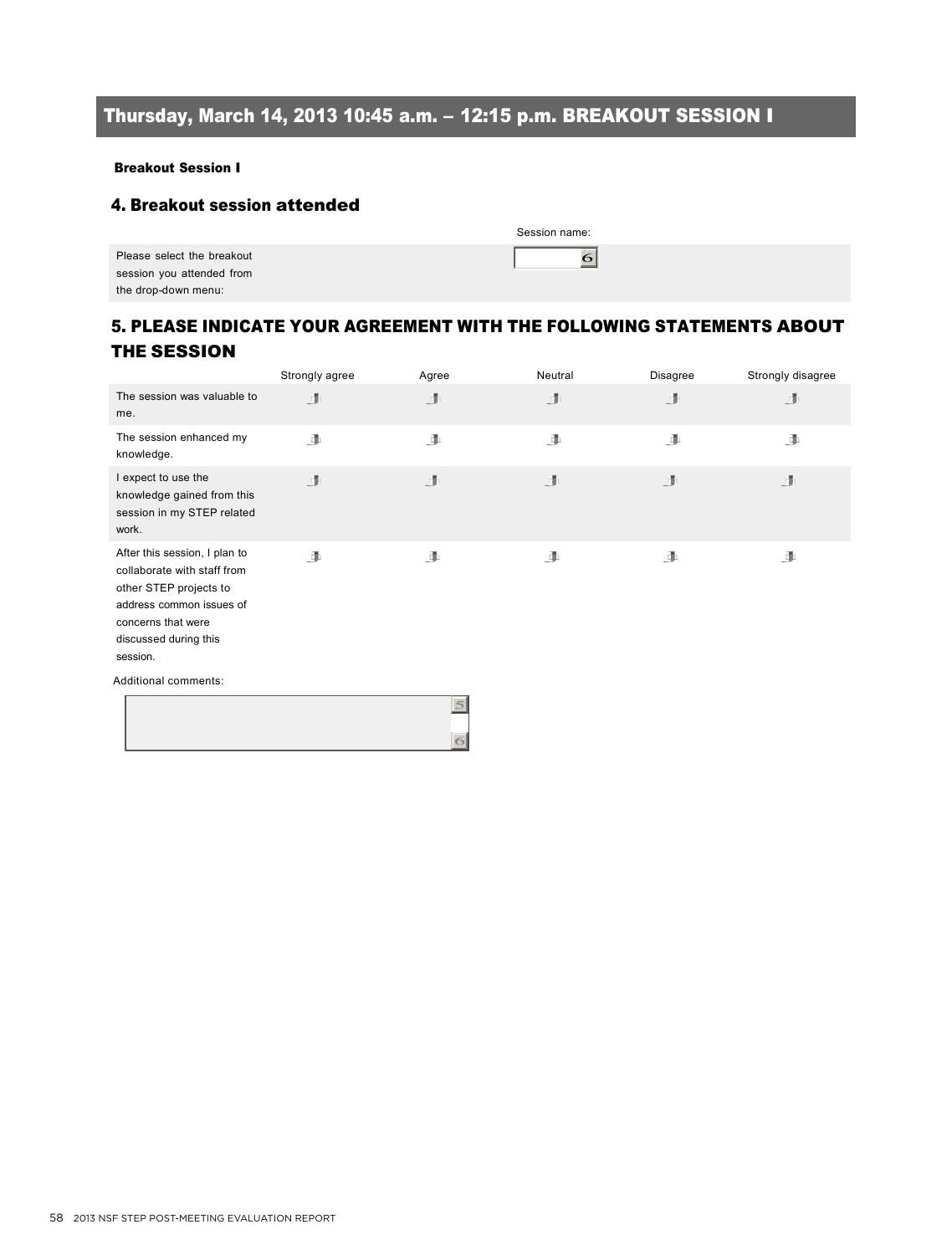# **THANK YOU!**

Thank you for completing the NSF STEP Meeting Survey 1 of 3! Your feedback is appreciated. You will

receive Survey 2 tonight at 6:30PM.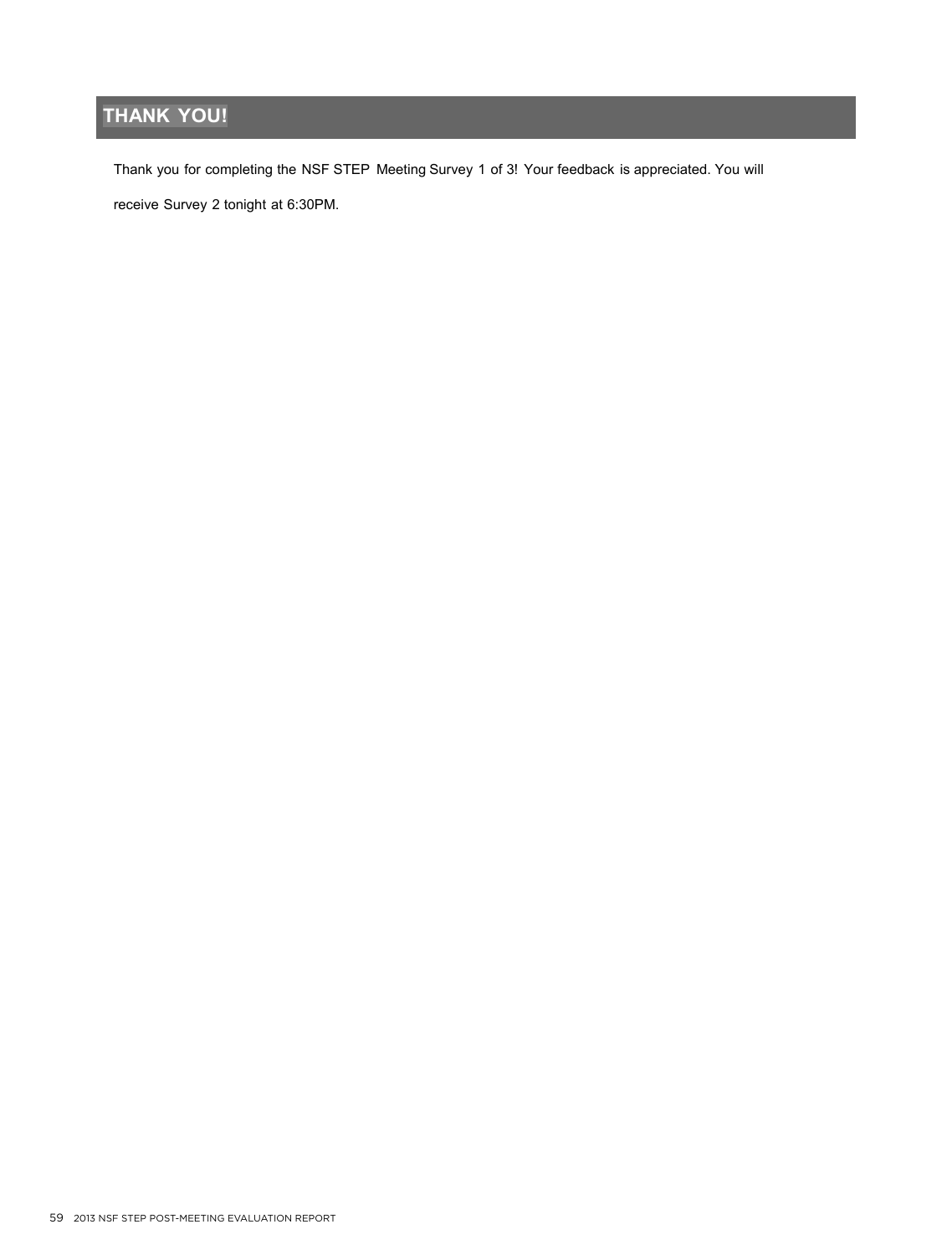# Thursday, March 14, 2013 10:45 a.m. – 12:15 p.m. BREAKOUT SESSION I

#### Breakout Session I

#### 4. Breakout session attended

|                                                         | Session name: |
|---------------------------------------------------------|---------------|
| Please select the breakout<br>session you attended from | 6             |
| the drop-down menu:                                     |               |

# 5. PLEASE INDICATE YOUR AGREEMENT WITH THE FOLLOWING STATEMENTS ABOUT THE SESSION

|                                                                                                                                                                               | Strongly agree | Agree | Neutral | <b>Disagree</b> | Strongly disagree |
|-------------------------------------------------------------------------------------------------------------------------------------------------------------------------------|----------------|-------|---------|-----------------|-------------------|
| The session was valuable to<br>me.                                                                                                                                            | 団              | j     | j       | j               | J                 |
| The session enhanced my<br>knowledge.                                                                                                                                         | 通              | 団     | 谭       | 通               | 亜                 |
| I expect to use the<br>knowledge gained from this<br>session in my STEP related<br>work.                                                                                      | 适              | 谭     | 団       | 団               | 団                 |
| After this session, I plan to<br>collaborate with staff from<br>other STEP projects to<br>address common issues of<br>concerns that were<br>discussed during this<br>session. | 亜              | 诵     | 価       | 谭               | 亜                 |
| Additional comments:                                                                                                                                                          |                |       |         |                 |                   |
|                                                                                                                                                                               |                | 5     |         |                 |                   |

6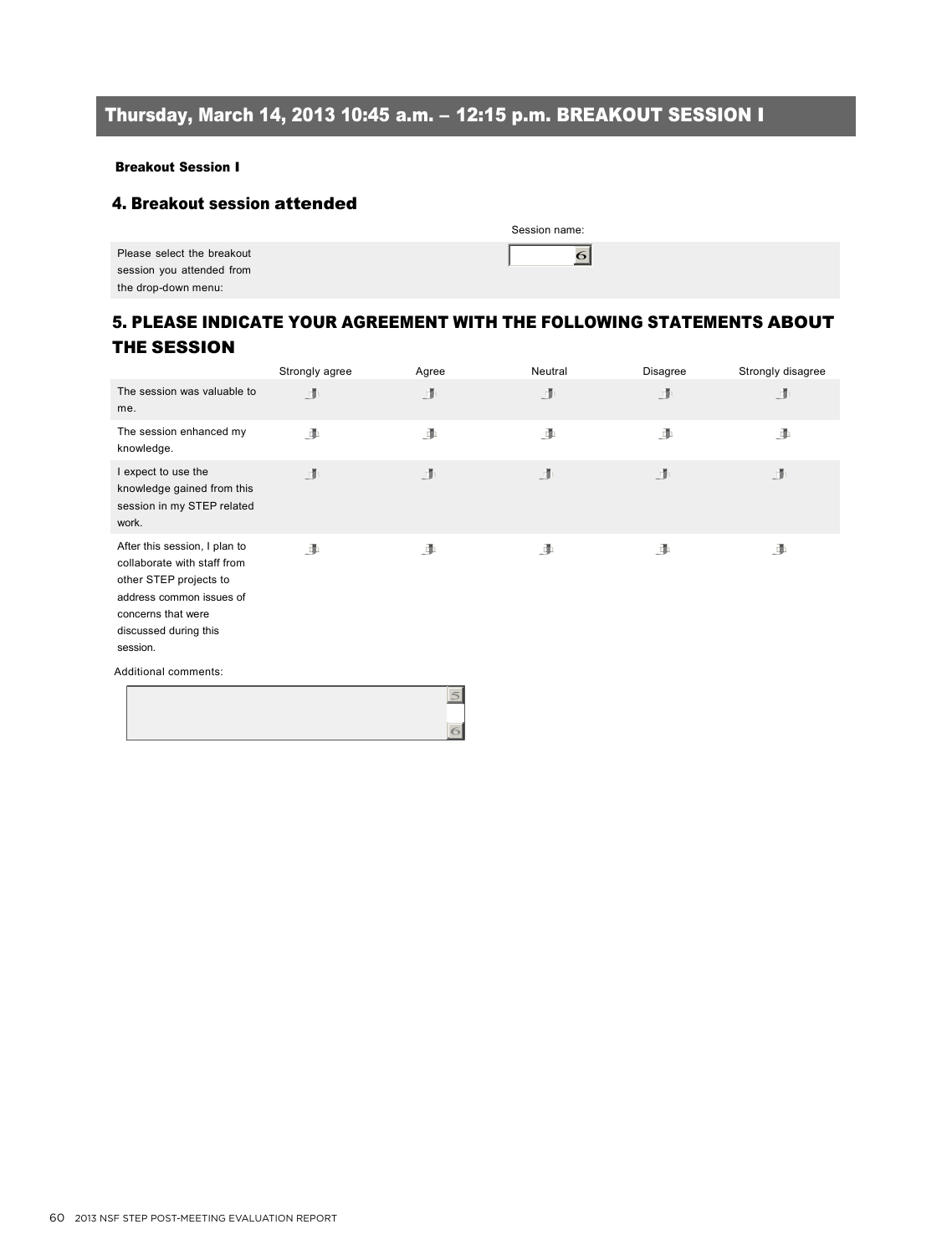# WELCOME TO THE NSF STEP 2013 GRANTEES MEETING SURVEY 2 of 3

During the course of the STEP Grantees Meeting, you will receive three surveys to provide feedback on the meeting in real time as it happens. Please take a few minutes to complete each survey. Your responses are valuable and sharing your experience will help us improve future NSF STEP Grantees Meetings.

This survey is confidential. Your answers will be reported in aggregate form, and you will not be identified with your responses in any way.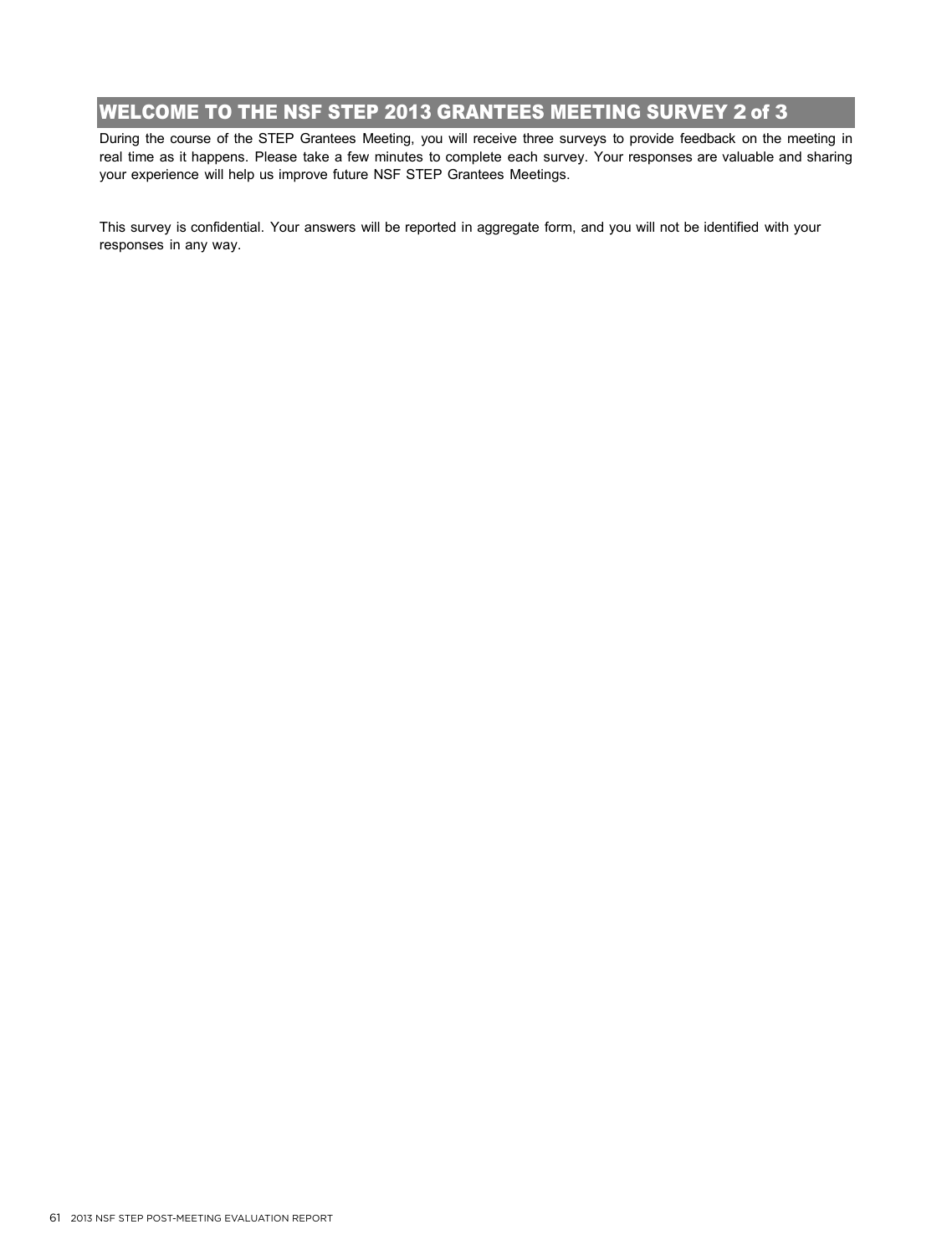# Number of STEP Grantee Meetings You Have Attended

#### 1. What is your role on the grant?

- **in** Principal Investigator
- **n** Co-Principal Investigator
- $m$  Evaluator
- fli Project Coordinator
- **fl** Faculty Associate

Other (please specify)

## 2. How many STEP grantee meetings have you attended, including this one?

- $m$  Only this meeting
- $m$  This meeting and one other
- $m$  This meeting and two others
- $m$  This meeting and more than two others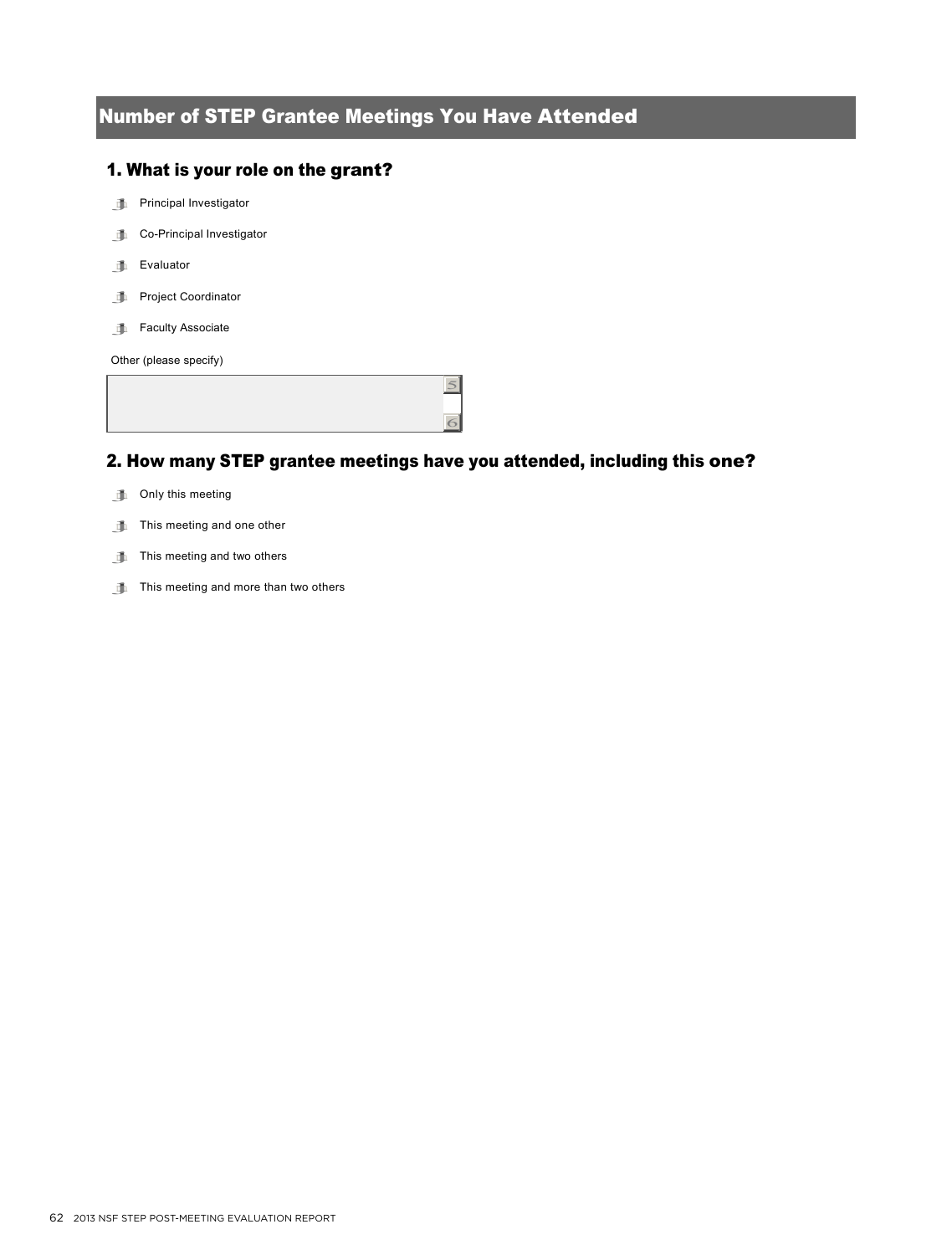# Thursday, March 14, 2013 -- LUNCH AND NETWORKING

LUNCH AND NETWORKING: STEP: What are we learning and what would we like to learn? Lunch Speakers: Lee Zia and Connie Della-Piana, STEP Lead Program Directors, DUE

### 3. PLEASE INDICATE YOUR AGREEMENT WITH THE FOLLOWING STATEMENTS ABOUT THE PLENARY

|                                                                                               | Strongly agree | Agree | Neutral | Disagree | Strongly disagree |
|-----------------------------------------------------------------------------------------------|----------------|-------|---------|----------|-------------------|
| The presentation was<br>valuable to me.                                                       | đ              | 団     | J       | J        | J                 |
| The presentation enhanced<br>my knowledge.                                                    | đ              | J     |         |          |                   |
| I expect to use the<br>knowledge gained from this<br>presentation in my STEP<br>related work. | 団              | 遺     | 団       | 词        | Ħ                 |
|                                                                                               |                |       |         |          |                   |

Additional comments: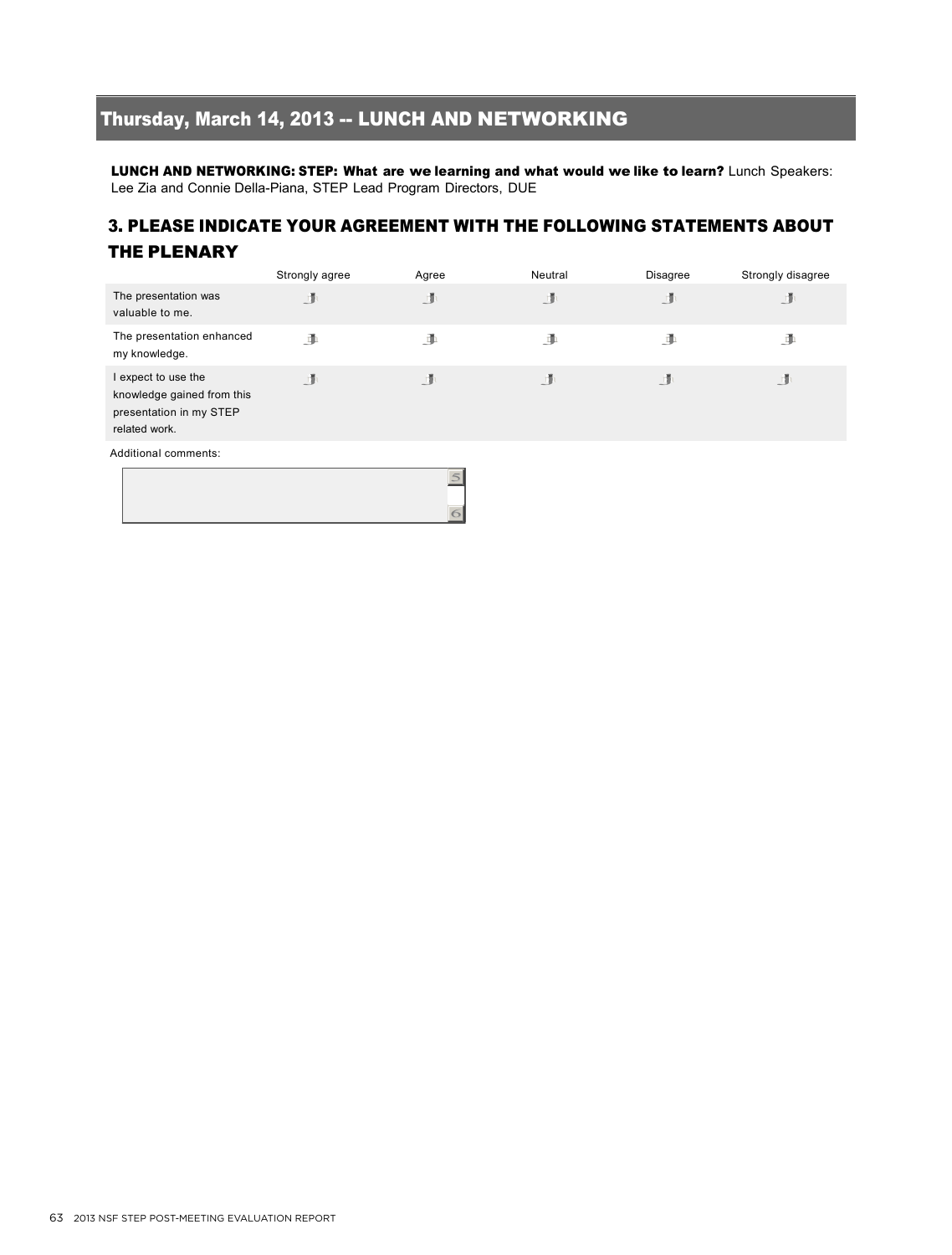# Thursday, March 14, 2013: 3:30 p.m. – 5:00 p.m. BREAKOUT SESSION II

#### BREAKOUT SESSION II

#### 4. Breakout session attended

|                                                         | Session name: |
|---------------------------------------------------------|---------------|
| Please select the breakout<br>session you attended from |               |
| the drop-down menu:                                     |               |

# 5. PLEASE INDICATE YOUR AGREEMENT WITH THE FOLLOWING STATEMENTS ABOUT THE SESSION

|                                                                                                                                                                               | Strongly agree | Agree               | Neutral | Disagree | Strongly disagree |
|-------------------------------------------------------------------------------------------------------------------------------------------------------------------------------|----------------|---------------------|---------|----------|-------------------|
| The session was valuable to<br>me.                                                                                                                                            | J              | J                   | J       | j        | J                 |
| The session enhanced my<br>knowledge.                                                                                                                                         | 通              | j                   | ₫       | ₫        | ₫                 |
| I expect to use the<br>knowledge gained from this<br>session in my STEP related<br>work.                                                                                      | 団              | 団                   | 団       | 団        | 団                 |
| After this session, I plan to<br>collaborate with staff from<br>other STEP projects to<br>address common issues of<br>concerns that were<br>discussed during this<br>session. | 亜              | 诵                   | 通       | 通        | 亜                 |
| Additional comments:                                                                                                                                                          |                | 5<br>$\overline{6}$ |         |          |                   |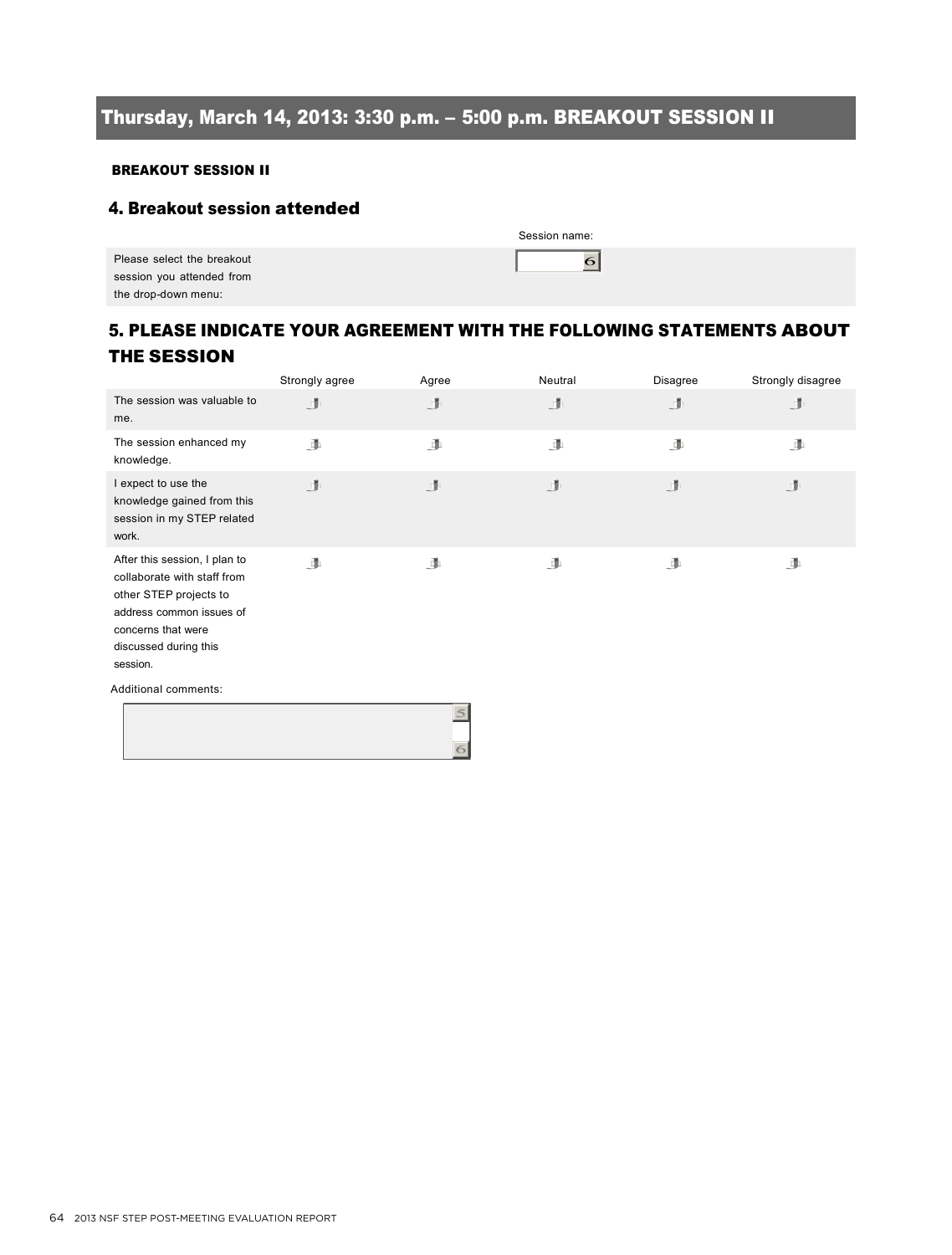# Thursday, March 14, 2013: 2 p.m. – 3:15 p.m. & 5:00 p.m. – 6:15 p.m. POSTER...

#### POSTER SESSIONS A & B

## 6. PLEASE INDICATE YOUR AGREEMENT WITH THE FOLLOWING STATEMENTS ABOUT THE SESSIONS

|                                                                                          | Strongly agree | Agree | Neutral | Disagree | Strongly disagree |
|------------------------------------------------------------------------------------------|----------------|-------|---------|----------|-------------------|
| The session was valuable to<br>me.                                                       | 団              | J     | J       | J        | J                 |
| The session enhanced my<br>knowledge.                                                    | 谭              | 亜     | 団       | 谭        | 亜                 |
| I expect to use the<br>knowledge gained from this<br>session in my STEP related<br>work. | đ              | 情     | H.      | -T       | đ                 |
| Other (please specify)                                                                   |                |       |         |          |                   |

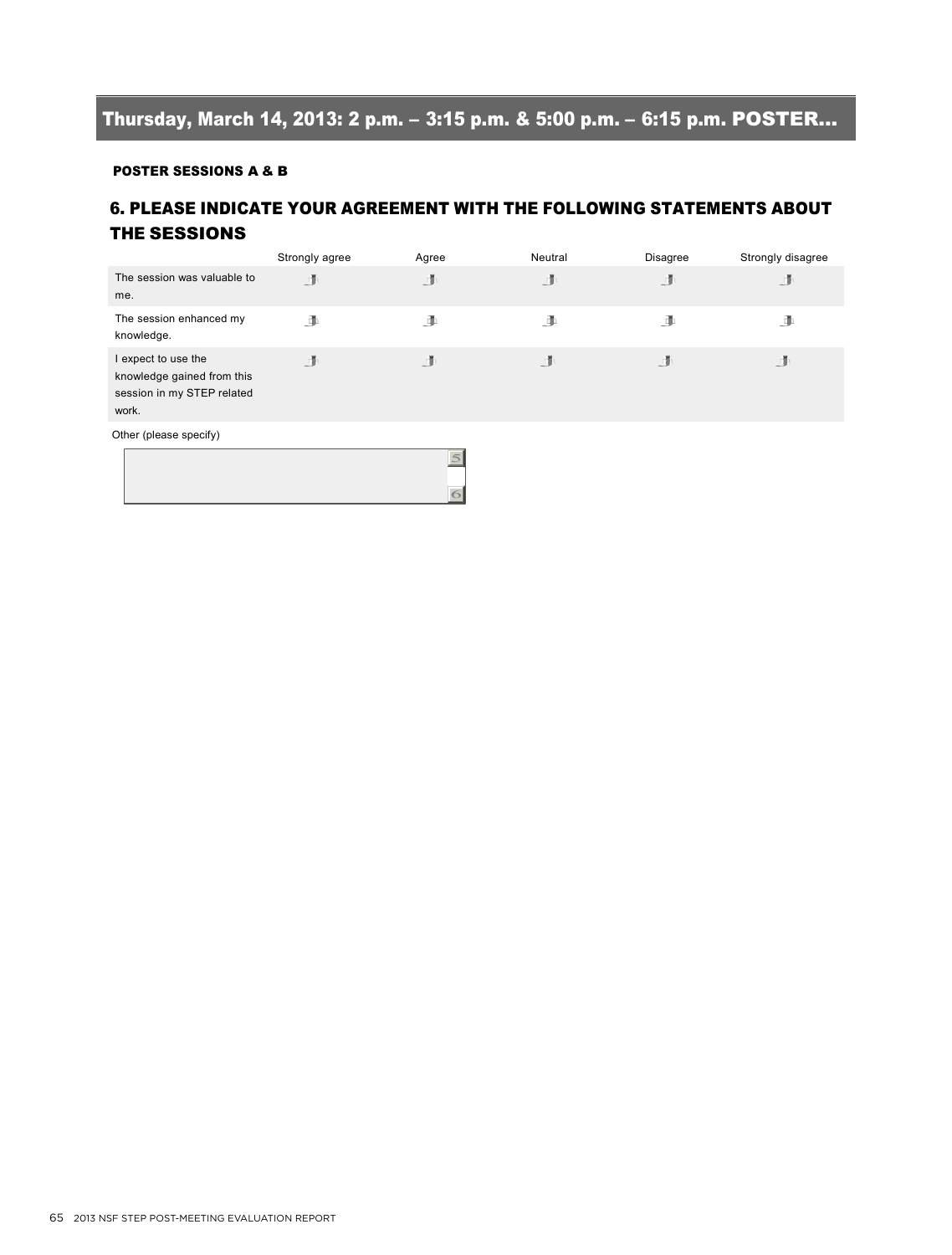# **THANK YOU!**

Thank you for completing the NSF STEP Meeting SuNey 2 of 3! Your feedback is much appreciated. You will receive SuNey 3 tomorrow, March 15, 2013 at 12:15 PM.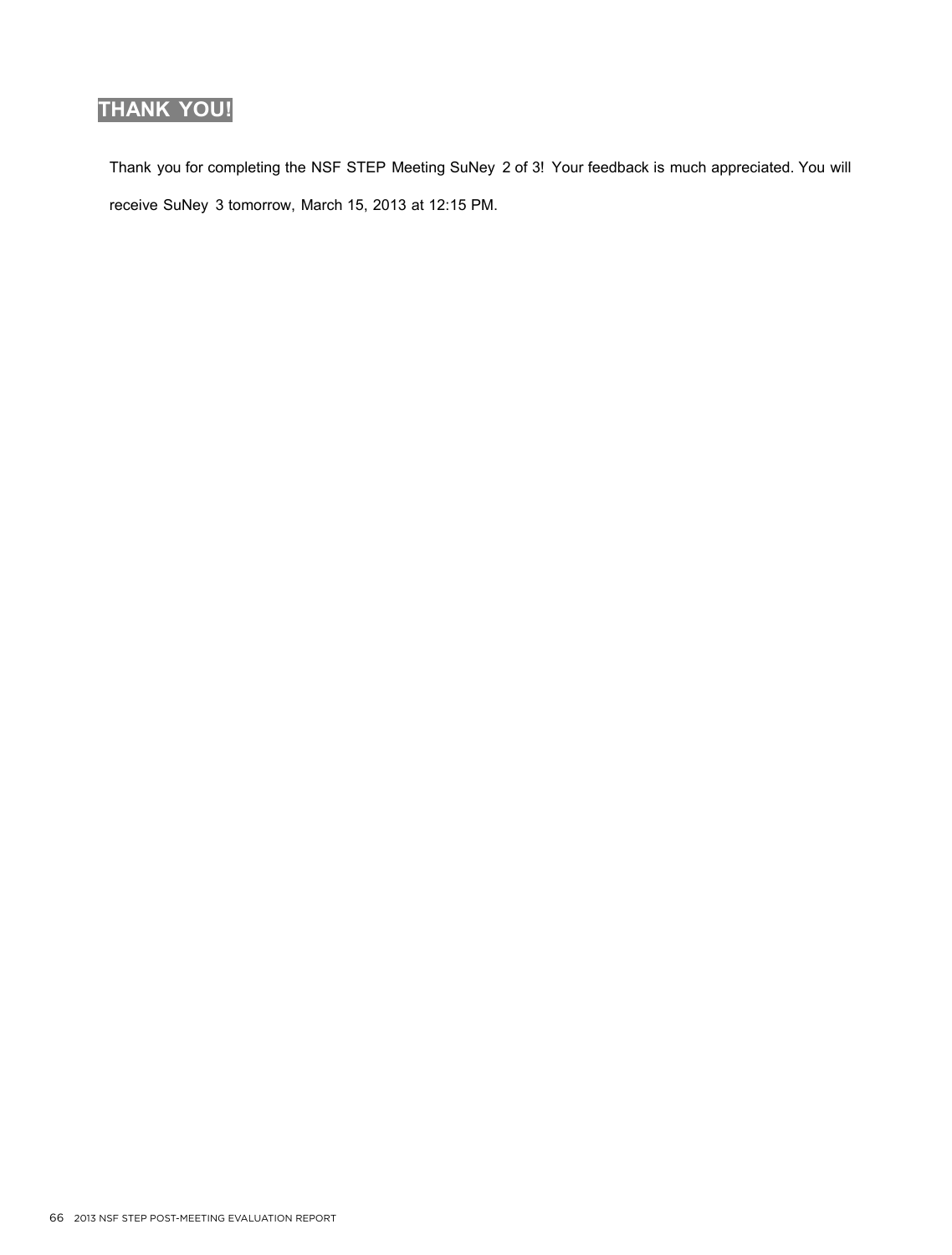# **WELCOME TO THE NSF STEP 2013 GRANTEES MEETING SURVEY 3 of 3**

During the course of the STEP Grantees Meeting, you will receive three surveys to provide feedback on the meeting in real time as it happens. Please take a few minutes to complete each survey. Your responses are valuable and sharing your experience will help us improve future NSF STEP Grantees Meetings.

This survey is confidential. Your answers will be reported in aggregate form, and you will not be identified with your responses in any way.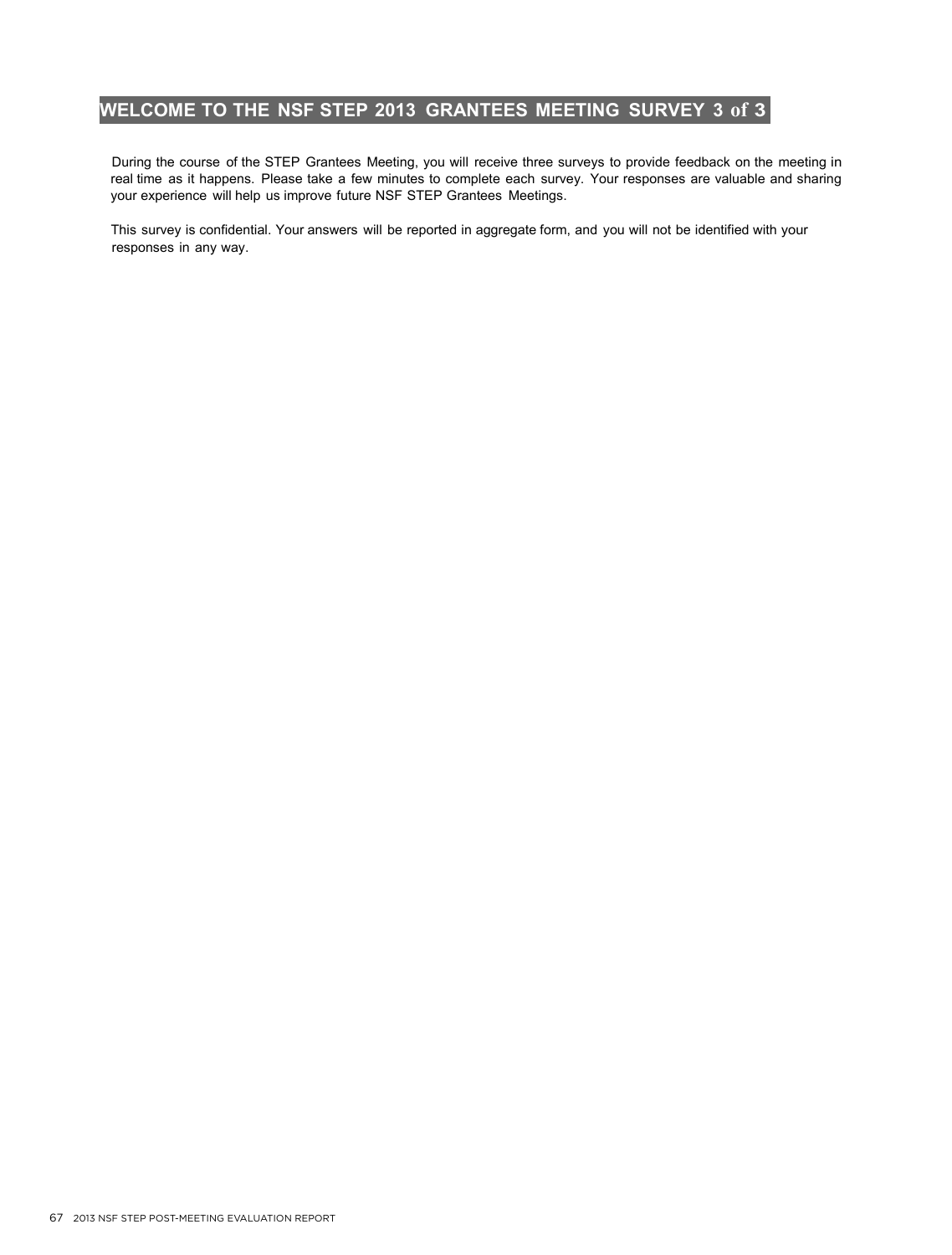#### 1. What is your role on the grant?

- fli Principal Investigator
- **formulation** Co-Principal Investigator
- mlj Evaluator
- mlj Project Coordinator
- fli Faculty Associate

Other (please specify)

# 2. How many STEP grantee meetings have you attended, including this one?

- $m$  Only this meeting
- $m$  This meeting and one other
- $m$  This meeting and two others
- $m$  This meeting and more than two others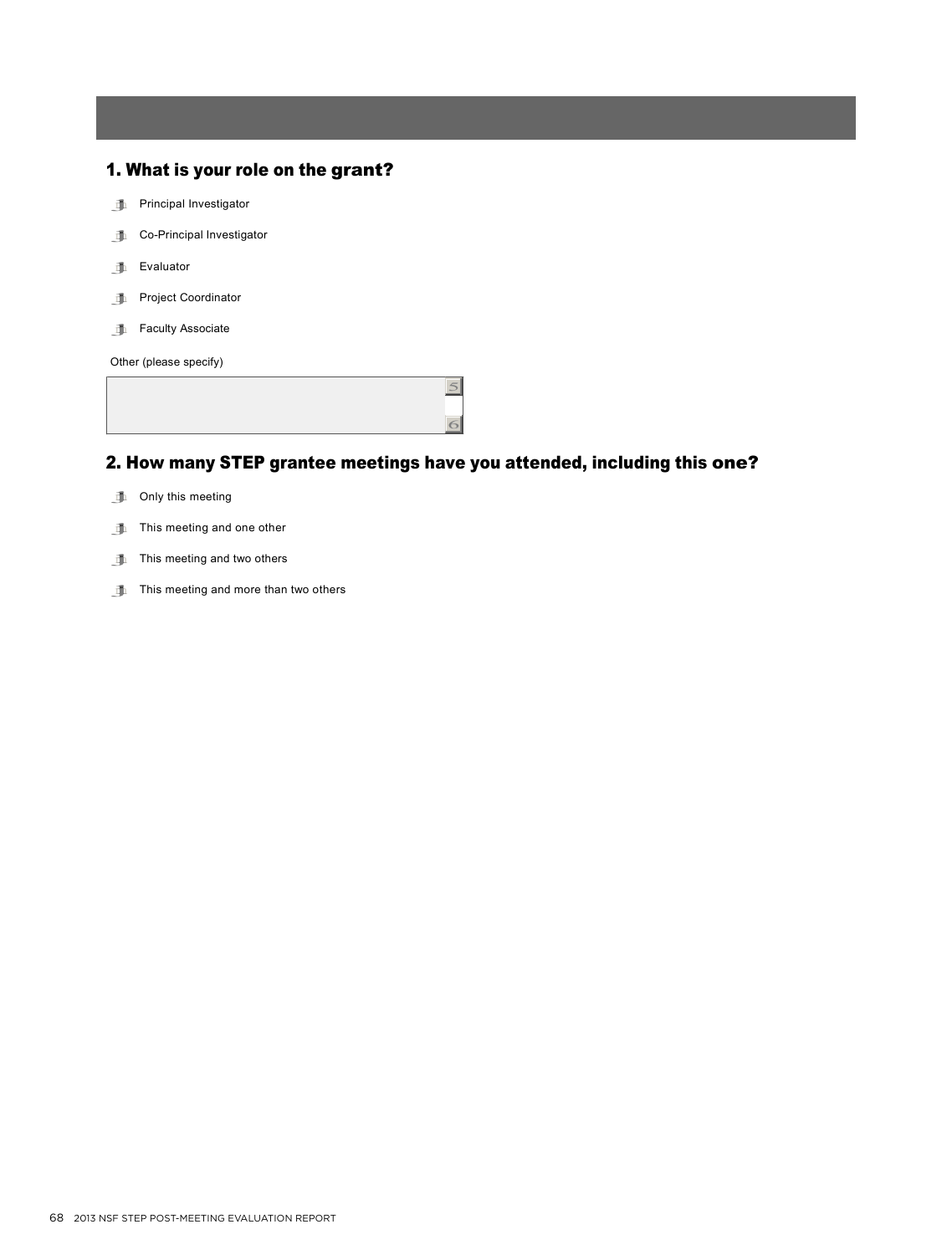# Friday, March 15, 2013 --- MORNING PLENARY SESSION

Innovation as Ornament and the Challenge of Improvement at Scale. Plenary speaker: Philip "Uri" Treisman, Professor of Mathematics and Public Affairs, University of Texas at Austin Title: Culturing Change in Undergraduate Education

#### 3. PLEASE INDICATE YOUR AGREEMENT WITH THE FOLLOWING STATEMENTS ABOUT THE PLENARY

|                                                                                               | Strongly agree | Agree | Neutral | Disagree | Strongly disagree |
|-----------------------------------------------------------------------------------------------|----------------|-------|---------|----------|-------------------|
| The presentation was<br>valuable to me.                                                       | đ              | J     | J       | J        | J                 |
| The presentation enhanced<br>my knowledge.                                                    | đ              | 団     | 亜       | đ        | 亜                 |
| I expect to use the<br>knowledge gained from this<br>presentation in my STEP<br>related work. | đ              | J     | J.      | đ        |                   |
| Additional comments:                                                                          |                |       |         |          |                   |

5 6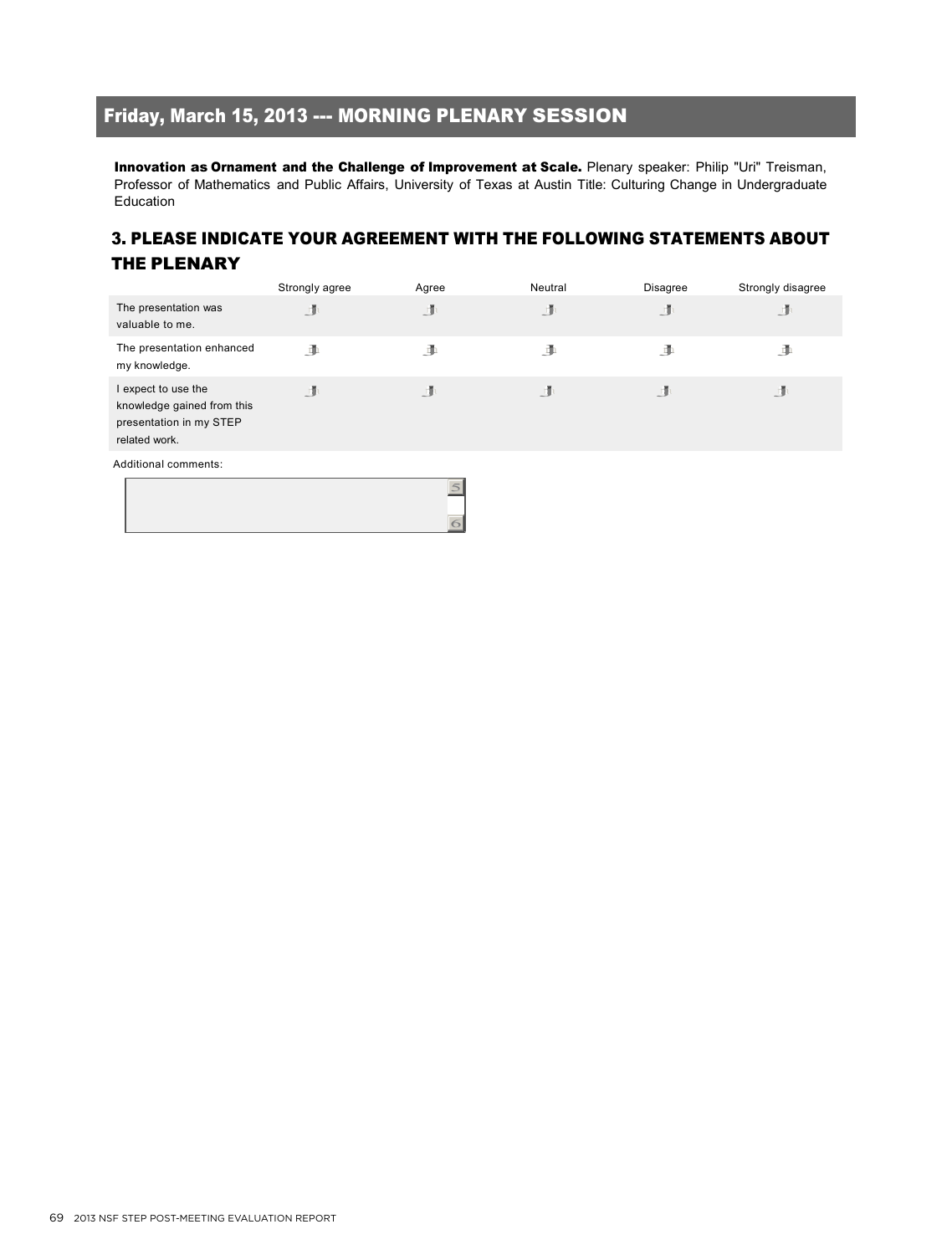# Friday, March 14, 2013: 10:15a.m. – 11:45 a.m. BREAKOUT SESSION III

#### Breakout Session III

#### 4. Breakout session attended

|                                                         | Session name: |
|---------------------------------------------------------|---------------|
| Please select the breakout<br>session you attended from | 6             |
| the drop-down menu:                                     |               |

# 5. PLEASE INDICATE YOUR AGREEMENT WITH THE FOLLOWING STATEMENTS ABOUT THE SESSION

|                                                                                                                                                                               | Strongly agree | Agree | Neutral | <b>Disagree</b> | Strongly disagree |
|-------------------------------------------------------------------------------------------------------------------------------------------------------------------------------|----------------|-------|---------|-----------------|-------------------|
| The session was valuable to<br>me.                                                                                                                                            | 団              | j     | j       | j               | J                 |
| The session enhanced my<br>knowledge.                                                                                                                                         | 通              | 団     | 谭       | 通               | 亜                 |
| I expect to use the<br>knowledge gained from this<br>session in my STEP related<br>work.                                                                                      | 适              | 谭     | 団       | 団               | 団                 |
| After this session, I plan to<br>collaborate with staff from<br>other STEP projects to<br>address common issues of<br>concerns that were<br>discussed during this<br>session. | 亜              | 诵     | 価       | 谭               | 亜                 |
| Additional comments:                                                                                                                                                          |                |       |         |                 |                   |
|                                                                                                                                                                               |                | 5     |         |                 |                   |

6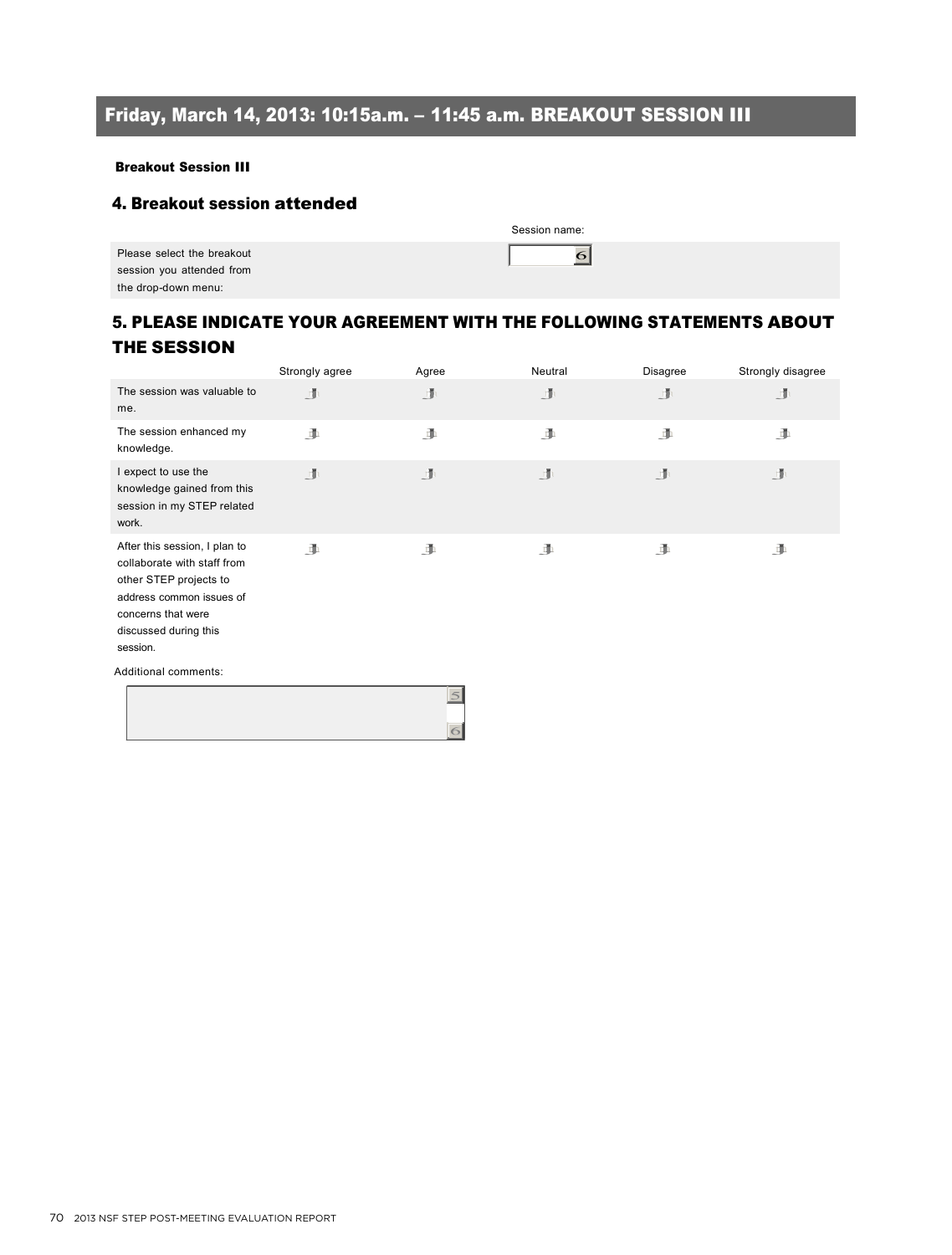# **MEETING OUTCOMES**

PLEASE INDICATE YOUR AGREEMENT WITH THE FOLLOWING STATEMENTS.

# 6. After this meeting, I am more aware of best practices related to supporting students in

|      | STEP grants.               |
|------|----------------------------|
| -ill | Strongly agree             |
| 通    | Agree                      |
| 亜    | Neutral                    |
| - Th | <b>Disagree</b>            |
| - Th | Strongly disagree          |
|      | <b>Additional comments</b> |
|      |                            |
|      |                            |

7. Interacting with other STEP grantees provided me with strategies and best practices for better implementing my STEP grant.<br>③ Strongly agree

| Strongly agree |
|----------------|
|                |

- mlj Agree
- **in** Neutral
- mlj Disagree
- $m$  Strongly disagree

Additional comments



8. After the meeting, I plan to contact staff from other STEP grants I met during the meeting to collaborate in addressing common issues of concern that came up during the meeting.

- mlj Yes
- $m$  No

If "Yes", please describe.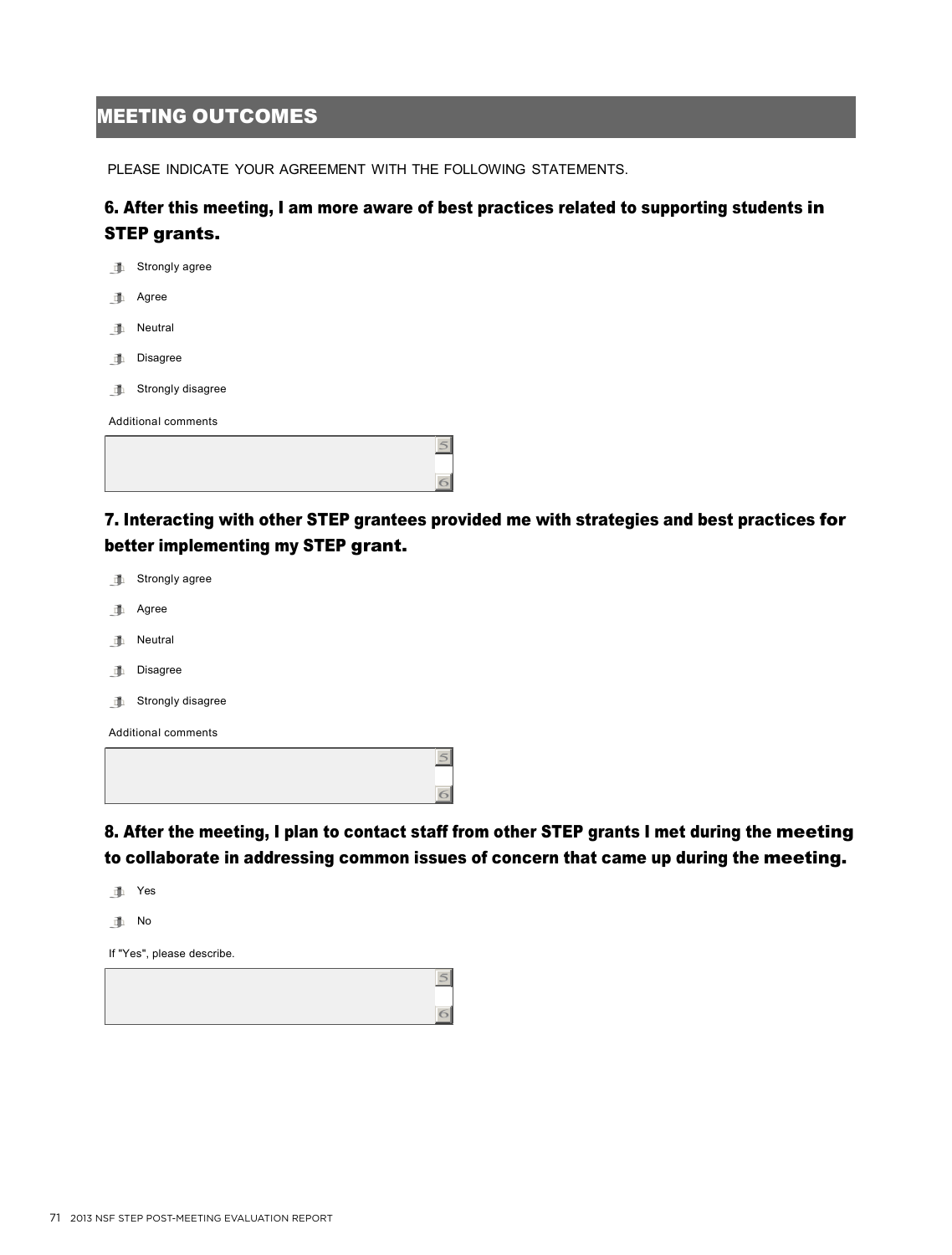# 9. If "Yes," do you plan to use STEP Central to facilitate this communication and collaboration?

 $m$  Yes

 $m$  No

Additional comments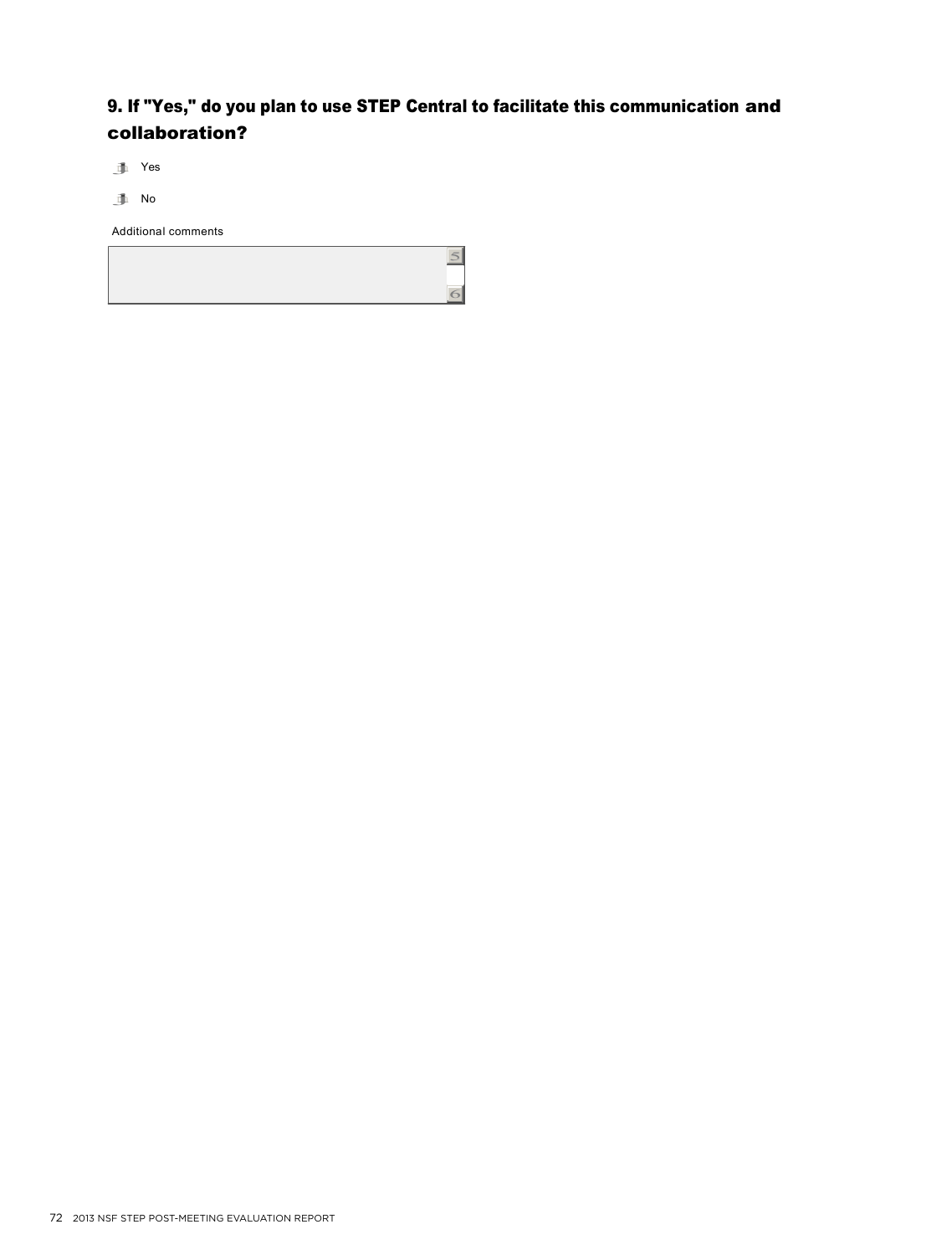# MEETING SATISFACTION

PLEASE RANK YOUR SATISFACTION WITH THE MEETING OVERALL

## 10. PLEASE INDICATE YOUR LEVEL OF SATISFACTION WITH THE FOLLOWING MEETING COMPONENTS:

5

6

|                                                           | Very satisfied | Satisfied | Neutral | Dissatisfied | Very dissatisfied |
|-----------------------------------------------------------|----------------|-----------|---------|--------------|-------------------|
| Networking opportunities<br>(breaks, session format, etc) | 団              | J         | J       | J            | J                 |
| Pace and time<br>management                               | 通              | 通         | 手       | 重            | 重                 |
| Overall organization and<br>logistics                     | đ              | 団         | J       | J            | . T               |
| Facilities and sleeping<br>rooms                          | 団              | 団         | 謙       | 重            | 逪                 |
| Location                                                  | J              | 団         | 遺       | 遺            |                   |

Additional comments



#### 11. What did you find the most helpful about this meeting?



## 12. What would you change about this meeting?

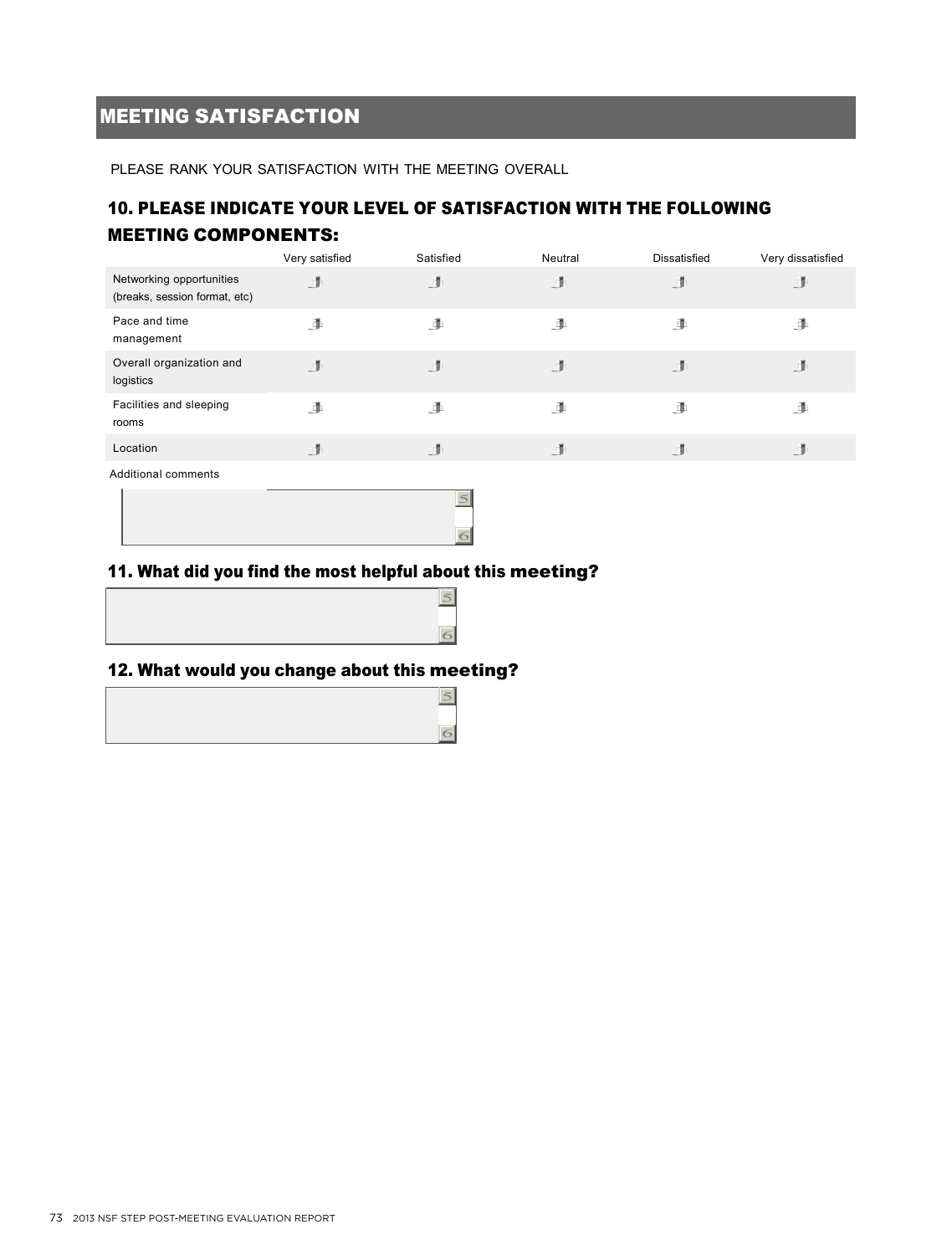# **THANK YOU!**

Thank you for completing the NSF STEP Meeting Surveys! Your feedback is appreciated.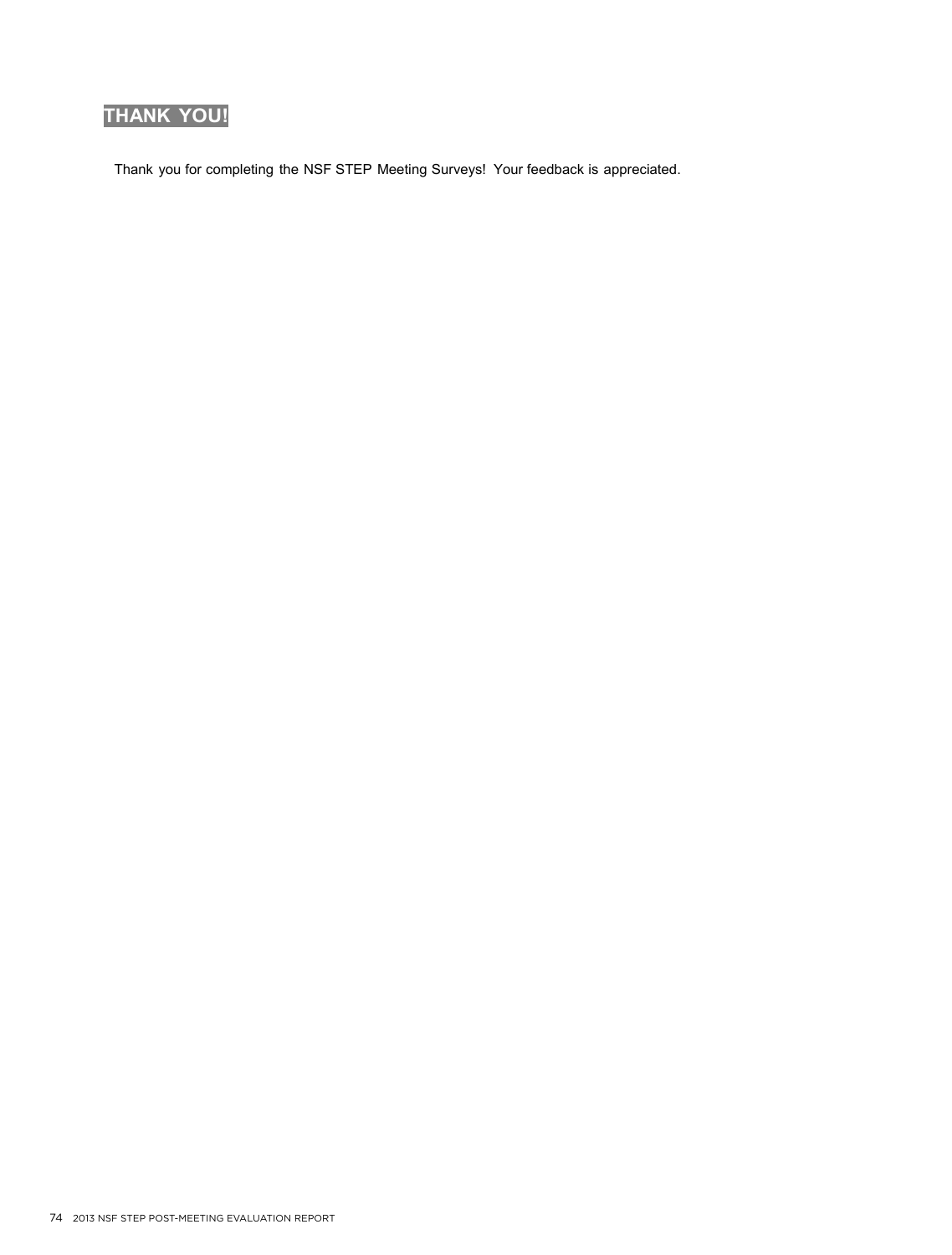# **Post Meeting Survey**

# ROLE ON GRANT

HAT IS YOUR ROLE ON THE GRANT? IS YOU ROLE ON THE GRANT?

- **Frincipal Investigator**
- **Dullar** Co-Principal Investigator
- **form** Evaluator
- **Flu** Project Coordinator
- **Faculty Associate**
- **n** Other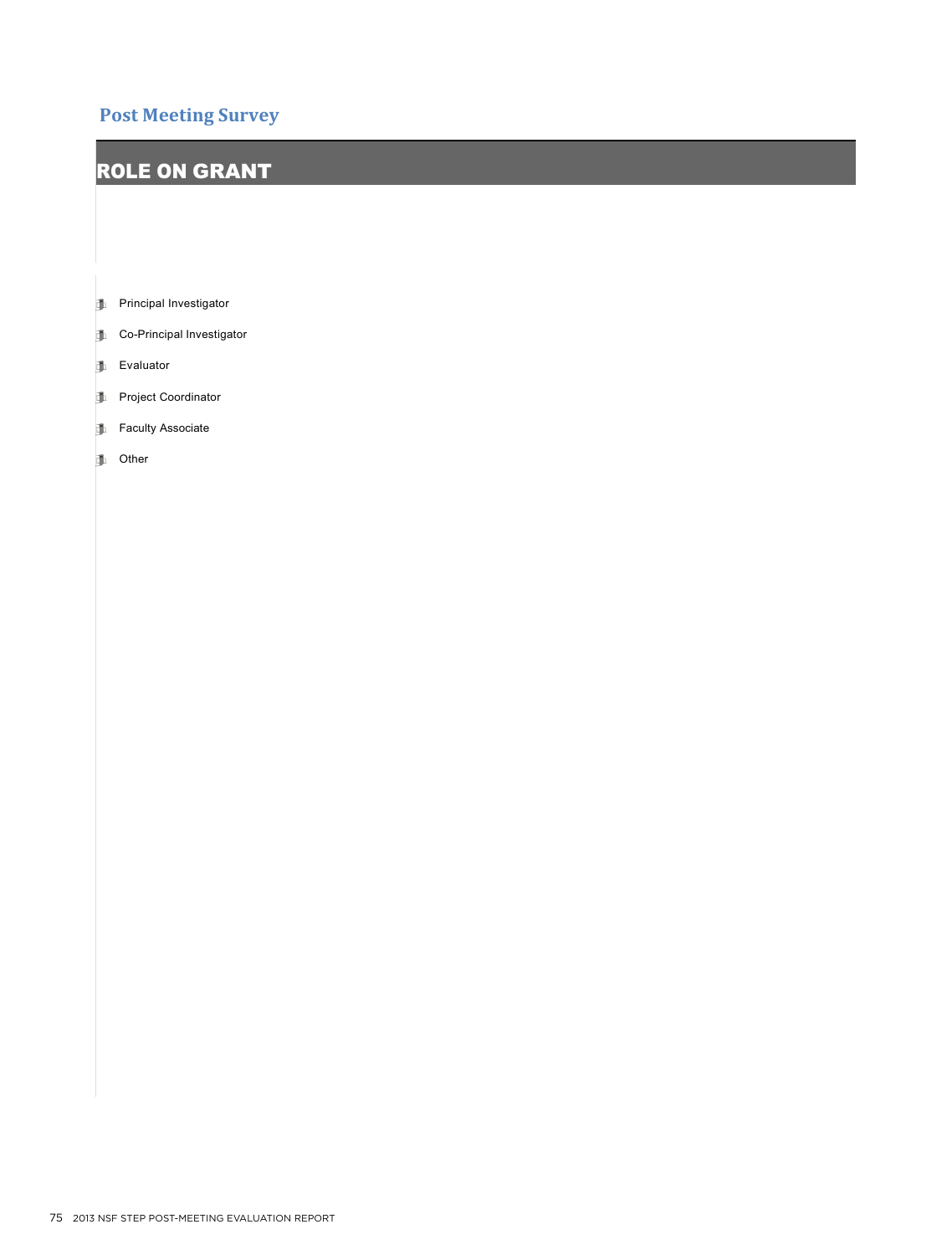| <b>STEP GRANTEE POST-MEETING OUTCOMES</b> |  |
|-------------------------------------------|--|
|-------------------------------------------|--|

#### How many STEP grantee meetings have you attended?

- mlj 1
- $m<sub>2</sub>$
- $m<sub>3</sub>$
- $m<sub>4</sub>$
- $m$  5+

### Since the 2013 STEP Grantee Meeting, have you changed your STEP grant implementation based on something you learned from other grantees during the meeting?

mlj Yes

 $m$  No

If yes, please describe.

Thinking back to 2012, did you change your STEP grant implementation after the 2012 STEP Grantee Meeting based on something you learned from other grantees during that meeting?

5

6

- mlj Yes
- $m<sub>1</sub>$  No
- in I did not attend the 2012 STEP Grantee Meeting

If yes, please describe.

Since the 2013 STEP Grantee Meeting, have you contacted anyone you met during the meeting to collaborate in addressing common issues of concern that came up during the meeting?

- mlj Yes
- $m$ <sub>l</sub>

If yes, please describe.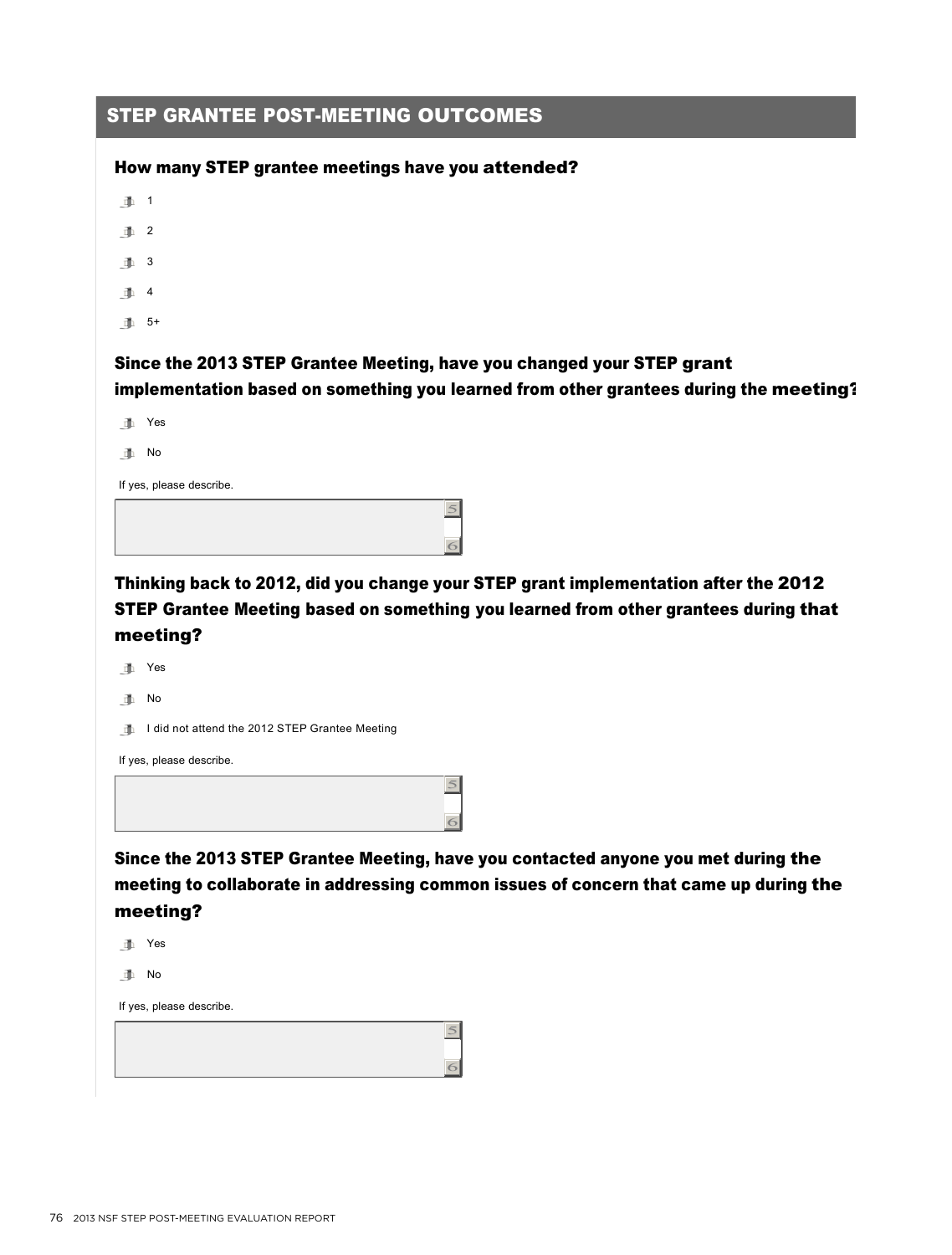## Have you used STEPcentral.net prior to or after the meeting to develop and continue discussions?

mlj Yes

 $m$  No

Please explain.

|  | - |
|--|---|

## Did your team have an opportunity to meet with your NSF program officer?

mlj Yes

 $m$  No

Please explain.

#### Did your team participate in a 3rd-year review?

 $m$  Yes

 $m$  No

Please explain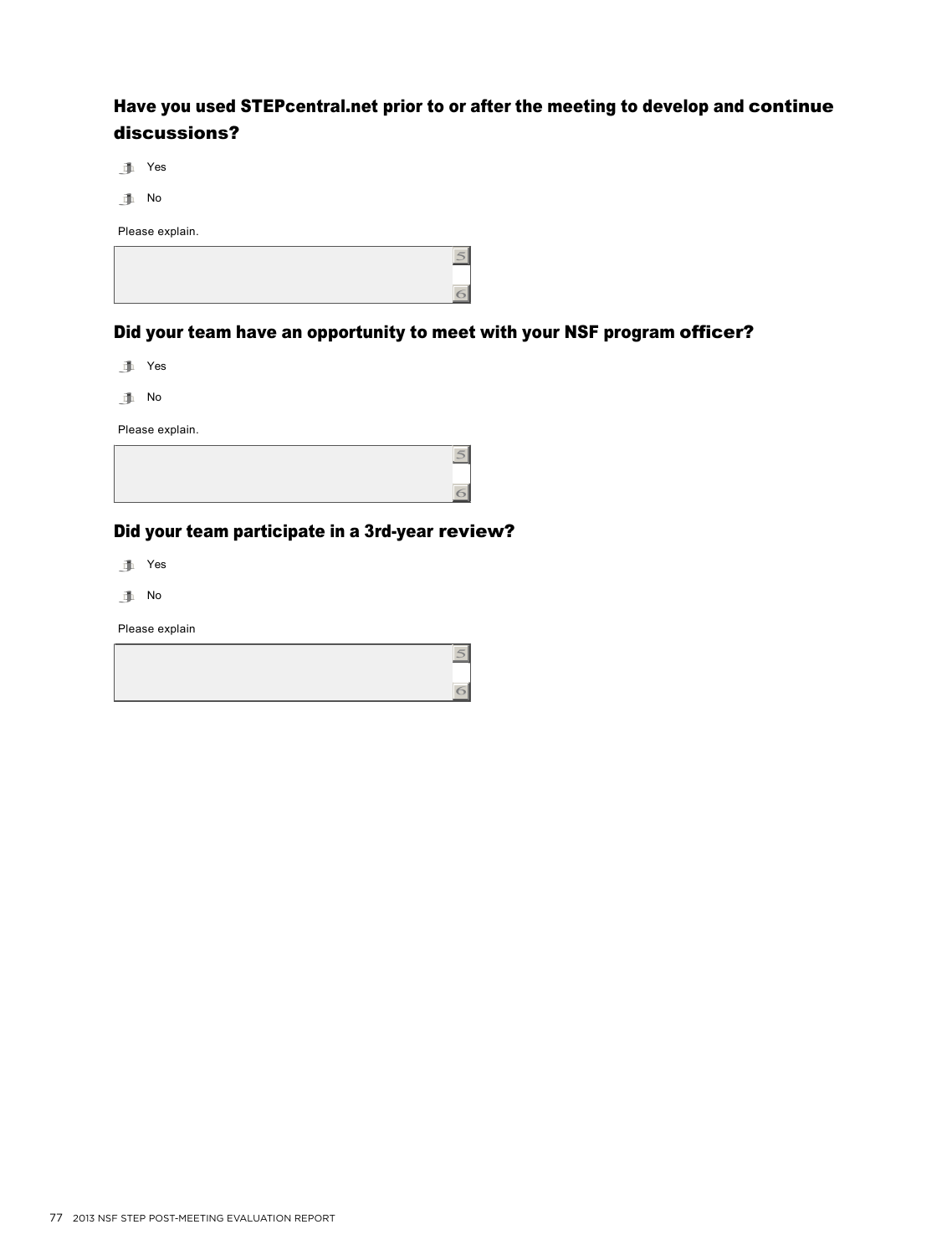## MONITORING AND REPORTING

During the STEP 2013 meeting, NSF Program Directors Lee Zia and Connie Della-Piana presented and asked for feedback on data collected for program monitoring purposes. The lunch time presentation and discussion (Thursday, March 14th) was titled "STEP: What are we learning and what would we like to learn?" To further this important discussion, please answer the following questions. Your responses will be aggregated and reported on the STEP Central website.

#### When you provide data for program monitoring purposes, who is involved in providing and reporting that data? Please check all that apply.

- fec Administrative Staff for STEP Project
- $\epsilon$  Graduate Students
- **fec** STEP Project Evaluator
- $\epsilon$  Institutional Research Staff
- $f$  Staff from the Registrar Office
- $\epsilon$  Other

Pease specify for "Other," or share any further comments

How much staff time do you estimate is required by you and staff at your college or university each year to provide NSF with program monitoring data for the STEP program? Please include all time by all staff in your estimate, not just your own time.

5

6

- $\epsilon$  Between 1 and 8 hours
- $f$  Between 9 and 16 hours (2 days)
- $f$  Between 17 and 24 hours (3 days)
- $f$  Between 25 and 32 hours (4 days)
- $\epsilon$  A week
- $\epsilon$  More than a week

Additional comments

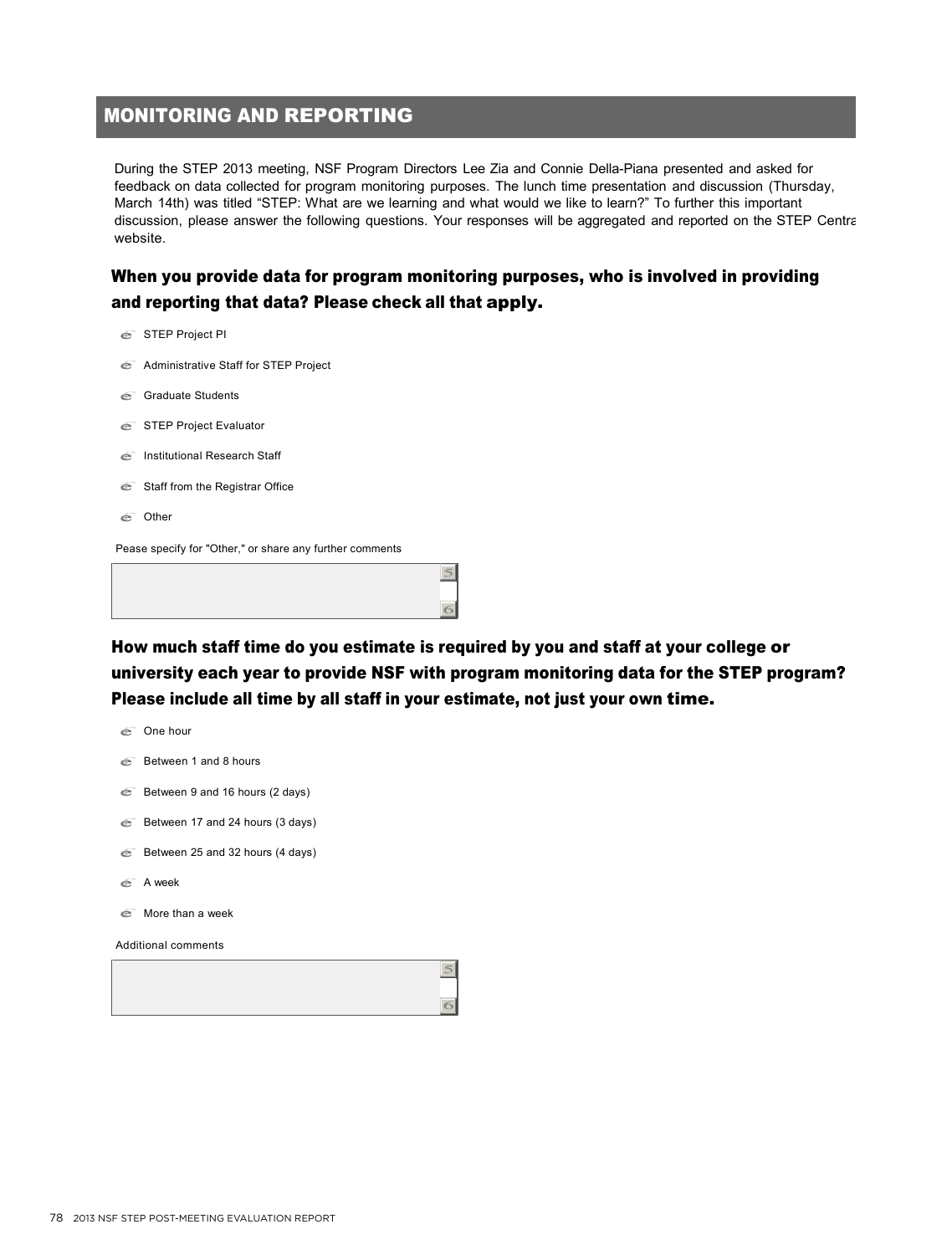What time(s) of the year are most convenient for you to provide program monitoring data for the STEP program to NSF? Please check all that apply.

 $\epsilon$  January/February  $\epsilon$  March/April  $\epsilon$  May/June  $\epsilon$  July/August  $\epsilon$  September/October  $\epsilon$  November/December

Additional comments

What kind(s) of support from NSF would be helpful when it comes to collecting data for monitoring purposes?

5

6



In your opinion, what should NSF do differently when it collects monitoring data for the STEP program?

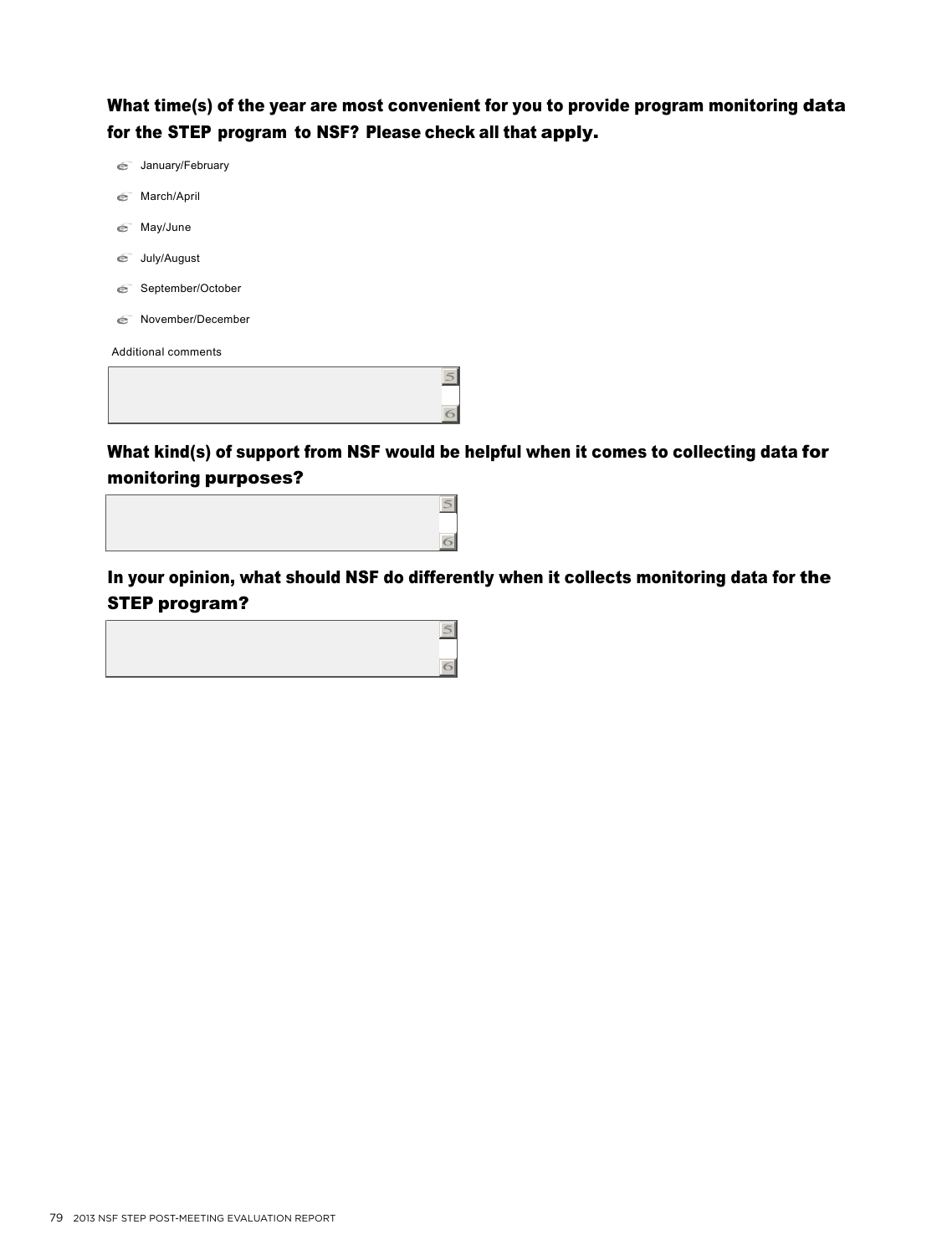#### STEP Central Outcomes

The STEP Central project has several important project outcomes and several components (i.e. Webinars, STEP Central website and in-person grantee meetings) that support the project. We would like to know, in your opinion, how well the following outcomes are being achieved, and which STEP Central component(s) contribute to those outcomes. For example, for the first item, you would answer how well the STEP Central project has contributed to you discovering other projects with whom to collaborate, exchange and learn; and then check which project component(s) contribute to that outcome. Please provide any important insights into how multiple project components contribute to an outcome in the comments box.

| The STEP Central project has helped me discover other projects with whom to |
|-----------------------------------------------------------------------------|
| collaborate, exchange and learn.                                            |

| $\blacksquare$ To a great extent | n¶ Some | n¶ Little | n¶ Notatall |  |  |  |  |
|----------------------------------|---------|-----------|-------------|--|--|--|--|

#### Please check which STEP Central project component(s) have contributed to this outcome.

| $\epsilon$ | Webinars |
|------------|----------|

- $f$  STEP Central working groups and on-line discussions
- $f \in \text{STFP Central on-line resources}$
- $\epsilon$  Email correspondence/or other communication with grantees
- **fec** STEP Meeting (i.e. Plenary, Breakout, or Poster Session)
- **fec STEP Meeting- Informal Discussion (i.e. networking during a break)**

**Comments** 

The STEP Central project has helped me network with, and learn from, people on other projects from a variety of different institutions.

| $\Box$ To a great extent | ਜ਼ੀ Some | n¶ Little | n⊪ Notatall |
|--------------------------|----------|-----------|-------------|

Please check which STEP Central project component(s) have contributed to this outcome.

- $\epsilon$  Webinars
- $f$  STEP Central working groups and on-line discussions
- $f$  STEP Central on-line resources
- $\epsilon$  Email correspondence/or other communication with grantees
- **fec STEP Meeting (i.e. Plenary, Breakout, or Poster Session)**
- **fec STEP Meeting- Informal Discussion (i.e. networking during a break)**

Comments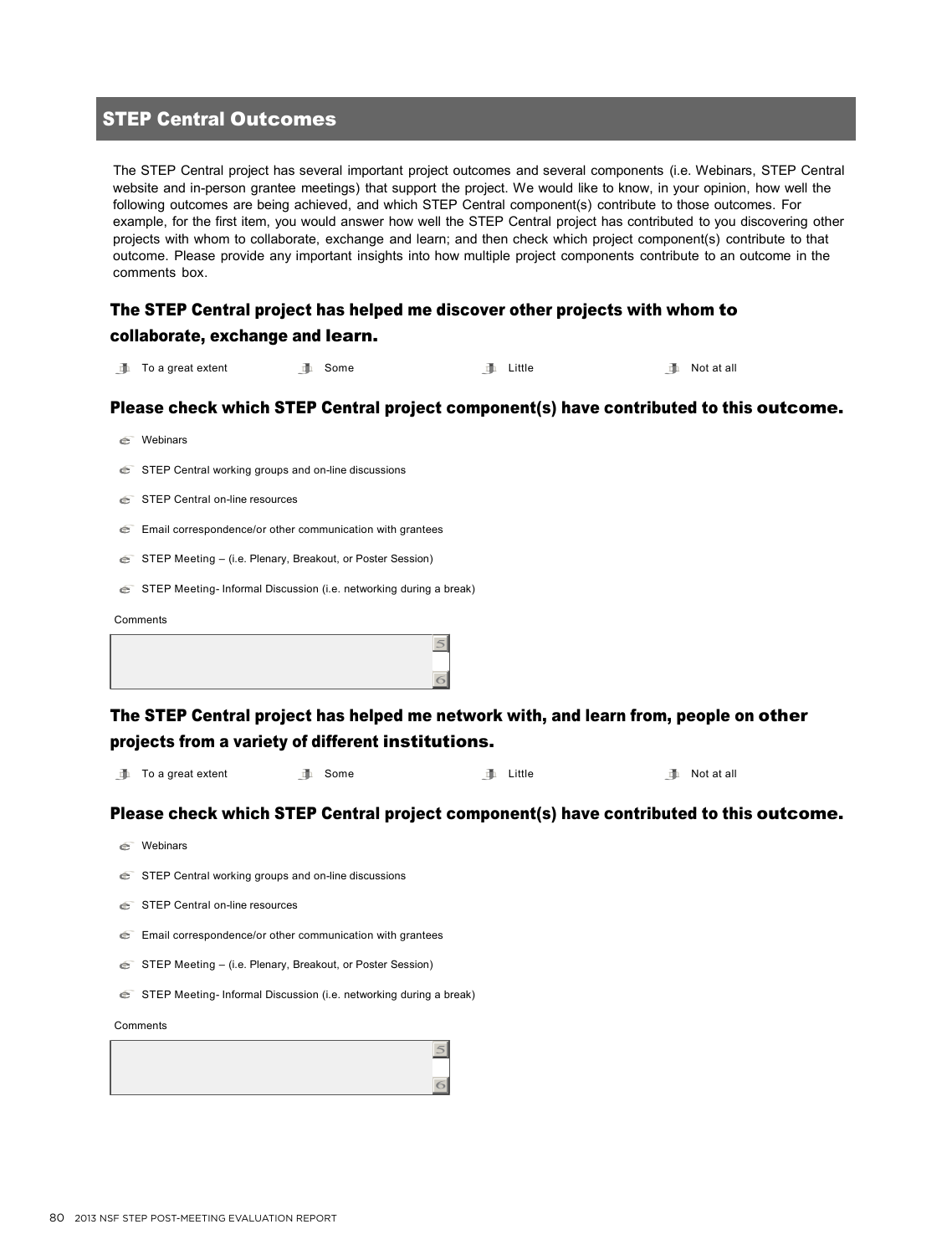| To a great extent<br>- III          | <b>The Some</b>                                                   | $\mathbb{L}$ Little | $\mathbb{H}$ Not at all                                                                                           |
|-------------------------------------|-------------------------------------------------------------------|---------------------|-------------------------------------------------------------------------------------------------------------------|
|                                     |                                                                   |                     | Please check which STEP Central project component(s) have contributed to this outcome.                            |
| $\epsilon$ Webinars                 |                                                                   |                     |                                                                                                                   |
| e                                   | STEP Central working groups and on-line discussions               |                     |                                                                                                                   |
| STEP Central on-line resources<br>e |                                                                   |                     |                                                                                                                   |
| ė                                   | Email correspondence/or other communication with grantees         |                     |                                                                                                                   |
| e                                   | STEP Meeting – (i.e. Plenary, Breakout, or Poster Session)        |                     |                                                                                                                   |
| e                                   | STEP Meeting-Informal Discussion (i.e. networking during a break) |                     |                                                                                                                   |
| Comments                            |                                                                   |                     |                                                                                                                   |
|                                     |                                                                   | 5                   |                                                                                                                   |
|                                     |                                                                   | 6                   |                                                                                                                   |
|                                     |                                                                   |                     |                                                                                                                   |
|                                     |                                                                   |                     | The STEP Central project has helped me gain new insights into the nature of the problems                          |
|                                     | other STEP teams are confronting.                                 |                     |                                                                                                                   |
| To a great extent<br>- III          | <b>曲</b> Some                                                     | Little<br>亜         | Not at all<br>m                                                                                                   |
|                                     |                                                                   |                     | Please check which STEP Central project component(s) have contributed to this outcome.                            |
| Webinars<br>ė                       |                                                                   |                     |                                                                                                                   |
| e                                   | STEP Central working groups and on-line discussions               |                     |                                                                                                                   |
| STEP Central on-line resources<br>e |                                                                   |                     |                                                                                                                   |
| e                                   | Email correspondence/or other communication with grantees         |                     |                                                                                                                   |
| e                                   | STEP Meeting – (i.e. Plenary, Breakout, or Poster Session)        |                     |                                                                                                                   |
|                                     | STEP Meeting-Informal Discussion (i.e. networking during a break) |                     |                                                                                                                   |
| Comments                            |                                                                   |                     |                                                                                                                   |
|                                     |                                                                   |                     |                                                                                                                   |
|                                     |                                                                   |                     |                                                                                                                   |
|                                     |                                                                   |                     |                                                                                                                   |
| To a great extent<br>通              | <b>film</b> Some                                                  | Little<br>亜         | The STEP Central project has helped my team reflect on our successes and challenges.<br>$\blacksquare$ Not at all |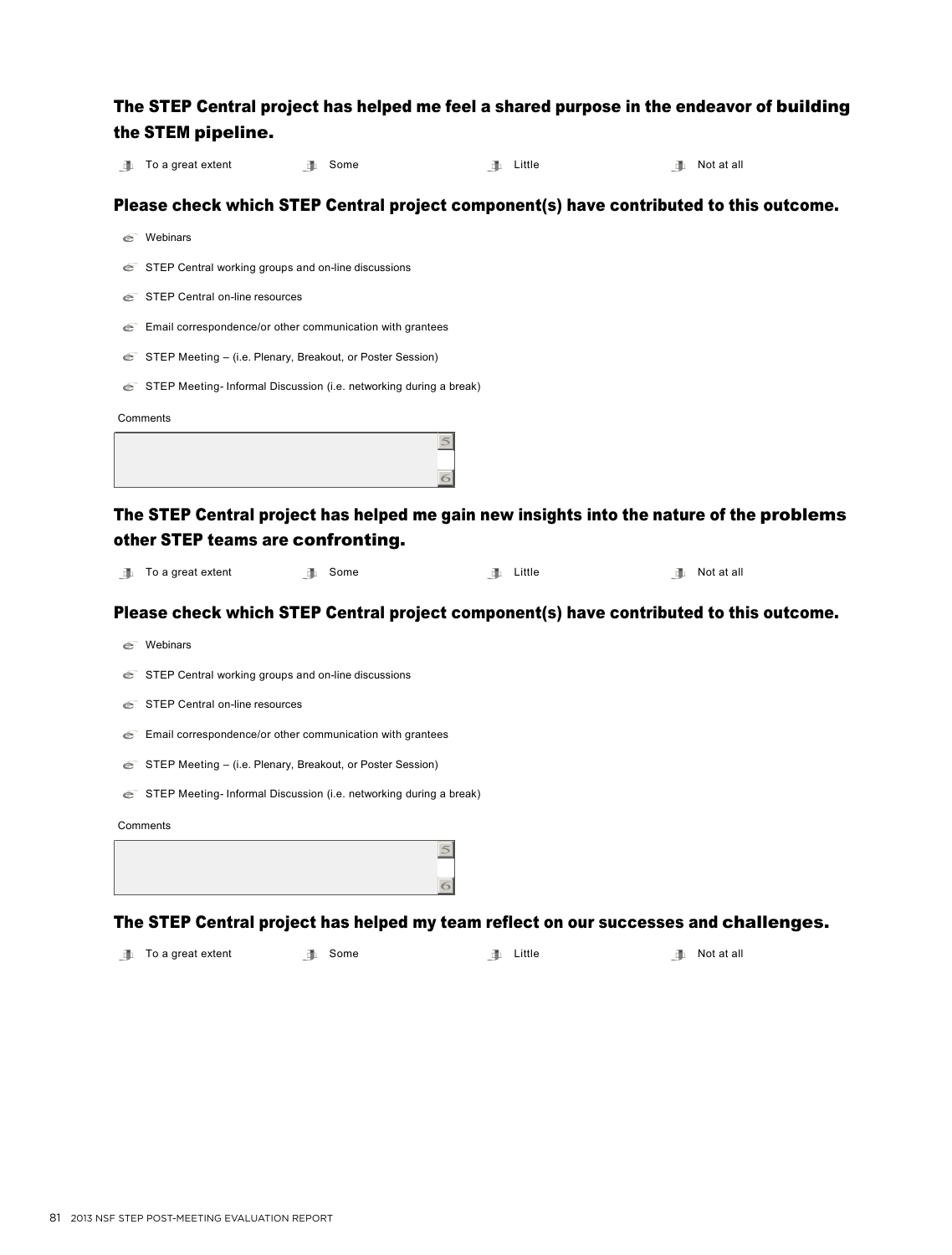Please check which STEP Central project component(s) have contributed to this outcome.

|   | Webinars |
|---|----------|
| e |          |

- **fec** STEP Central working groups and on-line discussions
- $f$  STEP Central on-line resources
- $\epsilon$  Email correspondence/or other communication with grantees
- **fec** STEP Meeting (i.e. Plenary, Breakout, or Poster Session)
- **fec STEP Meeting- Informal Discussion (i.e. networking during a break)**
- **fecerive Preparing for Poster Session**

Comments

#### The STEP Central project has helped me contribute my knowledge to promote the success of other STEP grantees.

| $\blacksquare$ To a great extent | n¶ Some | n¶ Little | $\blacksquare$ Not at all |
|----------------------------------|---------|-----------|---------------------------|

#### Please check which STEP Central project component(s) have contributed to this outcome.

- $\epsilon$  Webinars
- $f$  STEP Central working groups and on-line discussions
- $f$  STEP Central on-line resources
- $\epsilon$  Email correspondence/or other communication with grantees
- **fec** STEP Meeting (i.e. Plenary, Breakout, or Poster Session)
- **fec STEP Meeting- Informal Discussion (i.e. networking during a break)**

**Comments** 



#### The STEP Central project has helped my team learn about new NSF initiatives and opportunities.

| YPPVI LWIIILIVJI                 |         |          |                     |
|----------------------------------|---------|----------|---------------------|
| $\blacksquare$ To a great extent | ∄∎ Some | n Little | <b>n</b> Not at all |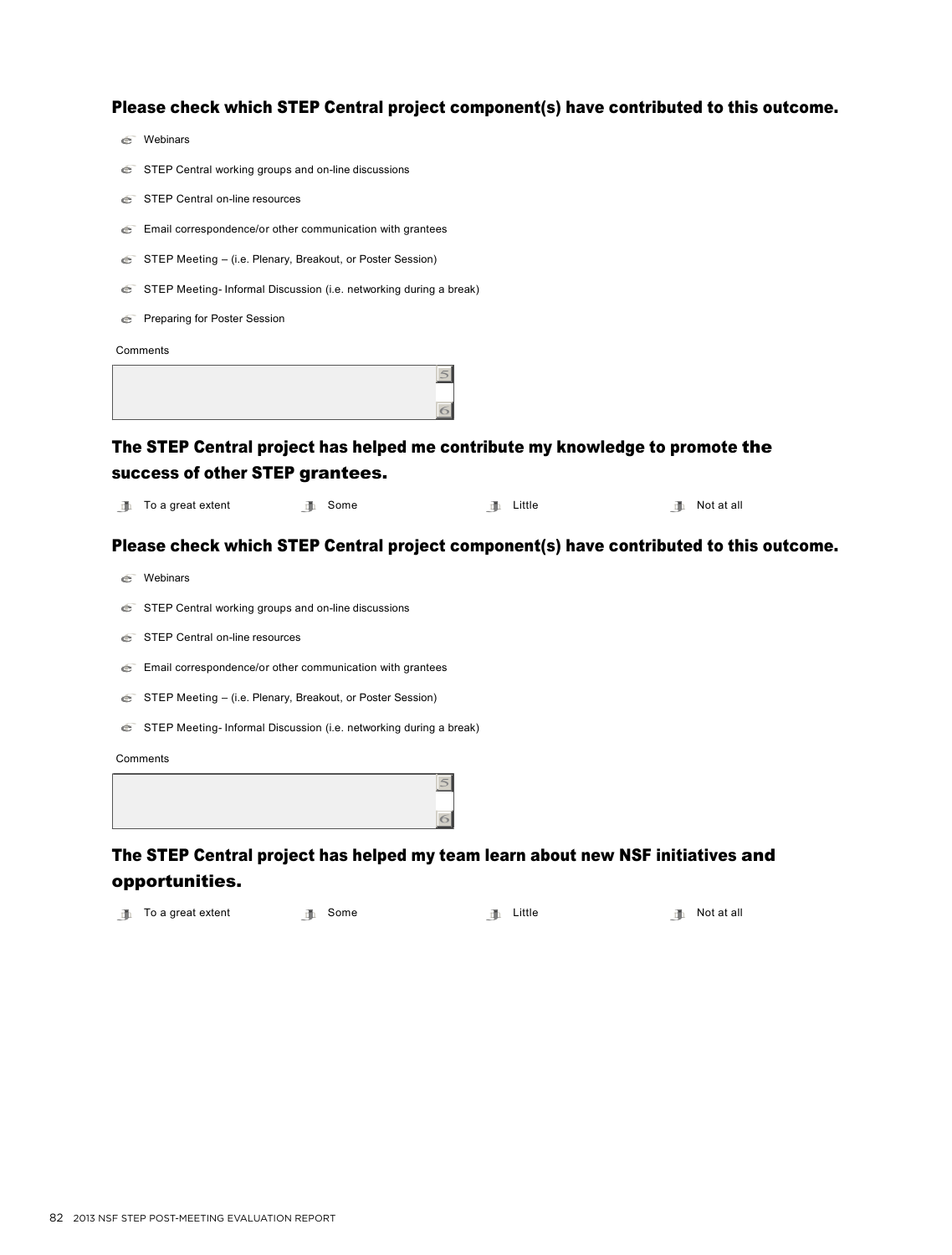### Please check which STEP Central project component(s) have contributed to this outcome.

- $\epsilon$  Webinars
- $f$  STEP Central working groups and on-line discussions
- $f$  STEP Central on-line resources
- $\epsilon$  Email correspondence/or other communication with grantees
- **fec** STEP Meeting (i.e. Plenary, Breakout, or Poster Session)
- **follo STEP Meeting- Informal Discussion (i.e. networking during a break)**

Comments

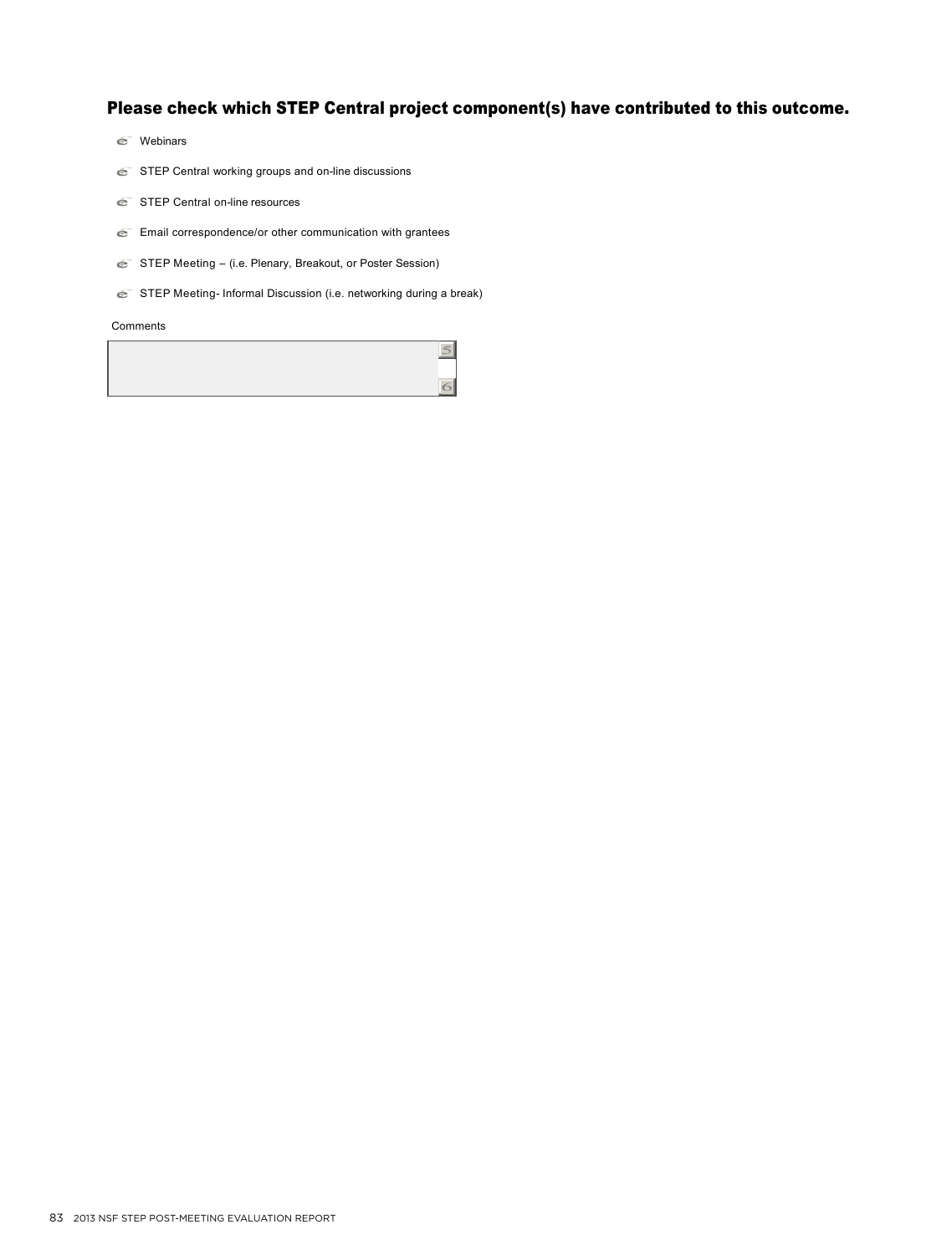# **THANK YOU!**

Thank you for taking the time to complete the STEP Grantee post-meeting survey!